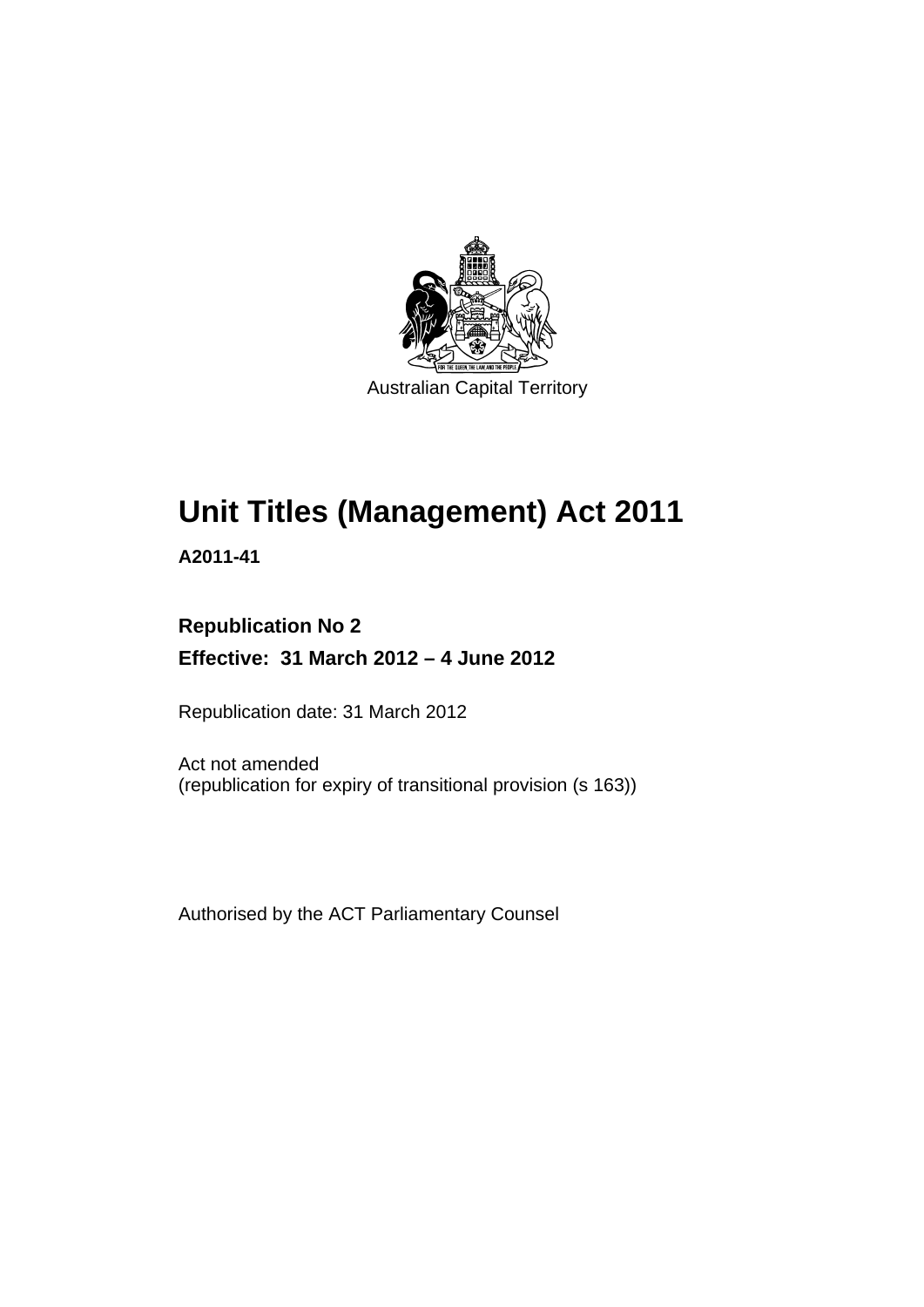#### **About this republication**

#### **The republished law**

This is a republication of the *Unit Titles (Management) Act 2011* (including any amendment made under the *Legislation Act 2001*, part 11.3 (Editorial changes)) as in force on 31 March 2012*.* It also includes any commencement, repeal or expiry affecting this republished law.

The legislation history and amendment history of the republished law are set out in endnotes 3 and 4.

#### **Kinds of republications**

The Parliamentary Counsel's Office prepares 2 kinds of republications of ACT laws (see the ACT legislation register at www.legislation.act.gov.au):

- authorised republications to which the *Legislation Act 2001* applies
- unauthorised republications.

The status of this republication appears on the bottom of each page.

#### **Editorial changes**

The *Legislation Act 2001*, part 11.3 authorises the Parliamentary Counsel to make editorial amendments and other changes of a formal nature when preparing a law for republication. Editorial changes do not change the effect of the law, but have effect as if they had been made by an Act commencing on the republication date (see *Legislation Act 2001*, s 115 and s 117). The changes are made if the Parliamentary Counsel considers they are desirable to bring the law into line, or more closely into line, with current legislative drafting practice.

This republication does not include amendments made under part 11.3 (see endnote 1).

#### **Uncommenced provisions and amendments**

If a provision of the republished law has not commenced, the symbol  $\mathbf{U}$  appears immediately before the provision heading. Any uncommenced amendments that affect this republished law are accessible on the ACT legislation register (www.legislation.act.gov.au). For more information, see the home page for this law on the register.

#### **Modifications**

If a provision of the republished law is affected by a current modification, the symbol  $\mathbf{M}$ appears immediately before the provision heading. The text of the modifying provision appears in the endnotes. For the legal status of modifications, see the *Legislation Act 2001*, section 95.

#### **Penalties**

At the republication date, the value of a penalty unit for an offence against this law is \$110 for an individual and \$550 for a corporation (see *Legislation Act 2001*, s 133).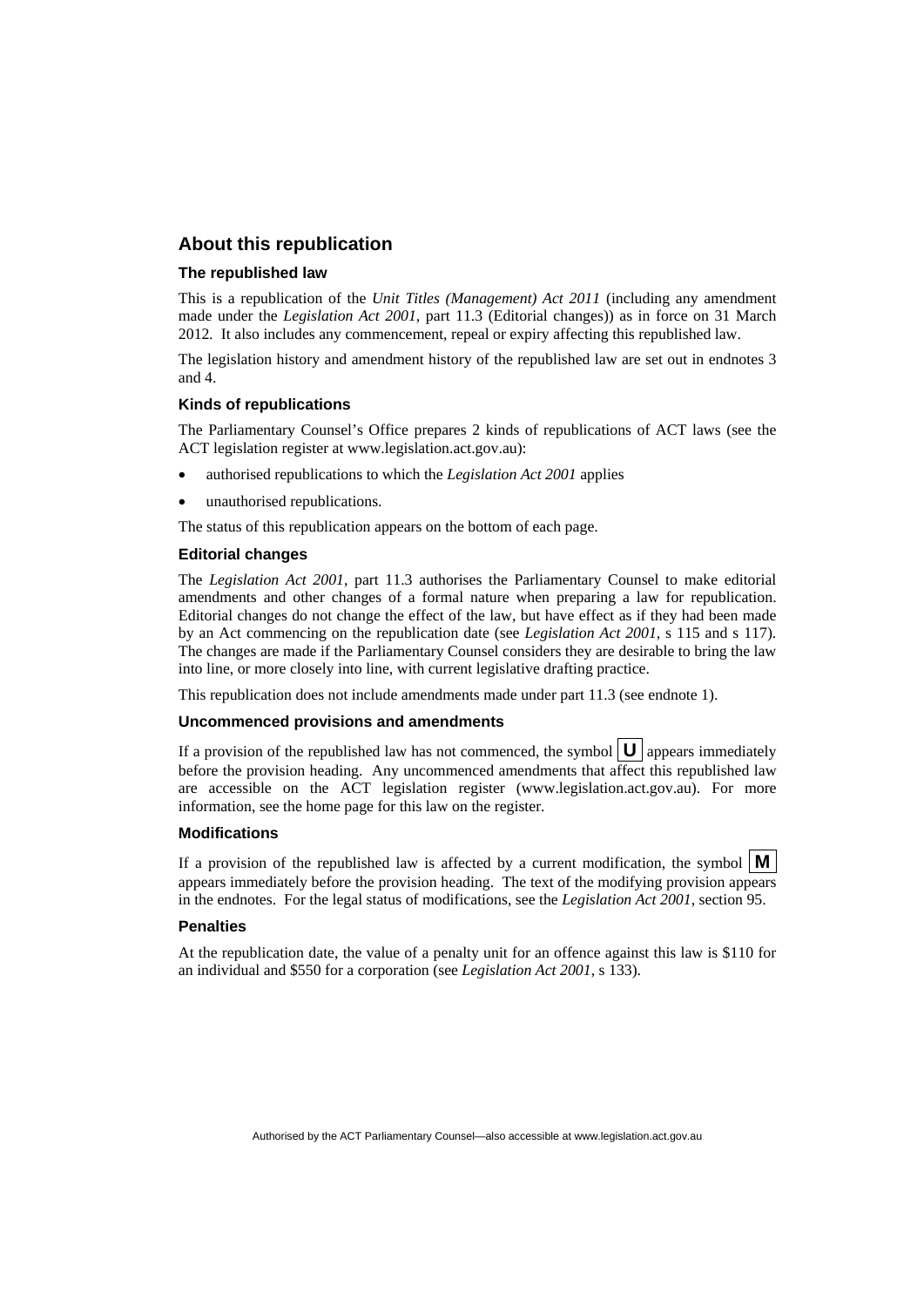

# **Unit Titles (Management) Act 2011**

## **Contents**

|                     |                                                       | Page |
|---------------------|-------------------------------------------------------|------|
| Part 1              | <b>Preliminary</b>                                    |      |
| 1                   | Name of Act                                           | 2    |
| 3                   | Dictionary                                            | 2    |
| 4                   | <b>Notes</b>                                          | 2    |
| 5                   | Offences against Act—application of Criminal Code etc | 3    |
| 6                   | Objects of Act                                        | 3    |
| Part 2              | <b>Management of units plans</b>                      |      |
| Division 2.1        | Who manages a units plan?                             |      |
|                     | Owners corporation                                    | 4    |
| <b>Division 2.2</b> | <b>Owners corporation-general</b>                     |      |
| 8                   | Owners corporation-establishment                      | 4    |
| 9                   | Owners corporation-legal status                       | 4    |

| - R2     | Unit Titles (Management) Act 2011 | contents 1 |
|----------|-----------------------------------|------------|
| 31/03/12 | Effective: 31/03/12-04/06/12      |            |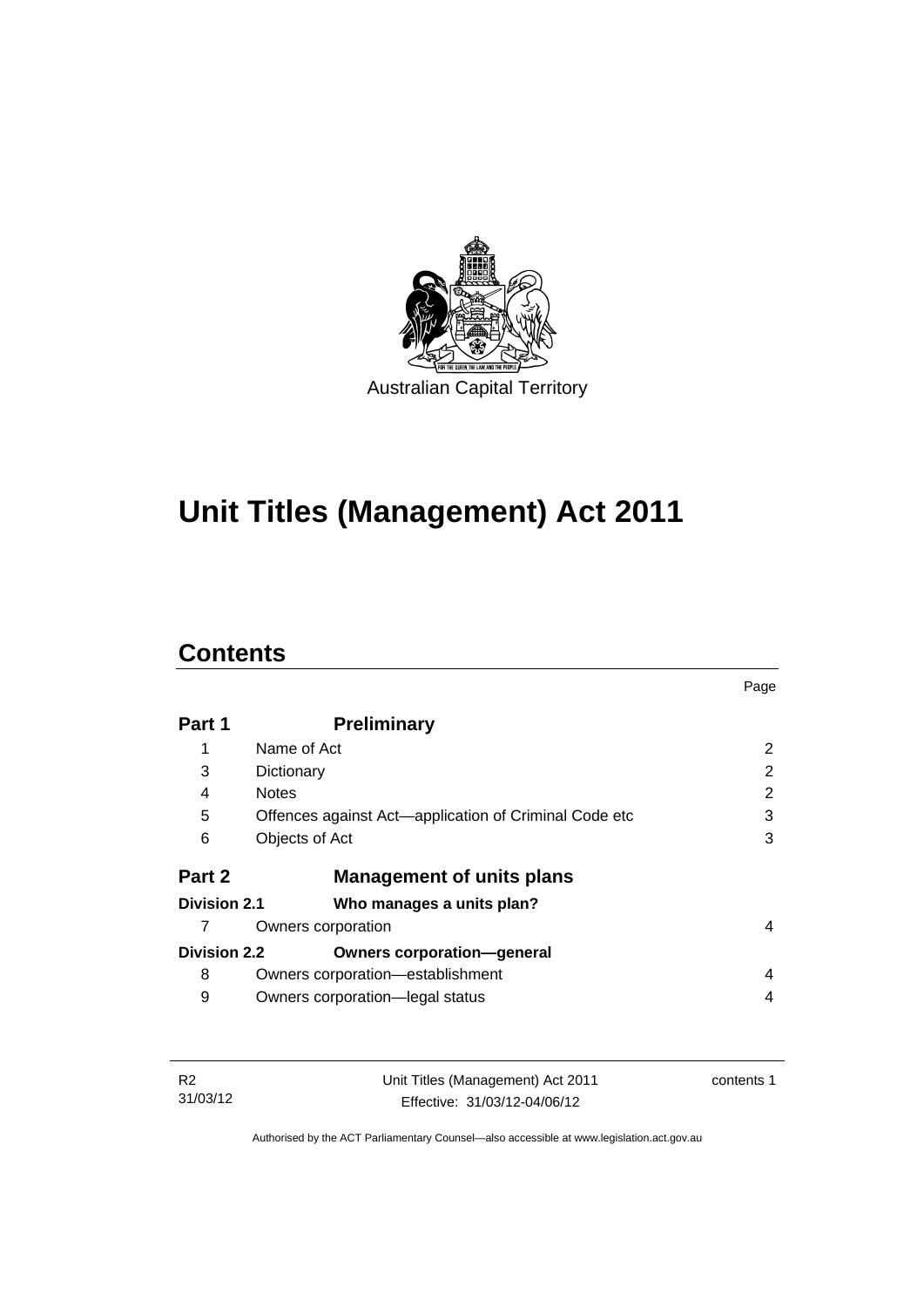#### **Contents**

|                                             |                                                                                 | Page             |  |
|---------------------------------------------|---------------------------------------------------------------------------------|------------------|--|
| <b>Division 2.3</b>                         | Owners corporation-membership and representatives                               |                  |  |
| 10                                          | Members of owners corporation                                                   | 5                |  |
| 11                                          | Part-owners of units-authorisation of representatives                           | 5                |  |
| 12                                          | Part-owners of units-functions of representatives                               | 6                |  |
| 13                                          | Company-owned units-authorisation of representatives                            | $\overline{7}$   |  |
| 14                                          | Company-owned units-functions of representatives                                | 8                |  |
| 15                                          | Evidence of representative status                                               | $\boldsymbol{9}$ |  |
| Part 3                                      | <b>Functions of owners corporations</b>                                         |                  |  |
| <b>Division 3.1</b>                         | <b>Functions generally</b>                                                      |                  |  |
| 16                                          | Owners corporation-functions                                                    | 10               |  |
| 17                                          | Owners corporation-general meetings                                             | 10               |  |
| 18                                          | Exemptions for units plans with 4 or fewer units                                | 11               |  |
| <b>Division 3.2</b>                         | <b>Functions relating to property</b>                                           |                  |  |
| 19                                          | Common property                                                                 | 11               |  |
| 20                                          | Dealings with common property                                                   | 11               |  |
| 21                                          | Dealings in property generally                                                  | 12               |  |
| 22                                          | Special privileges relating to common property                                  | 12               |  |
| 23                                          | Installation of sustainability and utility infrastructure on common<br>property | 13               |  |
| <b>Division 3.3</b>                         | <b>Maintenance and other services</b>                                           |                  |  |
| 24                                          | Maintenance obligations                                                         | 14               |  |
| 25                                          | Owners corporation may exempt itself from maintenance obligations               | 16               |  |
| 26                                          | Other qualifications on owners corporation's maintenance obligations            | 16               |  |
| 27                                          | Structural defects-owners corporation may represent members                     | 17               |  |
| 28                                          | Owners corporation-entry to units                                               | 18               |  |
| 29                                          | Work on behalf of particular unit owners or occupiers                           | 18               |  |
| 30                                          | Recovery of costs-agreements under s 29                                         | 19               |  |
| 31                                          | Recovery of expenditure resulting from member or unit occupier's fault          | 20               |  |
| <b>Division 3.4</b><br><b>Other matters</b> |                                                                                 |                  |  |
| 32                                          | Animals-owners corporation's consent                                            | 20               |  |
| 33                                          | Restriction on owners corporation during developer control period               | 21               |  |
|                                             |                                                                                 |                  |  |

contents 2 Unit Titles (Management) Act 2011 Effective: 31/03/12-04/06/12

R2 31/03/12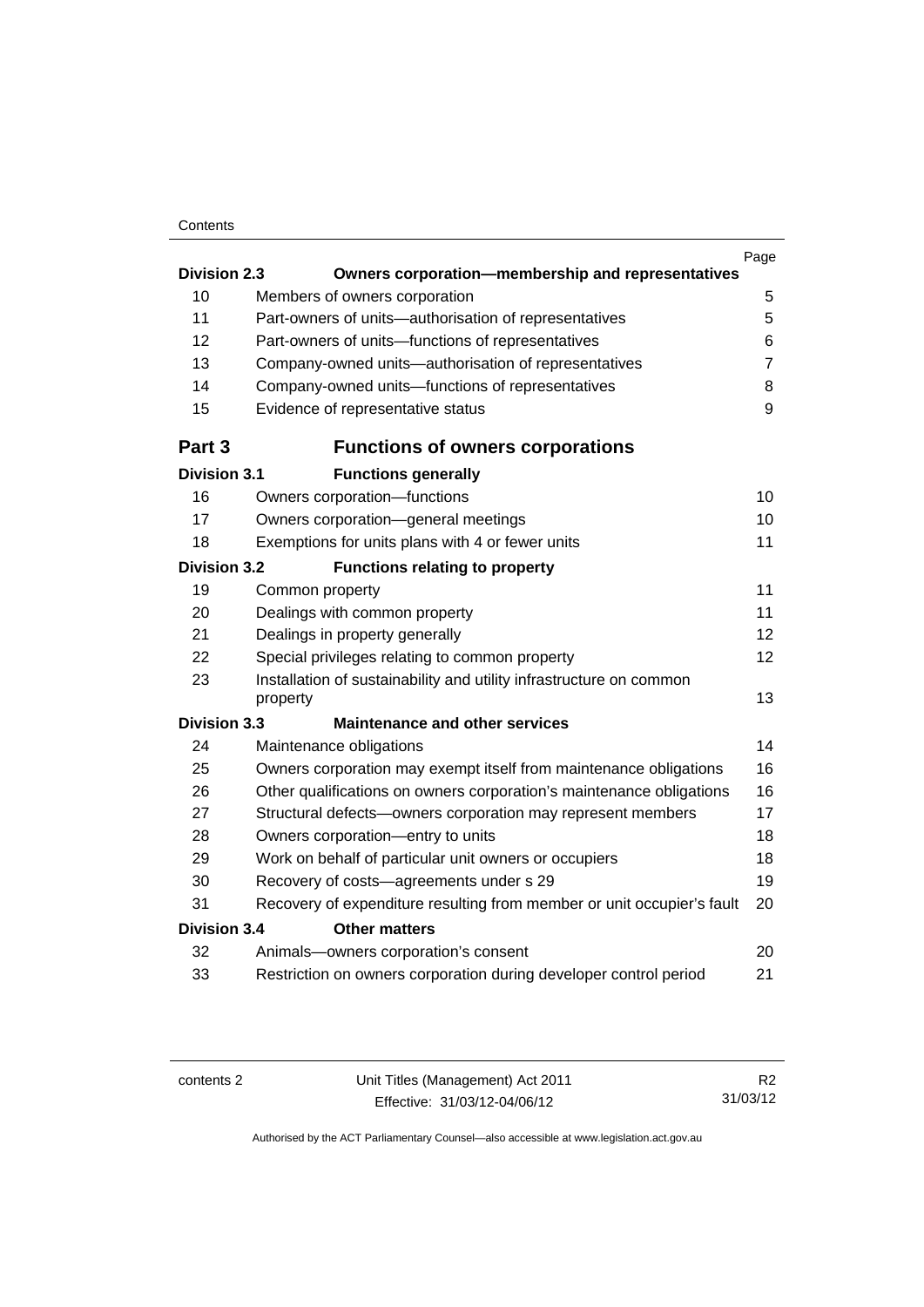**Contents** 

| Part 4              | People helping the owners corporation                            | Page       |
|---------------------|------------------------------------------------------------------|------------|
|                     | exercise its functions                                           |            |
| <b>Division 4.1</b> | <b>Executive committees</b>                                      |            |
| 34                  | Executive committee—establishment                                | 23         |
| 35                  | Executive committee-functions                                    | 23         |
| 36                  | Executive committee-what it must, may and cannot do              | 24         |
| 37                  | Executive committee-meetings                                     | 24         |
| 38                  | Executive committee-before the first annual general meeting      | 24         |
| 39                  | Executive committee—at and from the first annual general meeting | 25         |
| 40                  | Executive committee-office-holders                               | 26         |
| 41                  | Executive committee-chairperson's functions                      | 26         |
| 42                  | Executive committee-secretary's functions                        | 27         |
| 43                  | Executive committee—treasurer's functions                        | 27         |
| 44                  | Executive committee-delegation                                   | 29         |
| 45                  | Executive committee-contractors and employees                    | 29         |
| 46                  | Executive members-code of conduct                                | 29         |
| 47                  | Executive members-protection from liability                      | 30         |
| 48                  | Executive committee-validity of acts                             | 30         |
| <b>Division 4.2</b> | <b>Managers</b>                                                  |            |
| 49                  | Definitions-div 4.2                                              | 30         |
| 50                  | Manager-contract                                                 | 31         |
| 51                  | Manager not to be contracted for longer than 3 years             | 31         |
| 52                  | Manager-functions                                                | 32         |
| 53                  | Manager-transfer                                                 | 32         |
| 54                  | Manager-ending contract                                          | 33         |
| 55                  | Manager-remedial breaches                                        | 35         |
| 56                  | Manager-code of conduct                                          | 36         |
| 57                  | Manager-public liability insurance                               | 36         |
| 58                  | Manager-delegated functions                                      | 37         |
| Division 4.3        | <b>Service contractors</b>                                       |            |
| 59                  | Definitions-div 4.3                                              | 37         |
| 60                  | Service contractor-contract                                      | 37         |
| 61                  | Service contractor not to be contracted for longer than 25 years | 38         |
| 62                  | Service contractor-functions                                     | 38         |
| R <sub>2</sub>      | Unit Titles (Management) Act 2011                                | contents 3 |

31/03/12

Effective: 31/03/12-04/06/12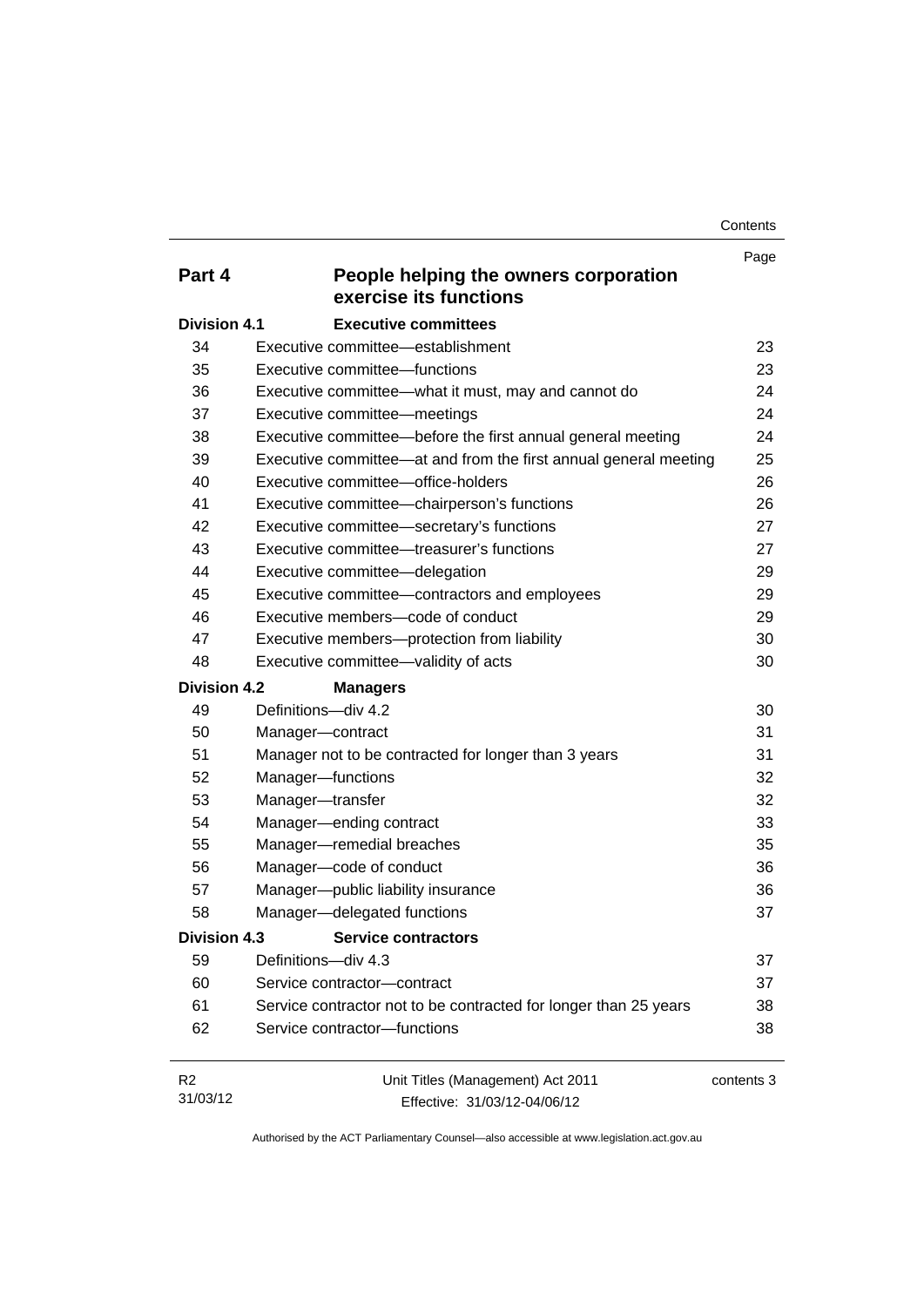| Contents |
|----------|
|----------|

| 63                  | Service contractor-transfer                                    | Page<br>39     |
|---------------------|----------------------------------------------------------------|----------------|
| 64                  | Service contractor-ending contract                             | 40             |
| 65                  | Service contractor-remedial breaches                           | 41             |
|                     |                                                                |                |
| Division 4.4        | <b>Communication officers</b>                                  |                |
| 66                  | Communications officer-appointment                             | 42             |
| 67                  | Communications officer-function                                | 43             |
| Part 5              | <b>Financial management</b>                                    |                |
| <b>Division 5.1</b> | <b>Financial functions generally</b>                           |                |
| 68                  | Owners corporation must have bank account                      | 44             |
| 69                  | Owners corporation may invest                                  | 44             |
| 70                  | Owners corporation may borrow                                  | 44             |
| 71                  | Owners corporation must not carry on business                  | 45             |
| <b>Division 5.2</b> | Administrative, special purpose and sinking funds              |                |
| 72                  | Definitions-div 5.2                                            | 45             |
| 73                  | Administrative fund                                            | 46             |
| 74                  | Special purpose fund                                           | 46             |
| 75                  | General fund-budget                                            | 47             |
| 76                  | General fund-what must be paid into the fund?                  | 48             |
| 77                  | General fund—what can fund be used for?                        | 48             |
| 78                  | General fund-contributions                                     | 49             |
| 79                  | General fund-notice of contributions                           | 49             |
| 80                  | General fund—when are contributions payable?                   | 50             |
| 81                  | Sinking fund                                                   | 50             |
| 82                  | Sinking fund plan                                              | 50             |
| 83                  | Sinking fund plan—meaning of expected sinking fund expenditure | 51             |
| 84                  | Sinking fund plan—when must it be approved?                    | 52             |
| 85                  | Sinking fund plan-review                                       | 52             |
| 86                  | Sinking fund plan-amendment                                    | 53             |
| 87                  | Sinking fund-what must be paid into the fund?                  | 53             |
| 88                  | Sinking fund-what can fund be used for?                        | 54             |
| 89                  | Sinking fund-contributions                                     | 54             |
| 90                  | Sinking fund-notice of contributions                           | 55             |
| 91                  | Sinking fund-when are contributions payable?                   | 55             |
| contents 4          | Unit Titles (Management) Act 2011                              | R <sub>2</sub> |

Effective: 31/03/12-04/06/12

31/03/12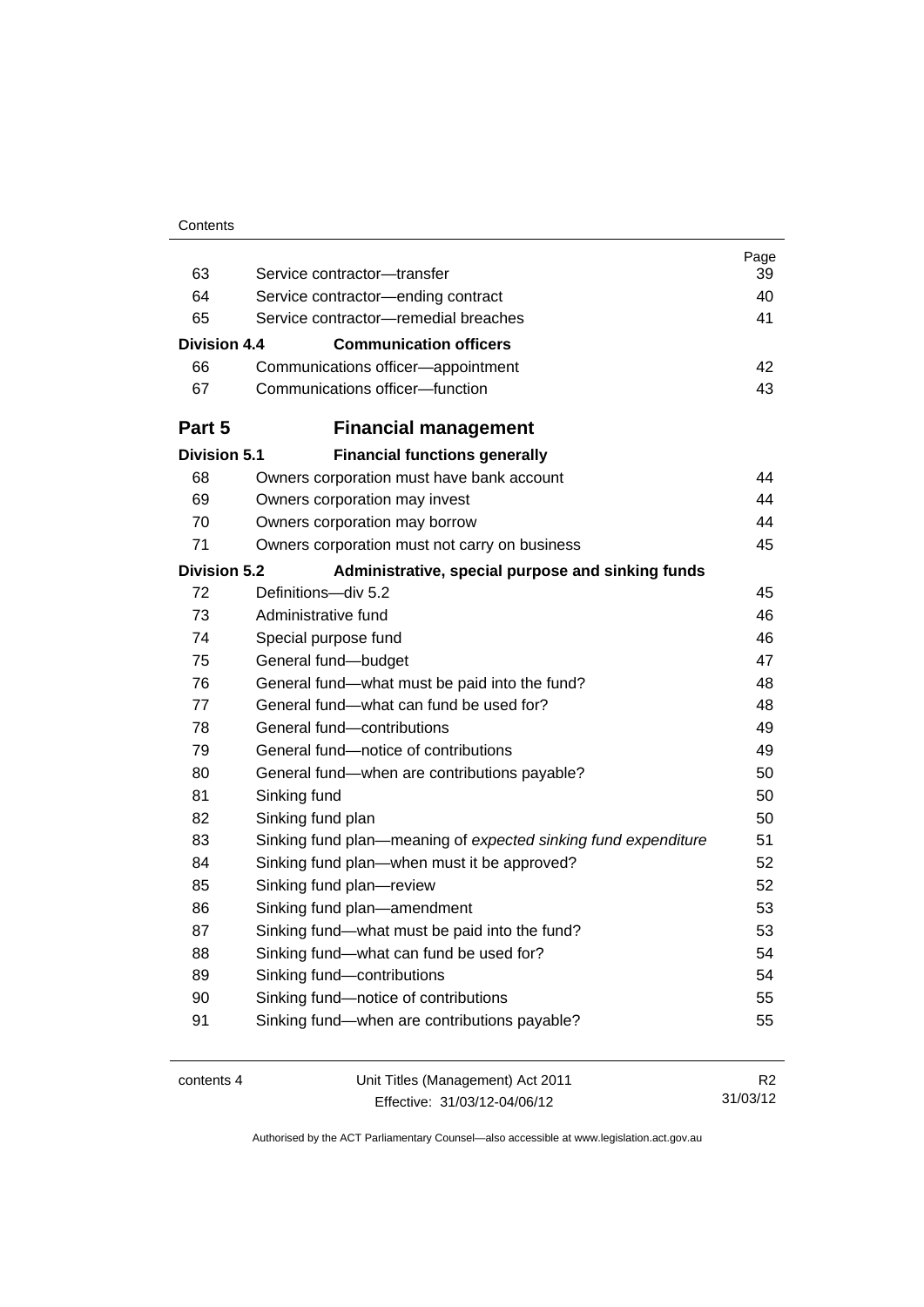| 92                  | General and sinking funds in staged developments                | Page<br>56 |
|---------------------|-----------------------------------------------------------------|------------|
| Division 5.3        | Powers in relation to money owing to owners                     |            |
|                     | corporation                                                     |            |
| 93                  | Discounts-amounts owing                                         | 56         |
| 94                  | Interest-amounts owing                                          | 57         |
| 95                  | Recovery of amounts owing                                       | 57         |
| 96                  | Security for unpaid amounts-declaration of charge               | 57         |
| 97                  | Security for unpaid amounts-discharge                           | 58         |
| 98                  | Liability of part-owners                                        | 59         |
| <b>Division 5.4</b> | <b>Insurance</b>                                                |            |
| 99                  | Meaning of building and land-div 5.4                            | 59         |
| 100                 | Building insurance by owners corporation                        | 60         |
| 101                 | Exemption from building insurance requirements                  | 62         |
| 102                 | Public liability insurance by owners corporation                | 62         |
| 103                 | Application of insurance money by owners corporation            | 63         |
| 104                 | Additional insurance-owners corporation                         | 63         |
| 105                 | Additional insurance-unit owners                                | 63         |
| Part 6              | <b>Owners corporation rules</b>                                 |            |
| 106                 | What are the rules of an owners corporation?                    | 64         |
| 107                 | <b>Effect of rules</b>                                          | 64         |
| 108                 | Owners corporation may amend rules                              | 65         |
| 109                 | Breach of rules-rule infringement notice                        | 66         |
| 110                 | Breach of rules-failure to comply with rule infringement notice | 67         |
| 111                 | Breach of rules-request for rule infringement notice            | 68         |
| 112                 | Application of Legislation Act                                  | 68         |
| Part 7              | <b>Owners corporation records</b>                               |            |
| 113                 | Corporate register-establishment                                | 69         |
| 114                 | Corporate register-information to be included                   | 69         |
| 115                 | Corporate register-provision of information                     | 70         |
| 116                 | Corporate register-access                                       | 71         |
| 117                 | Names and addresses of executive members                        | 73         |
| 118                 | Insurance information                                           | 73         |
| 119                 | Unit title certificate and access to owners corporation records | 73         |
| R <sub>2</sub>      | Unit Titles (Management) Act 2011                               | contents 5 |
| 31/03/12            | Effective: 31/03/12-04/06/12                                    |            |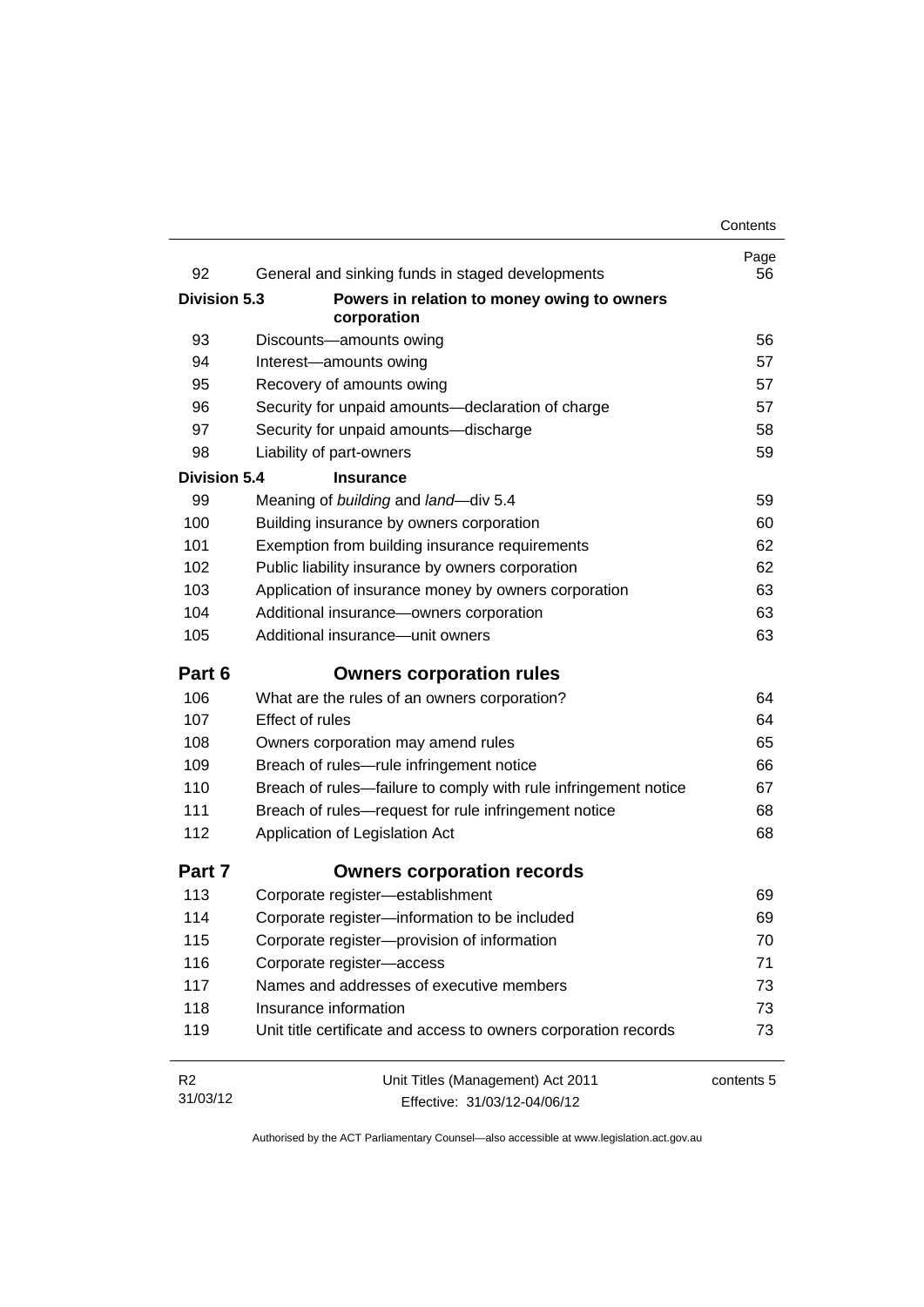|                      |                                                                                            | Page     |
|----------------------|--------------------------------------------------------------------------------------------|----------|
| 120                  | Acting on information in unit title certificate                                            | 74       |
| 121                  | Failure to provide information or certificate-offence                                      | 75       |
| 122                  | Owners corporation name, address and letterbox                                             | 75       |
| 123                  | Service of documents on owners corporation                                                 | 76       |
| 124                  | Service of documents on members, interested people and occupiers                           | 77       |
| Part 8               | <b>Dispute resolution</b>                                                                  |          |
| 125                  | Disputes involving the owners corporation-generally                                        | 79       |
| 126                  | Disputes involving the owners corporation-particular matters                               | 79       |
| 127                  | Disputes involving the executive committee                                                 | 80       |
| 128                  | Disputes between unit owners                                                               | 80       |
| 129                  | Kinds of ACAT orders                                                                       | 81       |
| Part 9               | <b>Protection of financiers for service contracts</b>                                      |          |
| 130                  | Meaning of financed service contract and financier-pt 9                                    | 83       |
| 131                  | Who is a <i>financier</i> for a service contract?                                          | 83       |
| 132                  | Financed service contract-notice of change                                                 | 84       |
| 133                  | Financed service contract-limitation on ending                                             | 84       |
| 134                  | Financed service contract-person authorised to act for financier                           | 85       |
| 135                  | Financed service contract—agreement between owners corporation<br>and financier prohibited | 86       |
| Part 10              | <b>Administrators</b>                                                                      |          |
| Division 10.1        | <b>Interested parties</b>                                                                  |          |
| 136                  | Who may apply for an administration order?                                                 | 87       |
| 137                  | ACAT appearances and service of applications                                               | 87       |
| Division 10.2        | Appointment, removal and functions                                                         |          |
| 138                  | Appointment of administrator                                                               | 88       |
| 139                  | Removal or replacement of administrator                                                    | 88       |
| 140                  | Functions of administrator                                                                 | 89       |
| 141                  | Delegation by administrator                                                                | 89       |
| Part 11              | <b>Miscellaneous</b>                                                                       |          |
| <b>Division 11.1</b> | Mortgage insurance                                                                         |          |
| 142                  | Mortgage insurance of unit                                                                 | 90       |
| contents 6           | Unit Titles (Management) Act 2011                                                          | R2       |
|                      | Effective: 31/03/12-04/06/12                                                               | 31/03/12 |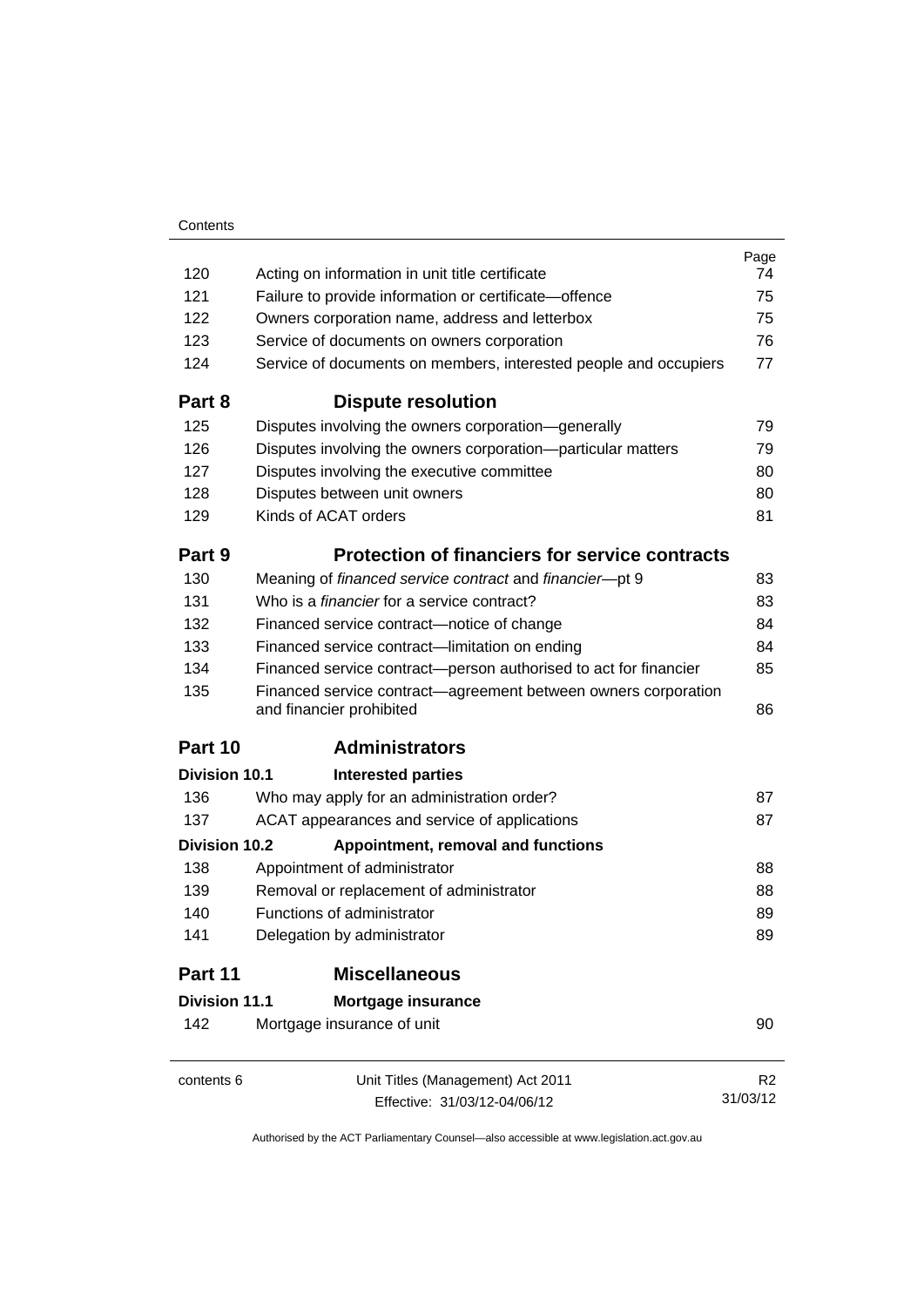|                      |                                                                                      | Contents |
|----------------------|--------------------------------------------------------------------------------------|----------|
|                      |                                                                                      | Page     |
| 143                  | Payment under mortgage insurance policies                                            | 90       |
| 144                  | Transfer of mortgagee's interest to insurer                                          | 91       |
| <b>Division 11.2</b> | <b>Miscellaneous</b>                                                                 |          |
| 145                  | Determination of fees                                                                | 91       |
| 146                  | Approved forms                                                                       | 92       |
| 147                  | Regulation-making power                                                              | 92       |
| Part 12              | <b>Transitional</b>                                                                  |          |
| 149                  | Definitions-pt 12                                                                    | 93       |
| 150                  | Existing corporations and executive committees                                       | 93       |
| 151                  | Representatives                                                                      | 94       |
| 152                  | Managers                                                                             | 94       |
| 153                  | Service contracts                                                                    | 94       |
| 154                  | Communication officers                                                               | 95       |
| 155                  | Administrators                                                                       | 95       |
| 156                  | Agreements for work on behalf of unit owners or occupiers                            | 95       |
| 157                  | Sinking fund plans                                                                   | 96       |
| 158                  | Approvals, authorisations, consents, decisions of existing owners<br>corporation etc | 96       |
| 159                  | General meetings notified before commencement day                                    | 97       |
| 160                  | Articles of pre-2001 corporation                                                     | 97       |
| 161                  | Articles of owners corporation under UTA                                             | 98       |
| 162                  | <b>Transitional regulations</b>                                                      | 98       |
| 164                  | Transitional effect—Legislation Act, s 88                                            | 99       |
| 165                  | Expiry-pt 12 etc                                                                     | 99       |

| <b>Schedule 1</b> | <b>Codes of conduct</b>                       | 100 |
|-------------------|-----------------------------------------------|-----|
| <b>Part 1.1</b>   | Executive committees—code of conduct          | 100 |
| 1                 | Understanding of Act and code                 | 100 |
| 2                 | Honesty and fairness                          | 100 |
| 3                 | Care and diligence                            | 100 |
| 4                 | Acting in owners corporation's best interests | 100 |
| 5                 | Complying with Act and code                   | 100 |
| 6                 | Nuisance                                      | 101 |

| - R2     | Unit Titles (Management) Act 2011 | contents 7 |
|----------|-----------------------------------|------------|
| 31/03/12 | Effective: 31/03/12-04/06/12      |            |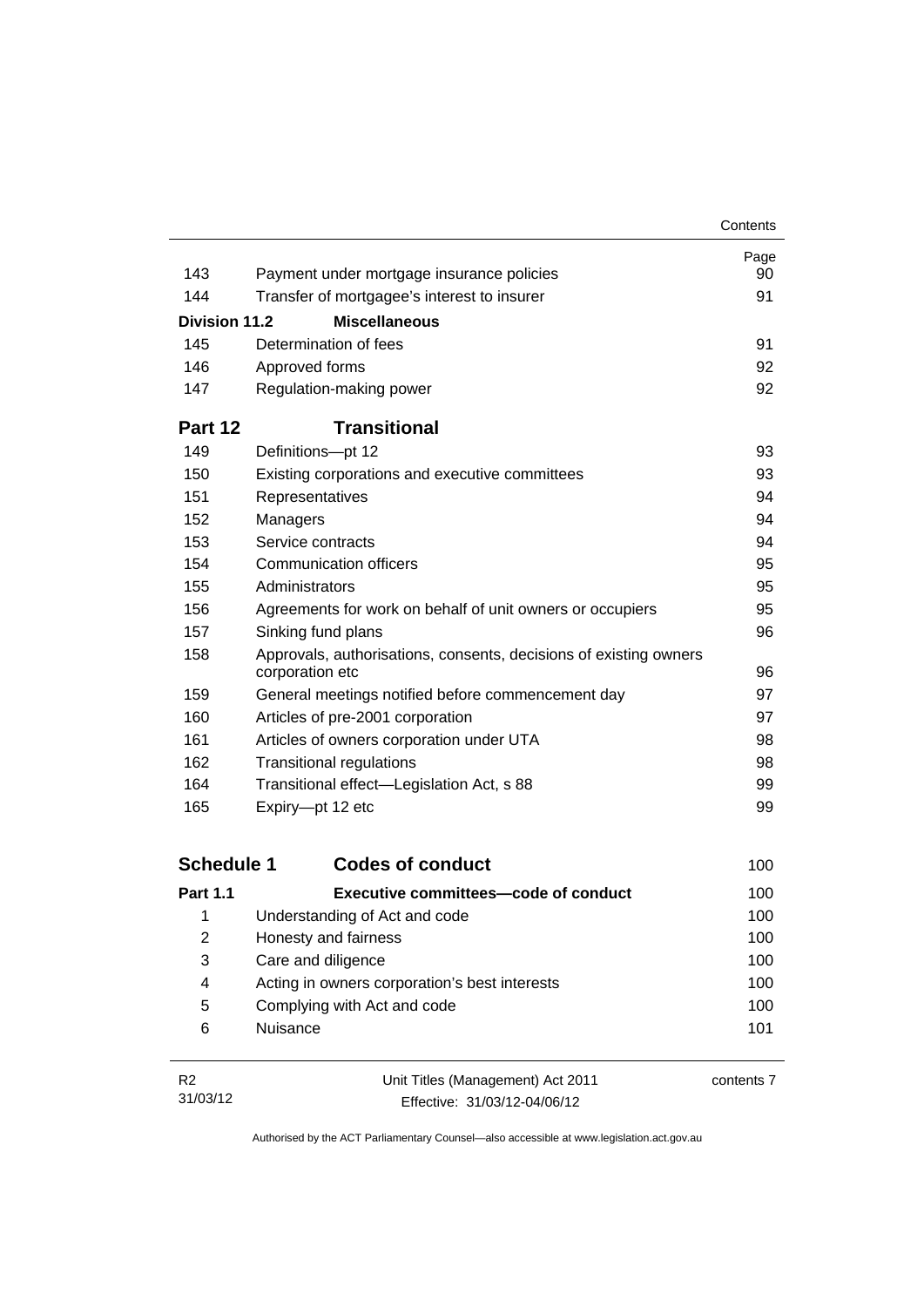|                 |                                                         | Page |
|-----------------|---------------------------------------------------------|------|
| $\overline{7}$  | Unconscionable conduct                                  | 101  |
| 8               | Conflict of interest                                    | 101  |
| <b>Part 1.2</b> | Managers-code of conduct                                | 102  |
| 1               | Knowledge of Act and code                               | 102  |
| 2               | Honesty, fairness and professionalism                   | 102  |
| 3               | Skill, care and diligence                               | 102  |
| 4               | Acting in owners corporation's best interests           | 102  |
| 5               | Keeping owners corporation informed of developments     | 102  |
| 6               | Ensuring employees comply with Act and code             | 102  |
| 7               | Fraudulent or misleading conduct                        | 103  |
| 8               | Unconscionable conduct                                  | 103  |
| 9               | Conflict of duty or interest                            | 103  |
| 10              | Goods and services to be supplied at competitive prices | 103  |
| 11              | Manager to demonstrate keeping of particular records    | 104  |
|                 |                                                         |      |

| <b>Schedule 2</b> | <b>Executive committees</b>                                                        | 105 |
|-------------------|------------------------------------------------------------------------------------|-----|
| <b>Part 2.1</b>   | What the executive committee must, may and cannot<br>do                            | 105 |
| 2.1               | Executive committee must keep minutes, and records and accounts                    | 105 |
| $2.2\phantom{0}$  | Executive committee must present financial statements at annual<br>general meeting | 107 |
| 2.3               | Executive committee must present insurance details at annual general<br>meeting    | 108 |
| 2.4               | Approving use of common property                                                   | 109 |
| 2.5               | Decisions about taking legal action                                                | 109 |
| 2.6               | Taking urgent legal action                                                         | 110 |
| 2.7               | Decisions about staged development                                                 | 111 |
| <b>Part 2.2</b>   | <b>Executive committee-meetings and procedures</b>                                 | 112 |
| 2.8               | Meetings of executive committee                                                    | 112 |
| 2.9               | Quorum of executive committee                                                      | 112 |
| 2.10              | Voting of executive committee                                                      | 112 |
| 2.11              | Chairperson-meetings                                                               | 113 |
|                   |                                                                                    |     |

contents 8 Unit Titles (Management) Act 2011 Effective: 31/03/12-04/06/12

R2 31/03/12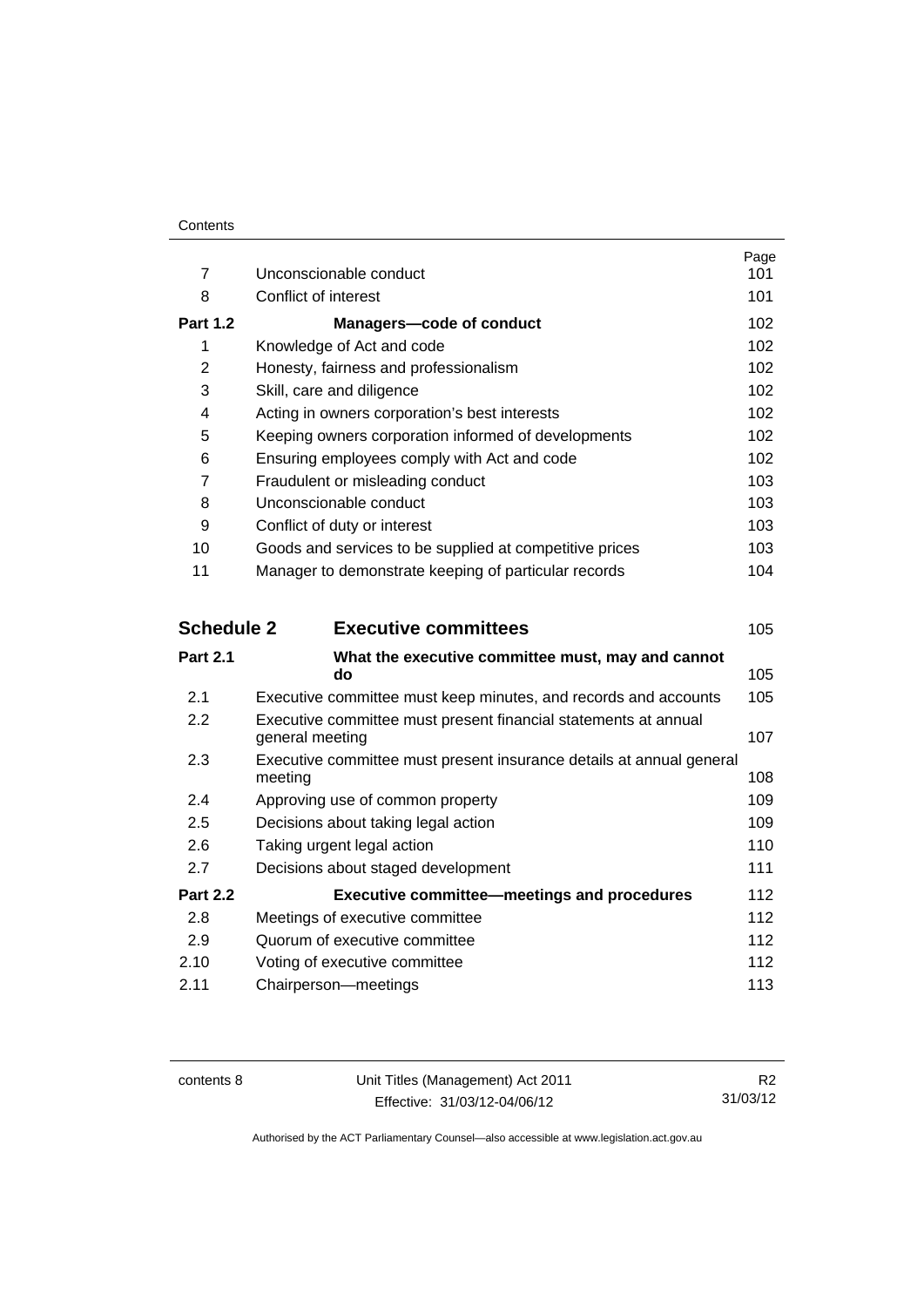|                   |                                                                          | Page |
|-------------------|--------------------------------------------------------------------------|------|
| <b>Schedule 3</b> | <b>General meetings</b>                                                  | 114  |
| <b>Part 3.1</b>   | <b>General meetings</b>                                                  | 114  |
| 3.1               | Conduct of general meetings                                              | 114  |
| 3.2               | Annual general meetings                                                  | 114  |
| 3.3               | First annual general meeting                                             | 114  |
| 3.4               | First annual general meeting-developer to deliver records                | 115  |
| 3.5               | General meetings other than annual general meetings                      | 116  |
| 3.6               | Notice of general meetings                                               | 116  |
| 3.7               | Requirements for notice of general meetings                              | 117  |
| 3.8               | Defective notice of meetings                                             | 118  |
| 3.9               | Quorum at a general meeting-owners corporation with 3 or more<br>members | 119  |
| 3.10              | Notice of reduced quorum decisions and adjournments                      | 120  |
| 3.11              | Reduced quorum decisions-effect                                          | 120  |
| 3.12              | Quorum at a general meeting-owners corporation with 2 members            | 121  |
| 3.13              | Chairperson at a general meeting                                         | 121  |
| <b>Part 3.2</b>   | <b>Resolutions at general meetings</b>                                   | 123  |
| 3.14              | Decision-making at general meetings                                      | 123  |
| 3.15              | Ordinary resolutions                                                     | 123  |
| 3.16              | Special resolutions                                                      | 124  |
| 3.17              | Unopposed resolutions                                                    | 125  |
| 3.18              | Unanimous resolutions                                                    | 126  |
| 3.19              | Evidence of resolutions of owners corporation                            | 127  |
| <b>Part 3.3</b>   | Voting at general meetings                                               | 128  |
| 3.20              | Who is entitled to vote?                                                 | 128  |
| 3.21              | General meeting-decisions about staged development                       | 128  |
| 3.22              | One vote-1 unit                                                          | 129  |
| 3.23              | Voting by mortgagees                                                     | 129  |
| 3.24              | Mortgagee voting notice-amendment and revocation                         | 130  |
| 3.25              | Evidence of mortgagee's entitlement to vote                              | 131  |
| 3.26              | Proxy votes                                                              | 131  |
| 3.27              | Proxy votes-limit on developer                                           | 132  |
| 3.28              | Value of votes                                                           | 133  |
| 3.29              | Polls                                                                    | 133  |

| - R2     | Unit Titles (Management) Act 2011 | contents 9 |
|----------|-----------------------------------|------------|
| 31/03/12 | Effective: 31/03/12-04/06/12      |            |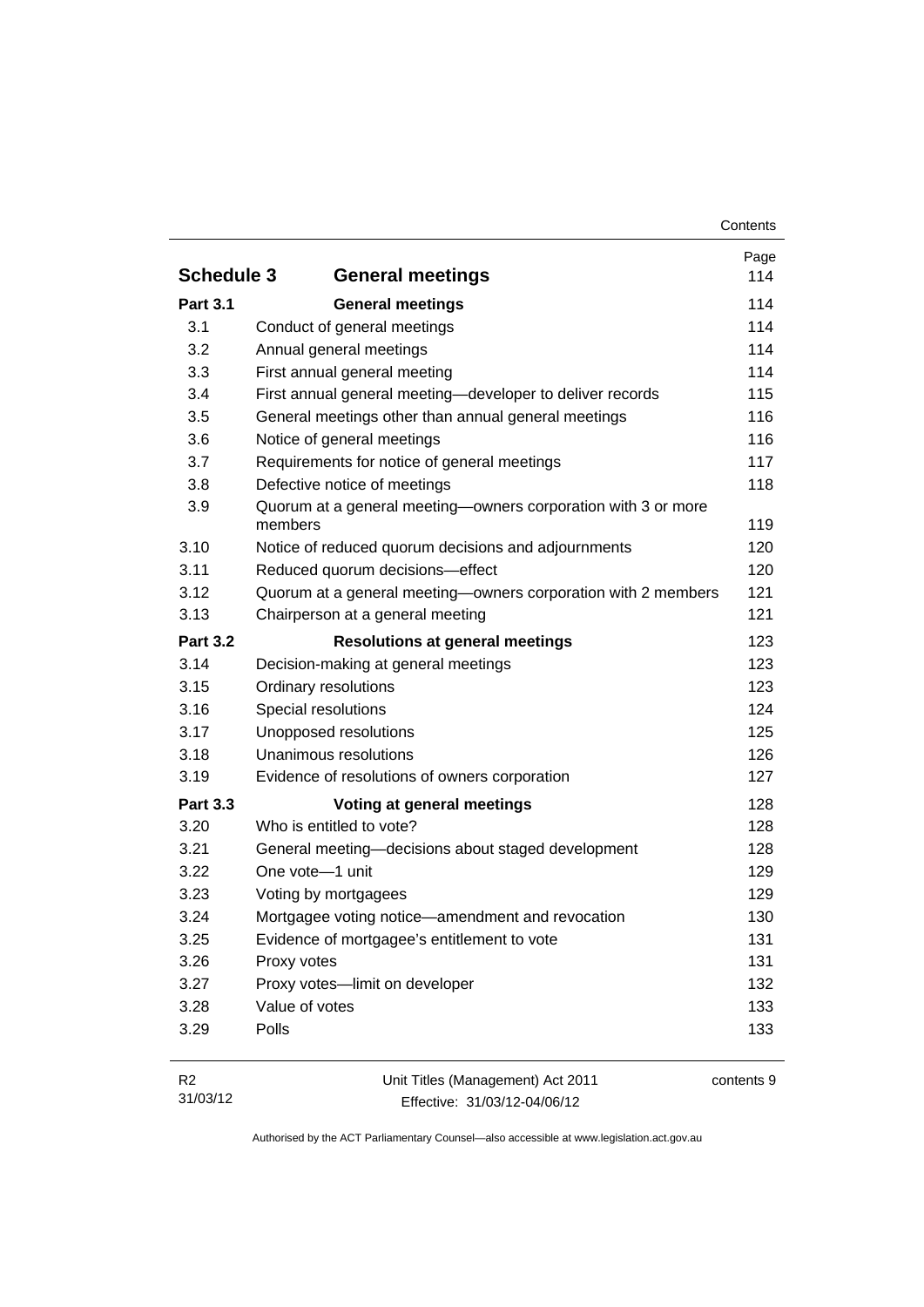| 3.30              | Voting by chairperson                              | Page<br>133 |
|-------------------|----------------------------------------------------|-------------|
| 3.31              | Absentee votes                                     | 134         |
| 3.32              | People under 18 or under other legal disabilities  | 134         |
| 3.33              | Declaration by chairperson of result of voting     | 135         |
| <b>Schedule 4</b> | Default rules                                      | 136         |
| 1                 | Definitions-default rules                          | 136         |
| 2                 | Payment of rates and taxes by unit owners          | 137         |
| 3                 | Repairs and maintenance                            | 137         |
| 4                 | Erections and alterations                          | 137         |
| 5                 | Use of common property                             | 137         |
| 6                 | Hazardous use of unit                              | 138         |
| $\overline{7}$    | Use of unit-nuisance or annoyance                  | 138         |
| 8                 | <b>Noise</b>                                       | 138         |
| 9                 | Illegal use of unit                                | 138         |
| 10                | What may an executive committee representative do? | 139         |
| 11                | Seal of owners corporation                         | 140         |

### **[Dictionary](#page-152-0)** [141](#page-152-0)

**[Endnotes](#page-160-0)**

| About the endnotes                            | 149  |
|-----------------------------------------------|------|
| Abbreviation key                              | 149  |
| Legislation history                           | 150  |
| Amendment history                             | 150  |
| Earlier republications                        | 161  |
| Expired transitional or validating provisions | clxi |
| 2<br>3<br>4<br>5<br>6                         |      |

contents 10 Unit Titles (Management) Act 2011 Effective: 31/03/12-04/06/12

R2 31/03/12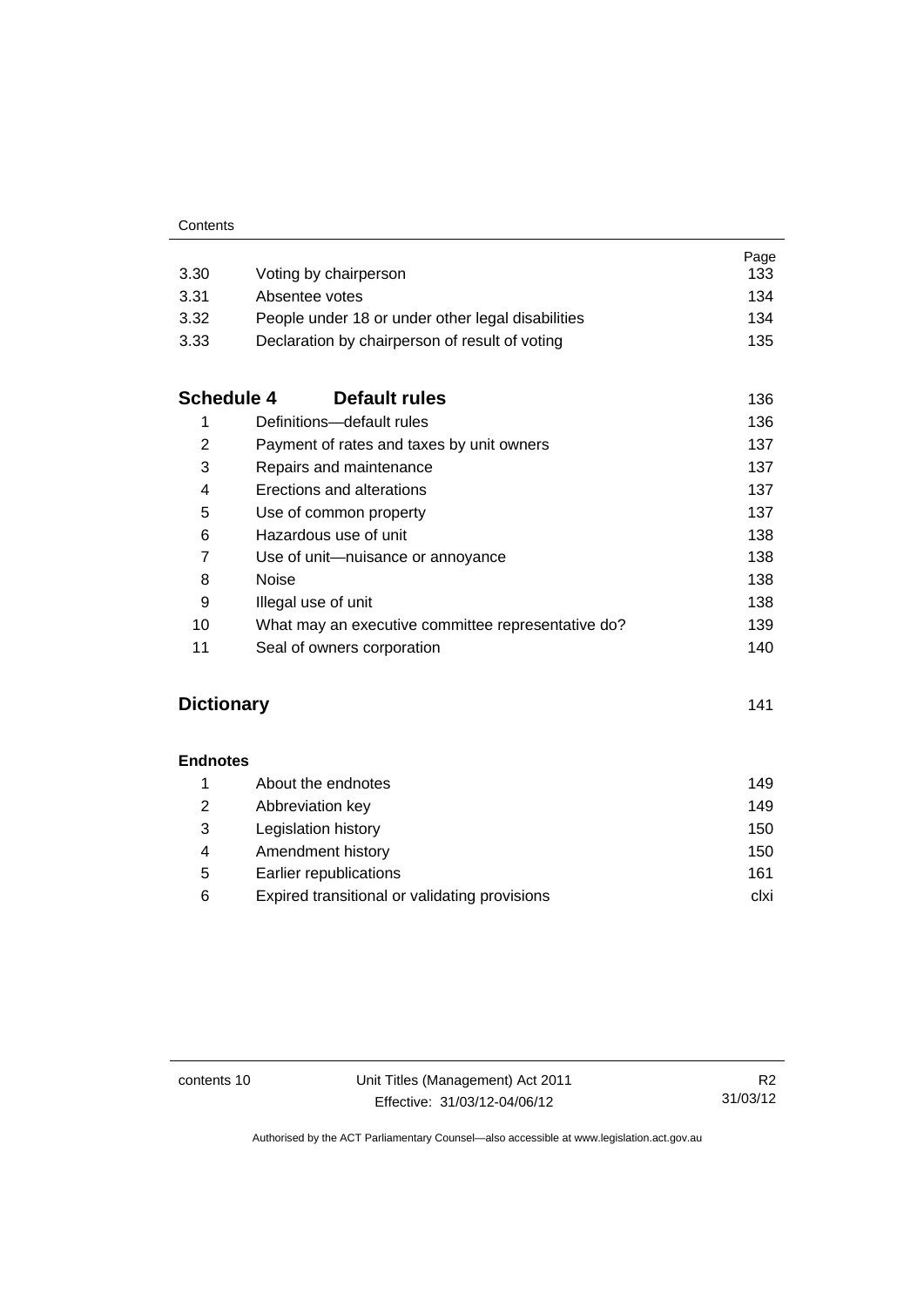

# **Unit Titles (Management) Act 2011**

An Act to provide for the management of units plans, and for other purposes

R2 31/03/12

l

Unit Titles (Management) Act 2011 Effective: 31/03/12-04/06/12

page 1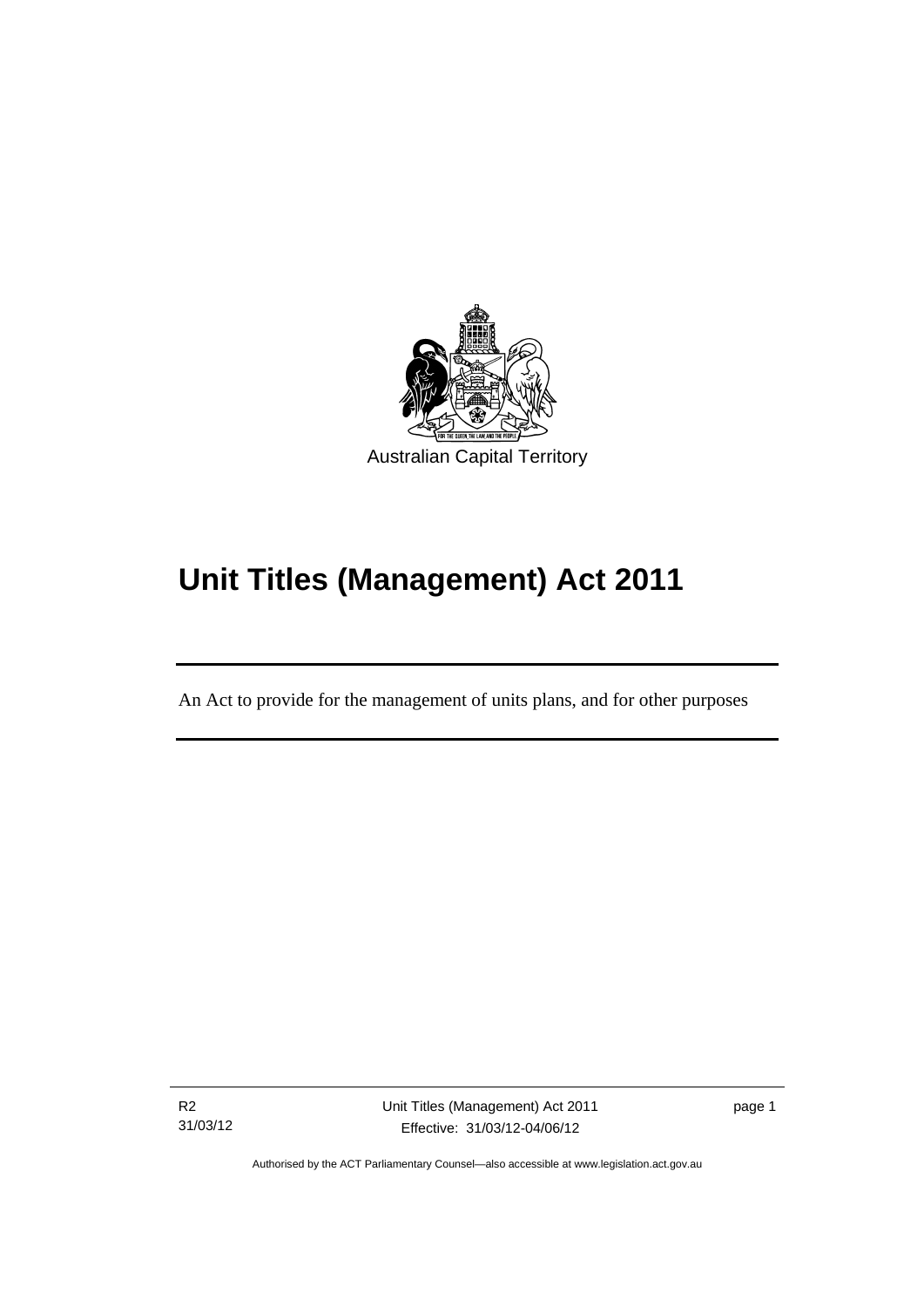#### Part 1 **Preliminary**

Section 1

### <span id="page-13-0"></span>**Part 1** Preliminary

#### <span id="page-13-1"></span>**1 Name of Act**

This Act is the *Unit Titles (Management) Act 2011*.

#### <span id="page-13-2"></span>**3 Dictionary**

The dictionary at the end of this Act is part of this Act.

*Note 1* The dictionary at the end of this Act defines certain terms used in this Act, and includes references (*signpost definitions*) to other terms defined elsewhere.

> For example, the signpost definition '*class A unit*—see the *Unit Titles Act 2001*, section 10.' means that the term 'class A unit' is defined in that Act, section 10 and the definition applies to this Act.

*Note* 2 A definition in the dictionary (including a signpost definition) applies to the entire Act unless the definition, or another provision of the Act, provides otherwise or the contrary intention otherwise appears (see Legislation Act, s 155 and s 156 (1)).

#### <span id="page-13-3"></span>**4 Notes**

- (1) A note included in this Act is explanatory and is not part of this Act.
	- *Note* See the Legislation Act, s 127 (1), (4) and (5) for the legal status of notes.
- (2) In this section:

*note* includes material enclosed in brackets in section headings.

- *Note* The *Unit Titles Act 2001* was amended because of the commencement of this Act. Some sections of this Act contain bracketed notes under their headings (eg UTA, s 59 (1)) drawing attention to equivalent or comparable (though not necessarily identical) provisions of the *Unit Titles Act 2001*, R20.
- (3) Subsection (2), the notes mentioned in subsection (2), and this subsection expire 1 year after the day this section commences.

R2 31/03/12

Authorised by the ACT Parliamentary Counsel—also accessible at www.legislation.act.gov.au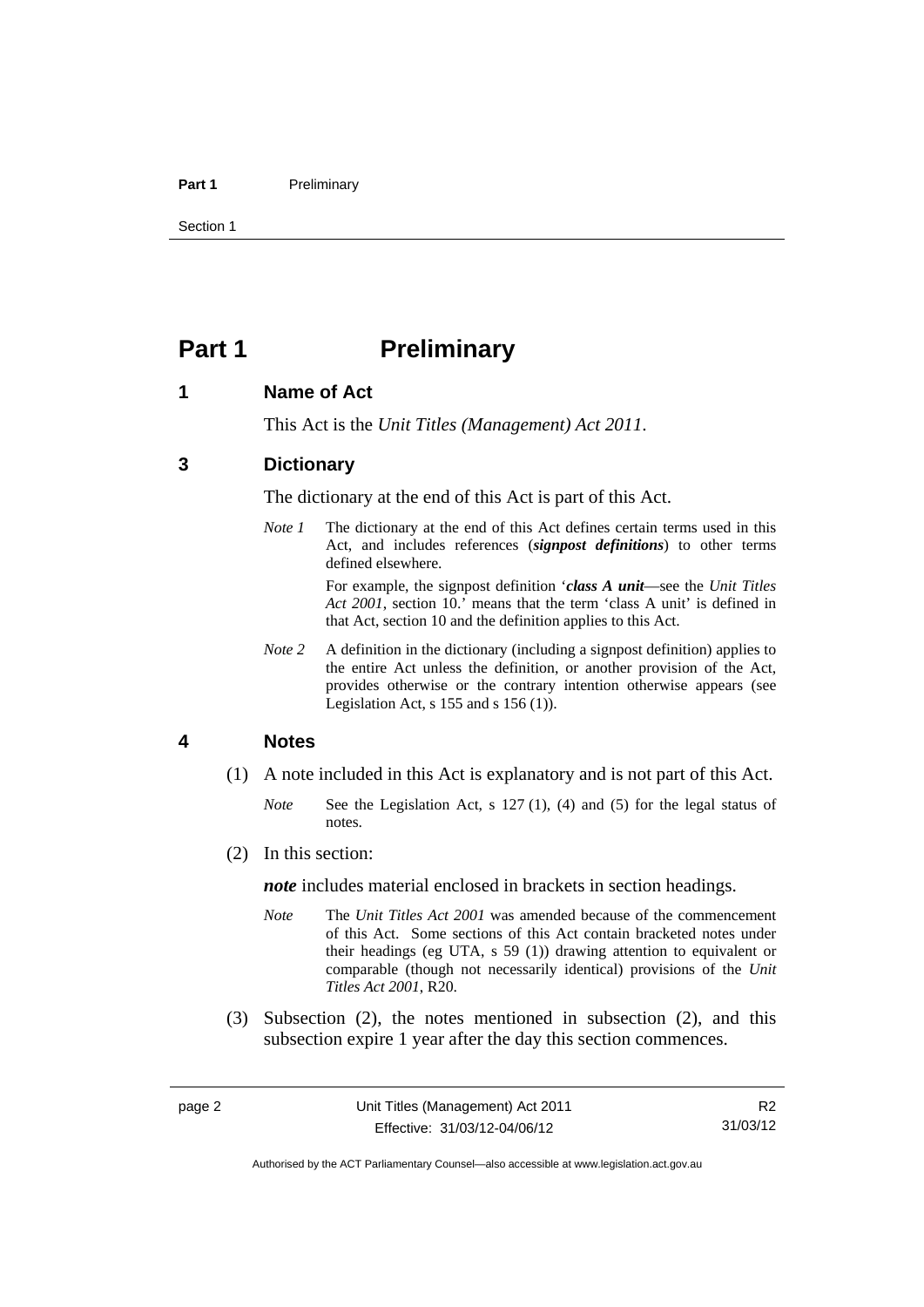#### <span id="page-14-0"></span>**5 Offences against Act—application of Criminal Code etc**

Other legislation applies in relation to offences against this Act.

*Note 1 Criminal Code*

The Criminal Code, ch 2 applies to all offences against this Act (see Code, pt 2.1).

The chapter sets out the general principles of criminal responsibility (including burdens of proof and general defences), and defines terms used for offences to which the Code applies (eg *conduct*, *intention*, *recklessness* and *strict liability*).

*Note 2 Penalty units* 

The Legislation Act, s 133 deals with the meaning of offence penalties that are expressed in penalty units.

### <span id="page-14-1"></span>**6 Objects of Act**

The objects of this Act are to—

- (a) make it clear who is responsible for managing units plans; and
- (b) help people who manage, or help in the management of units plans, understand and exercise their functions; and
- (c) assist in the resolution of disputes in relation to the management of units plans; and
- (d) make the law about the management of units plans easier to use generally.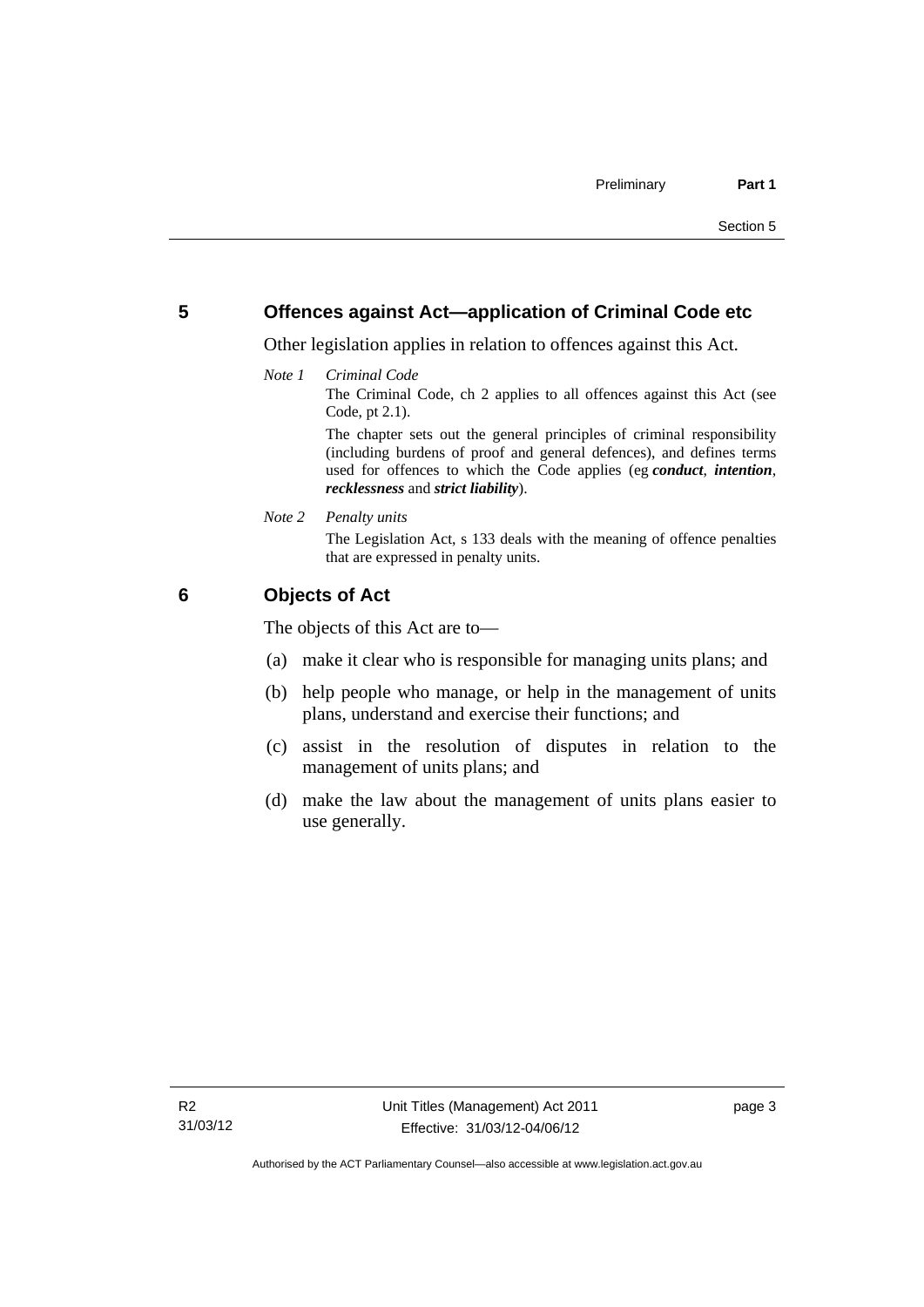**Part 2** Management of units plans<br>**Division 2.1** Who manages a units plan? Who manages a units plan? Section 7

### <span id="page-15-0"></span>**Part 2 Management of units plans**

### <span id="page-15-1"></span>**Division 2.1 Who manages a units plan?**

#### <span id="page-15-2"></span>**7 Owners corporation**

The owners corporation for a units plan is responsible for managing the units plan.

*Note* An owners corporation may be helped by 1 or more of the following:

- (a) the executive committee of the owners corporation;
- (b) a manager engaged under s 50;
- (c) a service contractor engaged under s 60.

### <span id="page-15-3"></span>**Division 2.2 Owners corporation—general**

#### <span id="page-15-4"></span>**8 Owners corporation—establishment**  (UTA s 38)

- (1) On the registration of a units plan, an owners corporation for the units plan is established under the name 'The Owners—Units Plan  $No X'.$
- (2) In this section:

*X* means the number given to the units plan by the registrar-general on its registration.

#### <span id="page-15-5"></span>**9 Owners corporation—legal status**  (UTA s 39)

- (1) An owners corporation is a body corporate.
- (2) An owners corporation—
	- (a) has perpetual succession; and
	- (b) must have a common seal; and

Authorised by the ACT Parliamentary Counsel—also accessible at www.legislation.act.gov.au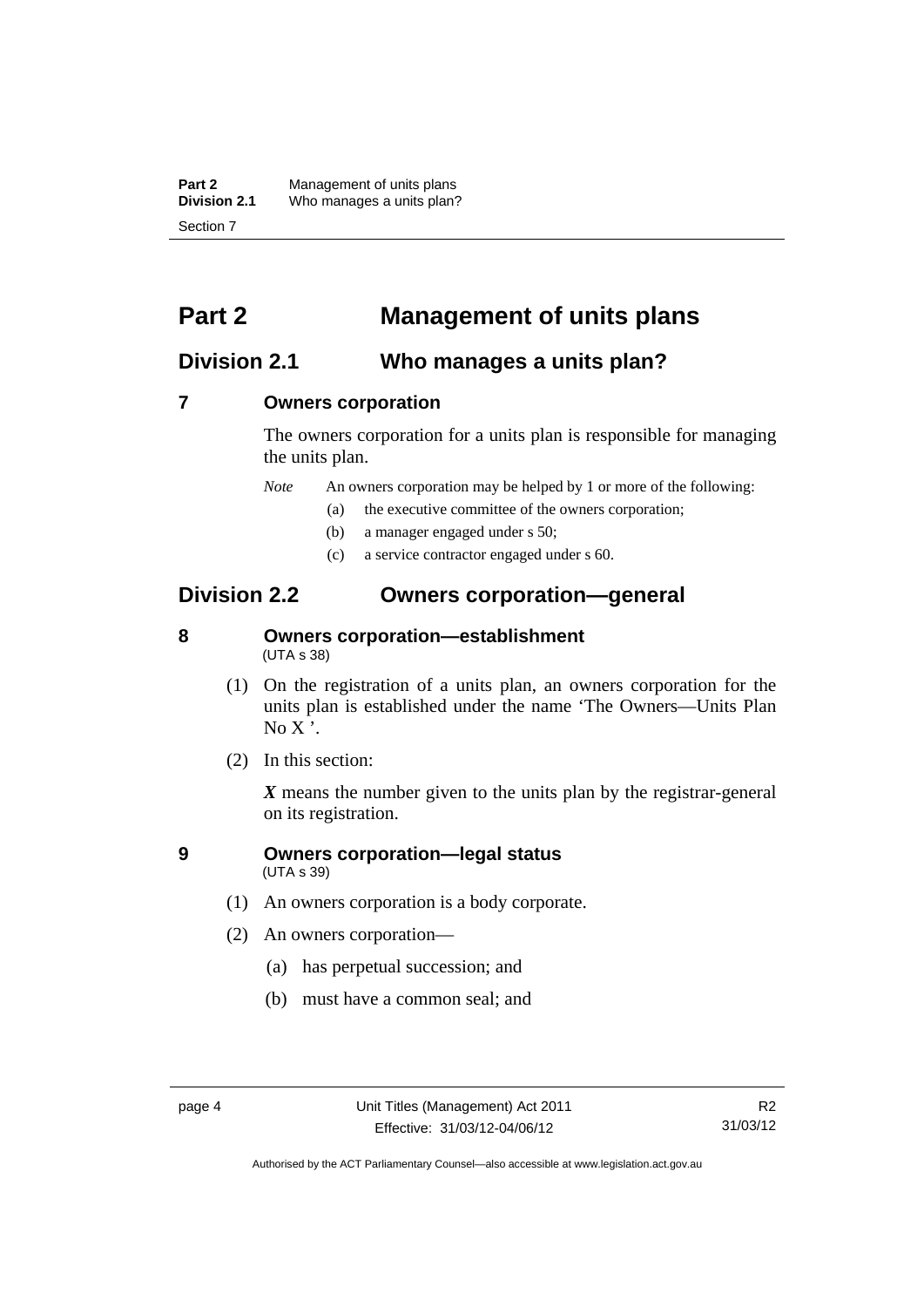(c) may sue and be sued in its corporate name.

### <span id="page-16-0"></span>**Division 2.3 Owners corporation—membership and representatives**

#### <span id="page-16-1"></span>**10 Members of owners corporation**  (UTA s 40)

- (1) The members of an owners corporation for a units plan are the owners of the units.
- (2) If a unit is owned by 2 or more part-owners, each part-owner is a member of the owners corporation.

#### <span id="page-16-2"></span>**11 Part-owners of units—authorisation of representatives**  (UTA s 41)

- (1) This section applies if a unit is owned by 2 or more part-owners.
- (2) The part-owners of the unit must, by written notice to the owners corporation, authorise an individual to represent them as their agent (the part-owners' *representative*) for this Act.
- (3) The part-owners' representative must be one of the owners.
	- *Note* If a company is a part-owner of the unit, the company's own representative may also be authorised as the part-owners' representative (see s 14 (Company-owned units—functions of representatives)).
- (4) The notice of authorisation must—
	- (a) be given to the owners corporation within 14 days after the lodgment for registration of the instrument under which the unit first becomes owned by the part-owners; and
	- (b) include the full name and an address for correspondence of the representative; and
	- (c) be signed by each part-owner of the unit.
- (5) The part-owners of the unit may change their representative by written notice to the owners corporation.

page 5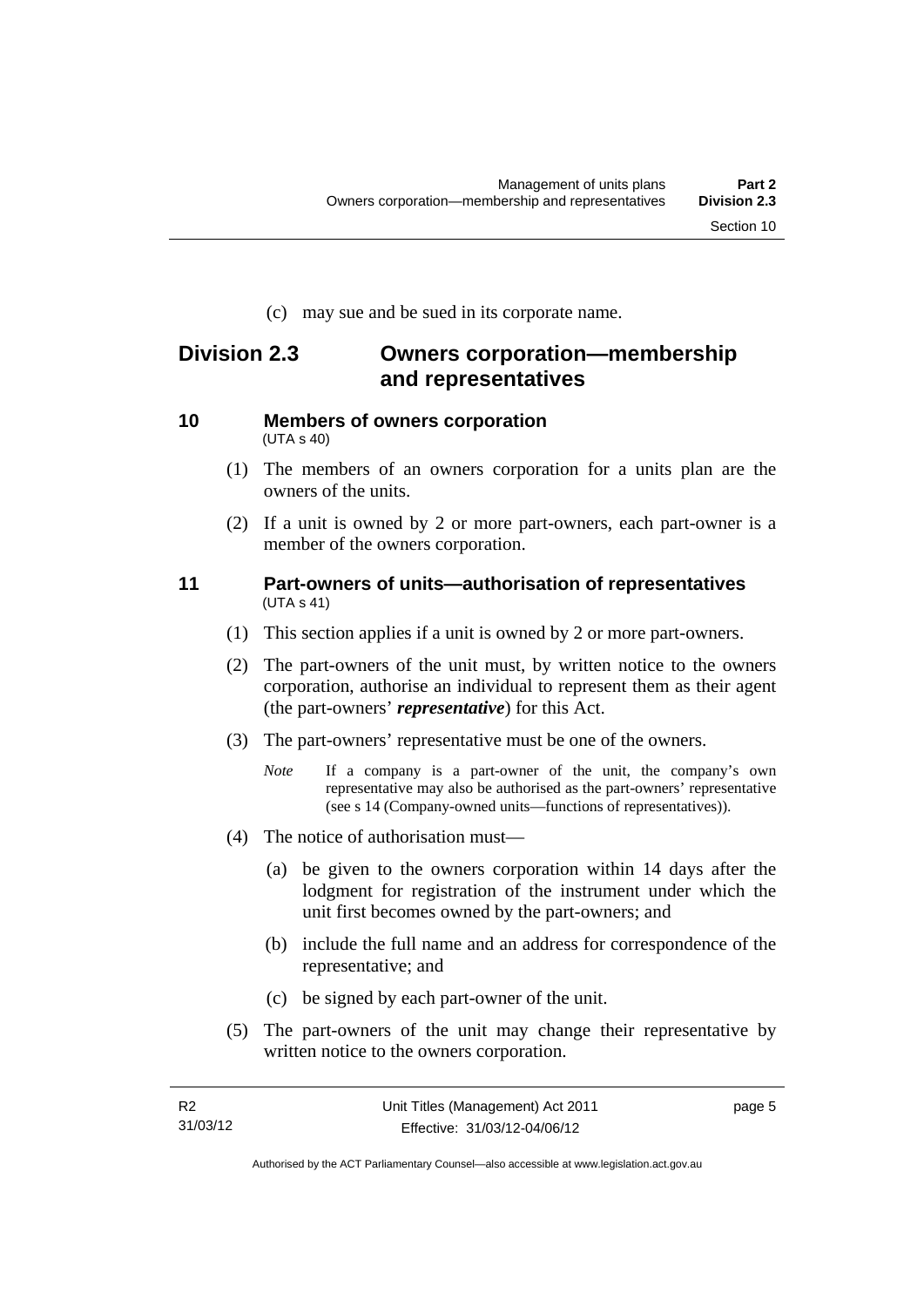- (6) The notice of change of authorisation must—
	- (a) include the full name and an address for correspondence of the new representative; and
	- (b) be signed by each part-owner of the unit.
- (7) The part-owners' representative may change the address for correspondence of the representative by written notice to the owners corporation.
- (8) The notice of change of address must be signed by the representative.
- (9) This section may be enforced in the same way as a rule of the owners corporation (see section 107 (Effect of rules)).

#### <span id="page-17-0"></span>**12 Part-owners of units—functions of representatives**  (UTA s 42)

- (1) This section applies if a unit is owned by 2 or more part-owners.
- (2) Anything that an owner of the unit may do, or is required to do, under this Act may be done by the part-owners' representative acting as the agent for the part-owners.
- (3) Any document, including a notice, that this Act requires the owners corporation or someone else to give to the part-owners may be given to the representative alone on their behalf under section 124 (Service of documents on members, interested people and occupiers).
	- *Note* The owners corporation must give notice of a general meeting to the part-owners' representative on behalf of the part-owners to comply with sch 3, s 3.6 (1) (a) (which requires notices to be given to each member of the owners corporation).
- (4) If a document is given to the part-owners by being given to the representative on their behalf, the representative must tell the other part-owners that the document has been given to the representative and (if asked) give them a copy of the document.

Authorised by the ACT Parliamentary Counsel—also accessible at www.legislation.act.gov.au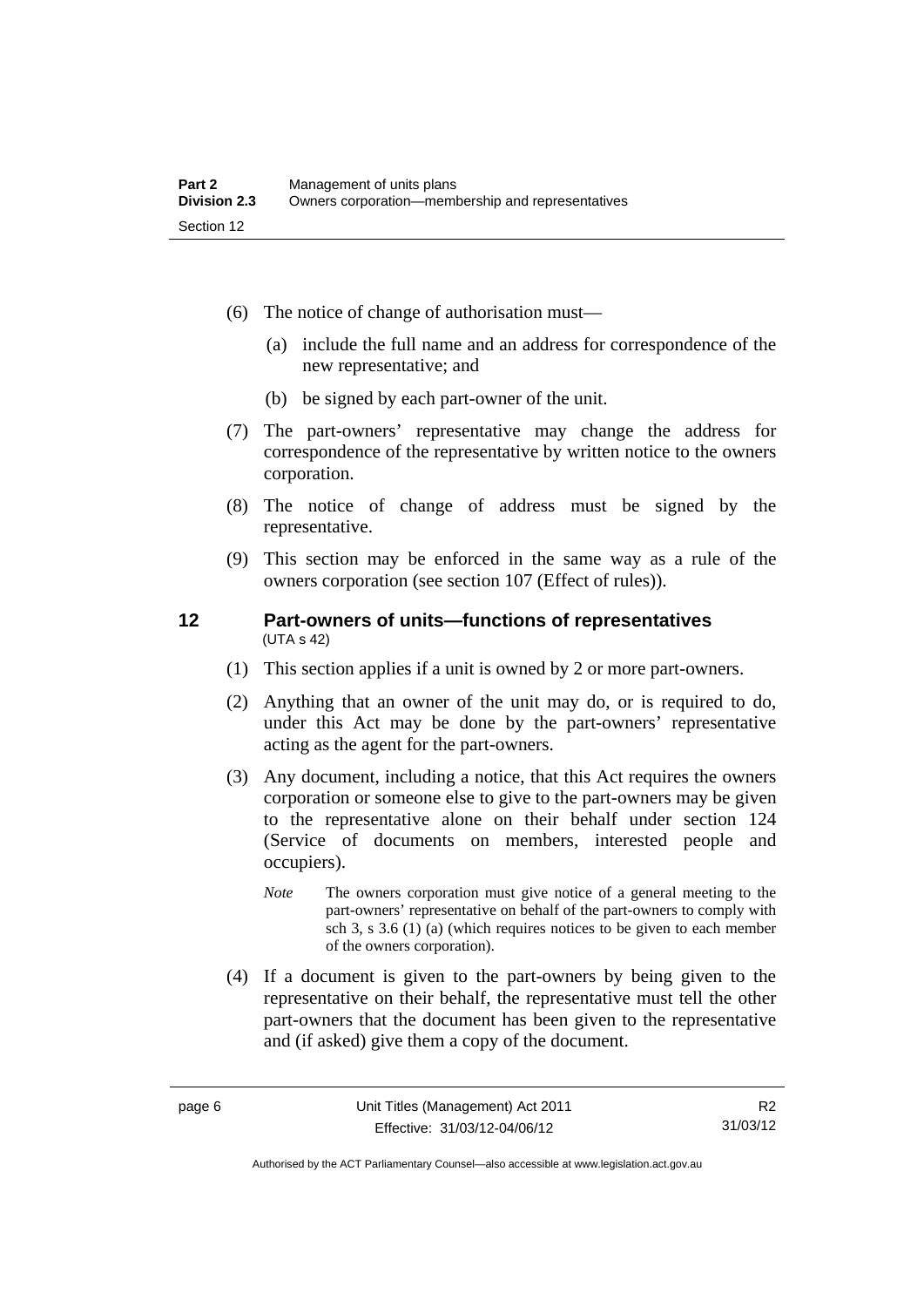(5) Subsection (4) may be enforced in the same way as a rule of the owners corporation (see section 107 (Effect of rules)).

#### **Example—s (4) and s (5)**

In breach of s (4), a part-owners' representative for a unit does not tell a part-owner of the unit about a notice of a determination of general fund contribution (under s 78 (1)) given to the representative on the unit owners' behalf.

The part-owner may rely on s (5) to enforce s (4) against the representative for the unit. The relevant enforcement action is the same as for a breach of the owners corporation rules—a civil action for breach of an agreement under seal (see s 107).

*Note* An example is part of the Act, is not exhaustive and may extend, but does not limit, the meaning of the provision in which it appears (see Legislation Act, s 126 and s 132).

#### <span id="page-18-0"></span>**13 Company-owned units—authorisation of representatives**  (UTA s 43)

(1) This section applies if a company is the owner of a unit.

*Note Owner* includes a part-owner (see dict).

- (2) The company must, by written notice to the owners corporation, authorise an individual to represent it as its agent (the company's *representative*) for this Act.
- (3) The company's representative must be an officer or employee of the company.
- (4) The notice of authorisation must—
	- (a) be given to the owners corporation within 14 days after the lodgment for registration of the instrument under which the company becomes an owner of the unit; and
	- (b) include the full name and an address for correspondence of the representative; and
	- (c) be signed on behalf of the company.

page 7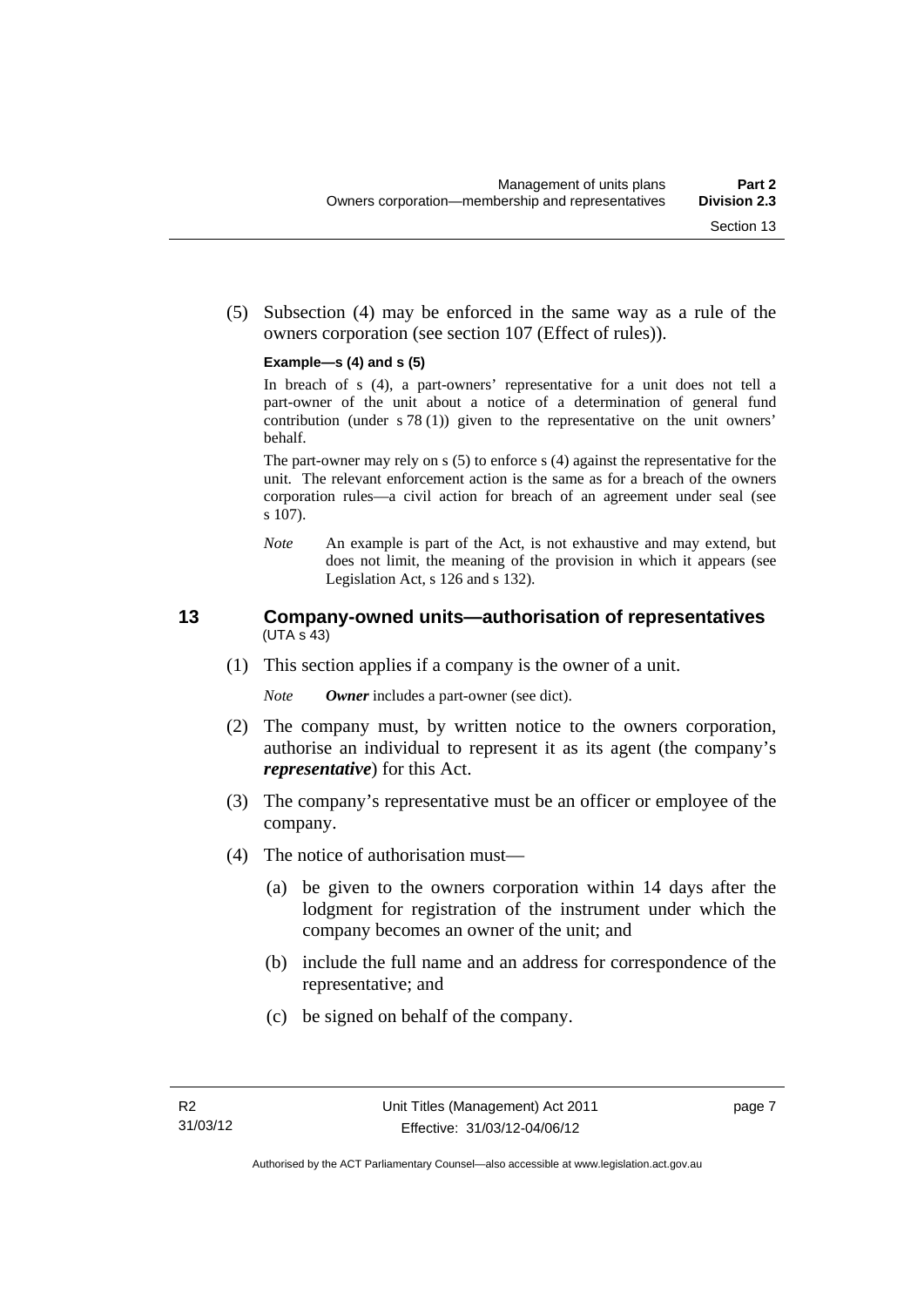- (5) The company may change its representative by written notice to the owners corporation.
- (6) The notice of change of authorisation must—
	- (a) include the full name and an address for correspondence of the new representative; and
	- (b) be signed on behalf of the company.
- (7) The company's representative may change the address for correspondence of the representative by written notice to the owners corporation.
- (8) The notice of change of address must be signed by the representative.
- (9) This section may be enforced in the same way as a rule of the owners corporation (see section 107 (Effect of rules)).

#### <span id="page-19-0"></span>**14 Company-owned units—functions of representatives**   $(UTA S 44)$

- (1) This section applies if a company is the owner of a unit.
- (2) Anything that the company may do, or is required to do, under this Act may be done by the company's representative acting as the agent for the company.
- (3) Any document, including a notice, that this Act requires the owners corporation or someone else to give to the company may be given to the representative on its behalf under section 124 (Service of documents on members, interested people and occupiers).
	- *Note* The owners corporation must give notice of a general meeting to the company's representative on behalf of the company to comply with sch 3, s 3.6 (1) (a) (which requires notices to be given to each member of the owners corporation).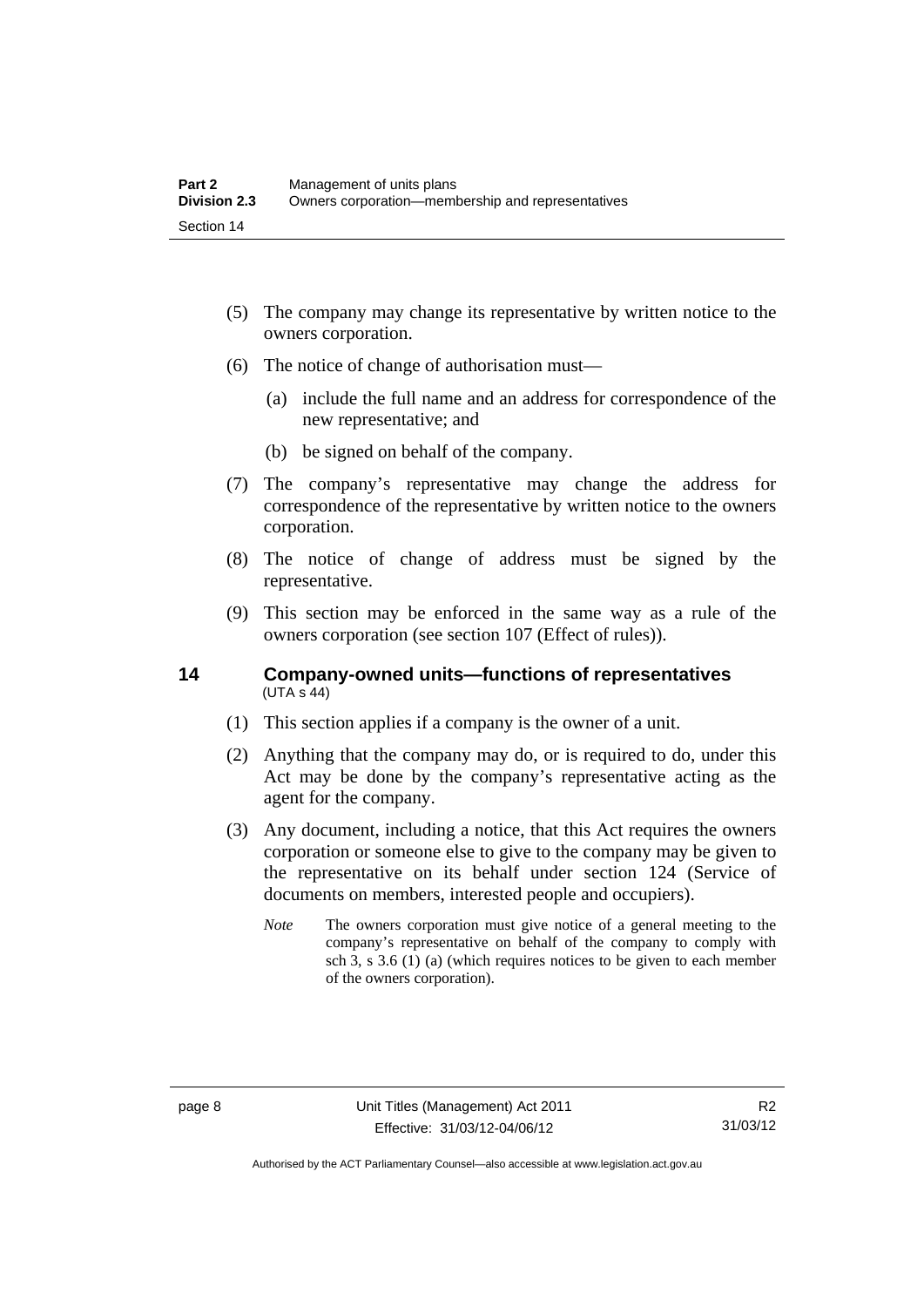#### <span id="page-20-0"></span>**15 Evidence of representative status**  (UTA s 45)

Evidence of any of the following facts about a part-owners' representative or a company's representative may be given by a certificate sealed with the owners corporation's seal:

- (a) the fact that the authorisation of a named representative was in force on a stated date;
- (b) the fact that a stated address for correspondence for a representative was the latest address for correspondence for the representative notified to the corporation on a stated date.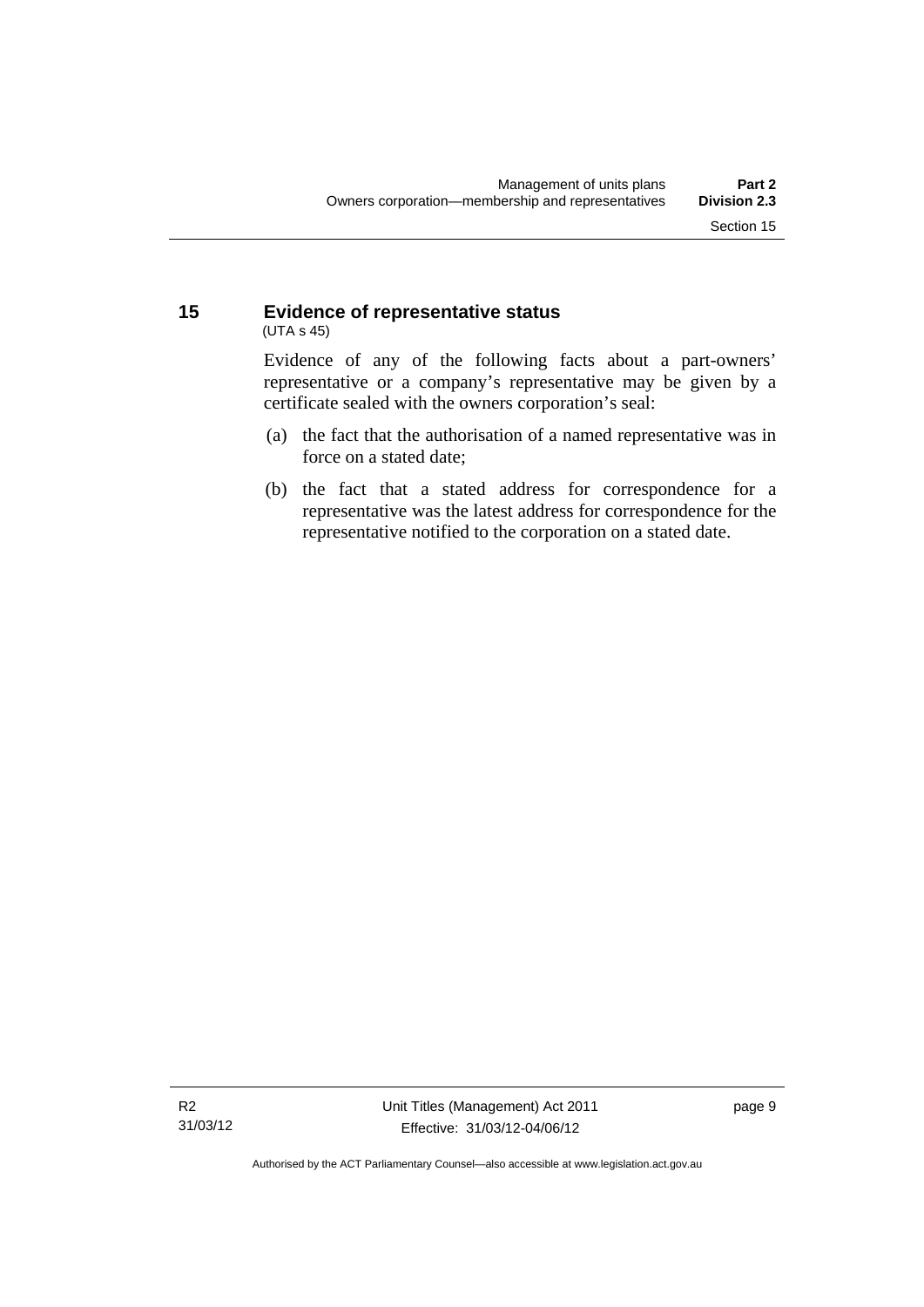## <span id="page-21-0"></span>**Part 3 Functions of owners corporations**

### <span id="page-21-1"></span>**Division 3.1 Functions generally**

#### <span id="page-21-2"></span>**16 Owners corporation—functions**  (UTA s 46 (1) and s 51 (1))

- (1) An owners corporation for a units plan has the following functions:
	- (a) the enforcement of its rules;
	- (b) the control, management and administration of the common property;
	- (c) any other function given to the corporation under this Act or another territory law.
	- *Note 1* The executive committee of an owners corporation exercises the functions of the corporation (see s 35 (1)). The executive committee must exercise its functions in accordance with any decision made by the owners corporation at a general meeting (see s 35 (3)).
	- *Note 2* A provision of a law that gives an entity (including a person) a function also gives the entity powers necessary and convenient to exercise the function (see Legislation Act, s 196 and dict, pt 1, def *entity*).
- (2) The owners corporation must comply with all applicable laws in force in the Territory.

#### <span id="page-21-3"></span>**17 Owners corporation—general meetings**

Schedule 3 applies to general meetings of an owners corporation for a units plan.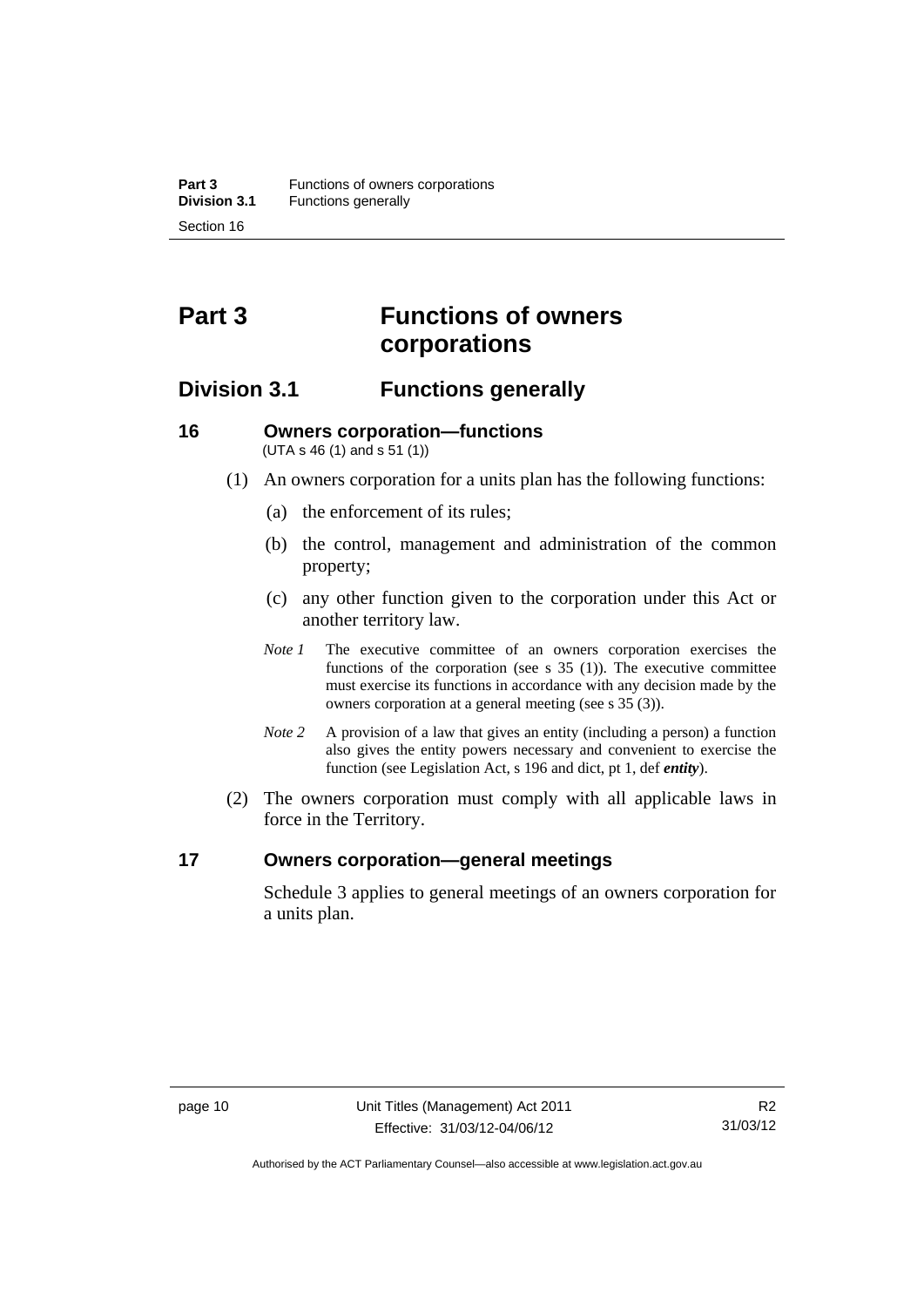#### <span id="page-22-0"></span>**18 Exemptions for units plans with 4 or fewer units**  (UTA s 50)

- (1) An owners corporation for a units plan with 4 or fewer units may, by special resolution, exempt itself from the requirements of this Act as prescribed by regulation.
- (2) An exemption may be revoked by special resolution.

### <span id="page-22-1"></span>**Division 3.2 Functions relating to property**

#### <span id="page-22-2"></span>**19 Common property**

(UTA s 47)

- (1) An owners corporation for a units plan holds the common property as agent for—
	- (a) if all the units are owned by the same person—the owner; or
	- (b) in any other case—the unit owners as tenants in common in shares proportional to their unit entitlement.
	- *Note* The owners corporation may, by ordinary resolution, decide to hold sustainability infrastructure installed on common property as trustee for the unit owners (see s 23 (3)).
- (2) The owners corporation must give all members of the corporation opportunity for the reasonable use and enjoyment of the common property.

#### <span id="page-22-3"></span>**20 Dealings with common property**  (UTA s  $48(2)$  and  $(4)$ )

- (1) An owners corporation for a units plan may, if authorised by a special resolution, on conditions and for purposes stated in the resolution—
	- (a) grant or vary an easement over any part of the common property; or
	- (b) take or vary an easement granted for the benefit of the common property; or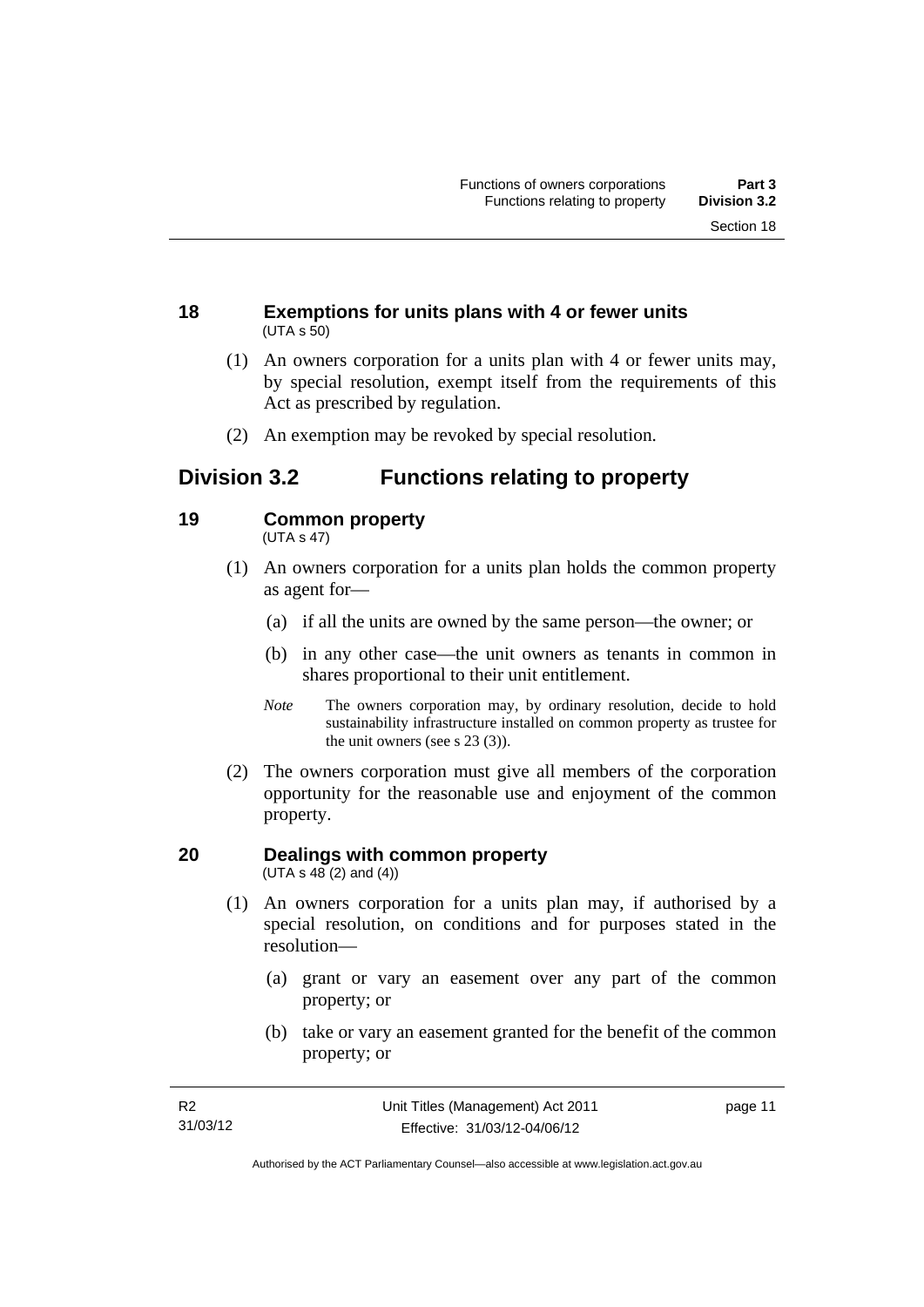- (c) release an easement granted for the benefit of the common property.
- *Note* The owners corporation may, by ordinary resolution, grant an easement or any other right over the common property for the purpose of the installation, operation or maintenance of sustainability or utility infrastructure (see s 23 (1) (c)).
- (2) The owners corporation may not transfer, sublet or mortgage, at law or in equity, its interest in the common property.

#### <span id="page-23-0"></span>**21 Dealings in property generally**

 $(UTA s 48 (1) and (3))$ 

- (1) An owners corporation for a units plan may, if authorised by an ordinary resolution—
	- (a) hold property for a use in accordance with its functions; or
	- (b) dispose of that property.
- (2) However, the only interests in land that an owners corporation may hold, at law or in equity, are as follows:
	- (a) the lease of the common property;
	- (b) an easement granted for the benefit of the common property;
	- (c) a registered charge under section 96 securing an amount payable to the corporation;
	- (d) an interest in the common property of a community title scheme that includes the land subdivided by the units plan.

#### <span id="page-23-1"></span>**22 Special privileges relating to common property**  (UTA s 49)

- (1) An owners corporation for a units plan may, if authorised by an unopposed resolution, grant a special privilege, other than a sublease, for the enjoyment of the common property, or any part of the common property, to—
	- (a) a unit owner; or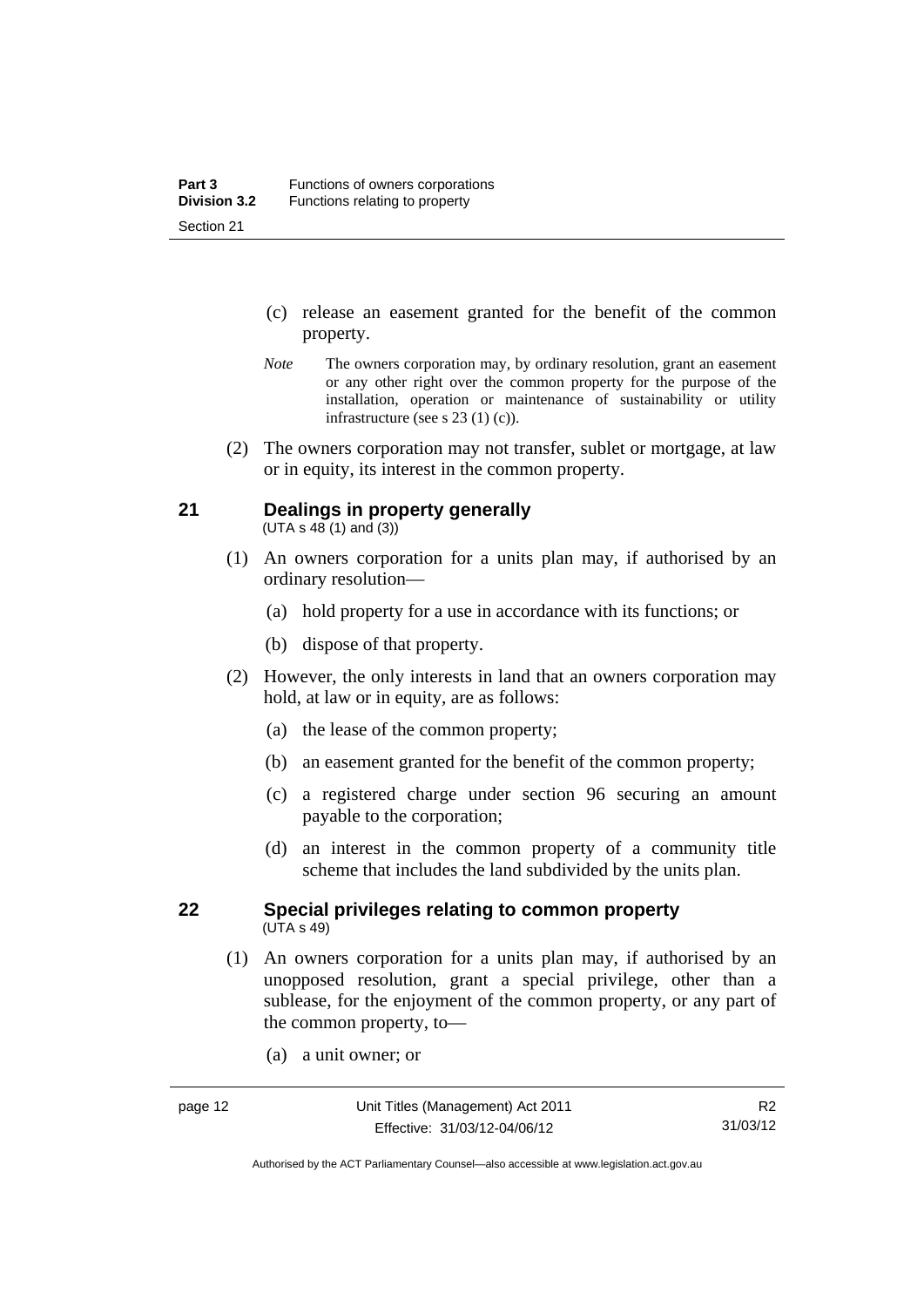- (b) someone else with an interest in a unit.
- (2) A grant under subsection (1) may be terminated, in accordance with a special resolution, by written notice given by the owners corporation to the person to whom the grant was made.

#### <span id="page-24-0"></span>**23 Installation of sustainability and utility infrastructure on common property**

- (1) An owners corporation for a units plan may, if authorised by an ordinary resolution—
	- (a) approve the installation of sustainability or utility infrastructure on the common property; and
	- (b) approve the financing of the installation of the sustainability or utility infrastructure; and
	- (c) grant an easement or any other right over any part of the common property for the purpose of the installation, operation or maintenance of the sustainability or utility infrastructure.
- (2) The owners corporation may only approve the installation, and financing, of sustainability or utility infrastructure under this section if satisfied, after considering the following, the long-term benefit of the proposed infrastructure is greater than the cost of installing and maintaining the infrastructure:
	- (a) a site plan of the proposed infrastructure;
	- (b) a maintenance plan for the proposed infrastructure;
	- (c) if the proposed infrastructure is to be financed by a third party—the terms of the financing arrangements;
	- (d) the direct and indirect costs of the proposed infrastructure;
	- (e) the long-term environmental sustainability benefits of the proposed infrastructure;
	- (f) any other matter prescribed by regulation.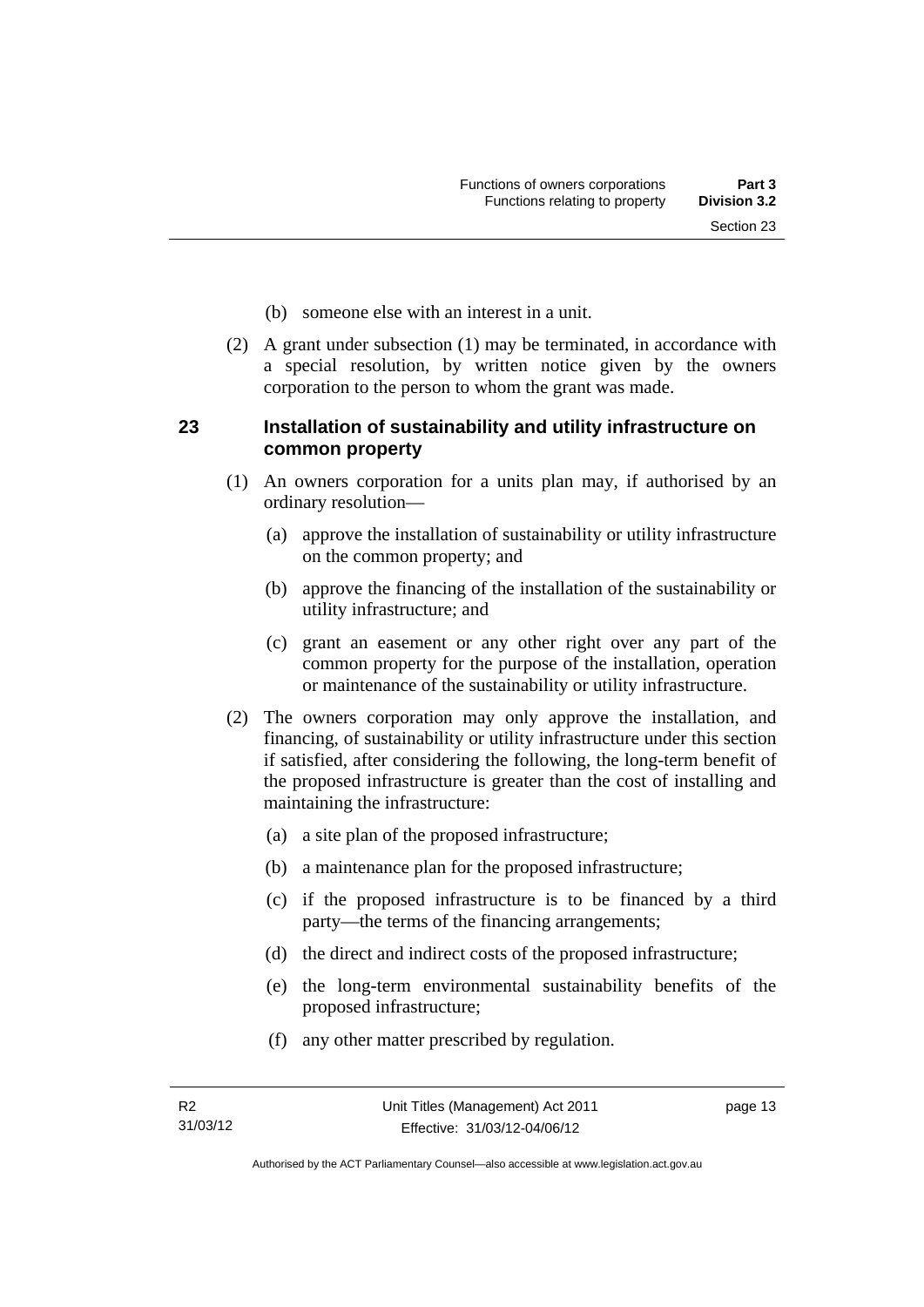- (3) The owners corporation may, by ordinary resolution, decide to hold sustainability infrastructure (including existing sustainability infrastructure) installed on common property and any income earned from the operation of the infrastructure as trustee for—
	- (a) if all the units are owned by the same person—the owner; or
	- (b) in any other case—the unit owners as tenants in common in shares proportional to their unit entitlement.

#### **Example—income**

income from an electricity feed-in tariff scheme

- *Note 1* If the owners corporation does not decide to hold sustainability infrastructure as trustee for the unit owners, it holds the infrastructure as agent for the owners (see s 20 (1)).
- *Note 2* An example is part of the Act, is not exhaustive and may extend, but does not limit, the meaning of the provision in which it appears (see Legislation Act, s 126 and s 132).
- (4) For section 71, an owners corporation is not carrying on a business if it receives income from the operation of the sustainability infrastructure and the income is used only to pay—
	- (a) costs, including financing costs, in relation to the installation and maintenance of the infrastructure; or
	- (b) costs of utilities used by, or provided to, the owners corporation.

### <span id="page-25-0"></span>**Division 3.3 Maintenance and other services**

#### <span id="page-25-1"></span>**24 Maintenance obligations**

 $(UTA s 51 (3), (5) and (8))$ 

- (1) An owners corporation for a units plan must maintain the following:
	- (a) for a staged development—the common property included in a completed stage of the development;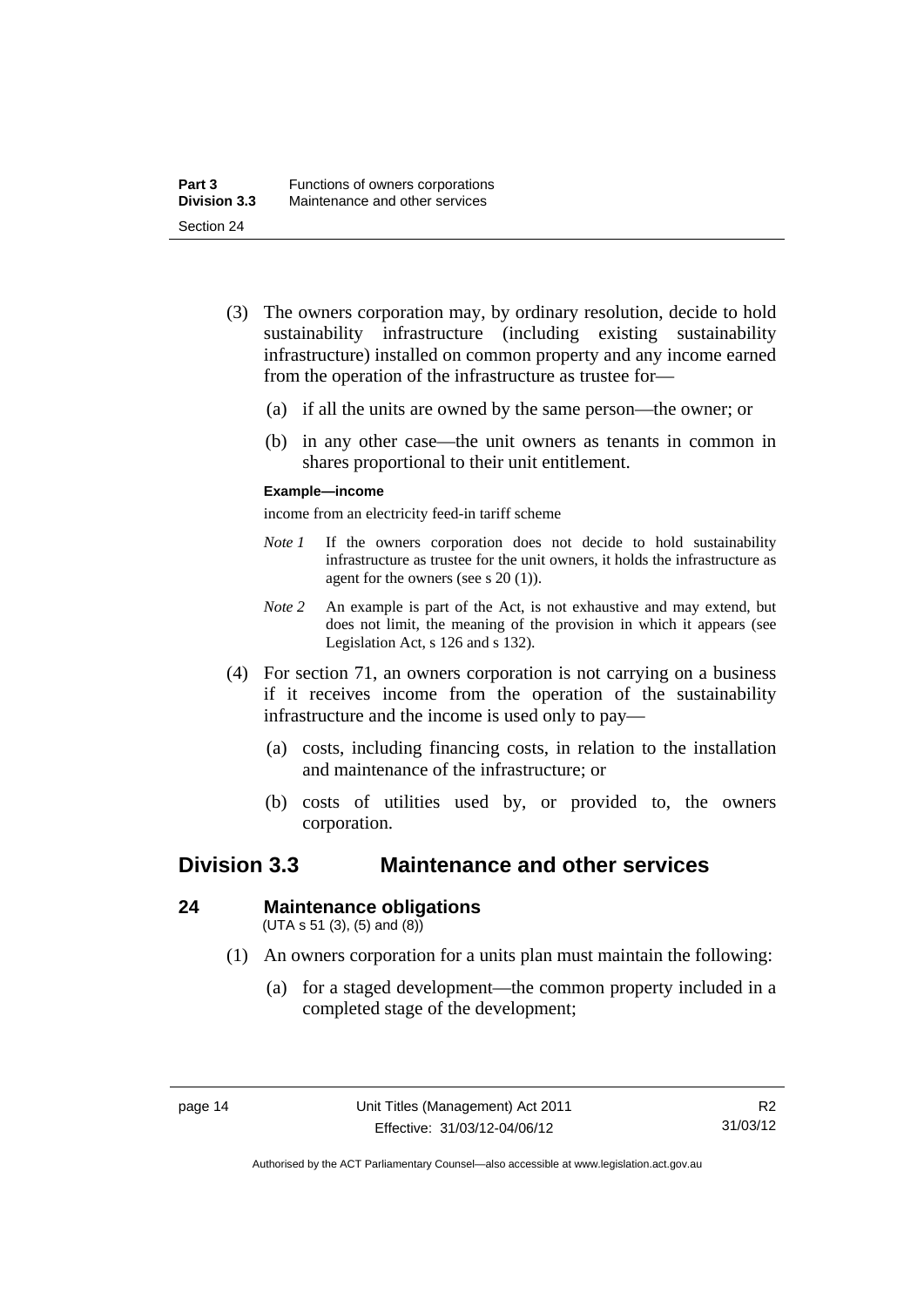- (b) for a development that is not a staged development—the common property;
- (c) other property that it holds;
- (d) the defined parts of any building containing class A units (whether or not the defined parts are common property);

- (e) if a utility service mentioned in the *Unit Titles Act 2001*, section 35 (Easements given by this Act) is provided for the potential benefit of all units—facilities associated with the provision of the utility services including utility conduits;
- (f) any building on the common property that encroaches on a unit if the building is the subject of an easement declared under the *Unit Titles Act 2001*, section 36 (Easements declared by owners corporations);
- (g) as authorised by a special resolution (if any)—all buildings on all class B units on the units plan.

#### **Example—par (g)**

a special resolution authorising the owners corporation to paint all buildings on the class B units and to carry out roofing and structural repairs to all class B units, but excluding responsibility for internal painting and minor repairs of class B units

- *Note* An example is part of the Act, is not exhaustive and may extend, but does not limit, the meaning of the provision in which it appears (see Legislation Act, s 126 and s 132).
- (2) In this section:

*defined parts*, of a building containing class A units, means—

- (a) the following structures in the building, if load-bearing:
	- (i) walls;
	- (ii) columns;

*Note* This does not include painting, unless the painting is required because of other maintenance (see s 26 (1)).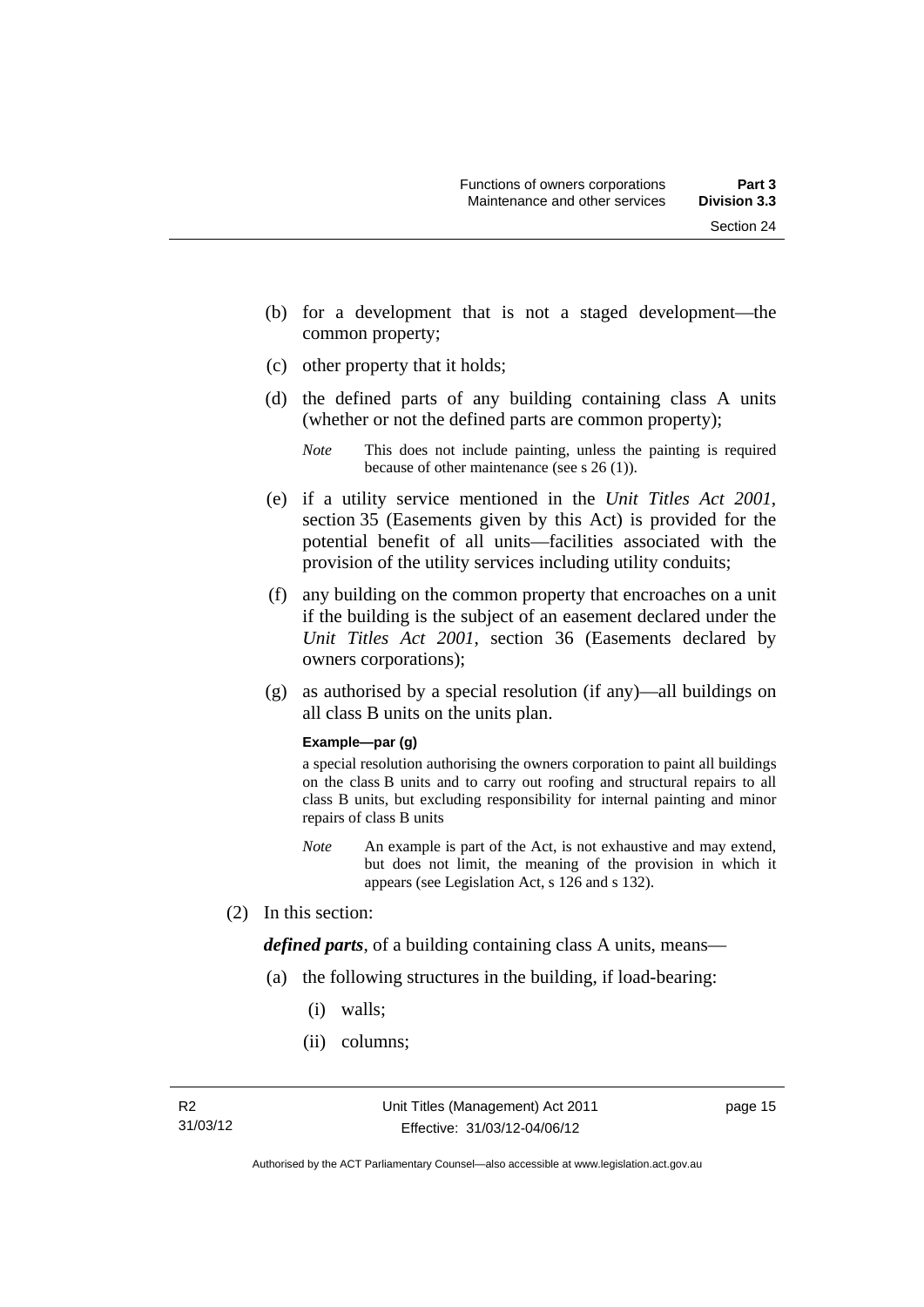- (iii) footings;
- (iv) slabs;
- (v) beams; or
- (b) any part of a balcony on the building.

### <span id="page-27-0"></span>**25 Owners corporation may exempt itself from maintenance obligations**

 $(UTA \, \bar{s} \, 51 \, (6))$ 

An owners corporation for a units plan may, by special resolution, exempt itself from 1 or more maintenance obligations under section 24 (1) if the exemption is not reasonably likely to have a significant adverse effect on—

- (a) the appearance of the common property; or
- (b) the safety of occupiers of the units or of the public.

#### <span id="page-27-1"></span>**26 Other qualifications on owners corporation's maintenance obligations**  (UTA s 51 (4) and (7))

- (1) An owners corporation's obligation under section 24 (1) (d) to maintain the defined parts of a building containing class A units does not require the corporation to carry out any painting of a unit unless the painting is necessary because of other maintenance being carried out by the owners corporation.
- (2) If the lease of a unit or the common property is subject to a building and development provision, section 24 (1) does not apply to the owners corporation until the planning and land authority issues a certificate under the *Planning and Development Act 2007*, section 296 (Certificates of compliance)—
	- (a) for the building and development provision; and
	- (b) for any building and development provision to which any of the other leases are subject.

Authorised by the ACT Parliamentary Counsel—also accessible at www.legislation.act.gov.au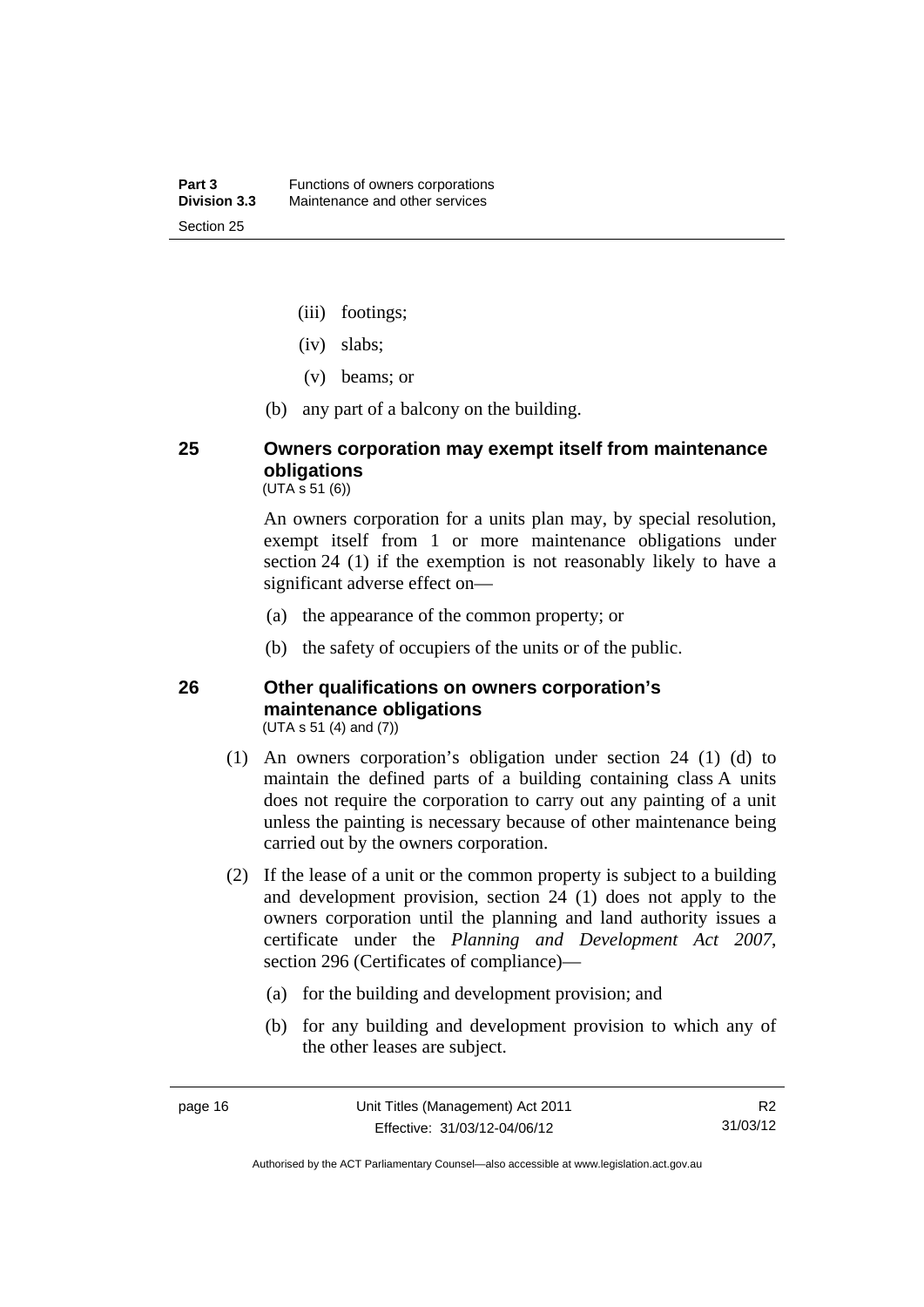*Note Building and development provision*—see the *Planning and Development Act 2007*, s 234.

(3) In this section:

*defined parts*, of a building containing class A units—see section 24 (2).

#### <span id="page-28-0"></span>**27 Structural defects—owners corporation may represent members**  (UTA s 51B)

- (1) This section applies if a building, or the site of a building, that is part of the units or common property of a units plan, has a structural defect that affects, or is likely to affect, the support or shelter provided by that part of the building or site to another part of the building or site.
- (2) The owners corporation for the units plan may, by ordinary resolution, take legal action for the rectification of the structural defects if—
	- (a) the legal action could be taken by a member of the corporation; and
	- (b) the member does not take the legal action within a reasonable time after the defect becomes known.
- (3) If the owners corporation takes legal action under this section—
	- (a) the corporation and not the member who could have taken the action is liable for the costs incurred by the corporation in taking the legal action; and
	- (b) the corporation and not the member may take the benefit of any order for costs in the corporation's favour in the legal action.
- (4) For this section, the owners corporation *takes legal action* if the corporation—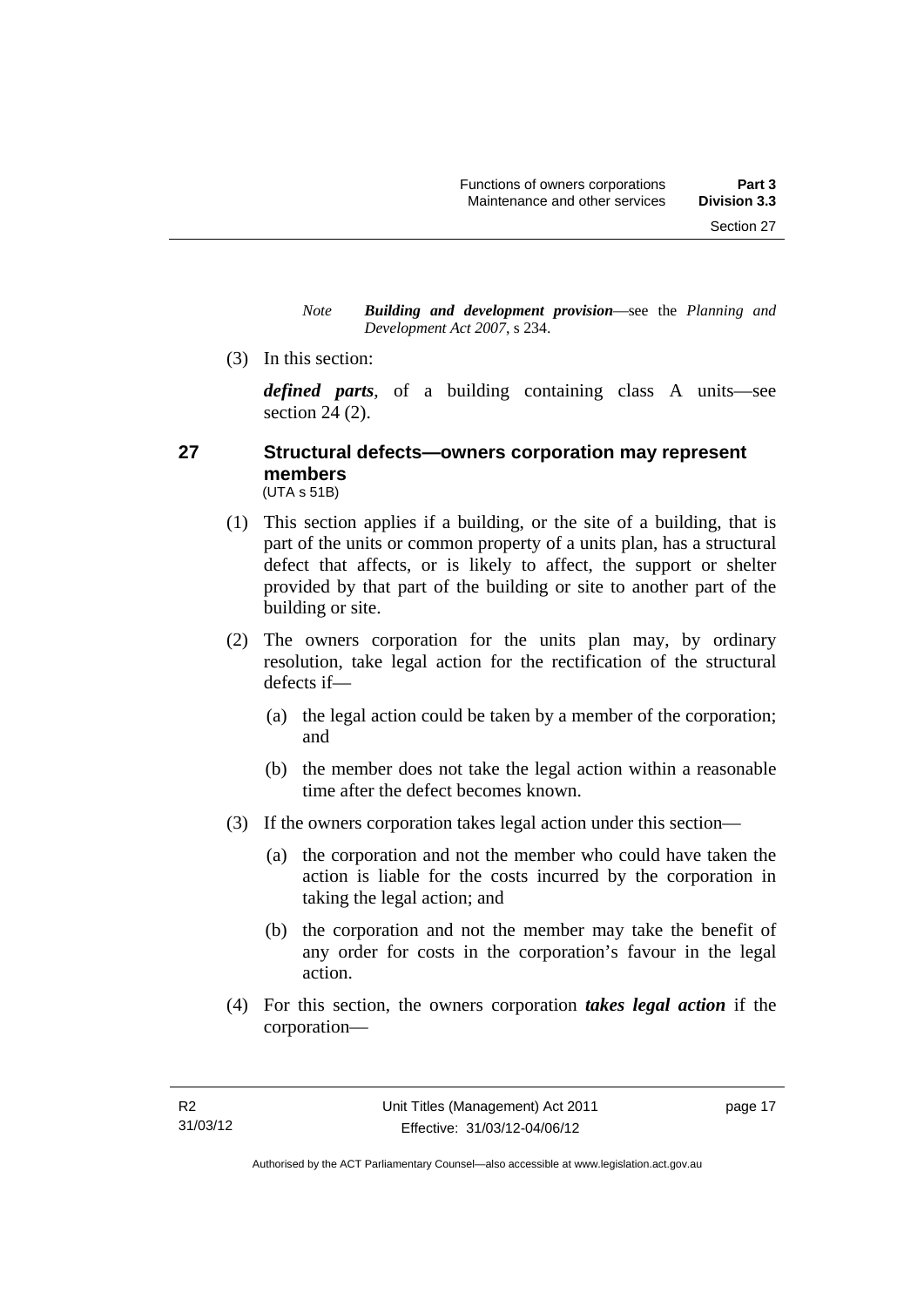- (a) begins a proceeding; or
- (b) continues a proceeding.

#### <span id="page-29-0"></span>**28 Owners corporation—entry to units**  (UTA s 51C)

- (1) An owners corporation for a units plan does not have a right to enter a unit in the units plan without the consent of the owner or occupier, except in accordance with this section.
- (2) The owners corporation may enter the unit without notice to the owner or occupier of the unit if the access is required in an emergency.

#### **Examples—emergencies**

- 1 water is flowing from 1 unit into another unit and is causing damage
- 2 an external glass window in the unit is dislodged and is likely to fall
- *Note* An example is part of the Act, is not exhaustive and may extend, but does not limit, the meaning of the provision in which it appears (see Legislation Act, s 126 and s 132).
- (3) If entry to the unit is required to inspect or maintain the common property of the units plan, a person may enter the unit on behalf of the owners corporation if—
	- (a) the executive committee authorises the entry, and the person to enter, by resolution; and
	- (b) the executive committee gives the owner or occupier written notice that the entry must be allowed on a stated day.
- (4) A notice under subsection (3) (b) must be given to the owner or occupier not less than 7 days before the entry it relates to.

#### <span id="page-29-1"></span>**29 Work on behalf of particular unit owners or occupiers**  (UTA s 52)

An owners corporation for a units plan may, if authorised by an ordinary resolution, enter into and carry out an agreement with an owner or occupier of a unit for—

Authorised by the ACT Parliamentary Counsel—also accessible at www.legislation.act.gov.au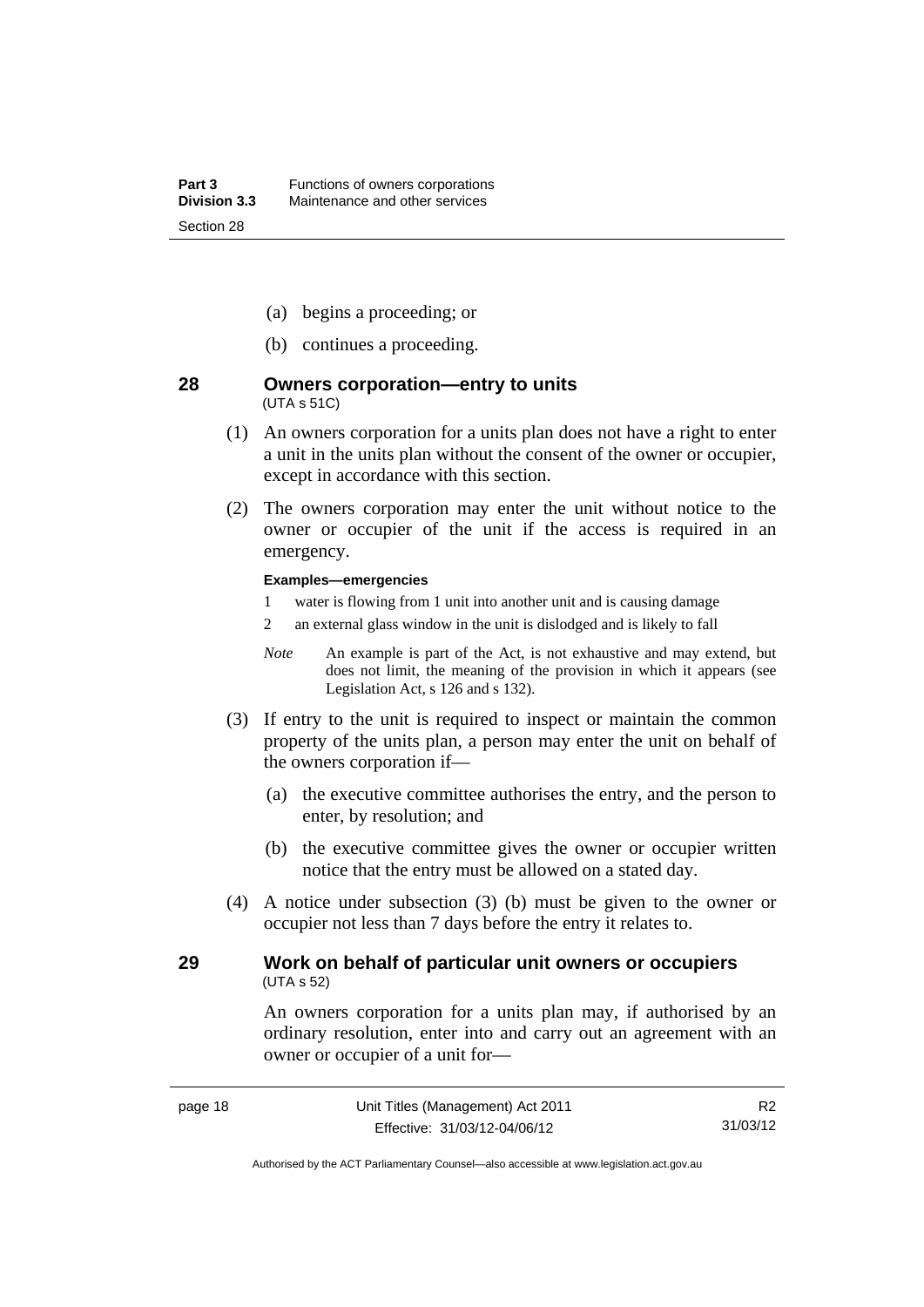- (a) the maintenance of the unit; or
- (b) the provision of facilities or services for the unit (or its owner or occupier).
- <span id="page-30-0"></span>**30 Recovery of costs—agreements under s 29**  (UTA s 53)
	- (1) This section applies to an agreement for the maintenance of a unit, or the provision of facilities or services for a unit (or its owner or occupier), if—
		- (a) the agreement is authorised under section 29; and
		- (b) the owners corporation is not responsible for the maintenance, facilities or services under section 29.
	- (2) The owners corporation may recover the cost of carrying out the agreement as a debt from the person with whom the agreement was entered.
	- (3) If the agreement applies to a number of units, the amount recoverable for each unit is (unless the people with whom the agreement was entered agree in writing otherwise) as follows:

total unit entitlement of relevant units amount recoverable = total cost  $\times$  unit entitlement of the unit

(4) In subsection (3):

*total cost* means the total cost of carrying out the agreement.

*total unit entitlement of relevant units* means the total unit entitlement of all units that the agreement applies to.

*Note Unit entitlement*—see the *Unit Titles Act 2001*, s 8.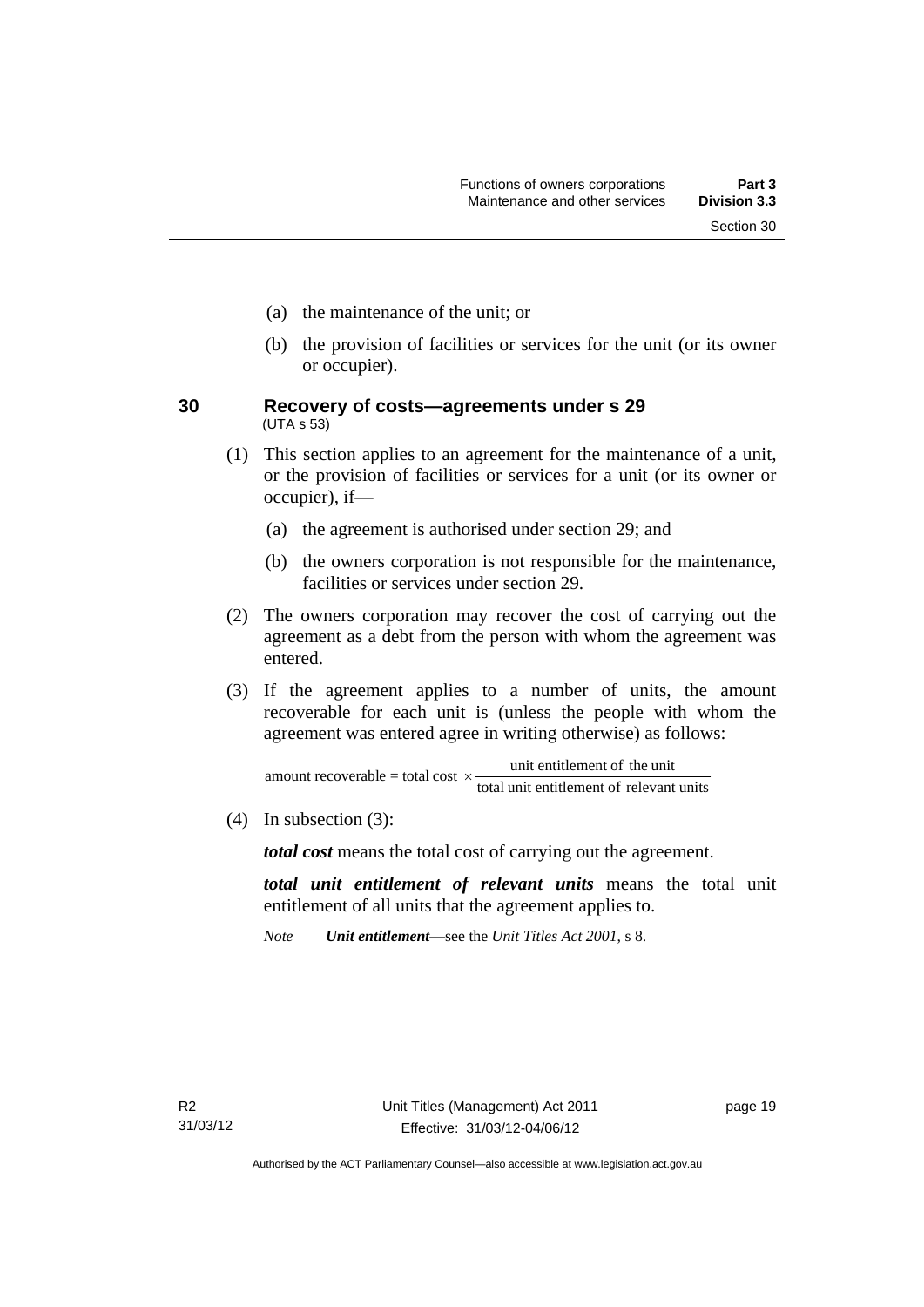#### <span id="page-31-0"></span>**31 Recovery of expenditure resulting from member or unit occupier's fault**  (UTA s 54)

- (1) This section applies if an owners corporation for a units plan has in carrying out its functions incurred an expense, or carried out work, that is necessary because of—
	- (a) a wilful or negligent act or omission of a member of the corporation, or an occupier of the member's unit; or
	- (b) a breach of its rules by a member of the corporation, or an occupier of the member's unit.
- (2) The amount spent or the cost of the work is recoverable by the owners corporation from the member as a debt.
- (3) If the owners corporation recovers an amount under subsection (2) from a member for an act, omission or breach of an occupier of the member's unit, the member may recover the amount from the occupier as a debt.
- (4) In this section:

*work*, carried out by an owners corporation, means maintenance or anything else the corporation is authorised under this Act to do.

### <span id="page-31-1"></span>**Division 3.4 Other matters**

#### <span id="page-31-2"></span>**32 Animals—owners corporation's consent**  (UTA s 51A)

- (1) A unit owner may keep an animal, or allow an animal to be kept, within the unit or the common property only with the consent of the owners corporation.
- (2) The owners corporation may give consent under this section with or without conditions.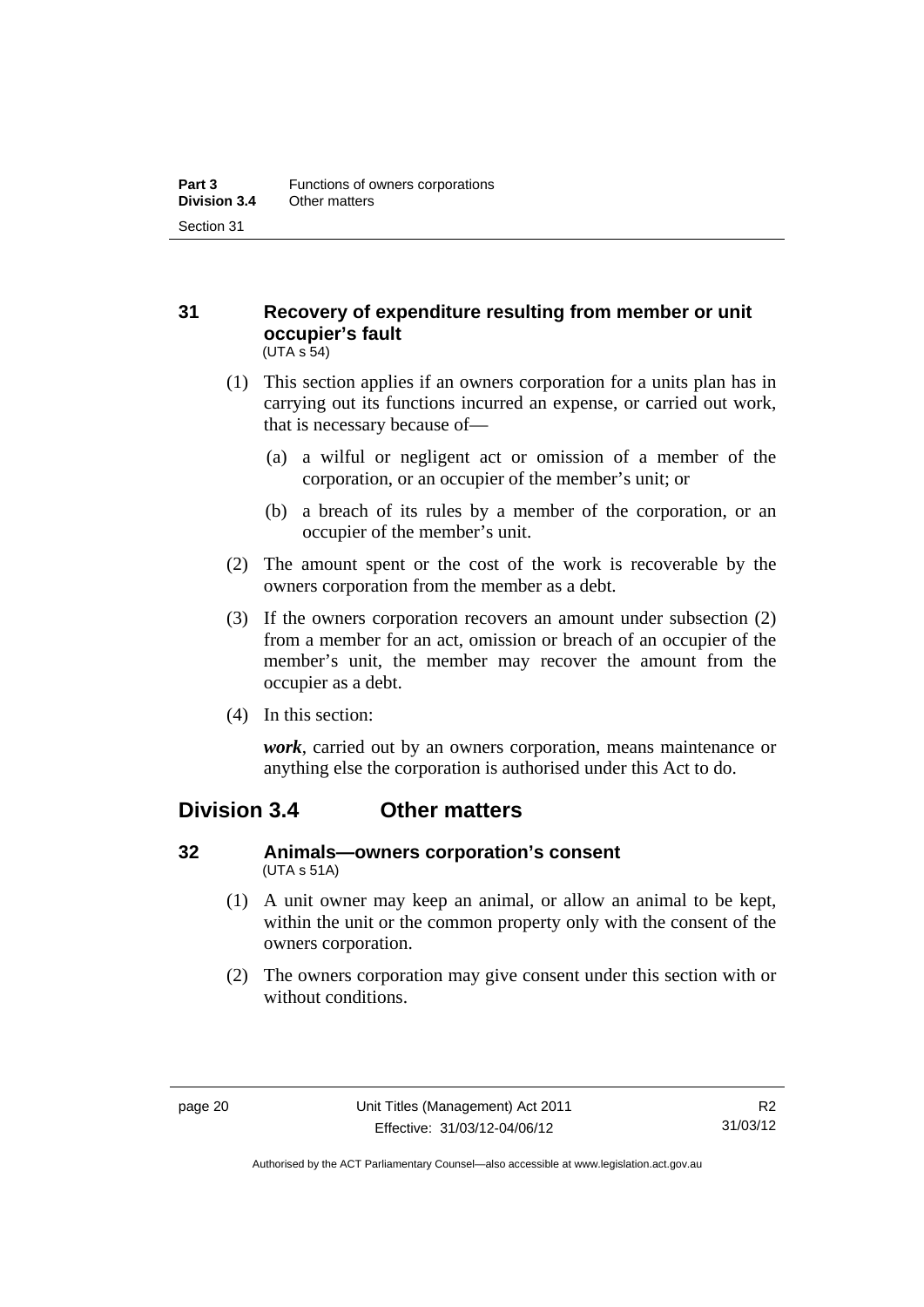- (3) However, the owners corporation's consent must not be unreasonably withheld.
	- *Note* An owner or occupier of a unit may apply to the ACAT to resolve a dispute with the owners corporation about keeping an animal, or allowing an animal to be kept (see s 126).
- (4) In this section:

*animal* includes—

- (a) an amphibian; and
- (b) a bird; and
- (c) a fish; and
- (d) a mammal (other than a human being); and
- (e) a reptile.

### <span id="page-32-0"></span>**33 Restriction on owners corporation during developer control period**

(UTA s 46A)

- (1) An owners corporation for a units plan must not, during the developer control period, do any of the following:
	- (a) enter into a contract unless—
		- (i) the contract is disclosed in each contract to sell a unit in the units plan; and
		- (ii) either—
			- (A) the contract is for a period not longer than 2 years; or
			- (B) the ACAT authorises the corporation entering into the contract in accordance with subsection (3);
		- *Note* This section also applies to the engagement of a manager or service contractor under div 4.2 or div 4.3.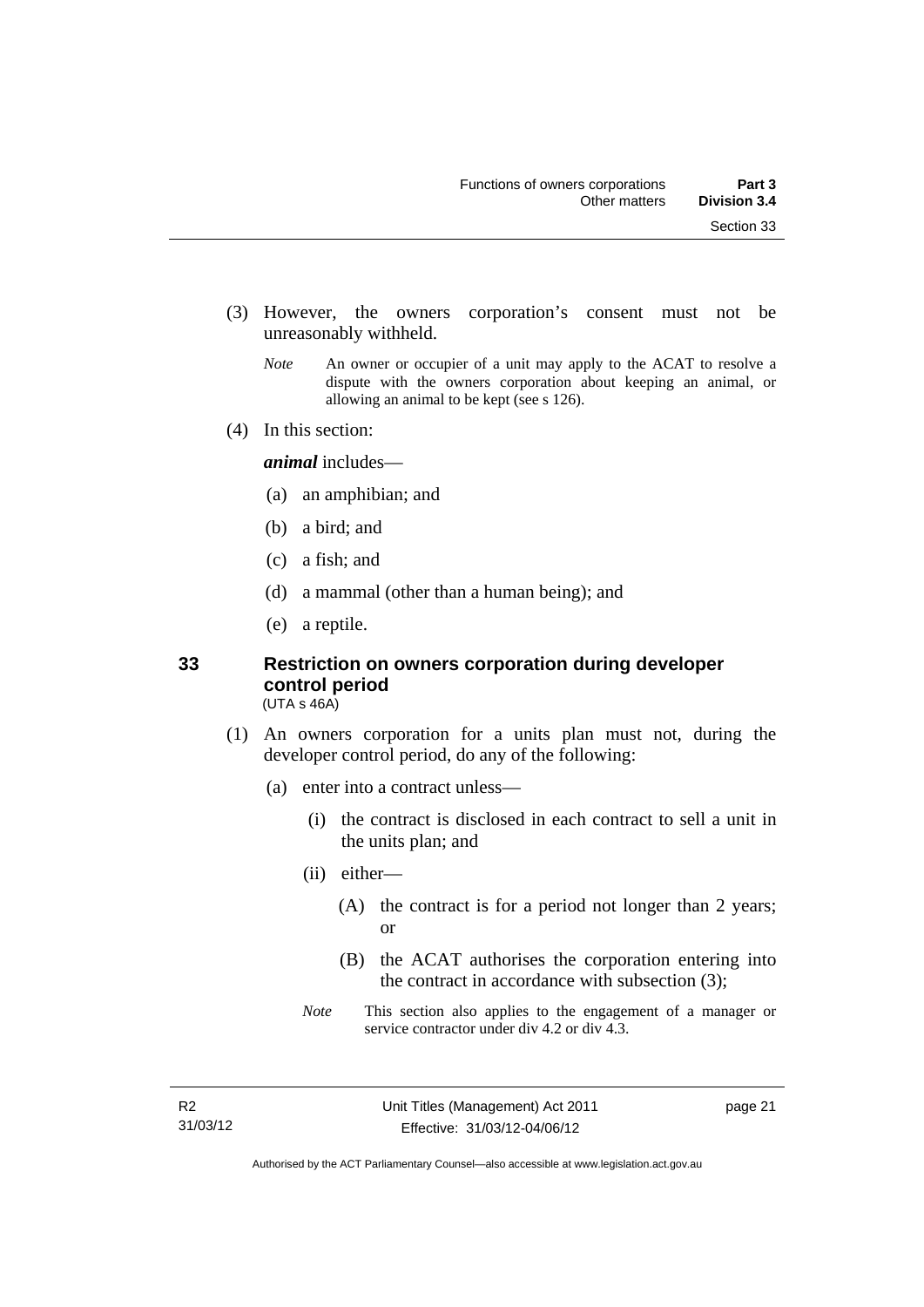- (b) change the rules of the corporation;
- (c) approve the keeping of an animal in a unit unless the right to keep an animal was reserved in each contract to sell a unit in the units plan.
- (2) A developer or, if an owners corporation is established for the units plan, the owners corporation may apply to the ACAT for the authority to enter a contract during the developer control period.
- (3) The ACAT may authorise the owners corporation entering into the contract if satisfied that the terms of the contract are reasonable in all the circumstances.
- (4) In making a decision under subsection (3), the ACAT—
	- (a) must take into account any matter prescribed by regulation; and
	- (b) may take into account any other thing it considers relevant.

#### **Examples—other things that may be relevant**

- 1 short and long-term economic benefits and disadvantages of the contract
- 2 the existence of a financing agreement related to the contract
- 3 environmental sustainability measures provided for by the contract
- *Note* An example is part of the Act, is not exhaustive and may extend, but does not limit, the meaning of the provision in which it appears (see Legislation Act, s 126 and s 132).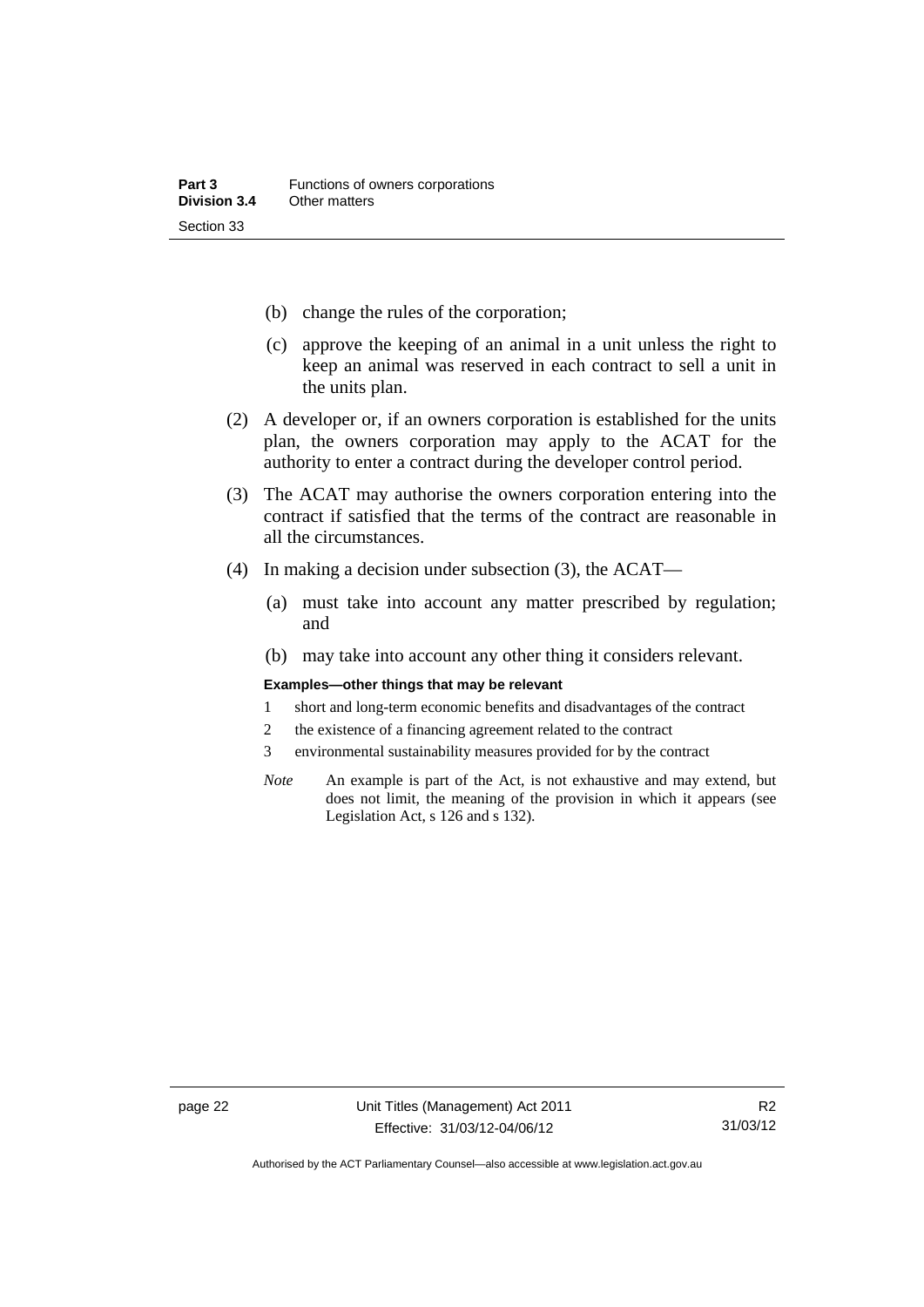## <span id="page-34-0"></span>**Part 4 People helping the owners corporation exercise its functions**

### <span id="page-34-1"></span>**Division 4.1 Executive committees**

#### <span id="page-34-2"></span>**34 Executive committee—establishment**  (UTA s 81)

On the establishment of an owners corporation, the executive committee of the corporation is established.

#### <span id="page-34-3"></span>**35 Executive committee—functions**  (UTA s 82)

- (1) The executive committee of an owners corporation exercises the functions of the corporation.
- (2) Without limiting subsection (1), the executive committee's functions include the following:
	- (a) developing matters in relation to—
		- (i) the common property; and
		- (ii) the strategic affairs of the owners corporation;
	- (b) submitting matters developed under paragraph (a) to the owners corporation for consideration;
	- (c) monitoring the owners corporation's financial performance;
	- (d) approving the annual financial statements and budget for presentation to the owners corporation at the corporation's annual general meeting;
	- (e) supervising the treasurer, secretary, manager (if any) and communications officer (if any);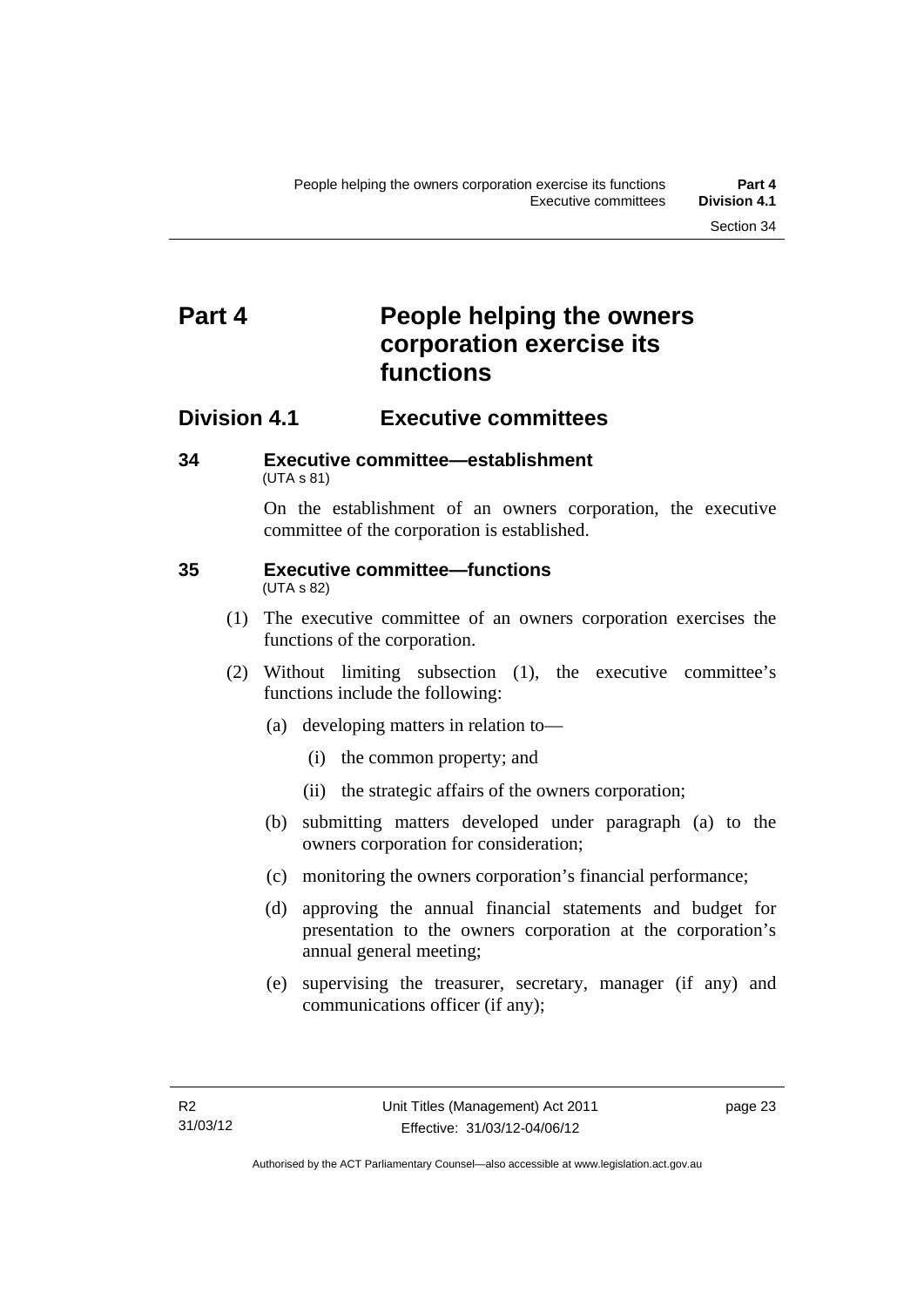- (f) carrying out the decisions of the owners corporation made at general meetings.
- (3) The executive committee must exercise its functions—
	- (a) as the corporation directs by resolution at a general meeting; or
	- (b) in the absence of a resolution—as the committee considers appropriate.
	- *Note* The resolution required under s (3) (a) is an ordinary resolution, unless the Act provides that the resolution should be a special, unopposed or unanimous resolution—see sch 3, s 3.14 (Decision-making at general meetings).

#### <span id="page-35-0"></span>**36 Executive committee—what it must, may and cannot do**

The executive committee must act in accordance with schedule 2, part 2.1.

#### <span id="page-35-1"></span>**37 Executive committee—meetings**

Schedule 2, part 2.2 applies to executive committee meetings.

#### <span id="page-35-2"></span>**38 Executive committee—before the first annual general meeting**   $(UTA S 83)$

- (1) Until the first annual general meeting of an owners corporation, the members of the executive committee are all the members of the corporation.
- (2) Until the first annual general meeting, the executive committee may exercise a function of the owners corporation only if authorised to do so by a special resolution.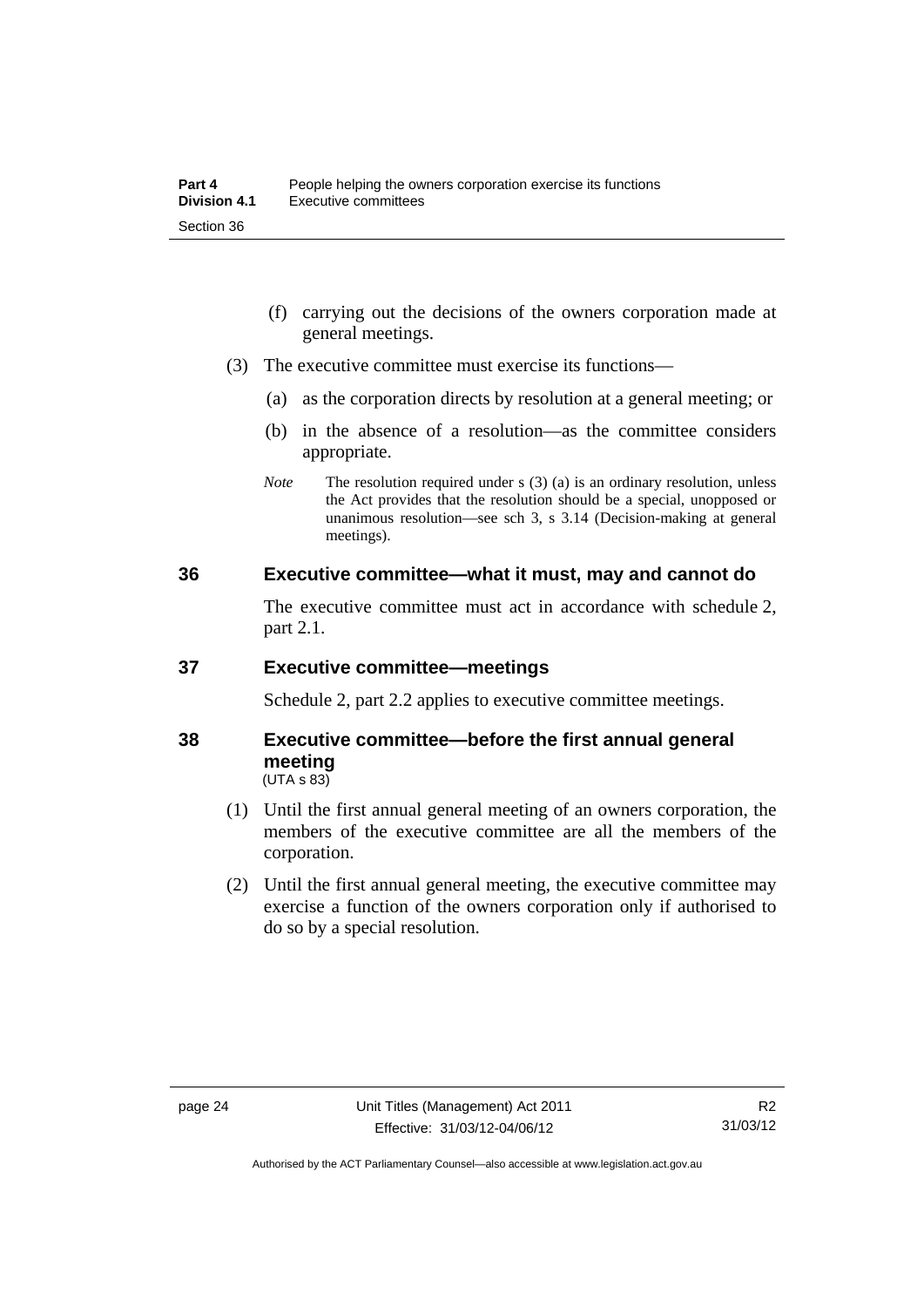#### **39 Executive committee—at and from the first annual general meeting**  (UTA s 84)

- (1) This section applies to the executive committee of an owners corporation beginning at the corporation's first annual general meeting.
- (2) The number of members of the executive committee (the *executive members*) is decided as follows:
	- (a) if there are only 1, 2 or 3 members of the owners corporation each member of the owners corporation is an executive member;
	- (b) if there are 4 or more members of the owners corporation—the members of the corporation must, at a general meeting, decide—
		- (i) by ordinary resolution to have 3 to 7 executive members; or
		- (ii) by special resolution to have 8 or more executive members.
- (3) If the number of members of the owners corporation is equal to or falls below the number of executive members as decided by the corporation, all the members of the corporation are executive members (even if not nominated or elected).
- (4) The executive members—
	- (a) are elected (if necessary) by ordinary resolution at each annual general meeting; and
	- (b) hold office until the earlier of—
		- (i) the next annual general meeting; and
		- (ii) the executive member ceasing to be a member of the owners corporation.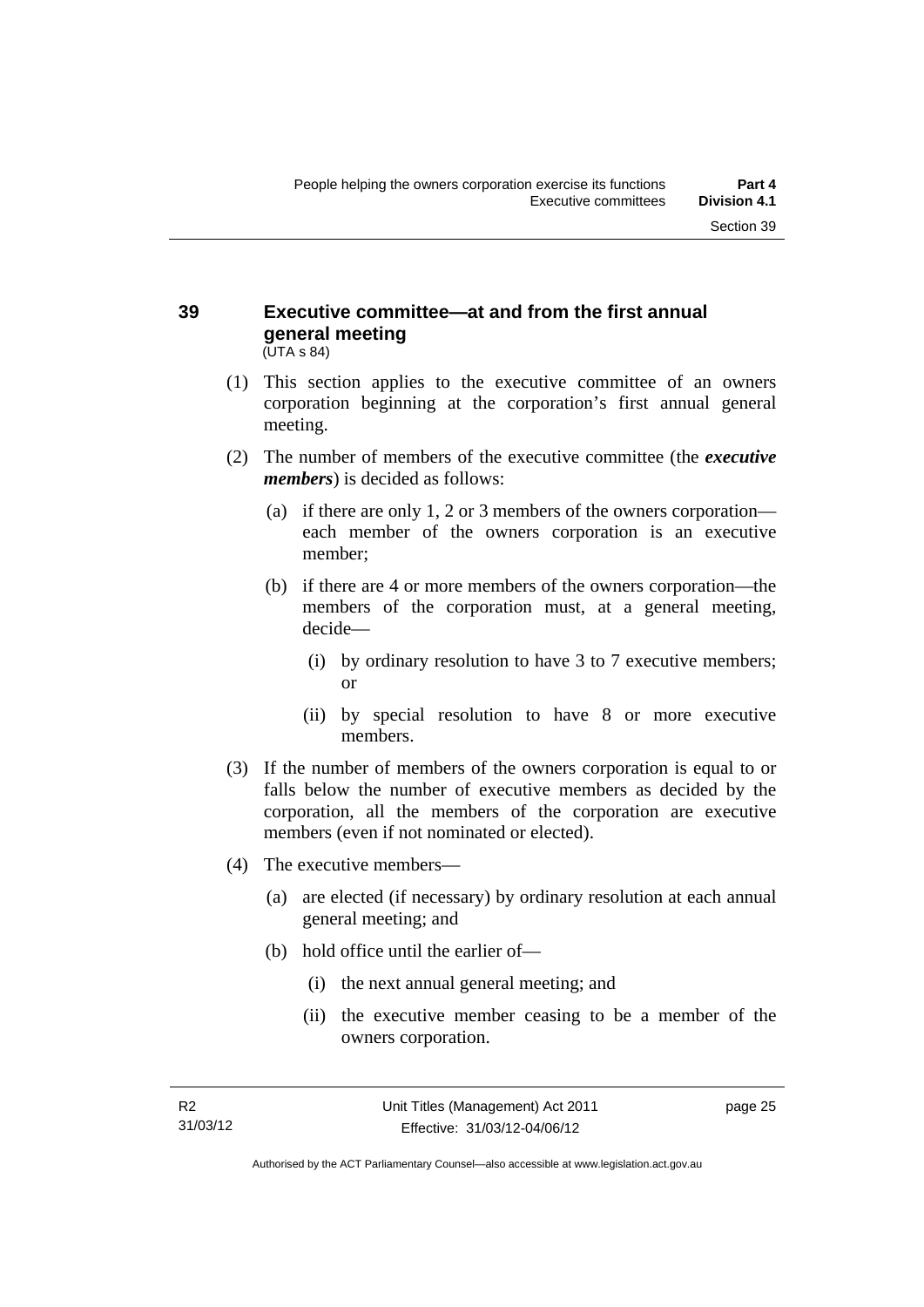- (5) An executive member (the *removed member*) of an owners corporation may be removed by the ordinary resolution that elects another member of the corporation to replace the removed member until the next annual general meeting.
- (6) The executive committee of an owners corporation may appoint a member of the corporation to fill a casual vacancy on the committee until the next annual general meeting.

#### **40 Executive committee—office-holders**  (UTA s 87)

- (1) The executive committee must elect—
	- (a) a chairperson; and
	- (b) a secretary; and
	- (c) a treasurer.
- (2) The committee may elect a person to 2 or more positions.

#### **41 Executive committee—chairperson's functions**  (UTA s 87A (1))

The functions of the chairperson are—

- (a) to chair general meetings of the owners corporation and meetings of the executive committee; and
- (b) to set the agenda for general meetings and executive meetings, in consultation with the secretary and owners corporation manager (if any); and
- (c) to talk to the secretary, treasurer and manager (if any) about the exercise of their functions.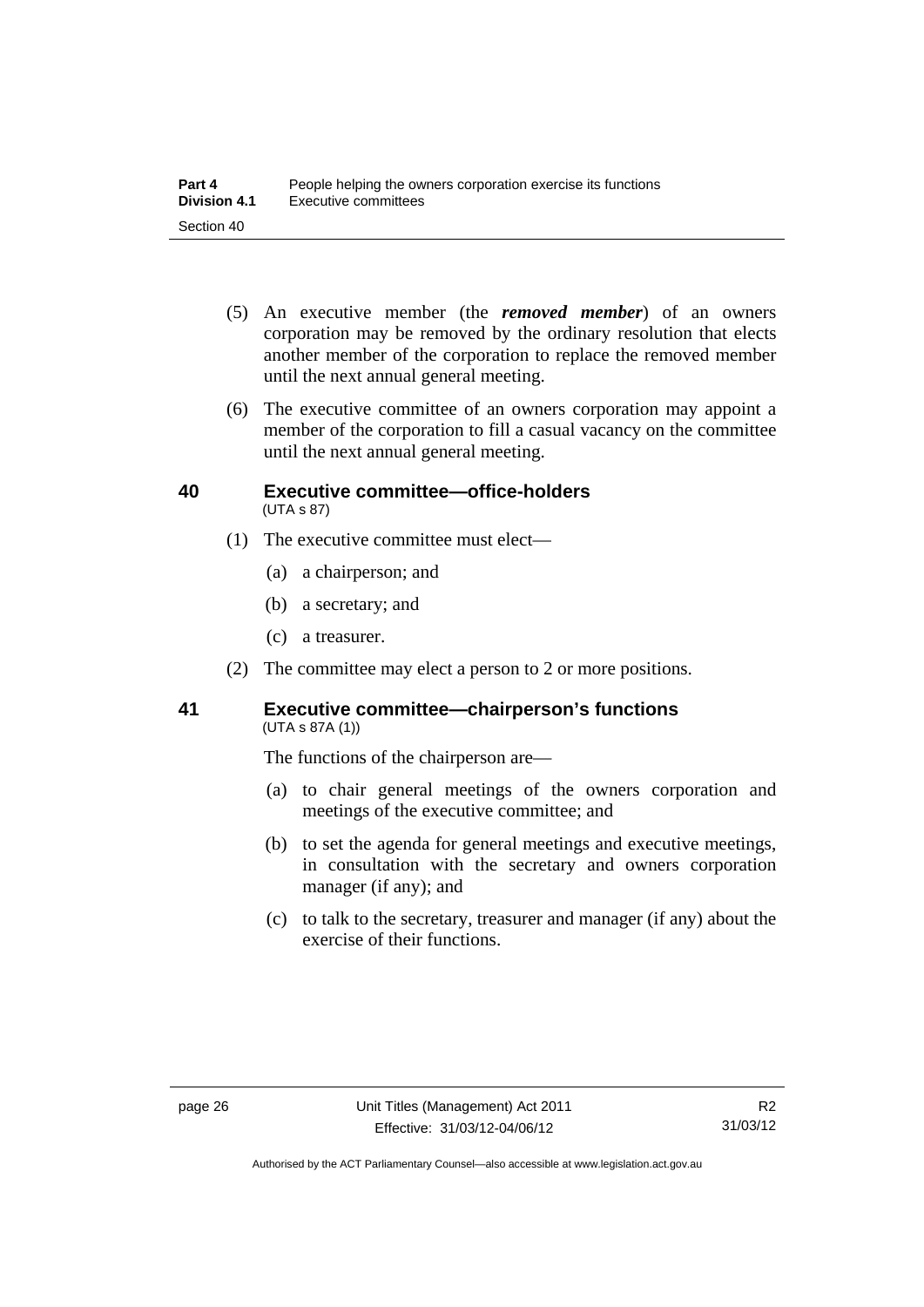#### **42 Executive committee—secretary's functions**  (UTA s 87B)

The functions of the secretary are—

- (a) on behalf of the executive committee—
	- (i) to give notice of meetings of the executive committee and general meetings; and
	- (ii) to prepare and send out to executive members minutes of executive meetings; and
	- (iii) to prepare and send out to members of the owners corporation minutes of general meetings; and
	- (iv) to keep the records of the owners corporation, other than the records mentioned in schedule 2, section 2.1 (1) (f) (which are financial records); and
- (b) on behalf of the executive committee, and the owners corporation, to give notices under the Act; and
- (c) on behalf of the owners corporation—
	- (i) to give certificates required under the Act; and
	- (ii) to prepare and answer correspondence; and
- (d) to give any other administrative support to the executive committee or owners corporation.

#### **43 Executive committee—treasurer's functions**  (UTA s 87C)

The functions of the treasurer are—

- (a) on behalf of the owners corporation, to give to each unit owner notice of—
	- (i) a determination of general fund contributions under section 78 (1); and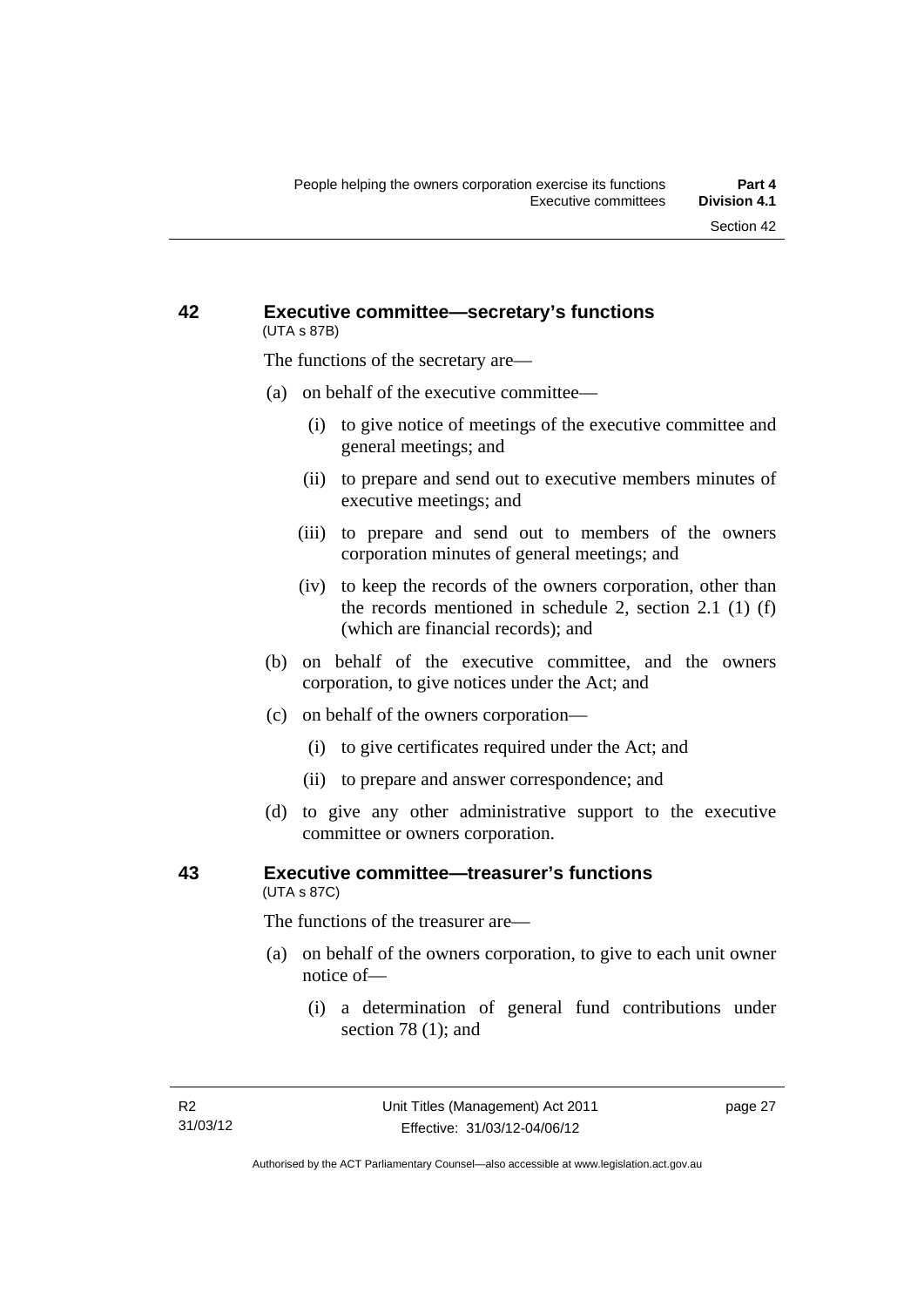- (ii) a determination of sinking fund contributions under section 89 (1); and
- (b) on behalf of the owners corporation—
	- (i) to pay all amounts the corporation receives into the corporation's account in accordance with section 68 (1) (b); or
	- (ii) if the owners corporation is exempt from section  $68(1)$  to receive, acknowledge receipt of, and account for amounts paid to the corporation; and
		- *Note* An owners corporation for a units plan with only 2 or 3 units may, by unopposed resolution, exempt itself from s 68 (1) (see s 68 (2)).
- (c) on behalf of the owners corporation, to pay amounts the corporation spends out of the corporation's account, in accordance with section 68 (1) (c), as authorised by the executive committee; and
- (d) on behalf of the executive committee, to keep the records (the *records*) mentioned in schedule 2, section 2.1 (1) (f); and
- (e) if the owners corporation requires the records to be audited—to arrange for the records to be audited by a qualified auditor; and
- (f) to give financial reports to meetings of the executive committee to allow the committee to monitor the financial performance of the owners corporation; and
- (g) to prepare and certify the annual financial statements mentioned in schedule 2, section 2.2 (1).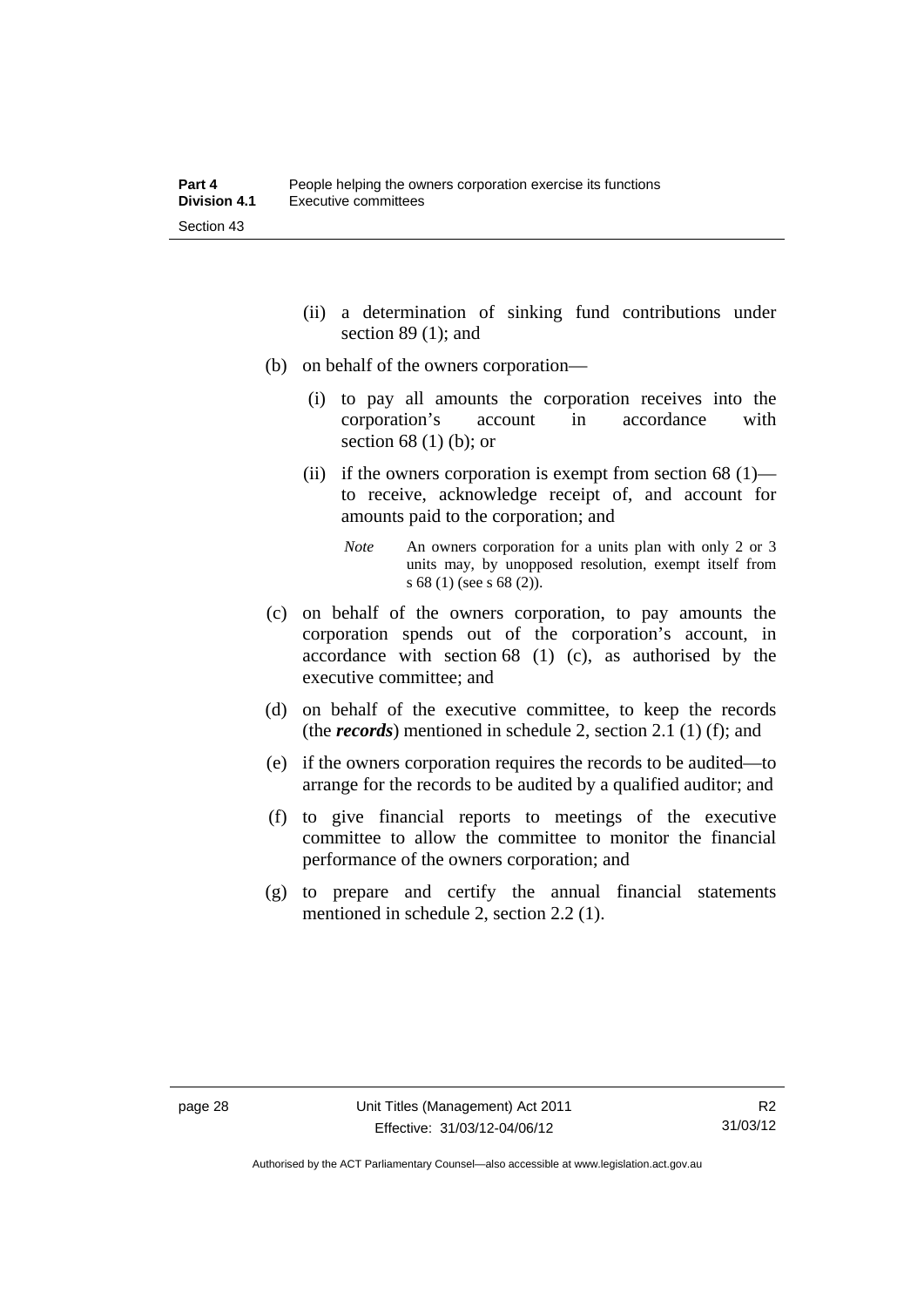#### **44 Executive committee—delegation**  (UTA s 89)

- (1) An executive committee may delegate its functions to 1 or more executive members.
	- *Note* A function that has been delegated by the executive committee may, despite the delegation, be exercised by the committee (see Legislation Act, s 240). For the making of delegations and the exercise of delegated functions generally, see the Legislation Act, pt 19.4.
- (2) An owners corporation may, by ordinary resolution, impose conditions or restrictions on its executive committee's powers of delegation.

#### **45 Executive committee—contractors and employees**  (UTA s 90)

- (1) An executive committee of an owners corporation may engage or employ people on the terms it considers appropriate to help in the exercise of the corporation's functions.
	- *Note* An owners corporation may engage a manager (see div 4.2) and service contractors (see div 4.3).
- (2) However, the executive committee may only engage a person under this section—
	- (a) on a short-term basis; or
	- (b) for functions other than those for which a manager or service contractor would usually be engaged to undertake.
- (3) An owners corporation may, by ordinary resolution, impose conditions or limitations on its executive committee's power to engage or employ people.

#### **46 Executive members—code of conduct**

An executive member must comply with the code of conduct set out in schedule 1, part 1.1.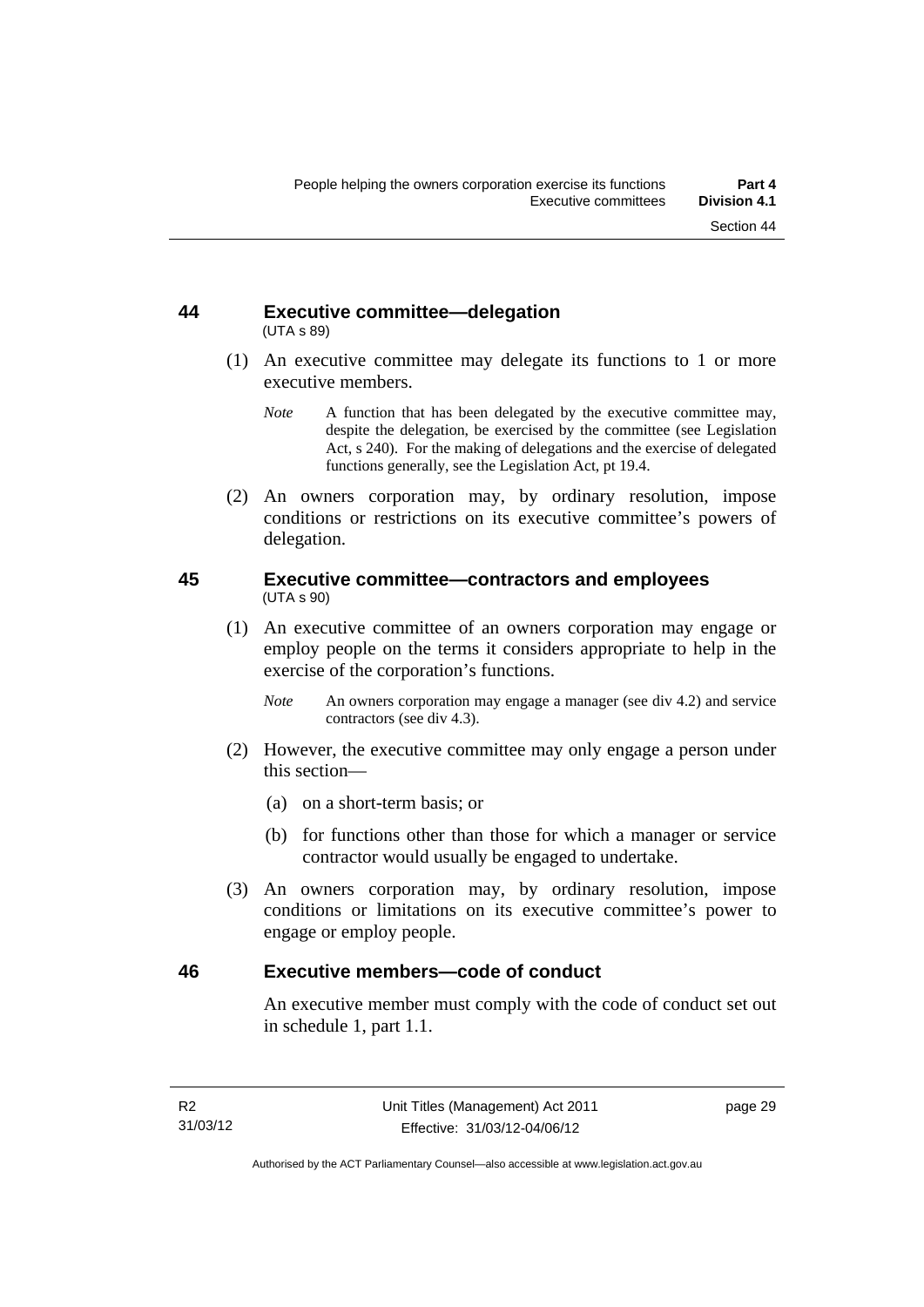### **47 Executive members—protection from liability**

- (1) An executive member is not civilly liable for conduct engaged in honestly and without recklessness—
	- (a) in the exercise of a function under this Act; or
	- (b) in the reasonable belief that the conduct was in the exercise of a function under this Act.
- (2) Any civil liability that would, apart from this section, attach to the executive committee attaches instead to the owners corporation.
- (3) In this section:

*conduct* means an act or omission to do an act.

#### **48 Executive committee—validity of acts**  (UTA s 92)

An act done honestly by an executive committee is not invalid only because there was a defect or irregularity in or in relation to the member's election or appointment.

### **Division 4.2 Managers**

### **49 Definitions—div 4.2**

In this division:

*management contract* means a contract to provide management services to an owners corporation.

*management services* means services provided by a manager in exercising the manager's functions.

*manager* means a person—

- (a) contracted under section 50; or
- (b) with whom an owners corporation has a management contract.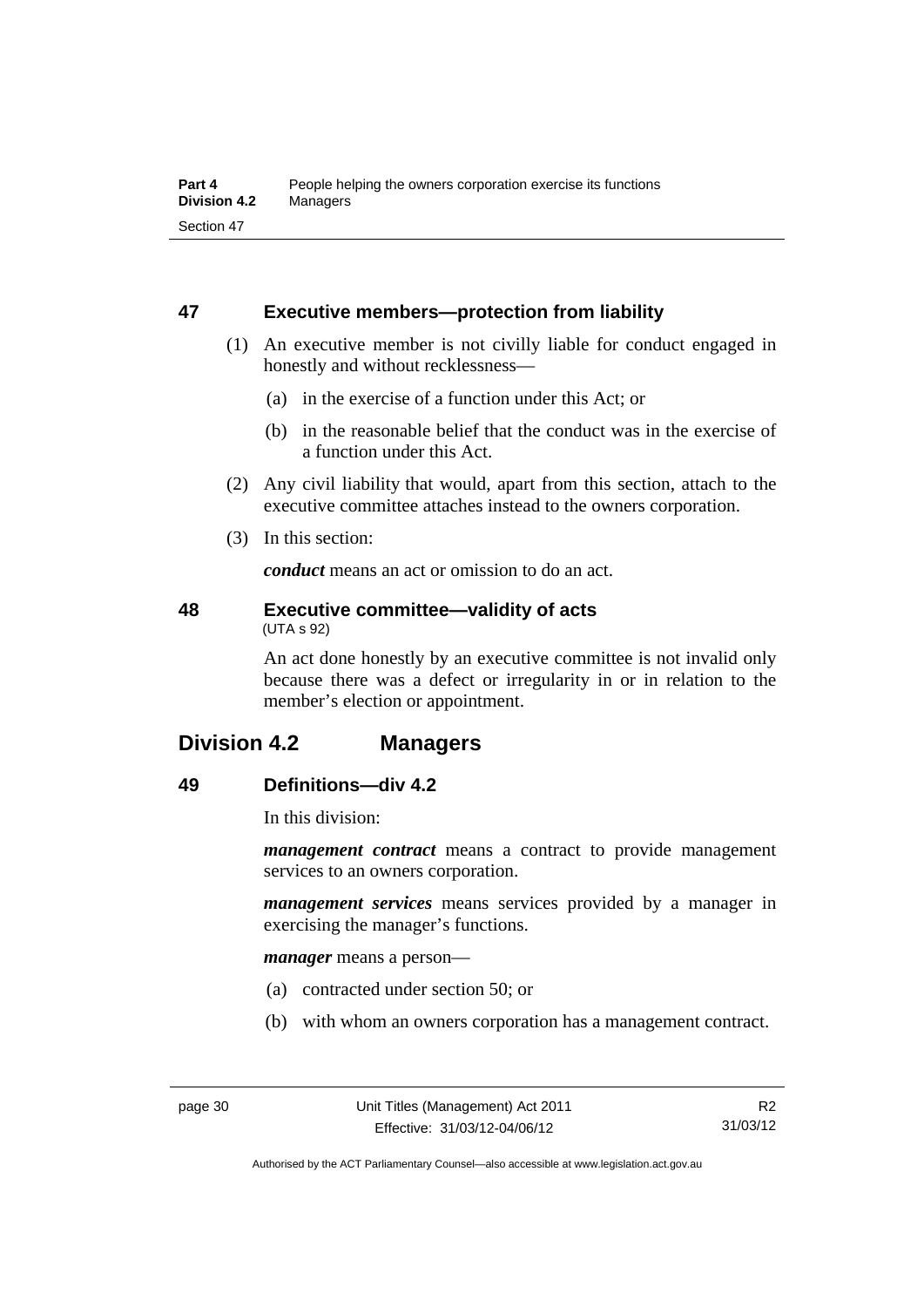**50 Manager—contract** 

(UTA s 55 and s 55A (2))

- (1) An owners corporation for a units plan may, by ordinary resolution, enter into a management contract with any of the following:
	- (a) a person holding a licence as a real estate agent under the *Agents Act 2003*;
		- *Note* The commissioner for fair trading may issue a conditional real estate licence to a person who acts, or intends to act, only as the manager of an owners corporation (see *Agents Act 2003*, s 34).
	- (b) a member of the corporation;
	- (c) someone else who is not a manager of another owners corporation, and whose income as manager of the corporation will not be the person's primary source of income.
- (2) The management contract—
	- (a) must state—
		- (i) the remuneration of the manager; and
		- (ii) the functions of the owners corporation that the manager is to exercise; and
	- (b) may include other conditions agreed between the owners corporation and the manager.
- (3) Without limiting subsection (1), an owners corporation enters into a management contract if the corporation engages a person to carry out management services.

#### **51 Manager not to be contracted for longer than 3 years**   $(UTA S 55A (1))$

 (1) An owners corporation must not enter into a management contract with a manager for longer than 3 years (including any period for which the contract may be renewed or extended).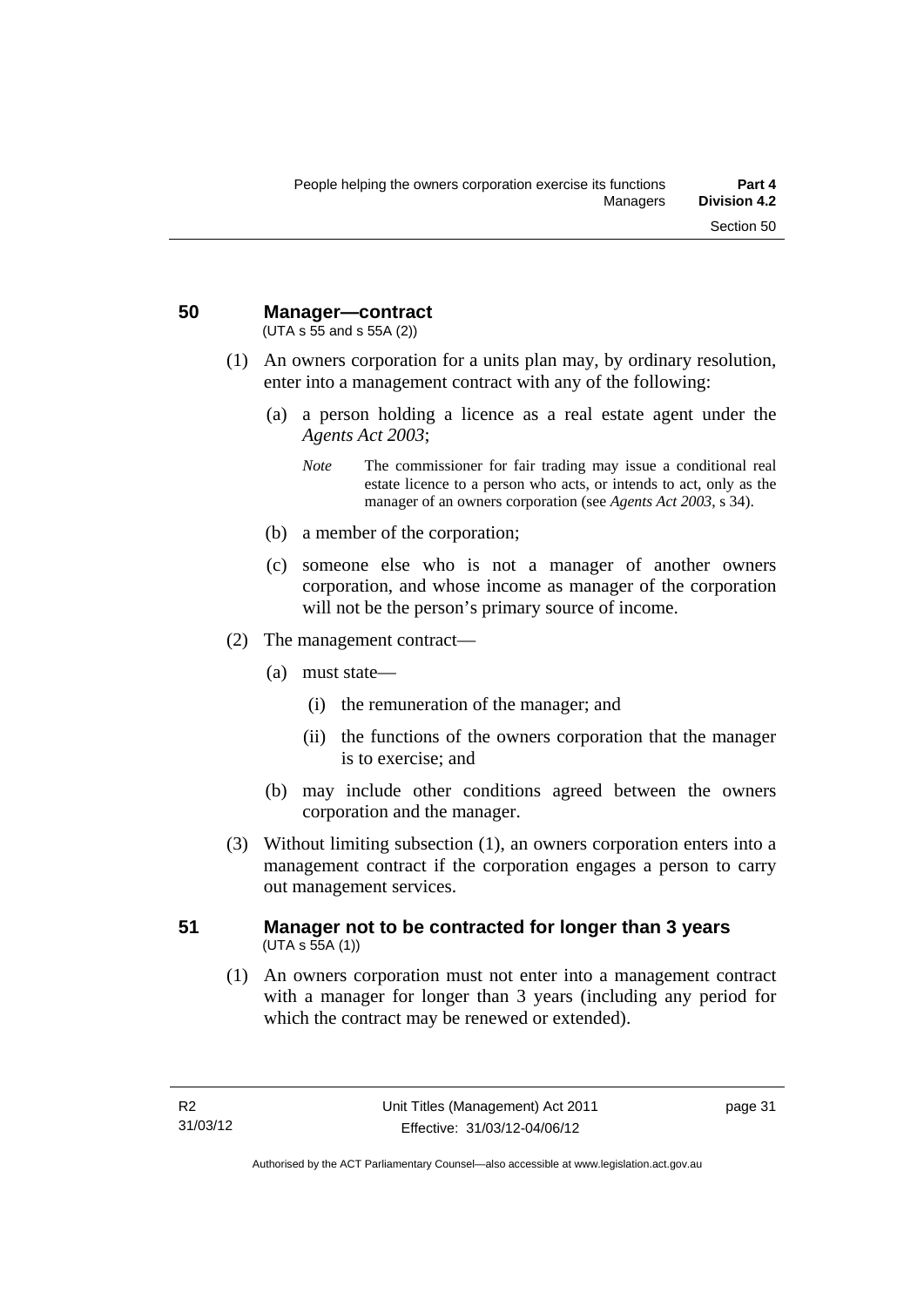(2) If an owners corporation enters into a management contract for longer than 3 years, the contract is taken, for all purposes, to be a contract for 3 years.

#### **52 Manager—functions**  (UTA s 55B)

A manager has—

- (a) the functions stated in the manager's contract; and
- (b) any other function delegated to the manager under section 58.

#### **53 Manager—transfer**

- (1) A manager's rights under a management contract may be transferred only if the transfer is approved by the owners corporation by ordinary resolution.
- (2) In deciding whether to approve the proposed transfer, the owners corporation may consider the following:
	- (a) the character of the proposed transferee and associates of the proposed transferee;
	- (b) the proposed transferee's financial standing;
	- (c) the terms of the proposed transfer;
	- (d) the competence, qualifications and experience of the proposed transferee and associates of the proposed transferee;
	- (e) whether the proposed transferee or associates of the proposed transferee have received, or are likely to receive, training in relation to the manager's functions;
	- (f) anything else relevant to the management contract.
- (3) The owners corporation must decide whether to approve a proposed transfer not later than 30 days after the day the corporation is asked in writing to approve the transfer.

Authorised by the ACT Parliamentary Counsel—also accessible at www.legislation.act.gov.au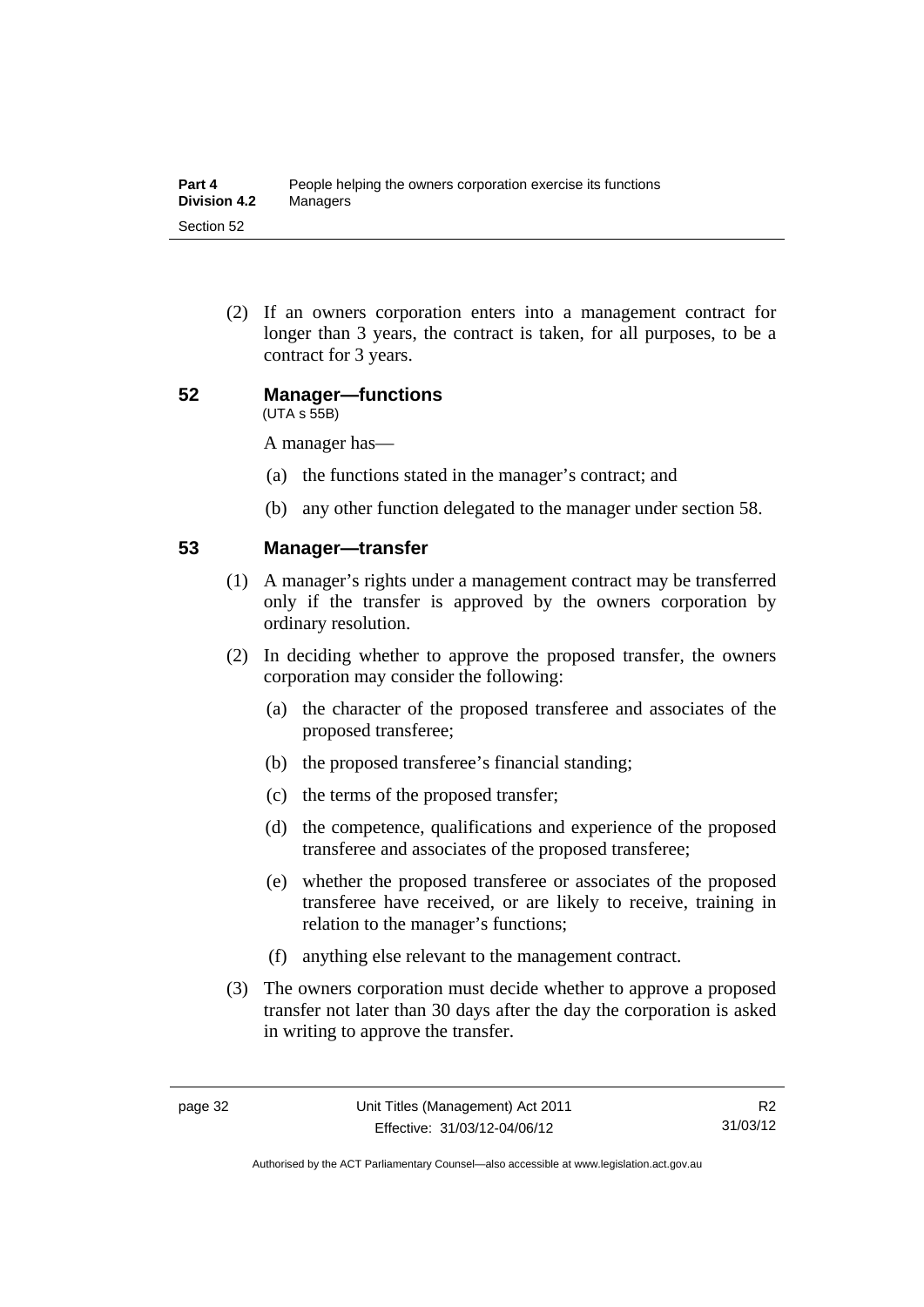- (4) However, the owners corporation must not—
	- (a) unreasonably withhold the approval to transfer; or
	- (b) require or receive a fee or other consideration for approving the transfer, other than reimbursement of legal or administrative expenses reasonably incurred by the corporation for the approval.
- (5) If the owners corporation has not decided whether to approve a proposed transfer within the period mentioned in subsection (3), the corporation is taken to have approved the transfer.
- (6) In this section:

#### *associates of the proposed transferee means*—

- (a) if the proposed transferee is a corporation—the corporation's directors, substantial shareholders and principal staff; or
- (b) if the proposed transferee is a partnership or is in partnership the partners and principal staff of the partnership.

#### **54 Manager—ending contract**

(UTA s 55C)

- (1) The owners corporation may end a management contract—
	- (a) for a remedial breach if notice has been given under section 55; or
	- (b) for misbehaviour; or
	- (c) if the manager is an individual—if the individual—
		- (i) becomes bankrupt or personally insolvent; or
		- (ii) is convicted in the ACT of an offence punishable by imprisonment for at least 1 year; or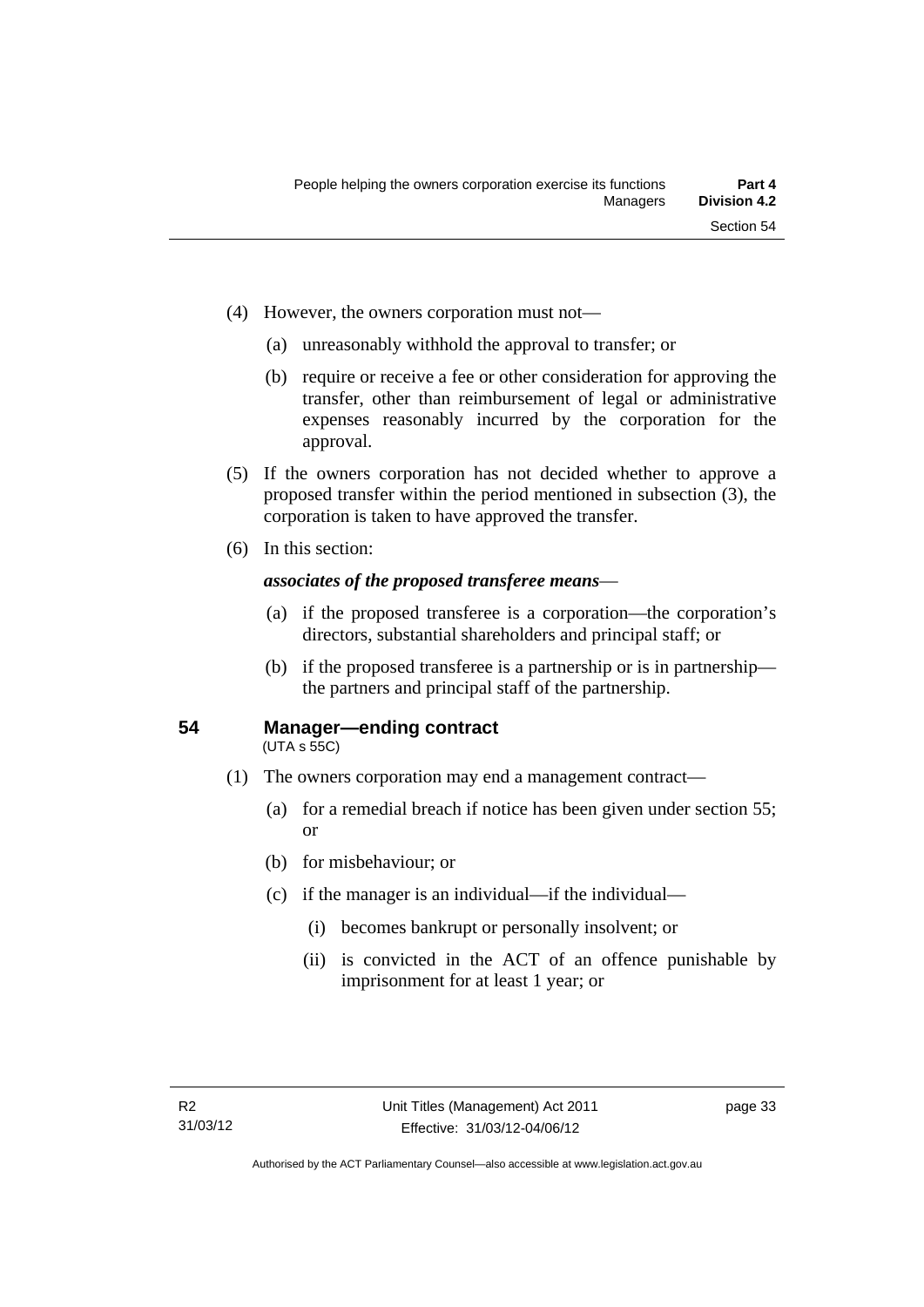- (iii) is convicted outside the ACT, in Australia or elsewhere, of an offence that, if it had been committed in the ACT, would be punishable by imprisonment for at least 1 year; or
- (d) if the manager is a corporation—if the corporation becomes insolvent.
- (2) However, before ending a management contract under subsection  $(1)$   $(c)$   $(ii)$  or  $(iii)$ , the owners corporation must be satisfied that the conviction affects the manager's suitability to exercise the manager's functions.
- (3) The owners corporation must end a management contract—
	- (a) if the manager is absent, other than on approved leave, for 14 consecutive days or for 28 days in any 12-month period; or
	- (b) for physical or mental incapacity, if the incapacity substantially affects the exercise of the manager's functions.
- (4) In this section:

*insolvent—*a corporation is taken to be *insolvent* if the corporation—

- (a) is being wound up; or
- (b) has had a receiver or other controller appointed; or
- (c) has entered into a deed of company arrangement with its creditors; or
- (d) is otherwise under external administration under the Corporations Act, chapter 5.

*remedial breach* means a remedial breach under section 55.

Authorised by the ACT Parliamentary Counsel—also accessible at www.legislation.act.gov.au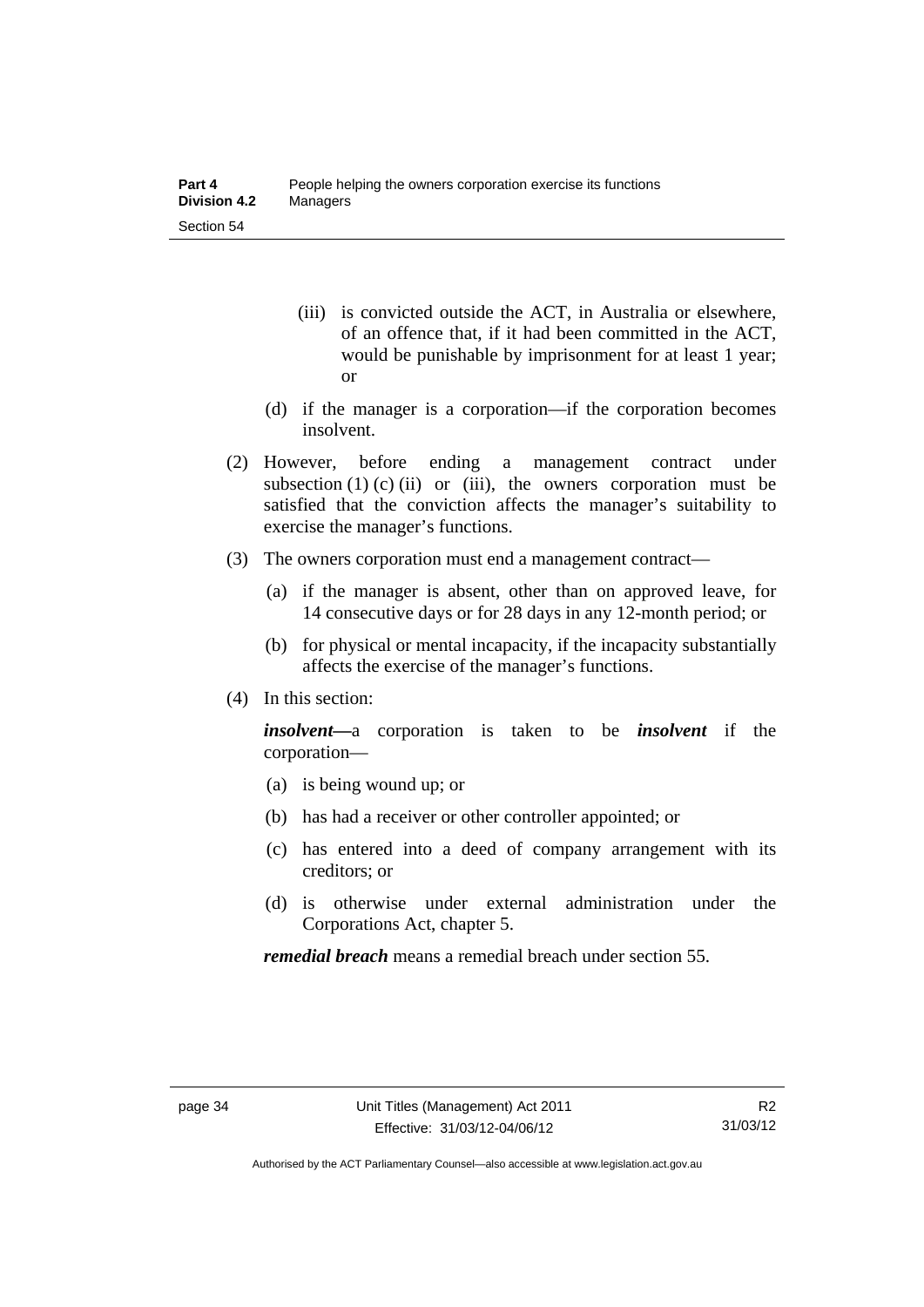#### **55 Manager—remedial breaches**  (UTA s 55D)

- (1) A manager commits a remedial breach if the manager—
	- (a) fails to exercise the manager's functions; or
	- (b) contravenes the manager's code of conduct; or
		- *Note* See sch 1, pt 1.2 for manager's code of conduct.
	- (c) while exercising the manager's functions, is grossly negligent or engages in misconduct.
- (2) If the owner's corporation believes on reasonable grounds that a manager has committed a remedial breach, the corporation may give the manager written notice stating—
	- (a) that the corporation believes the manager has committed a remedial breach; and
	- (b) details of the remedial breach committed, sufficient to allow the manager to identify—
		- (i) the function the manager failed to exercise; or
		- (ii) the provision of the manager's code of conduct the corporation reasonably believes the manager contravened; or
		- (iii) the gross negligence or misconduct; and
	- (c) that the manager must, within 14 days after the day the notice is given to the manager—
		- (i) give the corporation a written representation explaining why the manager's actions do not amount to a remedial breach; or
		- (ii) remedy the breach; and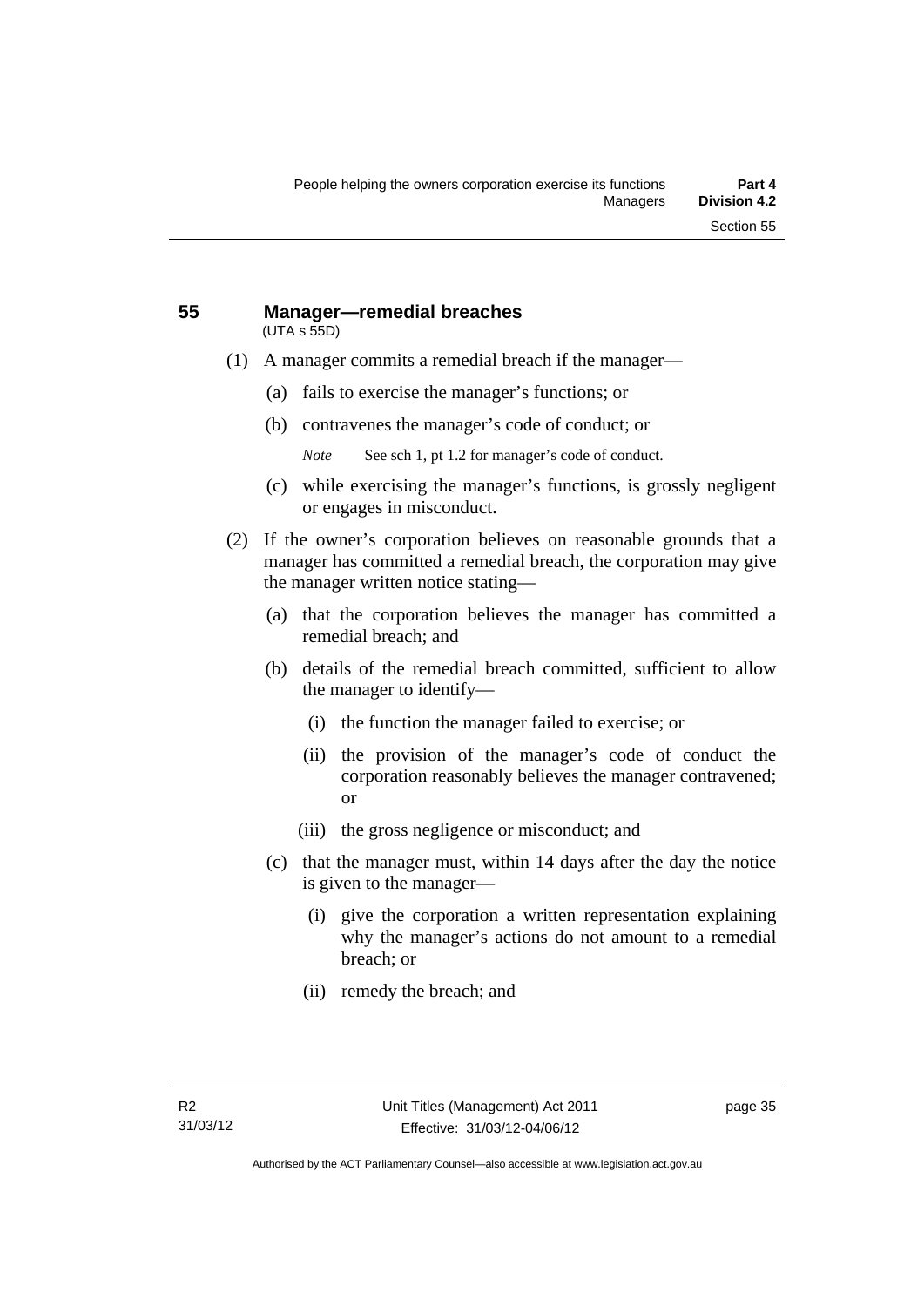- (d) that the owners corporation may end the manager's contract if—
	- (i) the manager does not comply with the notice; or
	- (ii) if the manager gives a written representation explaining why the manager's actions do not amount to a remedial breach—the corporation does not accept the manager's representation.

#### **56 Manager—code of conduct**

 $(UTA s 55E)$ 

A manager must comply with the code of conduct set out in schedule 1, part 1.2.

#### **57 Manager—public liability insurance**  (UTA s 55F)

- (1) A manager must take out and maintain public liability insurance in relation to all of the following events happening because of any act or omission in the management of the owners corporation by the manager:
	- (a) death, bodily injury or illness to anyone;
	- (b) loss of, or damage to, the property of anyone.
- (2) Public liability insurance under this section must be for a total amount of liability of at least the amount prescribed by regulation.
- (3) A manager engaged to manage 2 or more owners corporations may take out and maintain a single insurance policy for this section only if—
	- (a) the manager's insurer has been told that the manager manages 2 or more owners corporations; and
	- (b) the insurance policy covers the risk in relation to each owners corporation managed by the manager.

Authorised by the ACT Parliamentary Counsel—also accessible at www.legislation.act.gov.au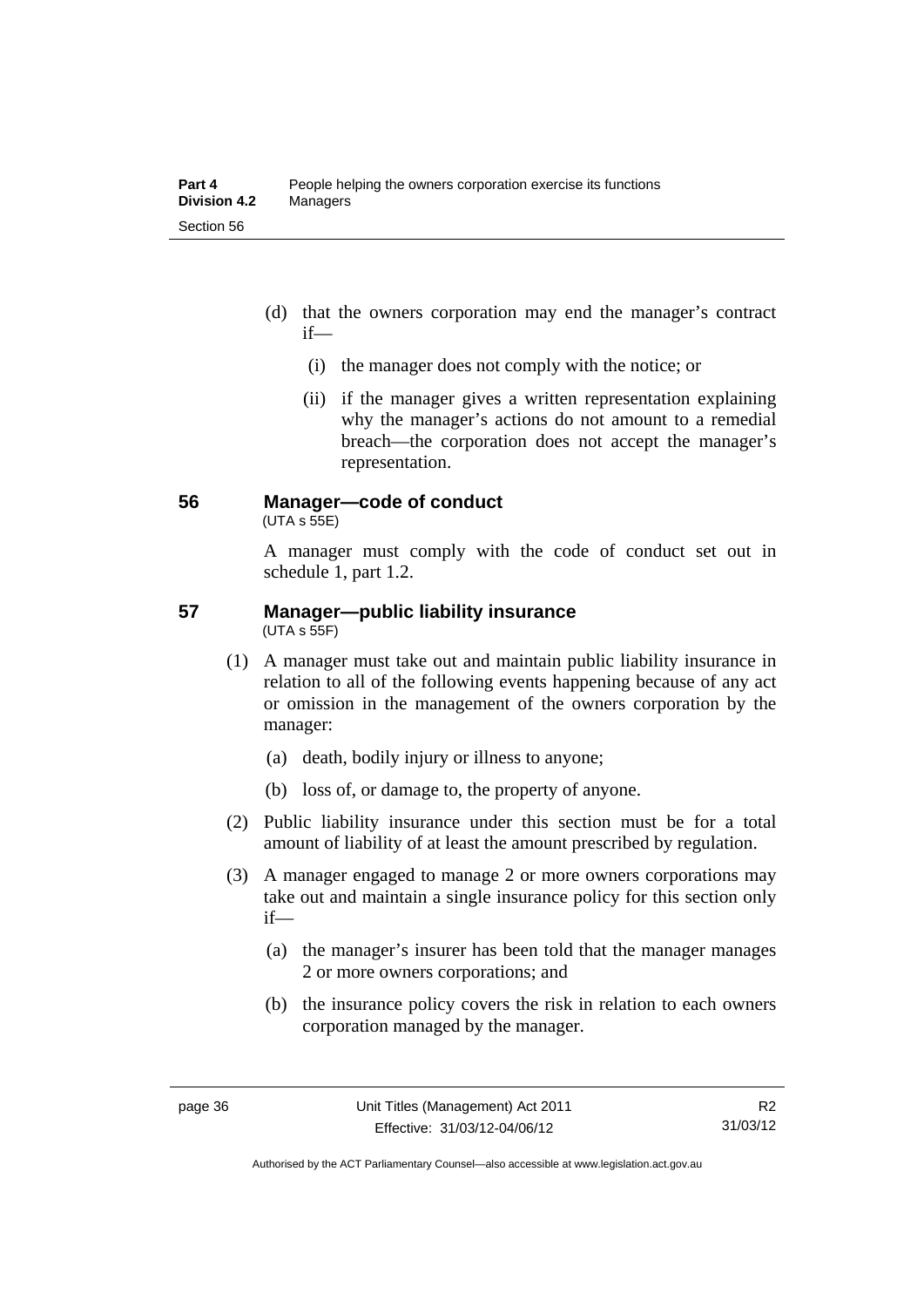#### **58 Manager—delegated functions**  (UTA s 55G)

- (1) The owners corporation may, in writing given to the manager, delegate to the manager any of its functions under this Act or another territory law.
- (2) The executive committee may, in writing given to the manager, delegate to the manager any of its functions under this Act or another territory law.
	- *Note* A function that has been delegated by the owners corporation or executive committee (a *delegator*) may, despite the delegation, be exercised by the delegator (see Legislation Act, s 240). For the making of delegations and the exercise of delegated functions generally, see the Legislation Act, pt 19.4.

### **Division 4.3 Service contractors**

#### **59 Definitions—div 4.3**

(UTA s 55J)

In this division:

*service contract* means a contract to provide service contractor services to an owners corporation.

*service contractor* means a person—

- (a) contracted under section 60; or
- (b) with whom an owners corporation has a service contract.

*service contractor services* means services provided by a service contractor in exercising the contractor's functions.

#### **60 Service contractor—contract**

(UTA s 55K (1), (2), (3) (a) and (4))

 (1) An owners corporation for a units plan may, by ordinary resolution, enter into a service contract with a person.

*Note* Pt 9 provides for the protection of financiers of service contracts.

| R <sub>2</sub> | Unit Titles (Management) Act 2011 | page 37 |
|----------------|-----------------------------------|---------|
| 31/03/12       | Effective: 31/03/12-04/06/12      |         |

Authorised by the ACT Parliamentary Counsel—also accessible at www.legislation.act.gov.au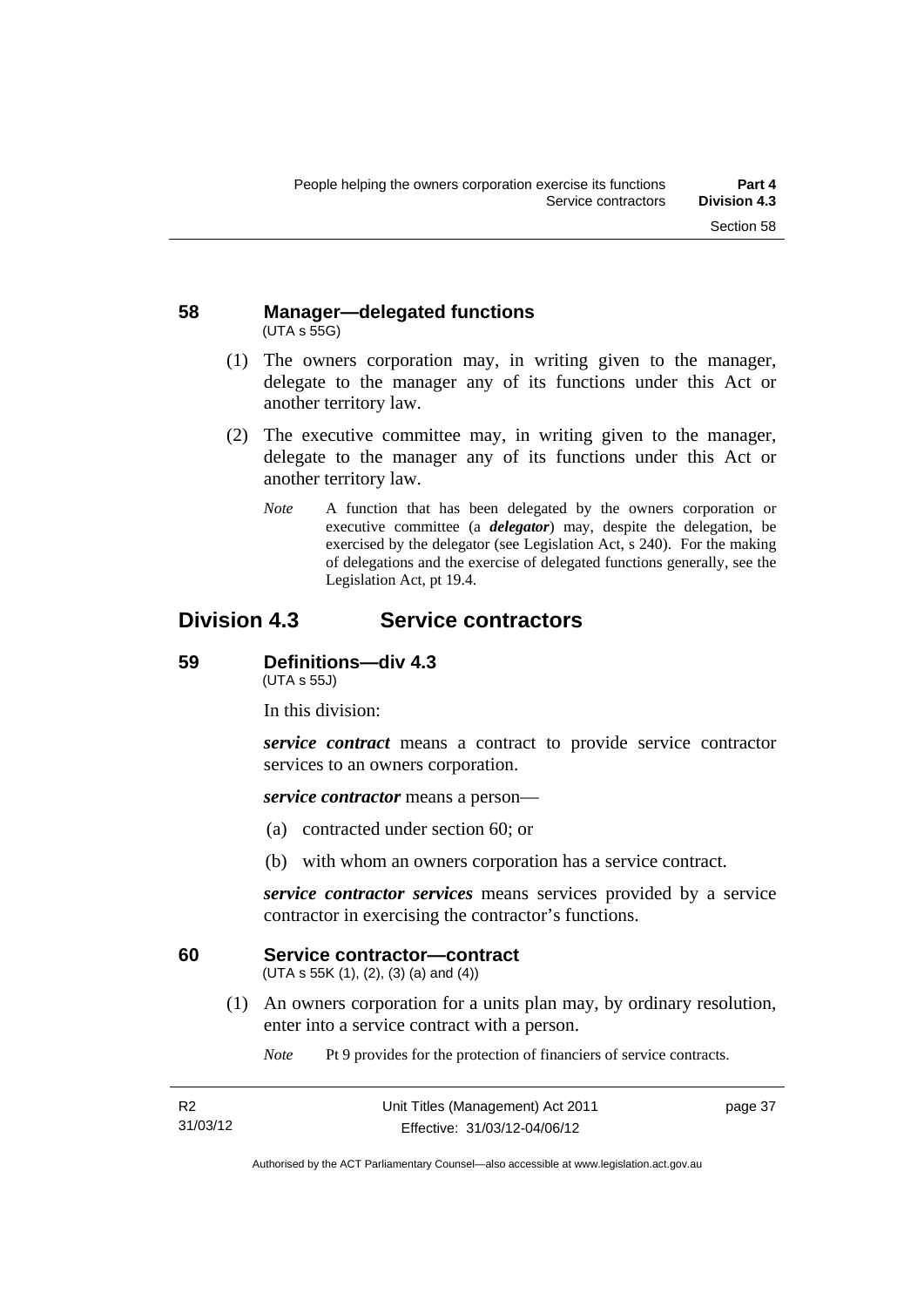- (2) Without limiting subsection (1), an owners corporation enters into a service contract if the corporation engages a person to carry out service contractor services.
- (3) However, the owners corporation must not enter into a service contract for a period longer than 3 years (including any period for which the contract may be renewed or extended) unless the contract is authorised by special resolution and made after the end of the developer control period for the units plan.
- (4) A service contract entered into in breach of subsection (3) is void.
- (5) In this section:

*units plan* includes part of a units plan.

#### **61 Service contractor not to be contracted for longer than 25 years**  (UTA s 55L)

- (1) An owners corporation must not enter into a service contract with a service contractor for longer than 25 years.
- (2) If an owners corporation enters into a service contract with a service contractor for longer than 25 years, the contract is taken, for all purposes, to be a contract for 25 years.

#### **62 Service contractor—functions**  (UTA s 55M)

- (1) A service contractor for an owners corporation helps the corporation to exercise 1 or more of the following functions in relation to the common property of the units plan:
	- (a) managing the common property;
	- (b) supervising use of the common property;
	- (c) maintaining and repairing the common property.

Authorised by the ACT Parliamentary Counsel—also accessible at www.legislation.act.gov.au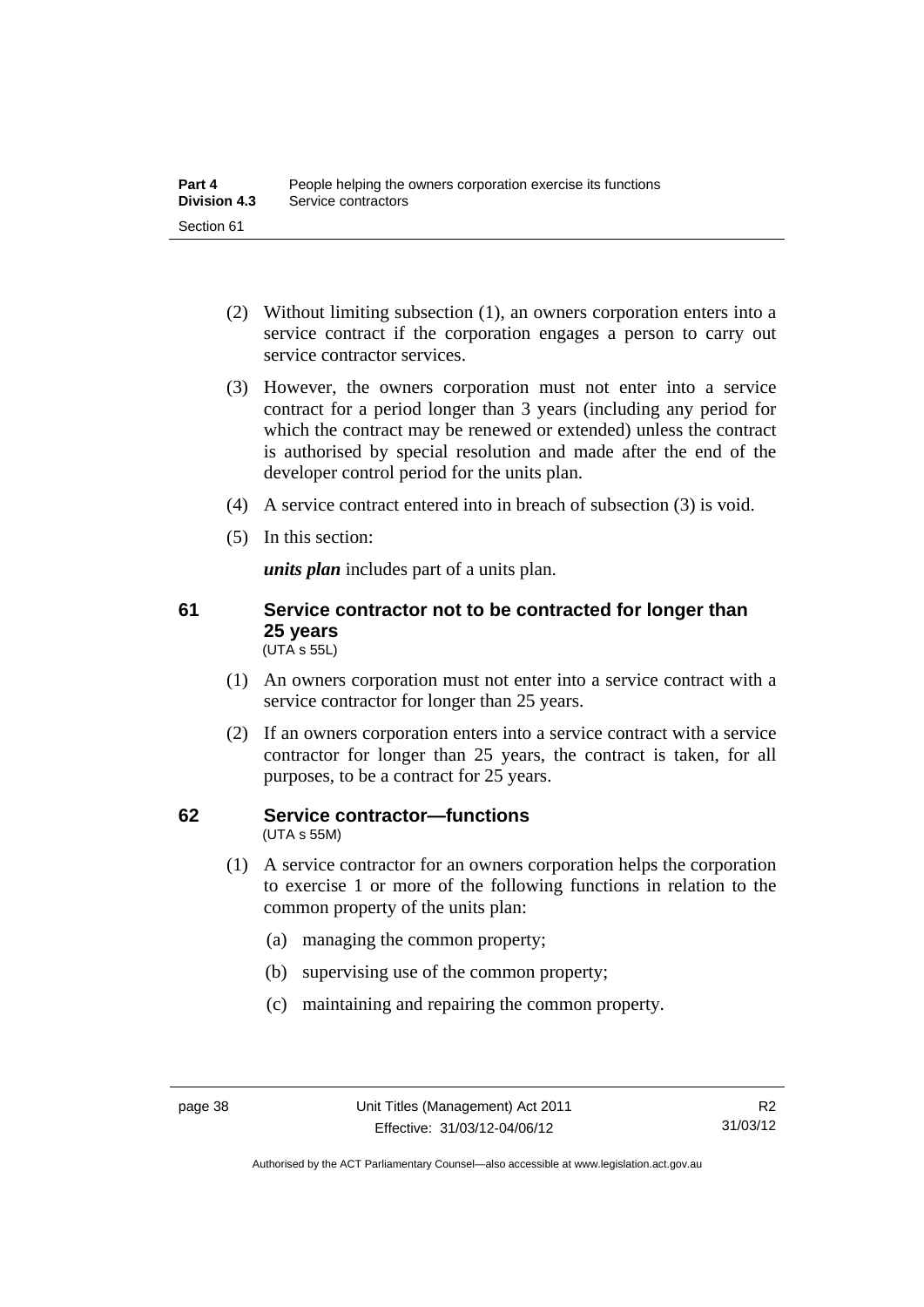(2) In this section:

*common property* includes part of the common property.

#### **63 Service contractor—transfer**  (UTA s 55N)

- (1) A service contractor's rights under a service contract may be transferred only if the transfer is approved by the owners corporation by ordinary resolution.
- (2) In deciding whether to approve the proposed transfer, the owners corporation may consider the following:
	- (a) the character of the proposed transferee and associates of the proposed transferee;
	- (b) the proposed transferee's financial standing;
	- (c) the terms of the proposed transfer;
	- (d) the competence, qualifications and experience of the proposed transferee and associates of the proposed transferee;
	- (e) whether the proposed transferee or associates of the proposed transferee have received, or are likely to receive, training in relation to the service contractor's functions;
	- (f) anything else relevant to the service contract.
- (3) The owners corporation must decide whether to approve a proposed transfer not later than 30 days after the day the corporation is asked in writing to approve the transfer.
- (4) However, the owners corporation must not—
	- (a) unreasonably withhold the approval to transfer; or
	- (b) require or receive a fee or other consideration for approving the transfer, other than reimbursement of legal or administrative expenses reasonably incurred by the corporation for the approval.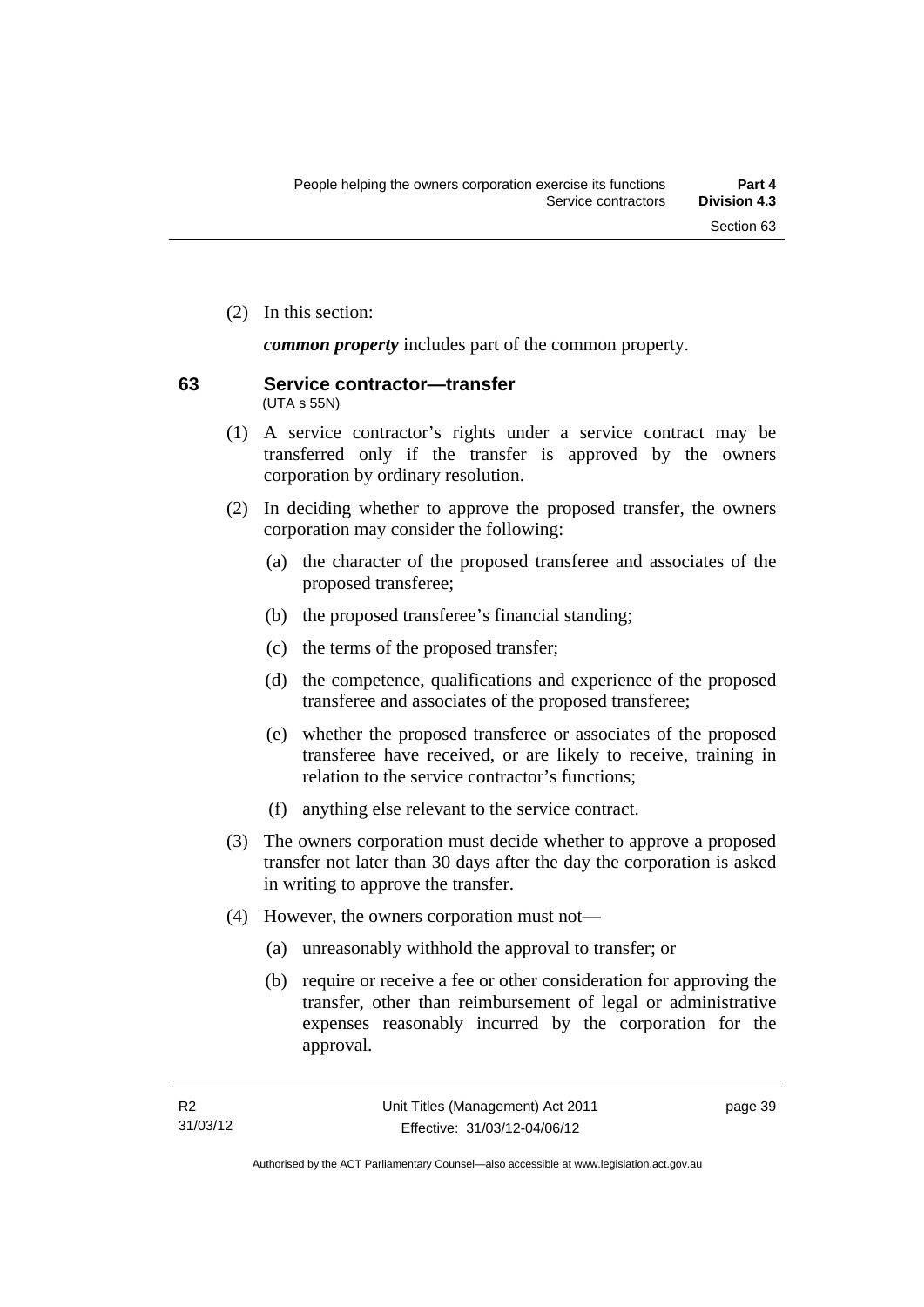- (5) If the owners corporation has not decided whether to approve a proposed transfer within the period mentioned in subsection (3), the corporation is taken to have approved the transfer.
- (6) In this section:

*associates of the proposed transferee* means—

- (a) if the proposed transferee is a corporation—the corporation's directors, substantial shareholders and principal staff; or
- (b) if the proposed transferee is a partnership or is in partnership the partners and principal staff of the partnership.

#### **64 Service contractor—ending contract**  (UTA s 55O)

- (1) The owners corporation may end a service contract—
	- (a) for a remedial breach if notice has been given under section 65; or
	- (b) for misbehaviour; or
	- (c) if the service contractor is an individual—if the individual—
		- (i) becomes bankrupt or personally insolvent; or
		- (ii) is convicted in the ACT of an offence punishable by imprisonment for at least 1 year; or
		- (iii) is convicted outside the ACT, in Australia or elsewhere, of an offence that, if it had been committed in the ACT, would be punishable by imprisonment for at least 1 year; or
	- (d) if the service contractor is a corporation—if the corporation becomes insolvent.
- (2) However, before ending a service contract under subsection  $(1)$   $(c)$   $(ii)$  or  $(iii)$ , the owners corporation must be

R2 31/03/12

Authorised by the ACT Parliamentary Counsel—also accessible at www.legislation.act.gov.au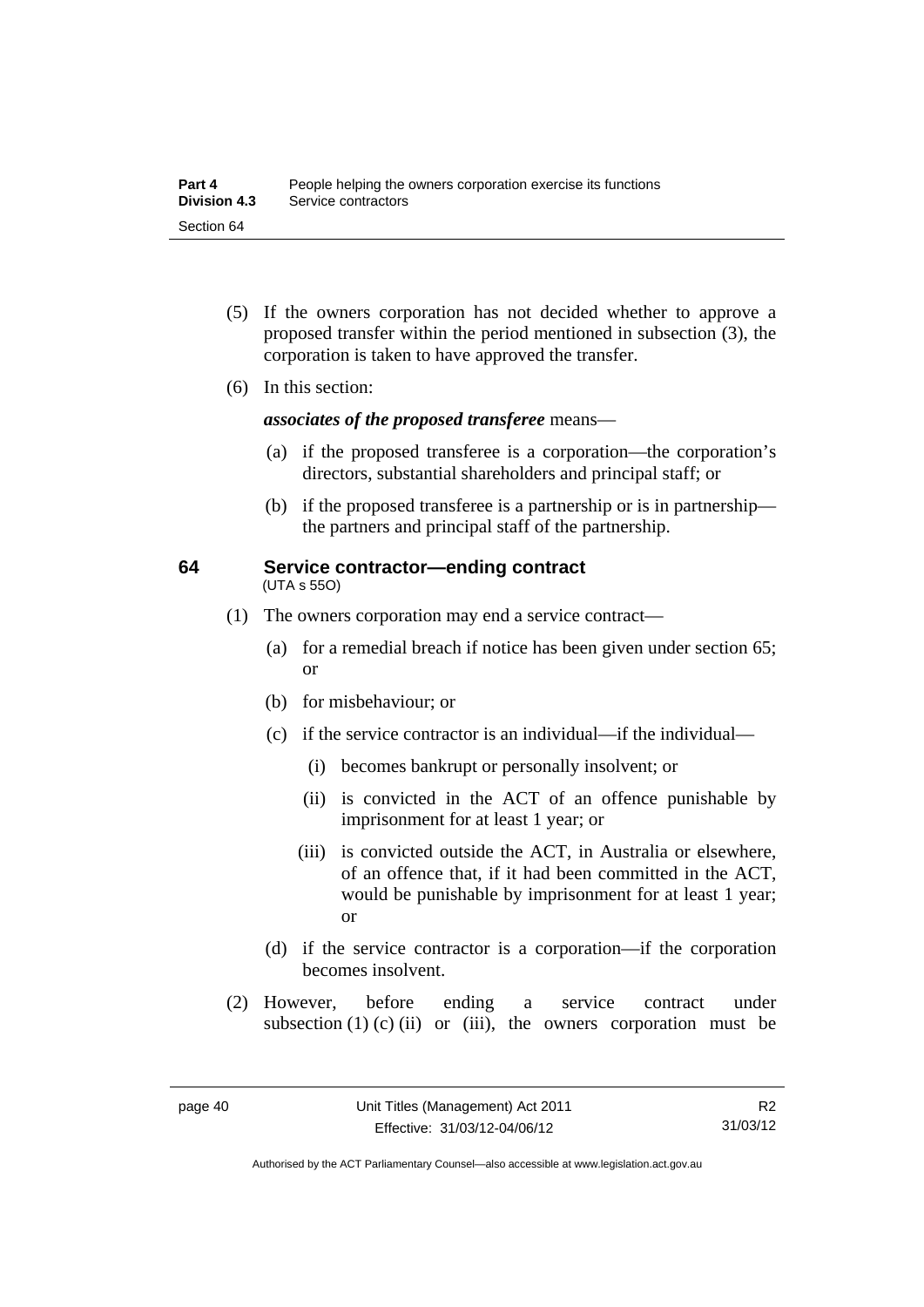satisfied that the conviction affects the service contractor's suitability to exercise the contractor's functions.

- (3) The owners corporation must end a service contract—
	- (a) if the service contractor is absent, other than on approved leave, for 14 consecutive days or for 28 days in any 12-month period; or
	- (b) for physical or mental incapacity, if the incapacity substantially affects the exercise of the service contractor's functions.
- (4) In this section:

*insolvent—*a corporation is taken to be *insolvent* if the corporation—

- (a) is being wound up; or
- (b) has had a receiver or other controller appointed; or
- (c) has entered into a deed of company arrangement with its creditors; or
- (d) is otherwise under external administration under the Corporations Act, chapter 5.

*remedial breach* means a remedial breach under section 65.

#### **65 Service contractor—remedial breaches**  (UTA s 55P)

- (1) A service contractor commits a remedial breach if the service contractor—
	- (a) fails to exercise the service contractor's functions; or
	- (b) while exercising the service contractor's functions, is grossly negligent or engages in misconduct.
- (2) If the owner's corporation believes on reasonable grounds that a service contractor has committed a remedial breach, the corporation may give the service contractor written notice stating—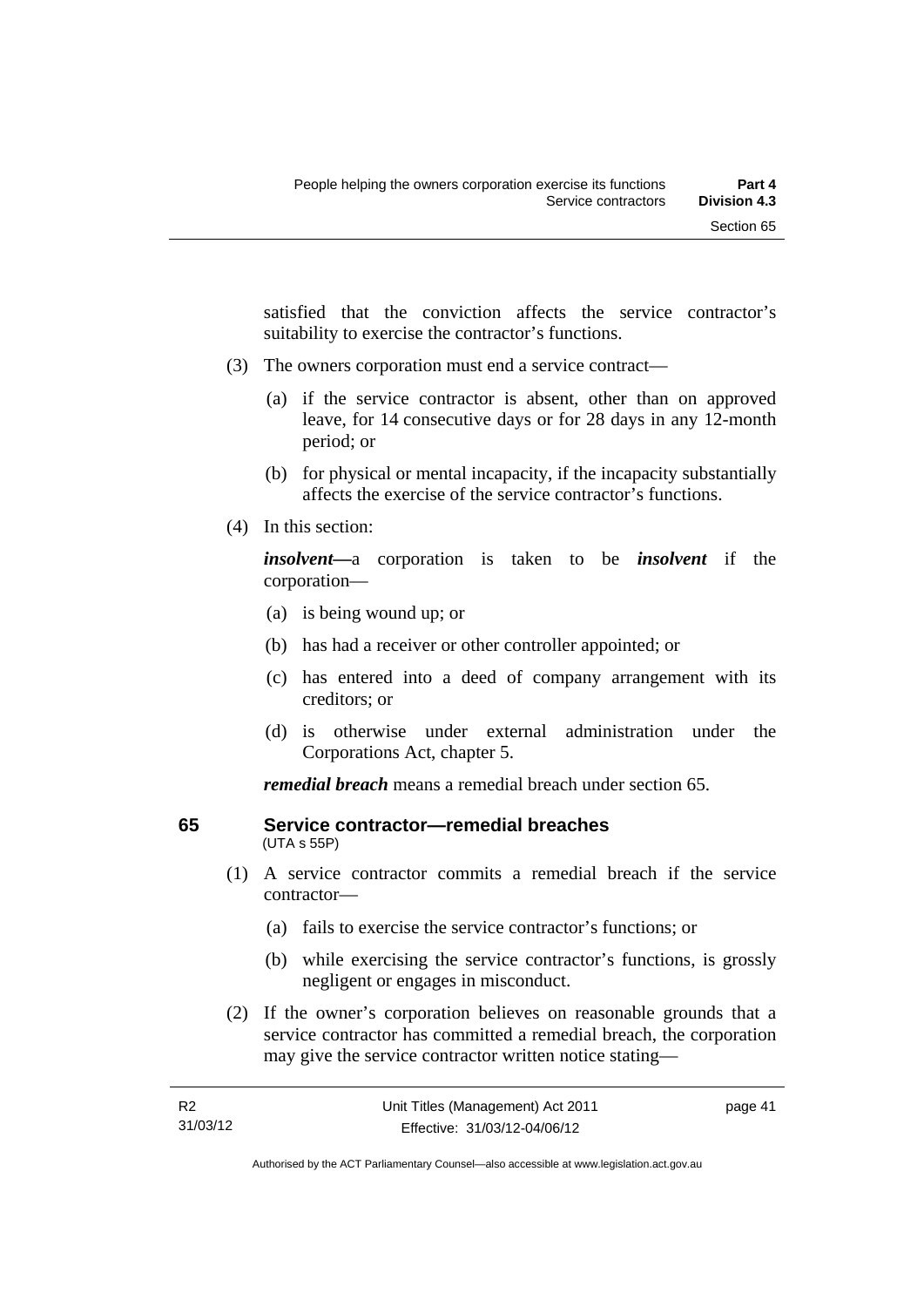- (a) that the corporation believes the service contractor has committed a remedial breach; and
- (b) details of the remedial breach committed, sufficient to allow the service contractor to identify—
	- (i) the function the service contractor failed to exercise; or
	- (ii) the gross negligence or misconduct; and
- (c) that the service contractor must, within 14 days after the day the notice is given to the service contractor —
	- (i) give the corporation a written representation explaining why the service contractor's actions do not amount to a remedial breach; or
	- (ii) remedy the breach; and
- (d) that the owners corporation may end the service contract if—
	- (i) the service contractor does not comply with the notice; or
	- (ii) if the service contractor gives a written representation explaining why the service contractor's actions do not amount to a remedial breach—the corporation does not accept the service contractor's representation.

### **Division 4.4 Communication officers**

#### **66 Communications officer—appointment**  (UTA s 55H)

- (1) This section applies to an owners corporation for a units plan if the units plan has 7 or more units.
- (2) The owners corporation may, by ordinary resolution, appoint an owners corporation communications officer.
	- *Note* For the making of appointments (including acting appointments), see the Legislation Act, pt 19.3.

Authorised by the ACT Parliamentary Counsel—also accessible at www.legislation.act.gov.au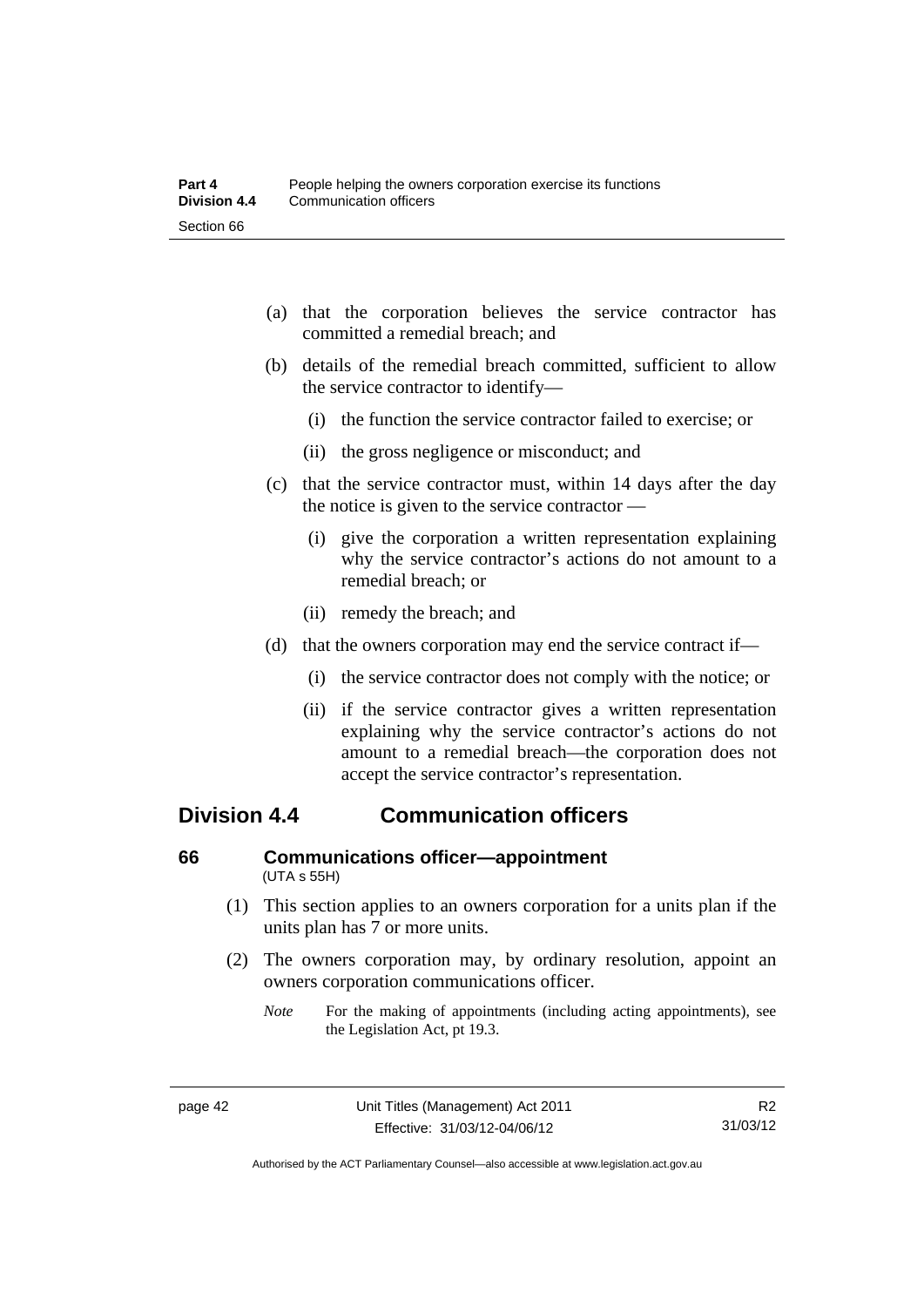- (3) Without limiting subsection (2)—
	- (a) a person may be appointed as a communications officer whether or not the person is a member of the owners corporation; and
	- (b) the corporation may appoint the officer as a volunteer or may pay the officer.

#### **67 Communications officer—function**  (UTA s 55I)

- (1) A communications officer helps the owners corporation by improving communication so that conflict within the units plan is avoided, minimised or resolved.
- (2) To improve communication, the communications officer may do 1 or more of the following:
	- (a) monitor communication techniques and procedures adopted by the owners corporation for internal communication between the corporation, the executive committee, unit owners and residents;
	- (b) identify for the executive committee ways in which internal communication can be improved;
	- (c) alert the executive committee, or committee members, if the officer becomes aware of potential conflict;
	- (d) advise the executive committee about ways in which the risk of conflict in the units plan can be minimised;
	- (e) be available to the executive committee, or committee members, to be consulted about any internal communication matter.
- (3) However, the communications officer must not try to mediate or directly resolve a dispute.

page 43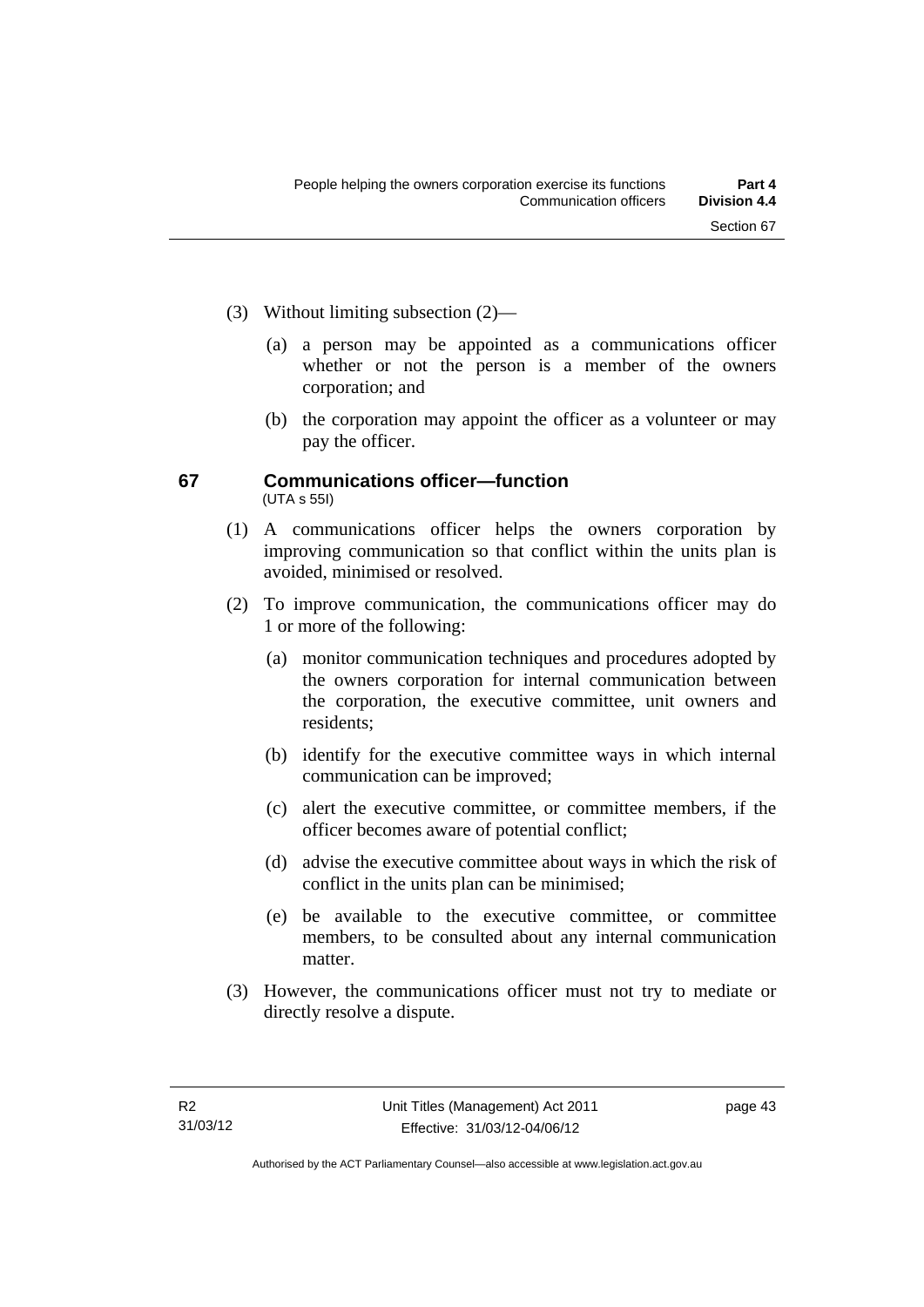# **Part 5 Financial management**

### **Division 5.1 Financial functions generally**

#### **68 Owners corporation must have bank account**  (UTA s 56 (1) and (2))

- (1) An owners corporation for a units plan must—
	- (a) open and maintain an account with 1 or more authorised deposit-taking institutions; and
	- (b) pay all amounts it receives into the account; and
	- (c) pay all amounts it spends out of the account.
	- *Note* An *authorised deposit-taking institution* is an institution (eg a bank, credit union or building society) that is authorised under the *Banking Act 1959* (Cwlth), s 9 (3) (see Legislation Act, dict, pt 1).
- (2) An owners corporation for a units plan with only 2 or 3 units may, by unopposed resolution, exempt itself from subsection (1).

#### **69 Owners corporation may invest**

(UTA s 56 (3) and (4))

- (1) An owners corporation may invest its money as it considers appropriate, subject to any direction by special resolution.
- (2) However, an owners corporation must not invest in a mortgage of land.

## **70 Owners corporation may borrow**

(UTA s 58)

An owners corporation may, if authorised by a special resolution, do 1 or more of the following:

(a) borrow amounts required for the exercise of its functions;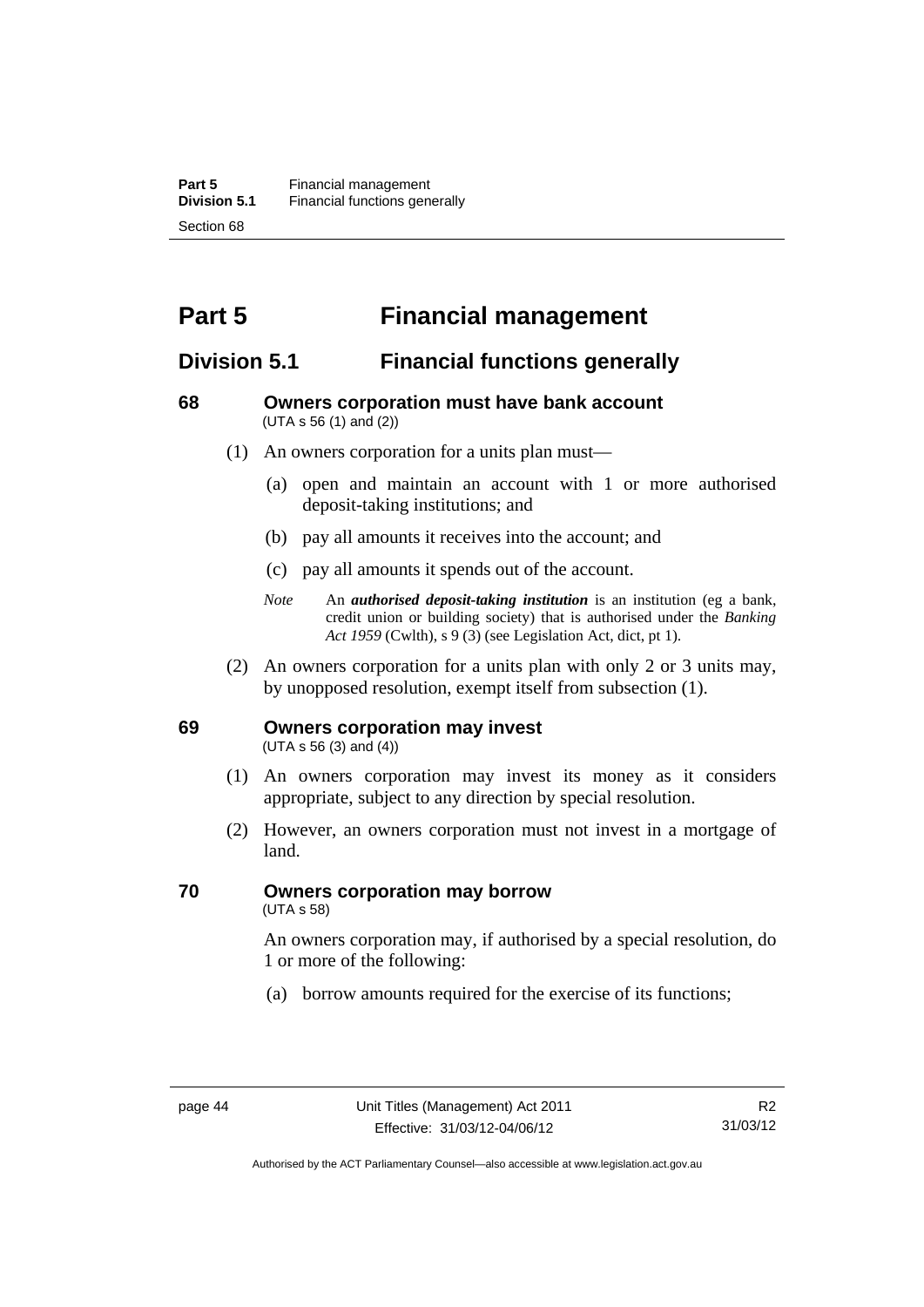- (b) secure the repayment of amounts borrowed by it and the
- *Note* Section 20 (2) prevents the owners corporation from taking out a mortgage over the lease in the common property to secure repayment.

payment of interest on amounts borrowed by it.

#### **71 Owners corporation must not carry on business**  (UTA s 57)

- (1) An owners corporation must not carry on business except in the exercise of its functions.
	- *Note* The earning of income from the operation of sustainability infrastructure by an owners corporation does not amount to carrying on business if the income is used to pay certain costs (see s 23 (4)).
- (2) If an owners corporation contravenes subsection (1), each executive member of the corporation at the time of the breach commits an offence.

Maximum penalty: 50 penalty units.

- (3) It is a defence to a prosecution for an offence against subsection (2) if the defendant proves that—
	- (a) the defendant took reasonable steps to ensure that the contravention did not happen; or
	- (b) the contravention happened without the defendant's knowledge.

### **Division 5.2 Administrative, special purpose and sinking funds**

**72 Definitions—div 5.2** 

(UTA s 55W)

In this division:

*administrative fund*—see section 73.

*expected sinking fund expenditure*—see section 83.

page 45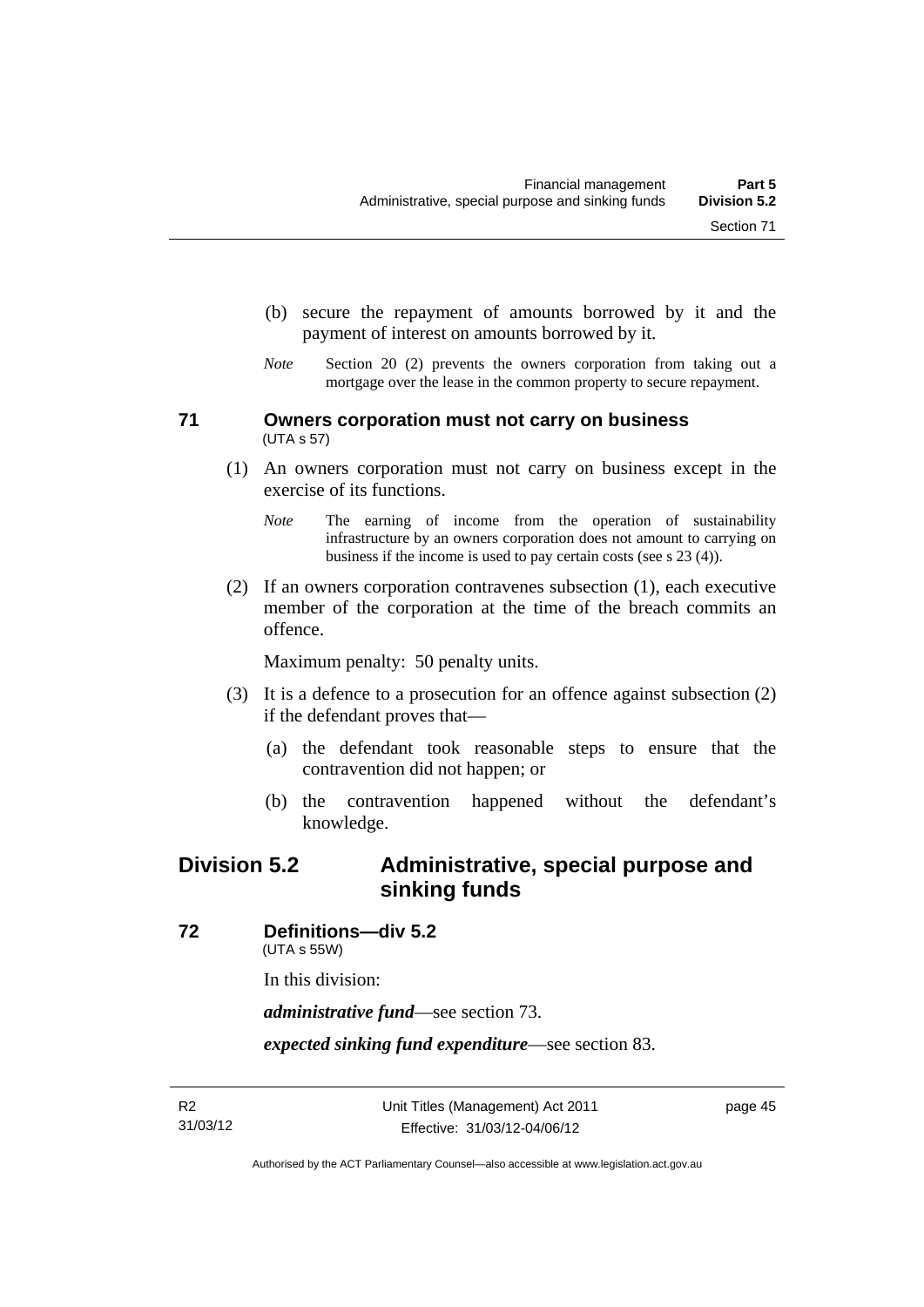*general fund*, of an owners corporation, means the corporation's administrative fund or a special purpose fund.

*general fund budget*—see section 75 (1).

*general fund contribution*—see section 78 (1).

*sinking fund*—see section 81 (2).

*sinking fund contribution*—see section 89 (1).

*sinking fund plan*—see section 82 (2).

*special purpose fund*—see section 74 (1).

*total general fund contribution*—see section 75 (2) (a).

*total sinking fund amount*, for a financial year, means the total of expected sinking fund expenditure for the year set out in the sinking fund plan.

#### **73 Administrative fund**

(UTA s 59 (1))

An owners corporation for a units plan must establish a fund for the general administration of the corporation (an *administrative fund*).

### **74 Special purpose fund**

(UTA s 59 (2) and (3))

- (1) An owners corporation for a units plan may, by special resolution, establish funds for particular purposes (a *special purpose fund*).
- (2) The purposes for which a special purpose fund may be used may only be changed by special resolution of the owners corporation.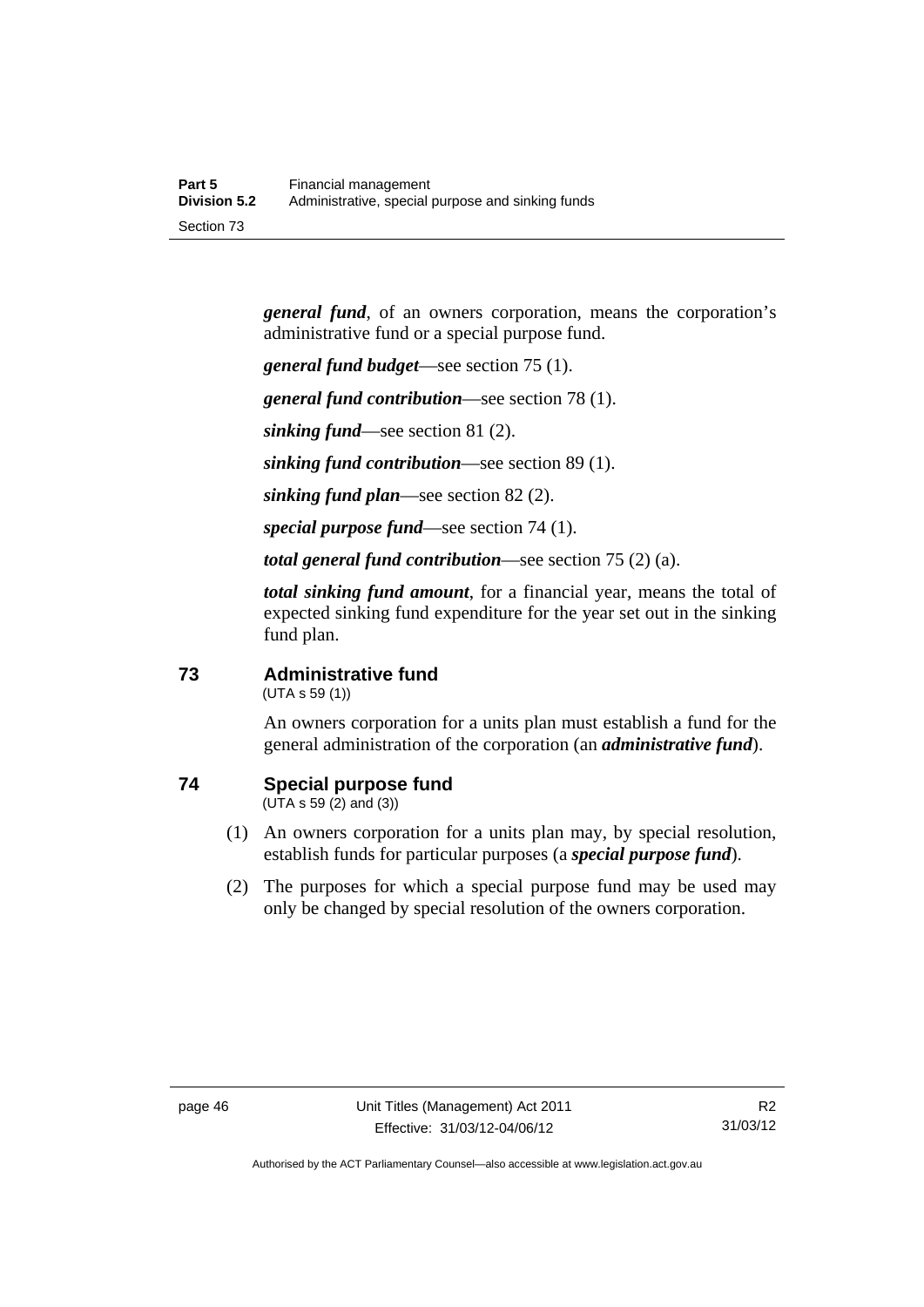#### **75 General fund—budget**  (UTA s 59 (4), (5) and (6))

- (1) At each annual general meeting of an owners corporation, the corporation must, by ordinary resolution, approve a budget (the *general fund budget*) for the administrative fund and each special purpose fund for the financial year in which the meeting is held.
- (2) The general fund budget must state for the financial year in which the annual general meeting is held—
	- (a) an estimate of the total contributions (the *total general fund contribution*) to be paid into the general fund by the owners corporation's members; and
	- (b) an estimate of any other amounts to be paid into the general fund; and
	- (c) an estimate of payments to be made out of the general fund including an estimate of payments necessary—
		- (i) to maintain in good condition on a day-to-day basis the common property and any other property held by the owners corporation; and
		- (ii) to pay for insurance premiums; and
		- (iii) to pay for recurrent expenses.

#### **Examples—par (b)**

- 1 the proceeds from the sale of any personal property of the owners corporation
- 2 fees paid to the owners corporation for inspection of its records and the provision of information and certificates relating to its records

#### **Examples—par (c) (i)**

carpet cleaning, lawnmowing services, minor expenses relating to maintenance of the common property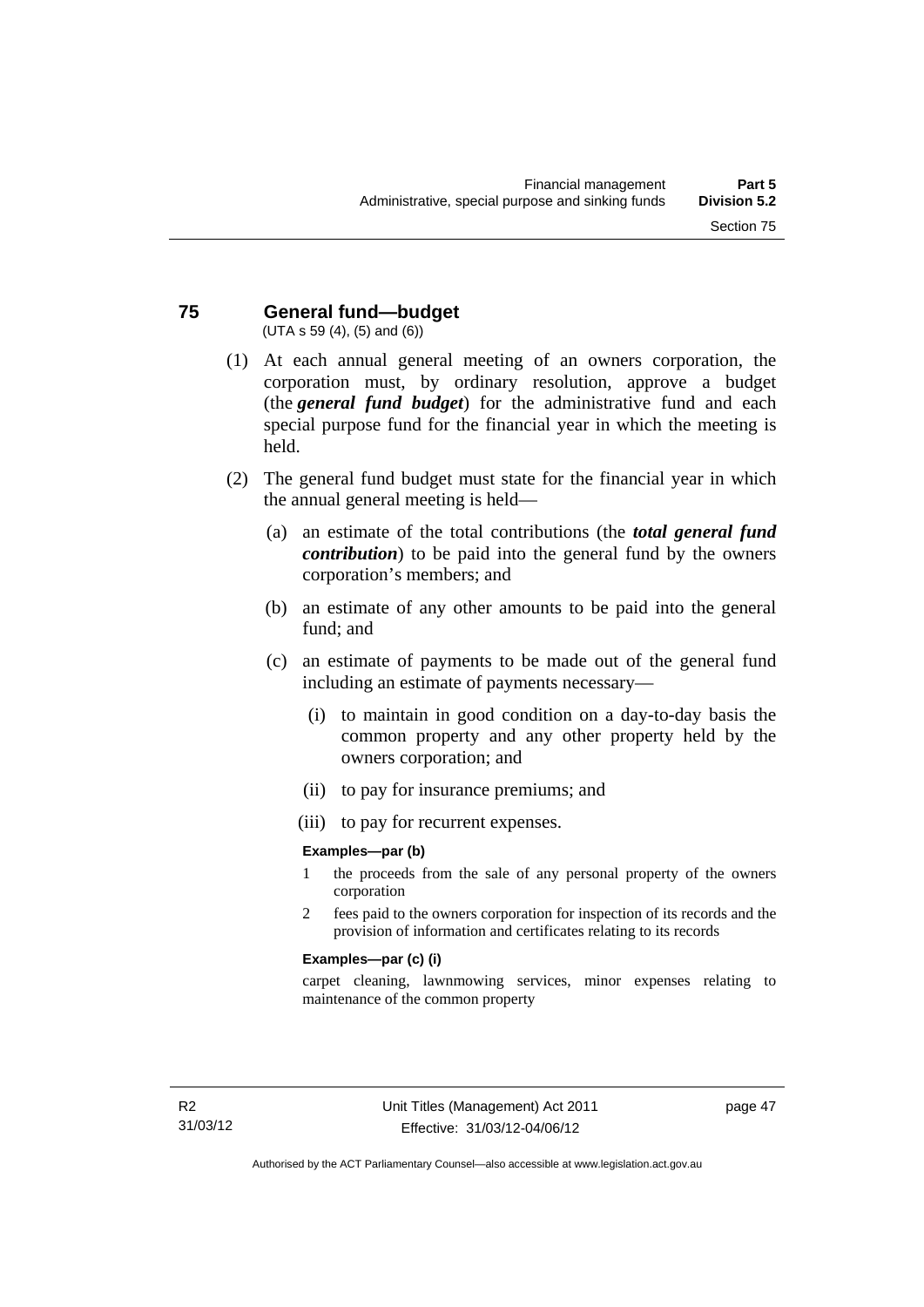#### **Examples—par (c) (iii)**

utility service charges, accounting fees

- *Note* An example is part of the Act, is not exhaustive and may extend, but does not limit, the meaning of the provision in which it appears (see Legislation Act, s 126 and s 132).
- (3) A payment out of a special purpose fund may only be included in the budget if the payment is for the purpose for which the fund was established, unless the proposed payment is authorised by special resolution.
- (4) The amount mentioned in subsection (2) (c) must not include transfers to the sinking fund.

#### **76 General fund—what must be paid into the fund?**

An owners corporation for a units plan must pay the following amounts into its general fund:

- (a) general fund contributions paid to the owners corporation;
- (b) the proceeds of the disposal of any personal property of the owners corporation;
- (c) any fees paid to the owners corporation for inspection of its records and the provision of information and certificates relating to its records.

#### **77 General fund—what can fund be used for?**

(UTA s 59 (4))

An owners corporation for a units plan may only make payments from a general fund if the payments are—

- (a) approved in the general fund budget; or
- (b) authorised by ordinary resolution.

Authorised by the ACT Parliamentary Counsel—also accessible at www.legislation.act.gov.au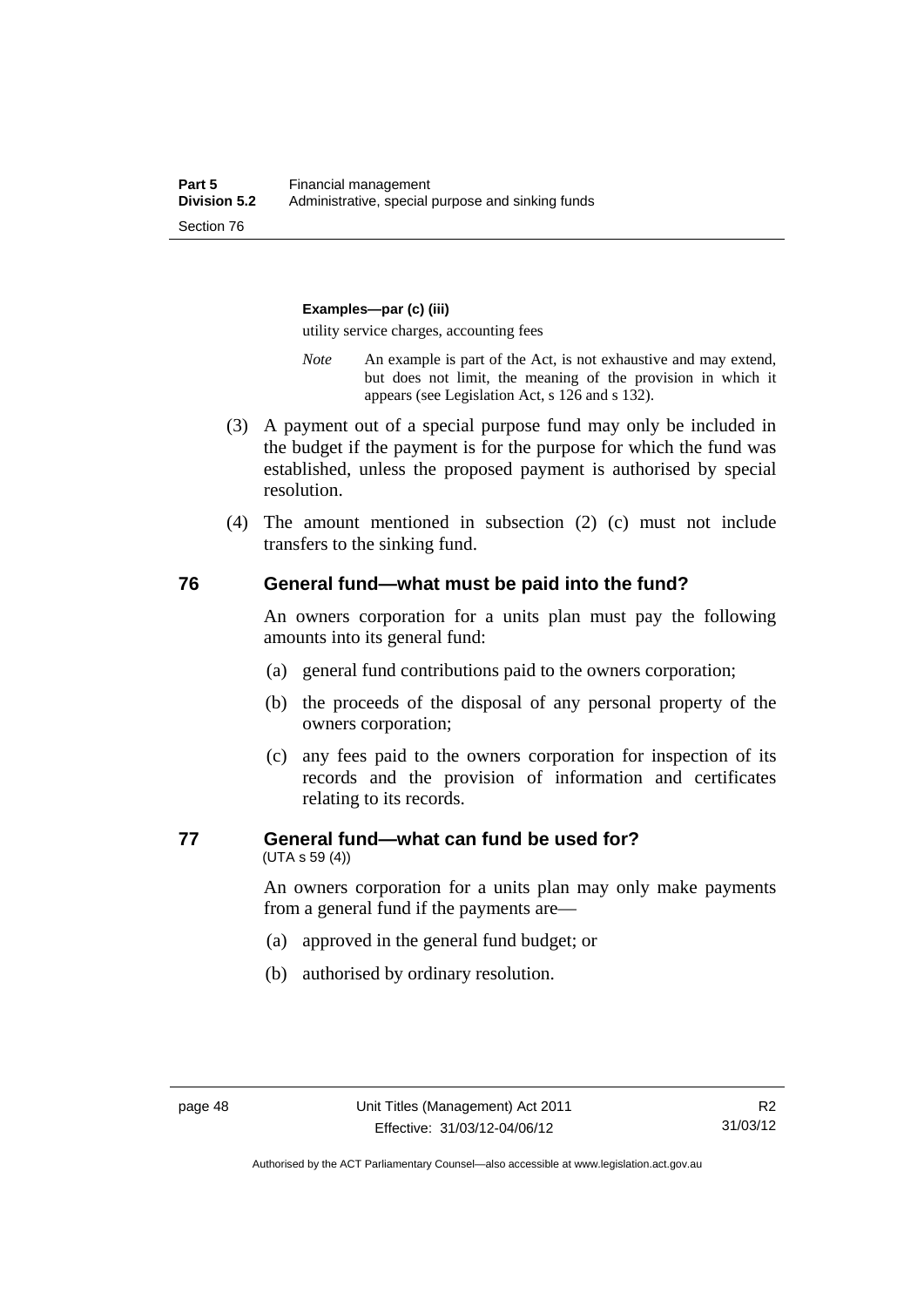#### **78 General fund—contributions**  (UTA s 60 (1) to (4))

- (1) An owners corporation for a units plan may, from time to time, determine a contribution (a *general fund contribution*) required from its members for the corporation's general fund.
- (2) The general fund contribution payable for each unit is—
	- (a) the proportional share for the unit of the total general fund contribution; or
	- (b) a proportion of the total general fund contribution worked out in accordance with a method set out in an unopposed resolution.
- (3) A resolution under subsection (2) (b) may provide that only stated unit owners, or unit owners in a stated class, are required to pay a particular contribution, or a contribution of a particular kind.
- (4) A resolution under subsection (2) (b) may only be—
	- (a) amended by unopposed resolution; and
	- (b) revoked by special resolution.

#### **79 General fund—notice of contributions**  (UTA s 60 (5) and (6))

- (1) An owners corporation for a units plan must give notice of a determination of general fund contributions to each unit owner.
- (2) The notice must include the following information:
	- (a) the general fund contribution payable for the unit;
	- (b) the general fund contributions payable for each other unit;
	- (c) the general fund for which the contribution is required, the proportion of the contribution to be paid into each fund, and the total amount to be paid into each fund;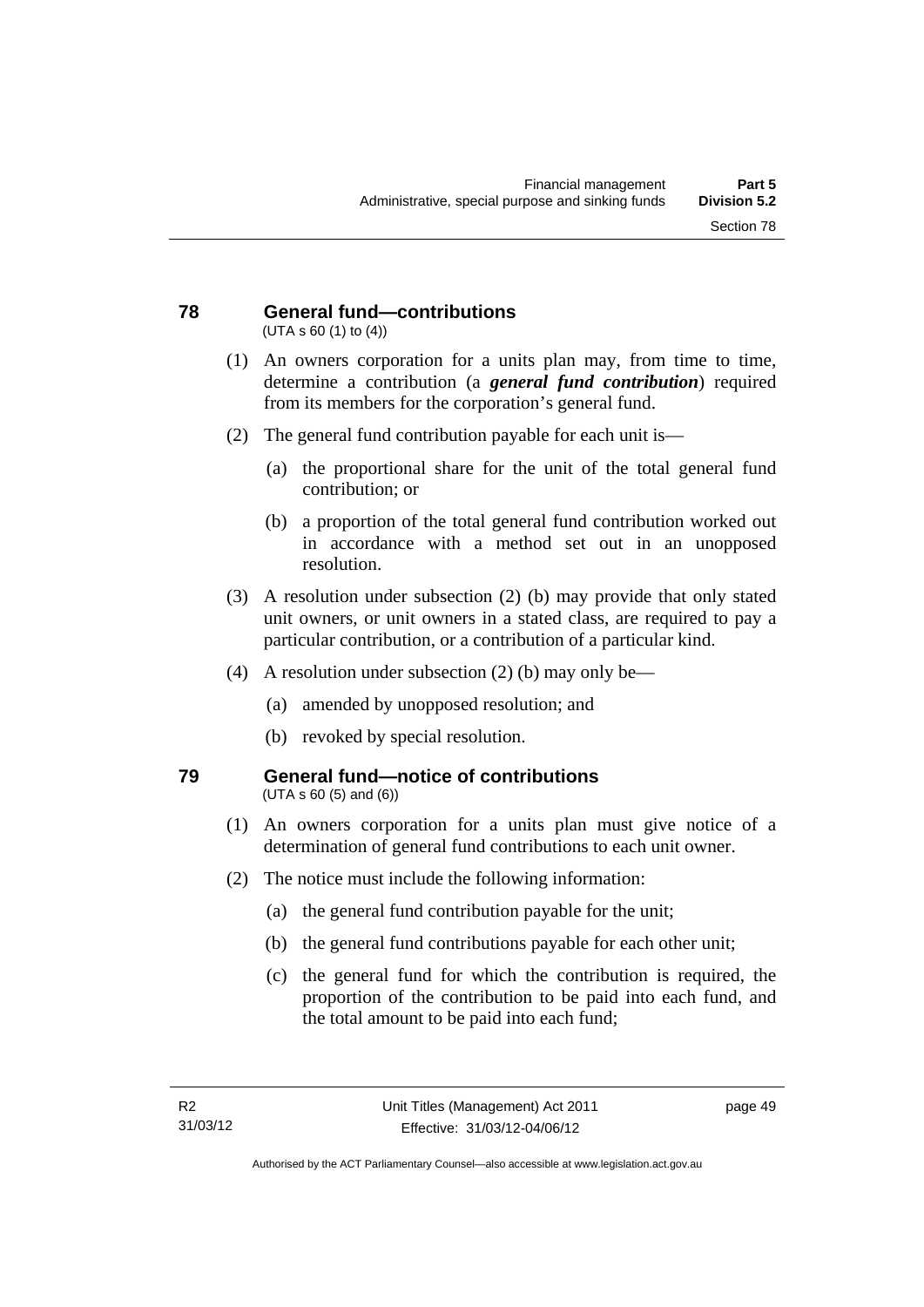- (d) the proportion of the total general fund contribution payable for the unit and how the proportion is worked out;
- (e) the date when the contribution is payable, if paid in full (which must be not later than 28 days after the date of the notice);
- (f) if the contribution is payable by instalments—the dates when the instalments are payable;
- (g) how the contribution may be paid;
- (h) details of any discount for early payment decided by the owners corporation under section 93;
- (i) details of interest payable for late payment under section 94.

#### **80 General fund—when are contributions payable?**  (UTA s 60 (7))

A general fund contribution is payable by a unit owner—

- (a) if paid in full—on the date stated in the notice; or
- (b) if payable by instalments—on the dates stated in the notice.
- **81 Sinking fund**

 $(UTA S 61(1))$ 

- (1) This section applies if there are 4 or more units in a units plan.
- (2) An owners corporation for the units plan must establish and maintain a fund (the *sinking fund*).

#### **82 Sinking fund plan**

 $(UTA \, s \, 62 \, (2)$  and  $(3)$  and  $s \, 63A \, (2)$  and  $(3)$ )

 (1) This section applies to an owners corporation for a units plan if the corporation is required to establish and maintain a sinking fund.

Authorised by the ACT Parliamentary Counsel—also accessible at www.legislation.act.gov.au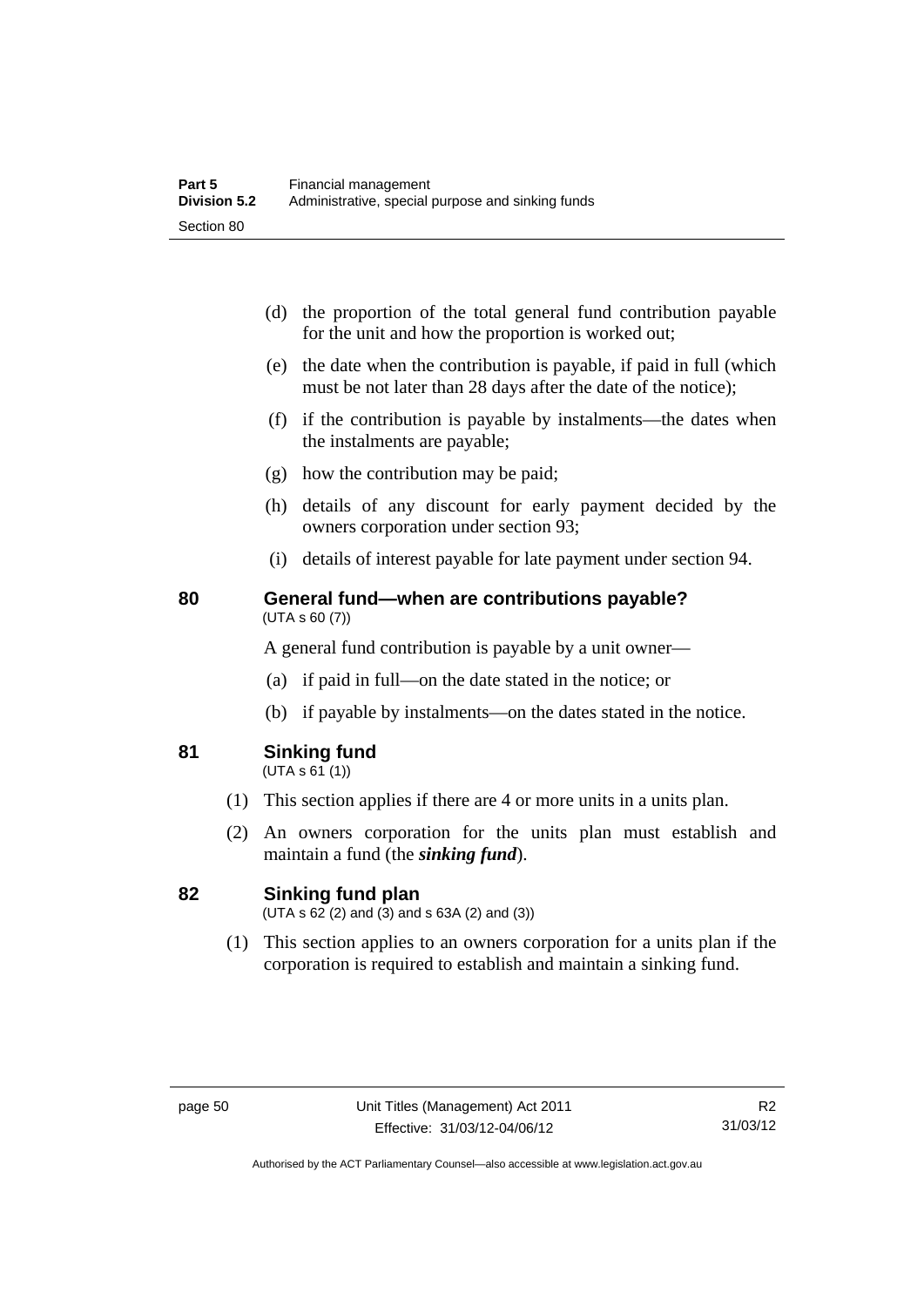- (2) The owners corporation must approve, by ordinary resolution, a plan of expected sinking fund expenditure (a *sinking fund plan*) for each year in the 10-year period beginning on the day of the next annual general meeting following the approval.
	- *Note* A sinking fund plan of an existing owners corporation that was current immediately before the commencement of this division is taken to be a sinking fund plan under this Act (see s 157 (2)). The day the existing sinking fund plan is approved for this Act is the day the existing sinking fund plan was approved by the owners corporation for the *Unit Titles Act 2001* (see s 157 (3) and (4)).

#### **83 Sinking fund plan—meaning of** *expected sinking fund expenditure* (UTA s 61 (3))

- (1) For this division, *expected sinking fund expenditure* means expenditure for the following purposes that the owners corporation reasonably expects will be necessary to maintain in good condition the common property and any other property it holds:
	- (a) the painting or repainting of any building (or any part of a building) that forms part of the common property;
	- (b) the acquisition of new property or renewal or replacement of property that it holds;
	- (c) the renewal, replacement or repair of fixtures and fittings that are part of the common property;
	- (d) the renewal, replacement or repair of anything else on the common property;
	- (e) for a building containing class A units—any purpose mentioned in paragraph (b), (c) or (d) that relates to defined parts of the building;
	- (f) for a building on a class B unit—any maintenance mentioned in paragraph (b), (c) or (d) that is authorised by a special resolution under section 24 (1) (g);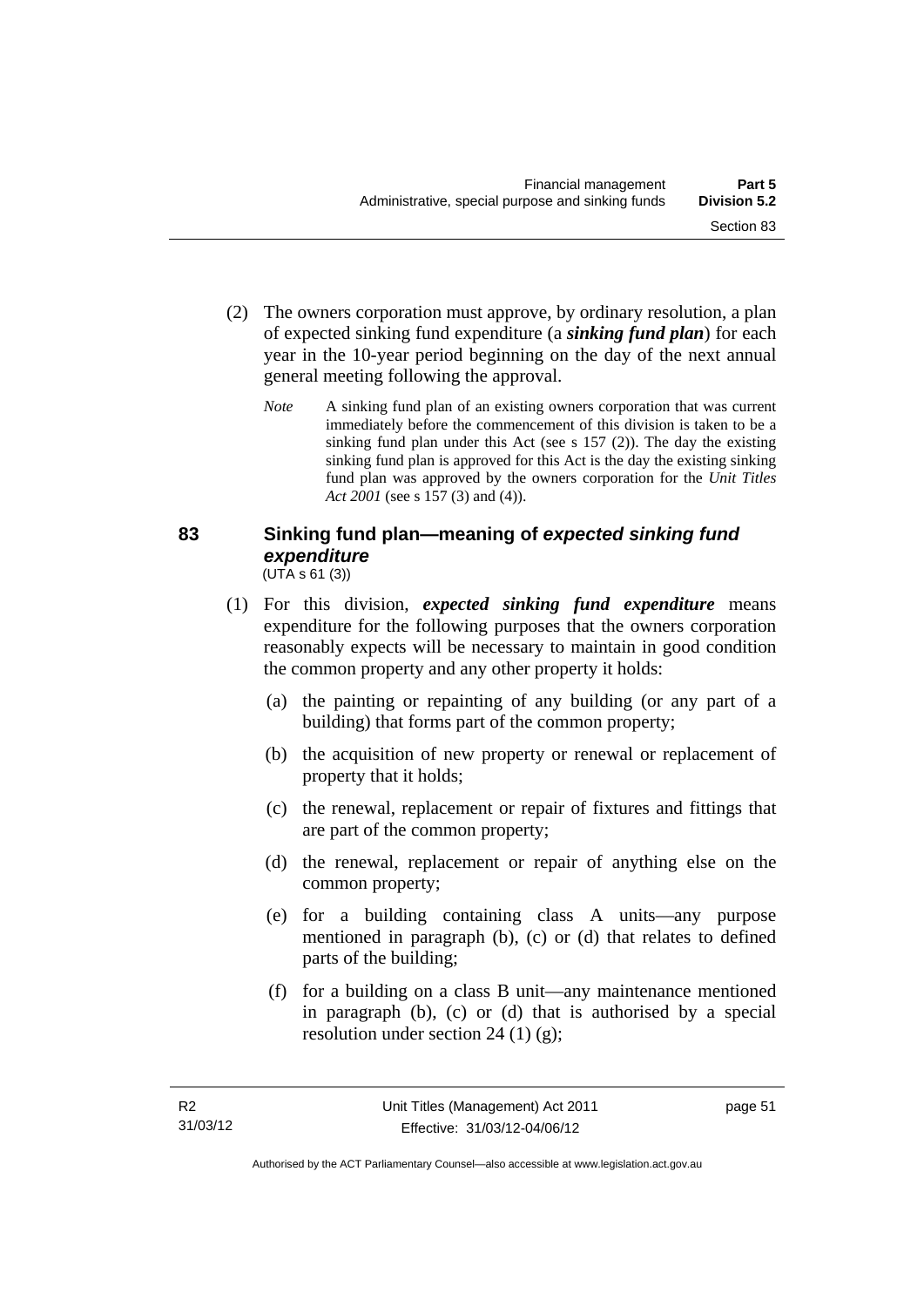- (g) any other capital expenses for which the corporation is responsible.
- (2) In this section:

*defined parts*, of a building containing class A units—see section 24 (2).

*property* includes sustainability or utility infrastructure.

#### **84 Sinking fund plan—when must it be approved?**

- (1) The owners corporation for a units plan must approve a sinking fund plan not later than—
	- (a) if the corporation is established after the commencement of this division—12 months after the day of the corporation's 1st annual general meeting; or
	- (b) in any other case—12 months after the day this division commences.
		- *Note* A sinking fund plan of an existing owners corporation that was current immediately before the commencement of this division is taken to be a sinking fund plan under this Act (see s 157 (2)). The day the existing sinking fund plan is approved for this Act is the day the existing sinking fund plan was approved by the owners corporation for the *Unit Titles Act 2001* (see s 157 (3) and (4)).
- (2) If the owners corporation has approved a sinking fund plan under this Act, the corporation must approve a new sinking fund plan not later than 12 months before the end of the 10-year period to which the existing plan relates.

### **85 Sinking fund plan—review**

(UTA s 63 and s 63B)

An owners corporation for a units plan must review its sinking fund plan—

 (a) not later than 4 years after the plan is first approved by the owners corporation (the *first review*); and

Authorised by the ACT Parliamentary Counsel—also accessible at www.legislation.act.gov.au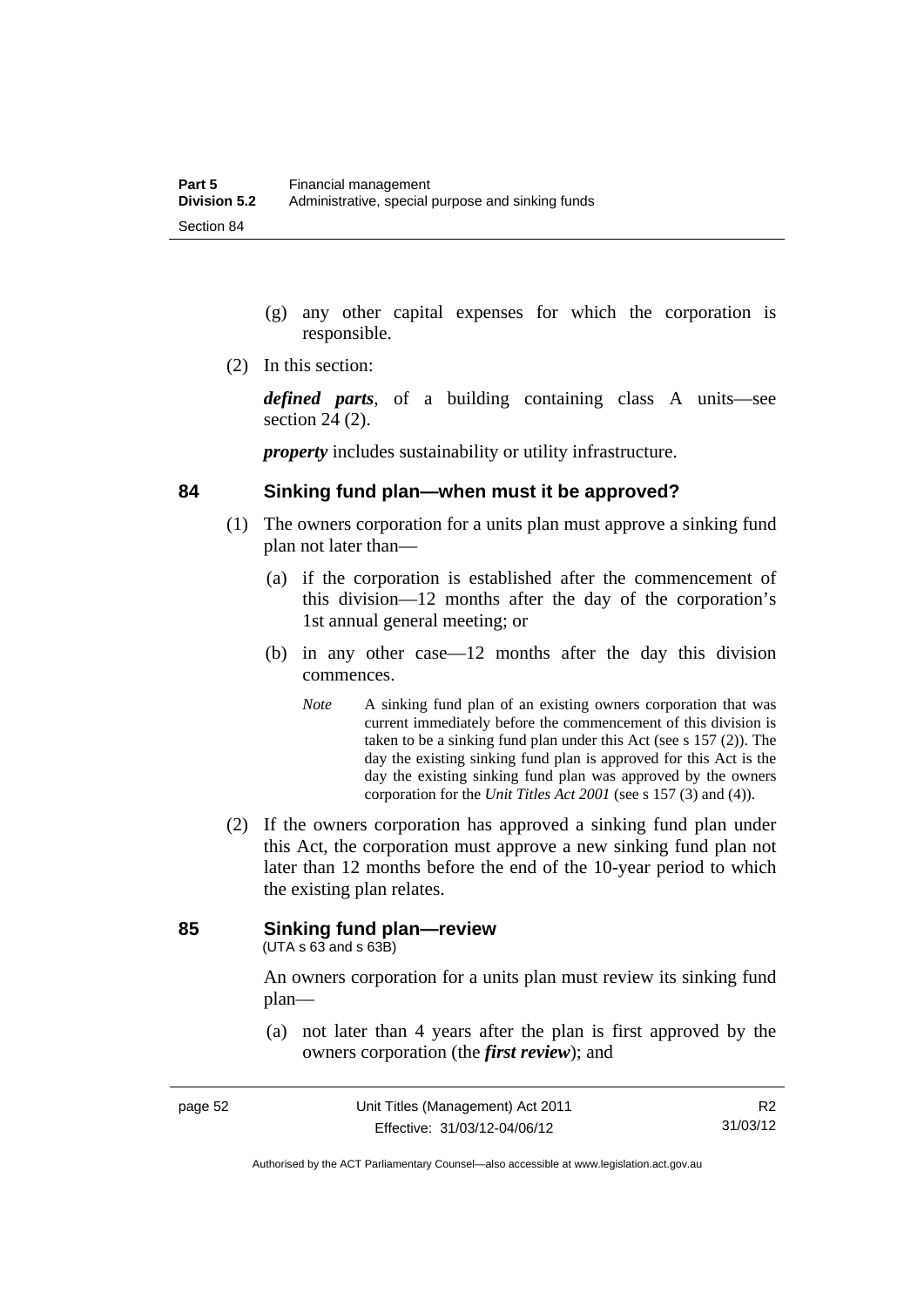- (b) not later than the end of each 5-year period after the first review.
- *Note* A sinking fund plan of an existing owners corporation that was current immediately before the commencement of this division is taken to be a sinking fund plan under this Act (see s 157 (2)). The day the existing sinking fund plan is first approved for this section is the day the initial sinking fund plan was approved by the owners corporation under the *Unit Titles Act 2001* (see s 157 (3)).

#### **86 Sinking fund plan—amendment**

An owners corporation for a units plan may at any time, by ordinary resolution, amend its sinking fund plan to ensure that the plan reflects expected sinking fund expenditure.

#### **87 Sinking fund—what must be paid into the fund?**   $(UTA S 61 (2))$

An owners corporation for a units plan must pay the following amounts into its sinking fund:

- (a) sinking fund contributions paid to the owners corporation;
- (b) any amount received by the owners corporation that is not required or allowed to be paid into a general fund;
- (c) any amount authorised by an ordinary resolution to be transferred from the administrative fund to the sinking fund;
- (d) any amount to be transferred from a special purpose fund to the sinking fund—
	- (i) in accordance with the purpose of the special purpose fund; or
	- (ii) that is authorised by a special resolution.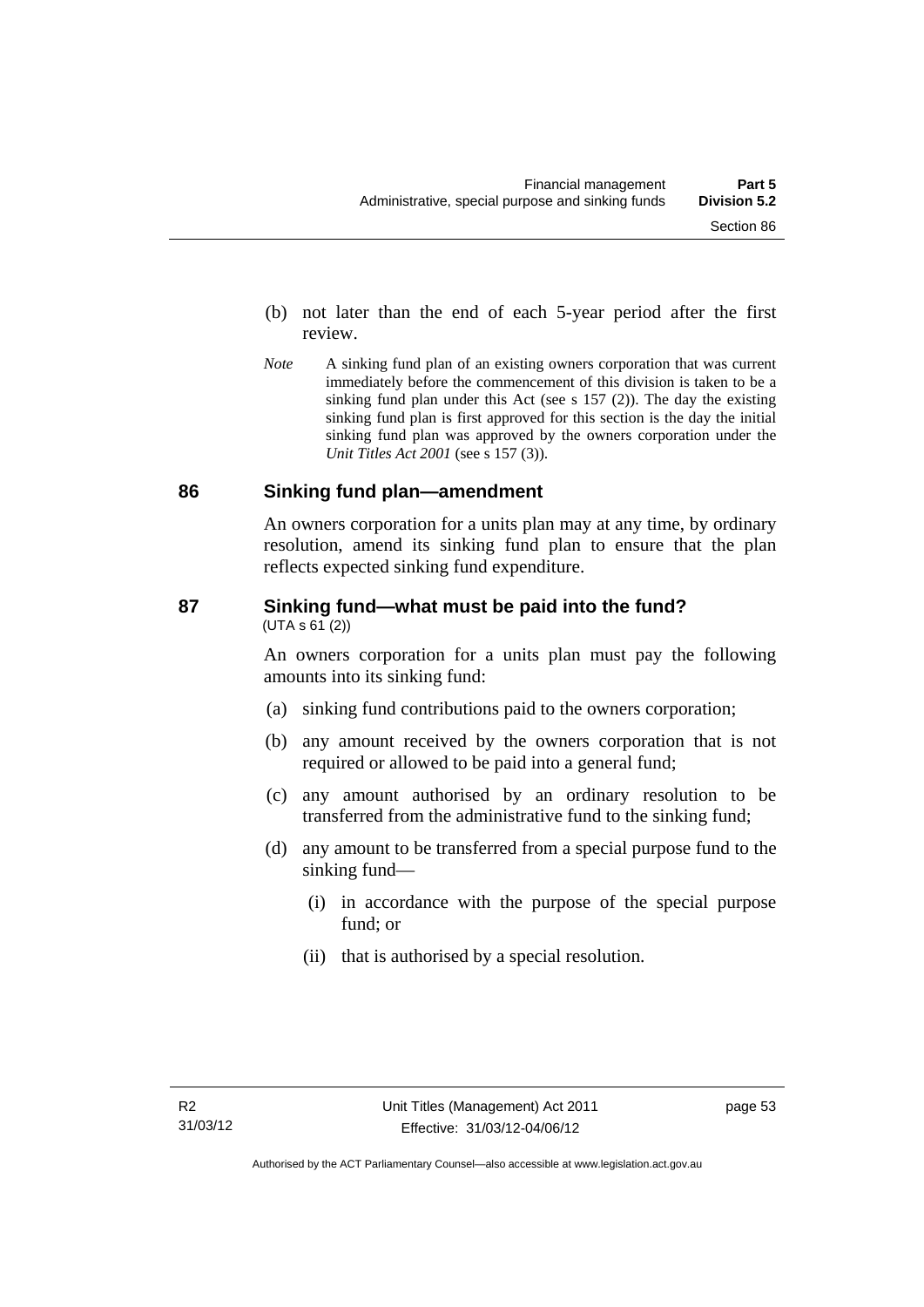#### **88 Sinking fund—what can fund be used for?**

An owners corporation for a units plan may only make payments from its sinking fund if the payments are consistent with the sinking fund plan.

- *Note 1* An owners corporation may at any time, by ordinary resolution, amend its sinking fund plan to ensure that the plan reflects expected sinking fund expenditure.
- *Note 2* Expenditure from the sinking fund for the purpose of installing sustainability or utility infrastructure must be provided for in the sinking fund plan (see s 23).

#### **89 Sinking fund—contributions**

 $(UTA S 64(1), (2) and (3))$ 

- (1) An owners corporation for a units plan may determine a contribution (a *sinking fund contribution*) required from its members for the corporation's sinking fund.
- (2) The sinking fund contribution payable for each unit for a financial year is—
	- (a) the proportional share for the unit of the total sinking fund amount for the financial year; or
	- (b) a proportion of the total sinking fund amount worked out using a method set out in an unopposed resolution.
	- *Note Total sinking fund amount*, for a financial year, means the total of expected sinking fund expenditure for the year set out in the sinking fund plan (see s 82). *Expected sinking fund expenditure* means expenditure for the purposes mentioned in s 83 (1) that the owners corporation reasonably expects will be necessary to maintain in good condition the common property and any other property it holds (see s 83).
- (3) A resolution under subsection (2) (b) may provide that only stated unit owners, or unit owners in a stated class, are required to pay a sinking fund contribution.
- (4) A resolution under subsection (2) (b) may only be—

Authorised by the ACT Parliamentary Counsel—also accessible at www.legislation.act.gov.au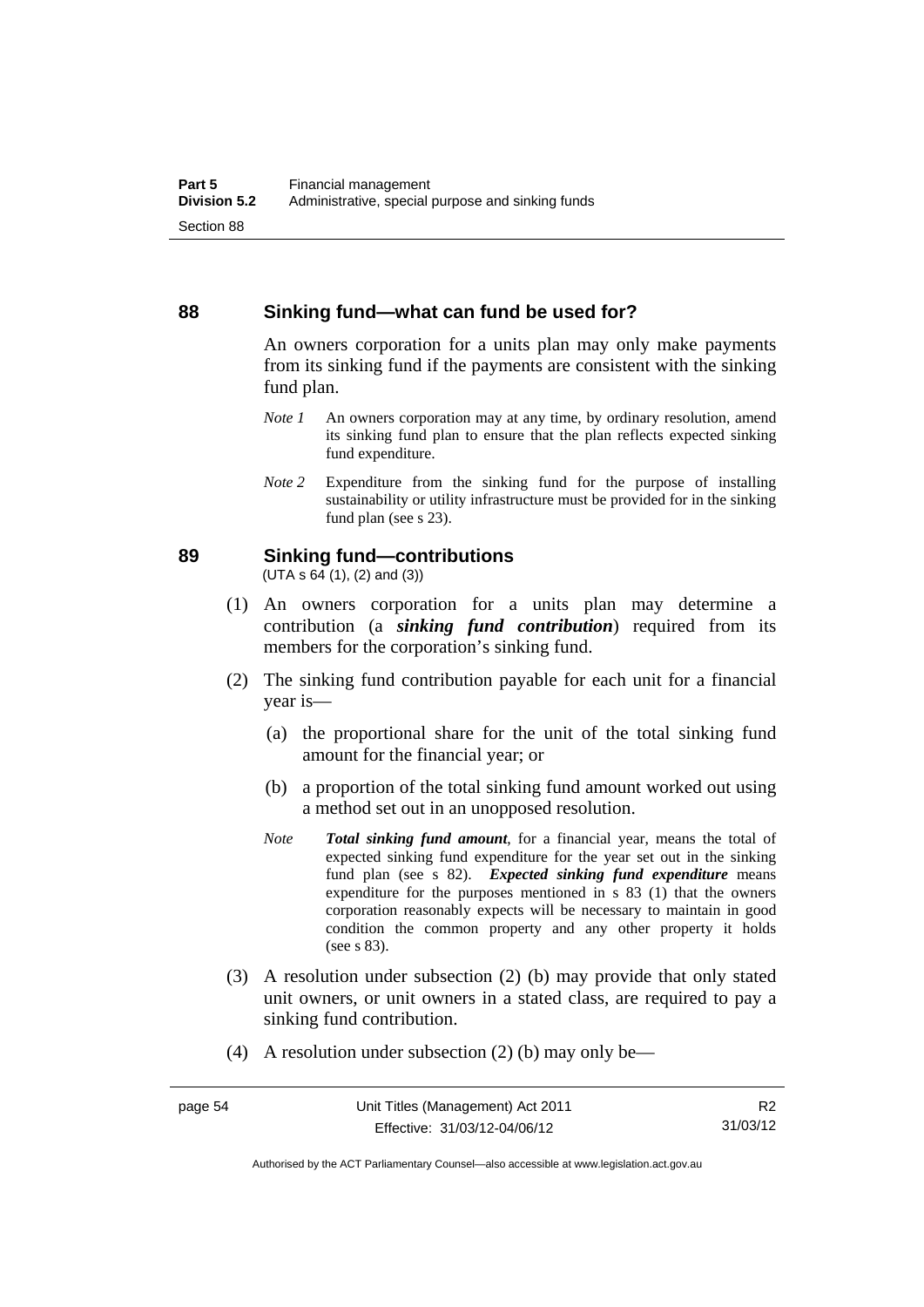- (a) amended by unopposed resolution; or
- (b) revoked by special resolution.

#### **90 Sinking fund—notice of contributions**   $(UTA \, s \, 64 \, (4) \, and \, (5))$

- (1) An owners corporation for a units plan must, within 1 month after an annual general meeting, give notice to each unit owner of the determination of sinking fund contributions for the financial year when the meeting takes place.
- (2) The notice must include the following information:
	- (a) the sinking fund contribution payable for the unit;
	- (b) the sinking fund contributions payable for each other unit;
	- (c) the total sinking fund amount for the financial year;
	- (d) the proportion of the total sinking fund amount payable for the unit and how the proportion is worked out;
	- (e) the date when the contribution is payable, if paid in full (which must be not later than 28 days after the date of the notice);
	- (f) if the contribution is payable by instalments—the dates when the instalments are payable;
	- (g) how the contribution may be paid;
	- (h) details of any discount for early payment decided by the owners corporation under section 93;
	- (i) details of interest payable for late payment under section 94.

#### **91 Sinking fund—when are contributions payable?**   $(UTA S 64(6))$

A sinking fund contribution is payable by a unit owner—

(a) if paid in full—on the date stated in the notice; or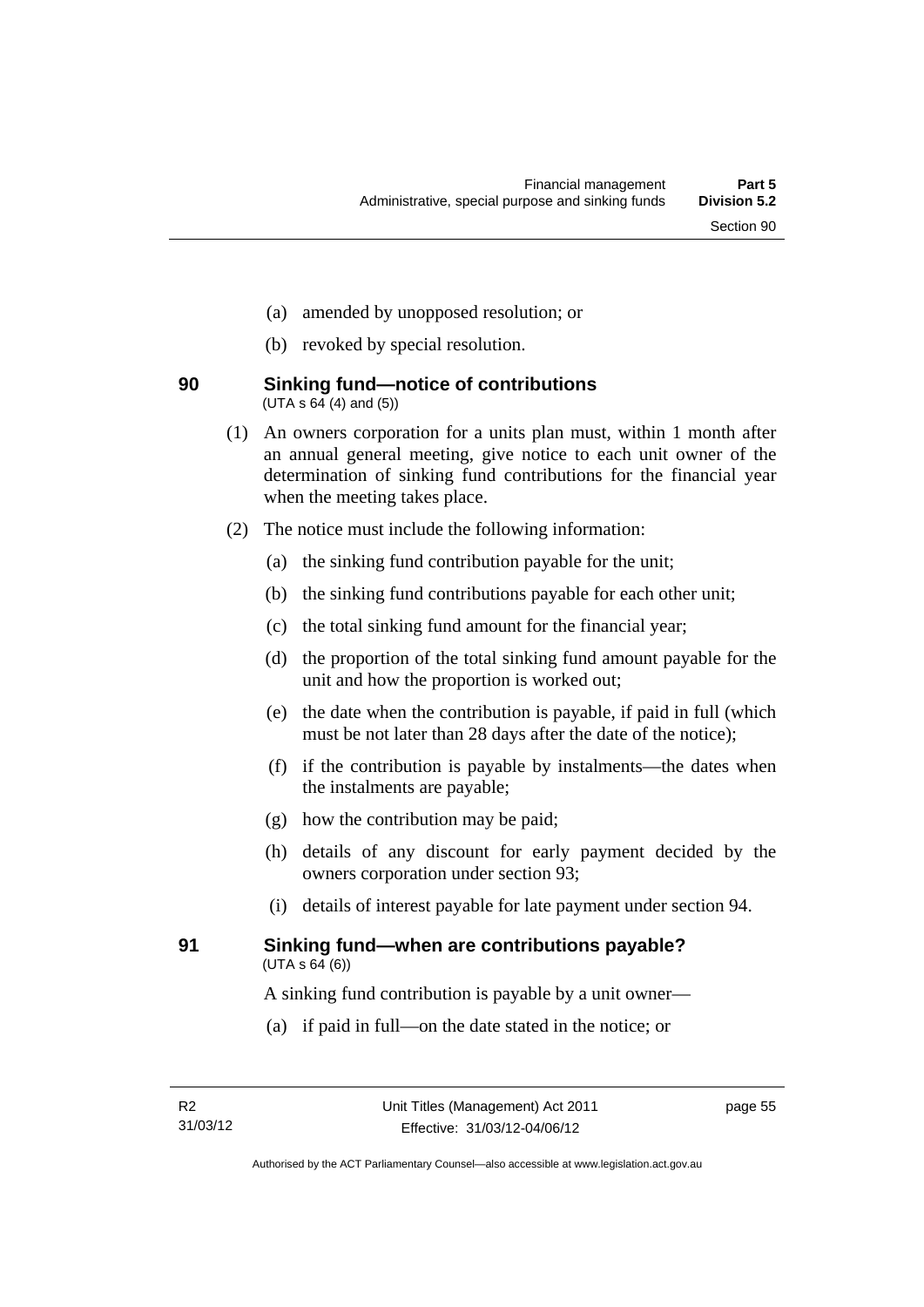(b) if payable by instalments—on the dates stated in the notice.

#### **92 General and sinking funds in staged developments**  (UTA s 64A)

- (1) This section applies to a general fund or sinking fund established by an owners corporation for a staged development if the development has not been completed.
- (2) A contribution to a fund is not payable by the owner of a unit if the unit is in an uncompleted stage of the development.
- (3) The owners corporation must not pay an amount from a fund in relation to an uncompleted stage of the development.

### **Division 5.3 Powers in relation to money owing to owners corporation**

# **93 Discounts—amounts owing**

(UTA s 65 (1))

- (1) An owners corporation for a units plan may, by ordinary resolution, decide that a stated discount applies to an amount owing to the corporation by a unit owner if—
	- (a) the amount is paid to the corporation before the date it becomes payable; or
	- (b) for contributions payable by instalments—if the contribution is paid—
		- (i) in full on or before the date stated in the notice of the contribution for payment in full; or
		- (ii) in another way stated in the resolution.
- (2) In this section:

*contribution* means a general fund contribution or a sinking fund contribution.

Authorised by the ACT Parliamentary Counsel—also accessible at www.legislation.act.gov.au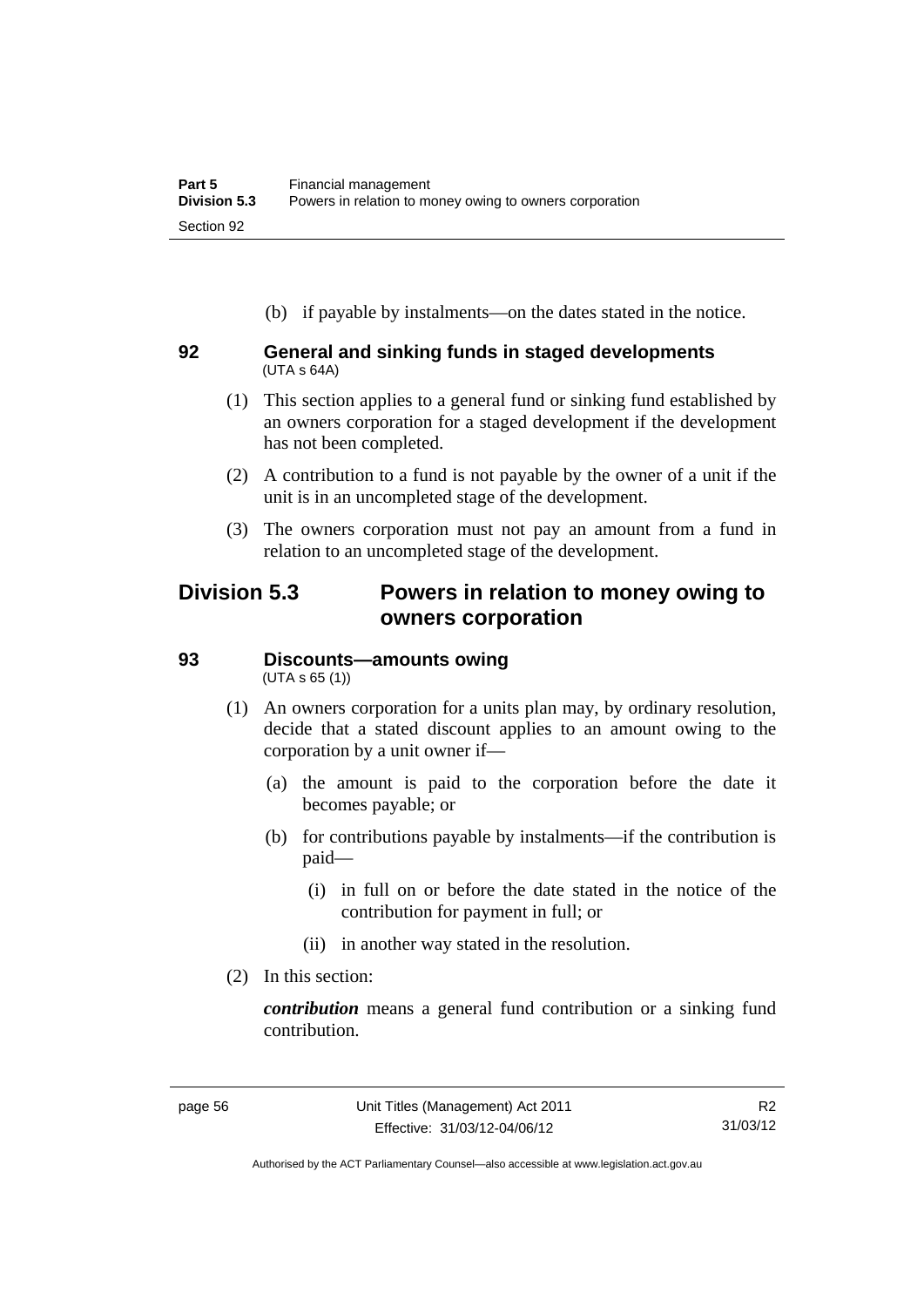#### **94 Interest—amounts owing**  (UTA s 65 (2) and (3))

- (1) If an amount owing to an owners corporation by a unit owner is not paid on or before the date it becomes payable, unless otherwise decided by ordinary resolution, the amount bears simple interest until paid—
	- (a) at an annual rate of 10%; or
	- (b) at an annual rate of less than 10%, if decided by special resolution; or
	- (c) at an annual rate of more than 10% and not more than 20%, if decided by special resolution.
- (2) Interest on an amount owing to the owners corporation is payable into the fund into which the amount owing is payable.

# **95 Recovery of amounts owing**

(UTA s 66)

- (1) If an amount owing to an owners corporation is not paid on or before the date it is payable, the corporation may recover the amount as a debt from the unit owner, together with interest under section 94.
- (2) If the ownership of a unit changes after an amount owing to the owners corporation becomes payable, the owner at the time the amount becomes payable and each subsequent owner are liable both separately and together for the amount, together with interest under section 94.

#### **96 Security for unpaid amounts—declaration of charge**   $(UTA \, s \, 67)$

- (1) If an amount owing to the owners corporation is unpaid after it becomes payable, the corporation may declare that a charge is to be imposed over the lease of the unit to secure payment of the amount.
- (2) The declaration must—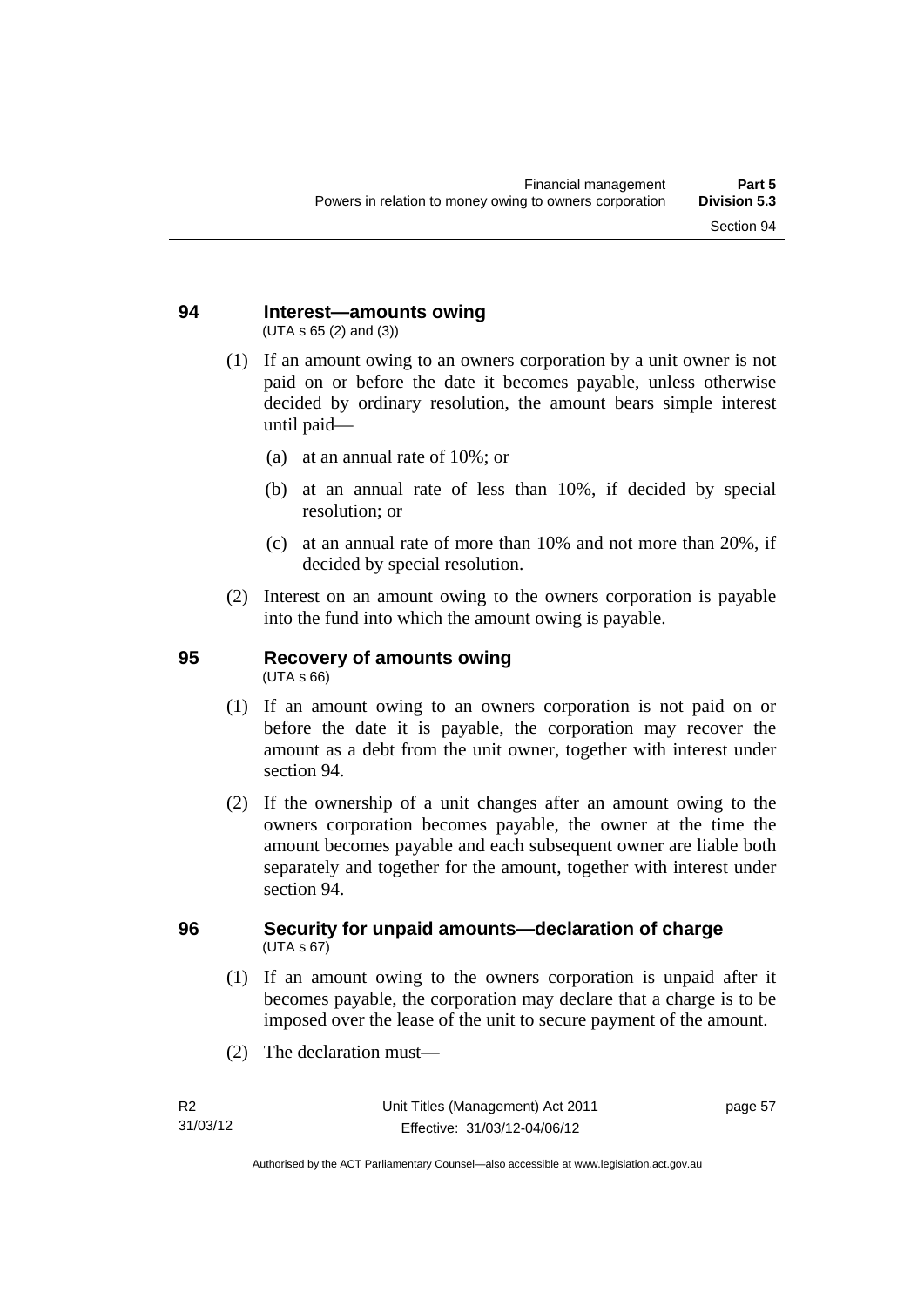- (a) give details of the lease of the unit to be charged; and
- (b) state the unpaid amount owing to the owners corporation.
- (3) After making the declaration, the owners corporation must—
	- (a) lodge with the registrar-general a copy of the declaration, certified as a true copy under the seal of the corporation; and
	- (b) give a copy of the declaration to the unit owner and anyone else who has an interest in the unit.
- (4) On registration of the copy of the declaration, the amount stated in the declaration, together with interest on the amount under section 94, is a charge over the lease of the unit.
- (5) A registered charge under this section does not give a power of sale over the lease of the unit.

#### **97 Security for unpaid amounts—discharge**  (UTA s 68)

- (1) This section applies if a charge declared under section 96 has been registered, and—
	- (a) the entire amount for which the charge was declared is paid, together with interest on the amount under section 94; or
	- (b) the owners corporation considers that the charge is no longer required.
- (2) The owners corporation must—
	- (a) revoke the declaration of the charge; and
	- (b) lodge with the registrar-general a copy of the revocation, certified as a true copy under the seal of the corporation; and
	- (c) give a copy of the revocation to the unit owner and anyone else who has an interest in the unit.
- (3) The discharge under this section of a charge takes effect on the registration of the revocation of the charge.

R2 31/03/12

Authorised by the ACT Parliamentary Counsel—also accessible at www.legislation.act.gov.au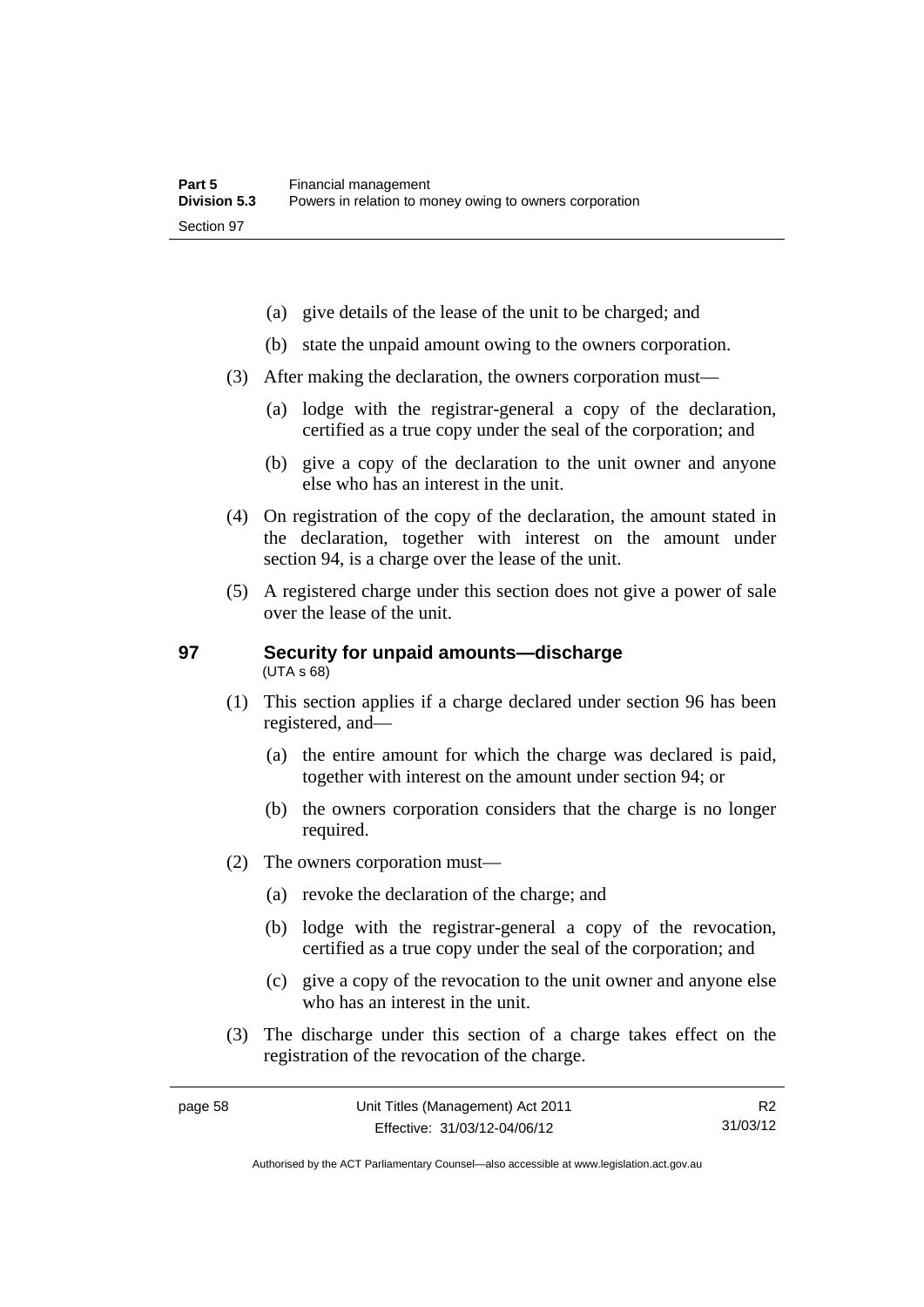#### **98 Liability of part-owners**  (UTA s 69)

- (1) This section applies if—
	- (a) a unit is owned by 2 or more part-owners; and
	- (b) an amount is recoverable by the owners corporation from the owners.
- (2) The part-owners are liable separately and together for the payment of the amount.
- (3) As between themselves, each part-owner is liable for a part of the amount proportional to the value of the part-owner's interest in the unit.
- (4) If a part-owner pays a part of the amount that is more than the part-owner's proportional liability, the part-owner may recover the excess from the other part-owners.

## **Division 5.4 Insurance**

### **99 Meaning of** *building* **and** *land***—div 5.4**

In this division:

*building*, on the land—

- (a) includes—
	- (i) any improvements and fixtures forming part of the building; and
	- (ii) any improvements and fixtures, including site improvements, consisting entirely of common property; and
	- (iii) anything prescribed by regulation as forming part of a building; but

page 59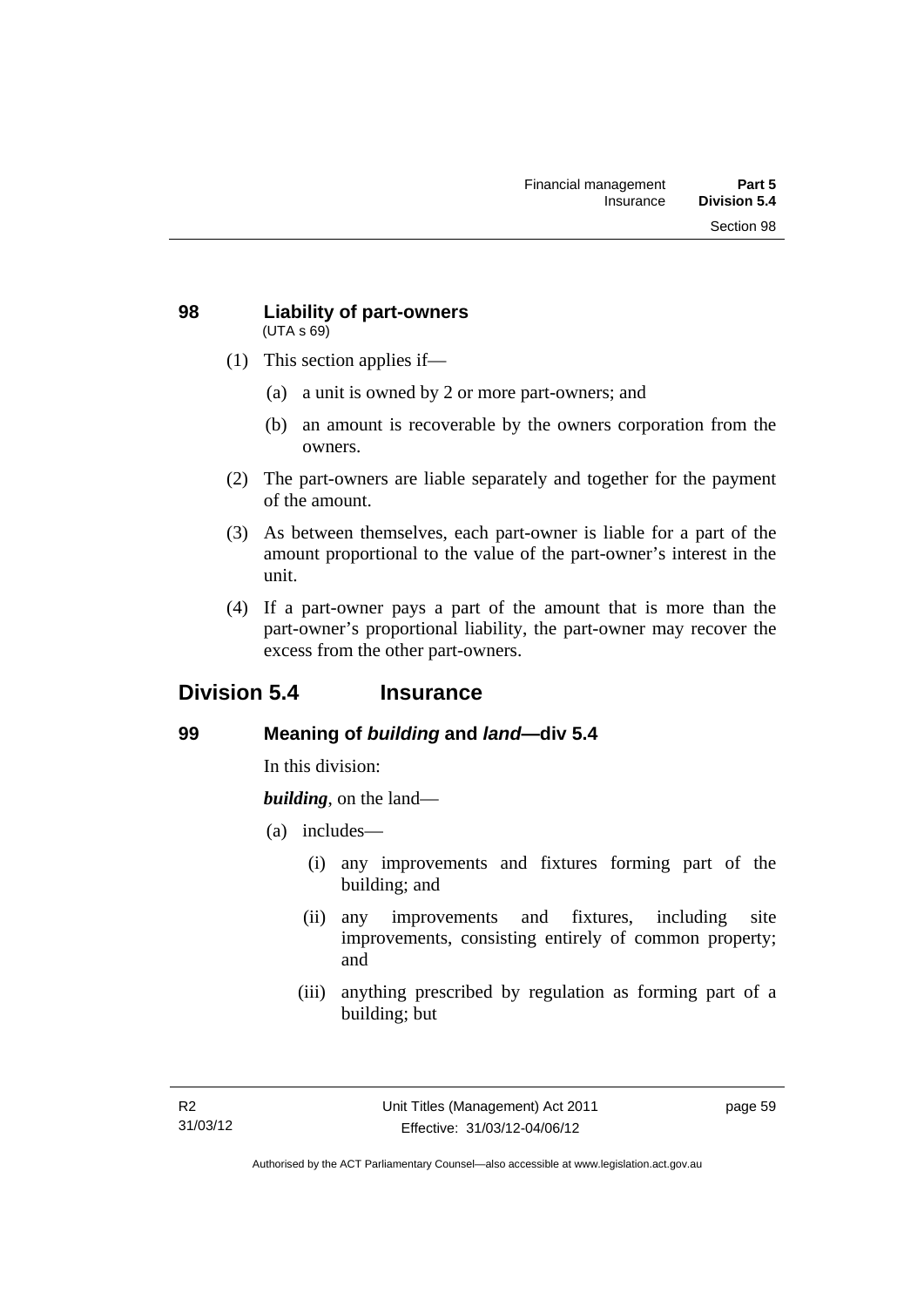#### **Examples—site improvements**

landscaping, paved areas

- *Note* An example is part of the Act, is not exhaustive and may extend, but does not limit, the meaning of the provision in which it appears (see Legislation Act, s 126 and s 132).
- (b) does not include—
	- (i) paint, wallpaper and temporary wall, floor and ceiling coverings; or
	- (ii) fixtures removable by a lessee or sublessee of a unit at the end of a lease; or
	- (iii) anything prescribed by regulation as not forming part of a building.

#### *land* means—

- (a) land subdivided by a units plan; and
- (b) for a staged development—the whole of the land in the completed stages of the development.

#### **100 Building insurance by owners corporation**  (UTA s 132)

- (1) An owners corporation for a units plan must insure and keep insured all buildings on the land for their replacement value from time to time against all of the following risks:
	- (a) fire, lightning, tempest, earthquake and explosion;
	- (b) riot, civil commotion, strikes and labour disturbances;
	- (c) malicious damage;
	- (d) bursting, leaking and overflowing of boilers, water tanks, water pipes and associated apparatus;
	- (e) impact of aircraft (including parts of, and objects falling from, aircraft) and of road vehicles, horses and cattle;

Authorised by the ACT Parliamentary Counsel—also accessible at www.legislation.act.gov.au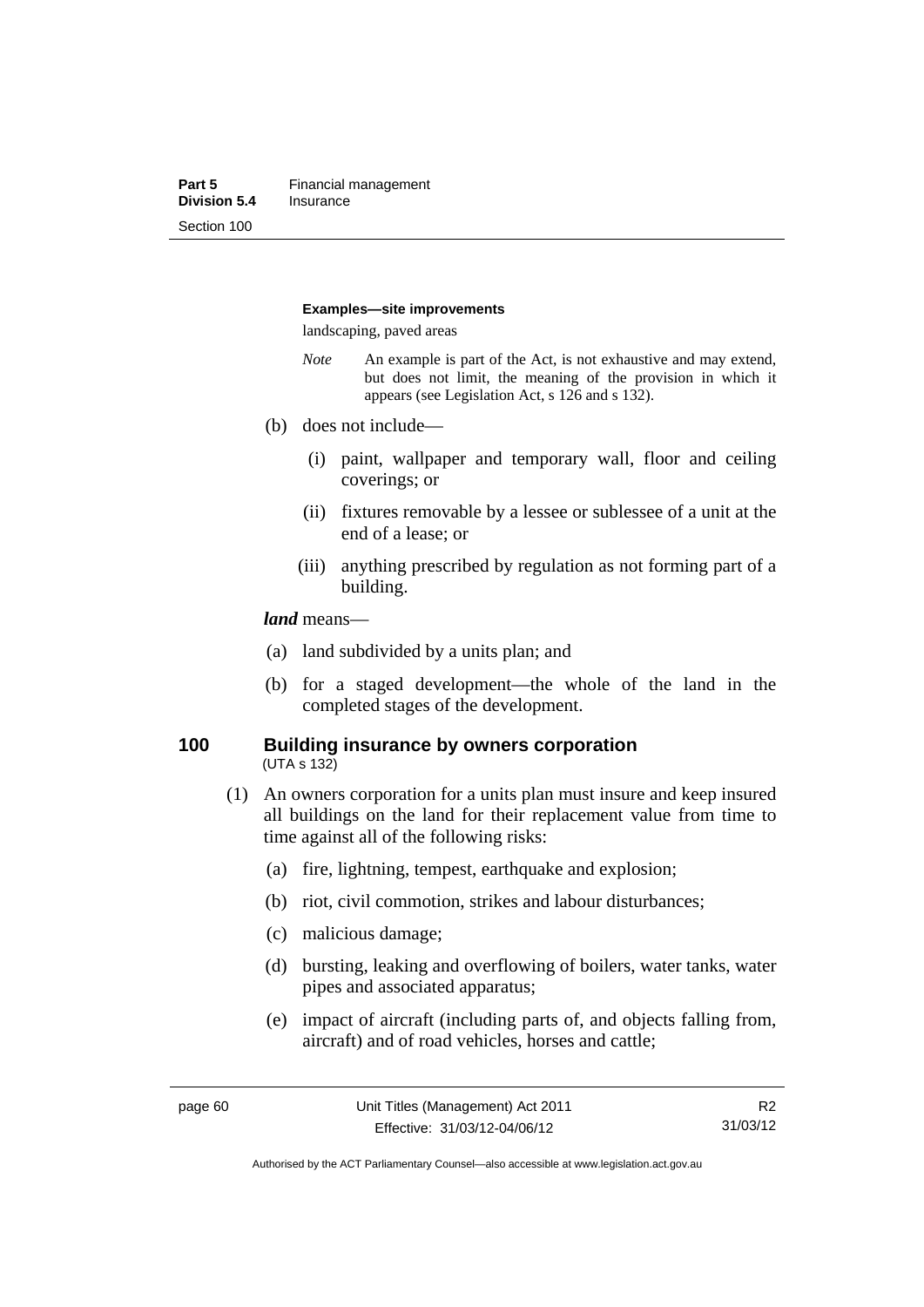- (f) anything prescribed by regulation.
- (2) The owners corporation must take out an insurance policy that covers, to the greatest practicable extent—
	- (a) the risks mentioned in subsection (1); and
	- (b) costs incidental to the reinstatement or replacement of the insured building, including the cost of removing debris and the fees of architects and other professional advisers.
	- *Note* If a developer is the only member of the owners corporation, the developer must on behalf of the owners corporation take out an insurance policy under s (2), unless exempted under s 101.
- (3) A regulation may make provision in relation to an insurance policy required to be taken out by the owners corporation under this section including for the following:
	- (a) payment by unit owners of any excess payable under the policy;
	- (b) combining the policy with other insurance policies;
	- (c) notification requirements by unit owners in relation to improvements made to units;
	- (d) the proportion of the premium payable for the policy by particular unit owners by way of a general fund contribution;
	- (e) valuation of the insured buildings.
- (4) For all purposes related to any insurance taken out by it under this section, an owners corporation is taken to have an insurable interest in the buildings on the land to the extent of their replacement value.
	- *Note 1* The owners corporation must produce its insurance policies for inspection at the request of an eligible person (see s 118).
	- *Note 2* The executive committee of the owners corporation must give certain details about the corporation's current insurance policies at each annual general meeting (see sch 2, s 2.3).

page 61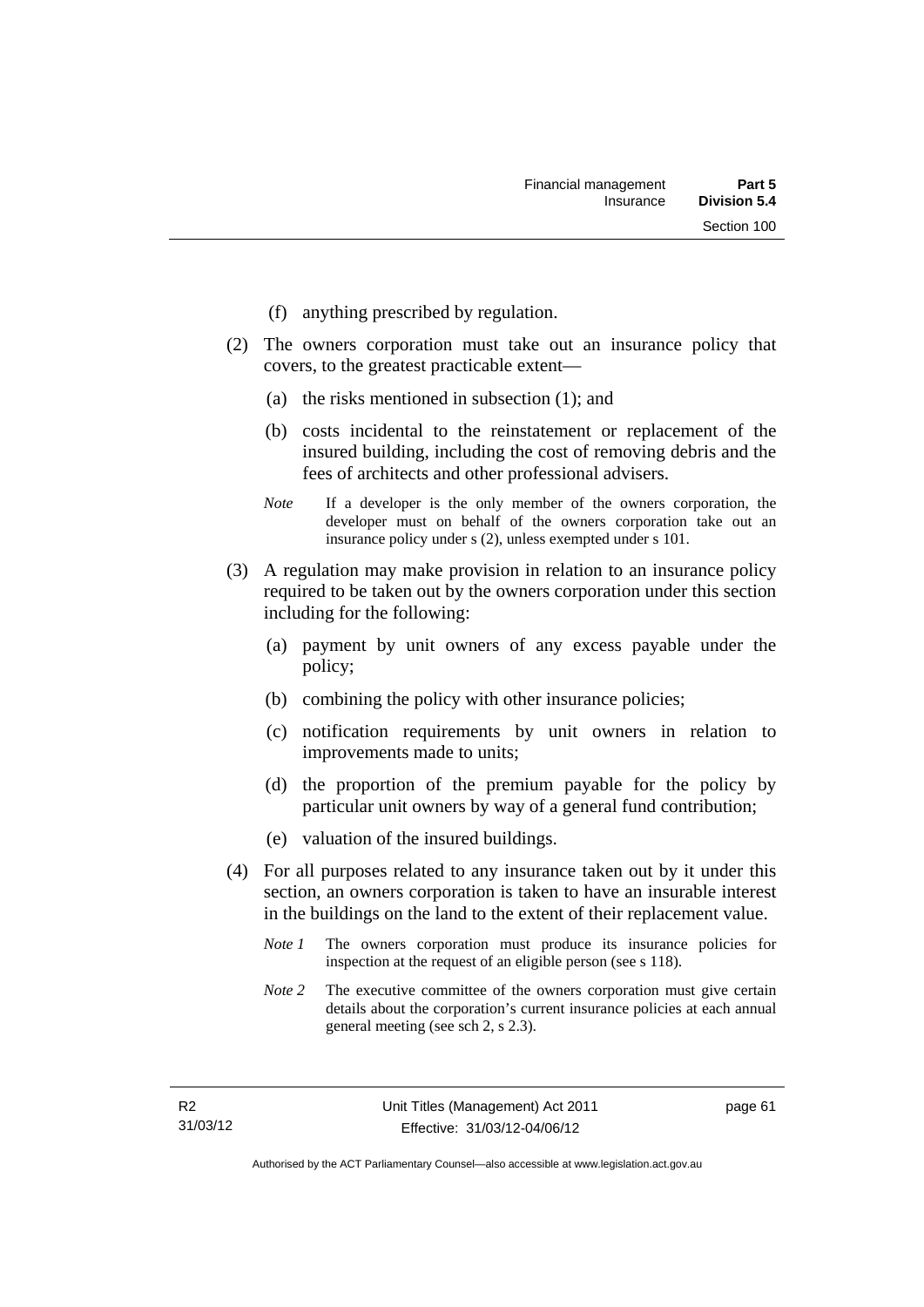## **101 Exemption from building insurance requirements**  (UTA s 133)

- (1) If the replacement value of all common property buildings (or parts of buildings) on the land is less than an amount prescribed by regulation, the owners corporation may, by unanimous resolution, exempt itself from the requirement to take out building insurance under section 100 (1) for any risk stated in the exemption resolution.
- (2) An owners corporation for a units plan containing only class B units may, by unanimous resolution, exempt itself from the requirement to take out building insurance for any risk stated in the exemption resolution for all buildings (or parts of buildings) that are on the class B units.
- (3) An exemption resolution under this section has effect from the date of the annual general meeting when it is passed until the date of the next annual general meeting.

## **102 Public liability insurance by owners corporation**  (UTA s 131)

- (1) An owners corporation for a units plan must take out and maintain public liability insurance in relation to all of the following events happening in relation to the common property:
	- (a) death, bodily injury or illness of anyone;
	- (b) loss of, or damage to, the property of anyone.
- (2) Public liability insurance under subsection (1) must be for a total amount of liability of not less than an amount prescribed by regulation.
	- *Note 1* The owners corporation must produce its insurance policies for inspection at the request of an eligible person (see s 118).
	- *Note 2* The executive committee of the owners corporation must give certain details about the corporation's current insurance policies at each annual general meeting (see sch 2, s 2.3).

Authorised by the ACT Parliamentary Counsel—also accessible at www.legislation.act.gov.au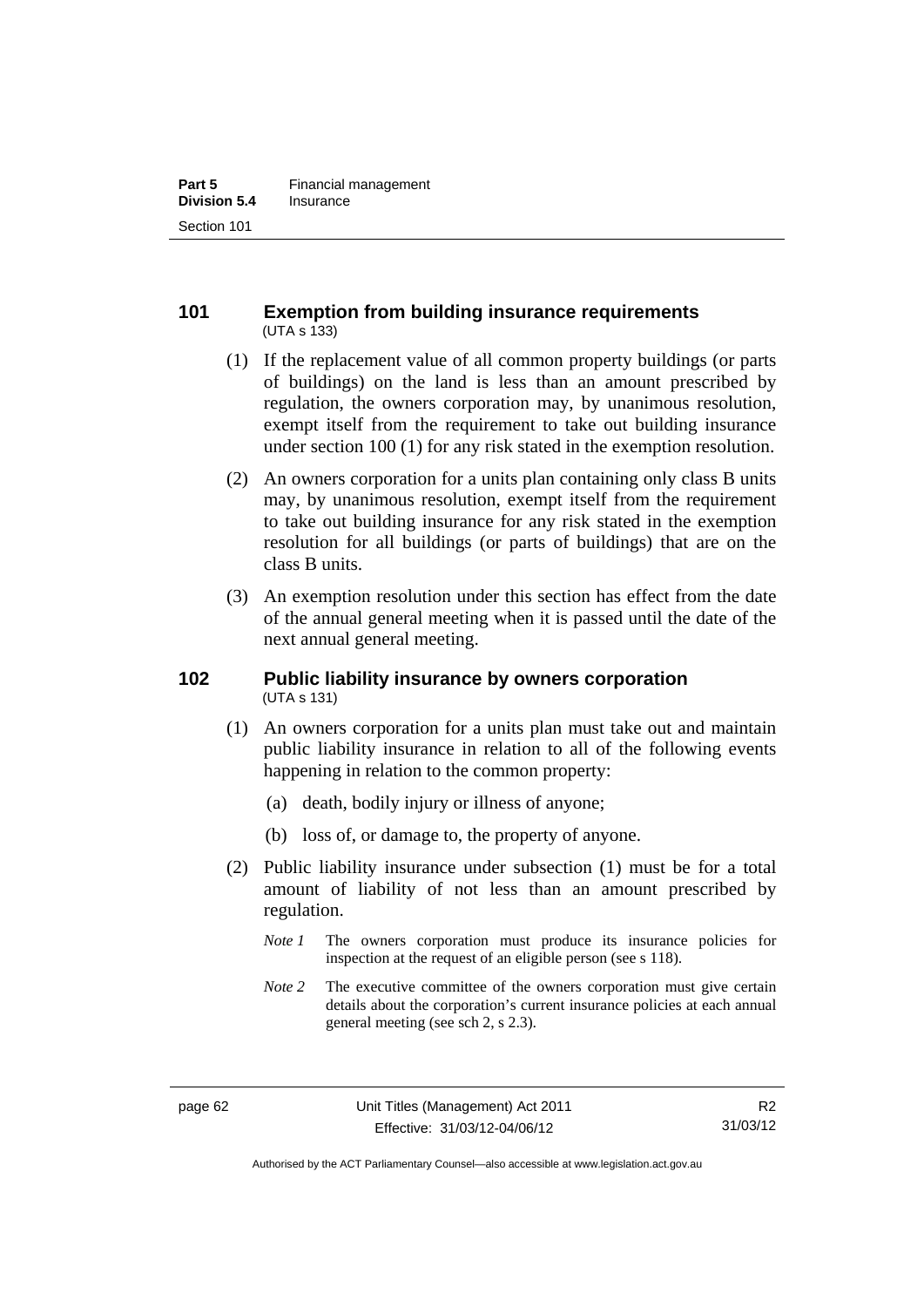- (1) If an owners corporation for a units plan receives insurance money for damage to, or destruction of, any building on the land, the corporation must, without delay, apply the insurance money to rebuilding and reinstating the building.
- (2) Subsection (1) applies subject to this Act, other territory laws and any order of a court.

#### **Example—other territory law**

If it is necessary to obtain building damage orders from the ACAT approving a building damage scheme for rebuilding and reinstating the building (see *Unit Titles Act 2001*, div 10.3), the owners corporation may not apply the insurance money to the rebuilding and reinstating before obtaining the orders.

*Note* An example is part of the Act, is not exhaustive and may extend, but does not limit, the meaning of the provision in which it appears (see Legislation Act, s 126 and s 132).

## **104 Additional insurance—owners corporation**  (UTA s 138)

This division does not limit the right of an owners corporation to take out additional insurance.

## **105 Additional insurance—unit owners**

(UTA s 139)

This division does not limit the right of a unit owner to insure against damage to, or destruction of, the unit to the extent of its replacement value.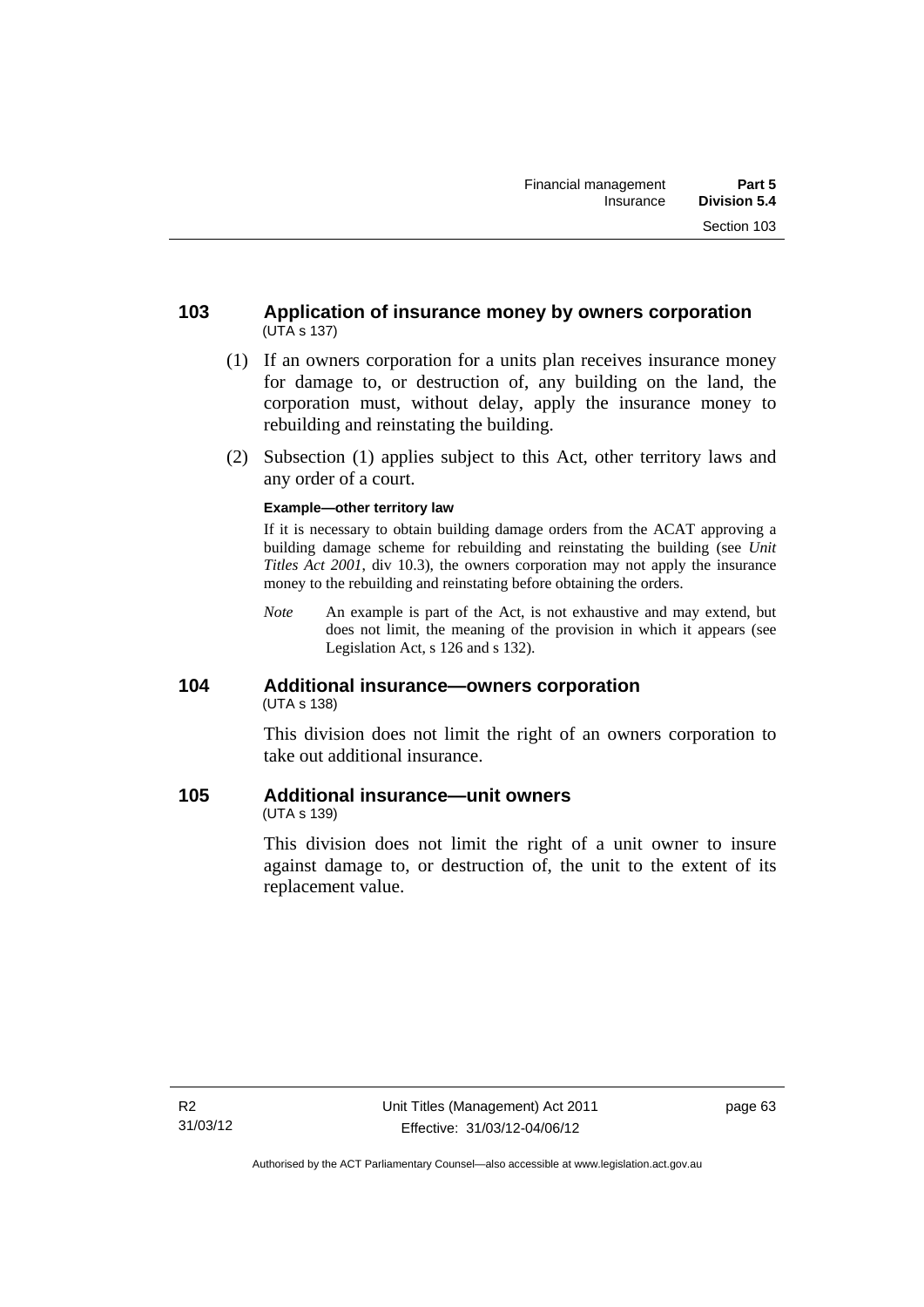#### **Part 6 Owners corporation rules**

# **Part 6 Owners corporation rules**

#### **106 What are the rules of an owners corporation?**  (UTA s 126)

The rules of an owners corporation are set out in schedule 4 (the *default rules*).

*Note 1* The owners corporation may amend the default rules under s 108.

- *Note 2* If a corporation was established before the commencement of the *Unit Titles Act 2001* (*UTA*), pt 16
	- the corporation's articles applying immediately before the commencement of the UTA continue to apply (see s 160 (2)); and
	- the default rules under this Act may be adopted (in part or in full) by special resolution at a general meeting (see s 108 (1) and s 160 (2)).

*Note 3* If an owners corporation was established under the UTA—

- the owners corporation's articles applying immediately before the commencement of this part are taken to be rules under this Act (see s 161 (2)); and
- the corporation may amend the rules under this Act (see s 108 (1) and s 161 (2)).

However, an existing article of the owners corporation has no effect if the article is inconsistent with this Act or another territory law or does any of the things mentioned in this Act, s 108 (3) (b) to (d).

# **107 Effect of rules**

(UTA s 127)

 (1) There are taken to be agreements under seal between an owners corporation and each of its members, and between each member and each other member, under which the corporation and its members agree to be bound by the rules of the corporation.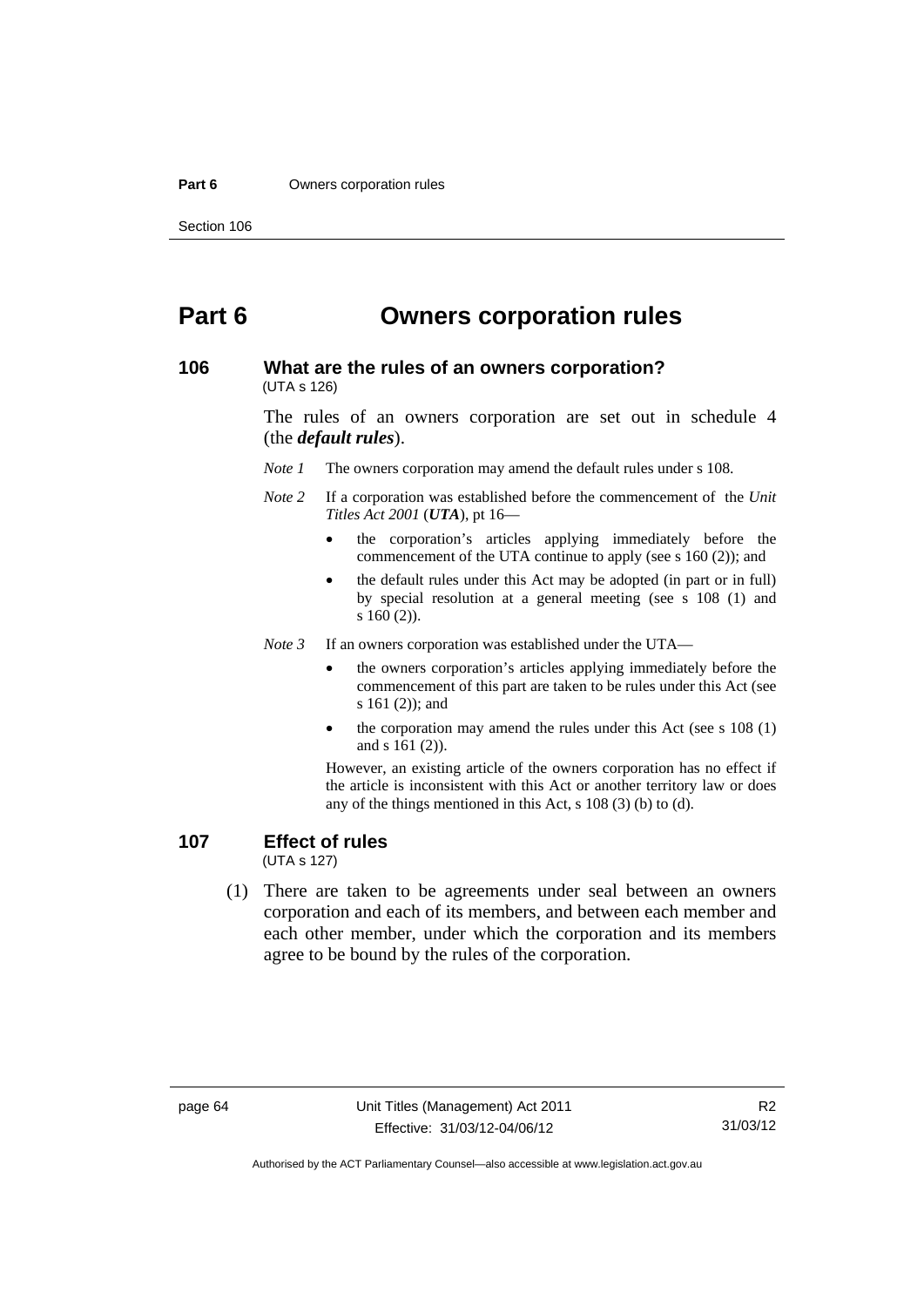- (2) An occupier of a unit (who is not the owner of the unit) is bound by each rule of the corporation as if the occupier were the owner of the unit, unless the rules provide otherwise.
- (3) If the unit owner does not occupy the unit, the owner is liable separately and together with an occupier of the unit for any breach of the rules of the owners corporation by the occupier, unless the owner proves that the owner took reasonable precautions and exercised appropriate care to prevent the breach.
- (4) An occupier of a unit who occupies the unit under a residential tenancy agreement within the meaning of the *Residential Tenancies Act 1997* is not bound by any rule of the owners corporation to the extent that the rule is inconsistent with the prescribed terms (or terms to the effect of the prescribed terms) to which the agreement is subject under that Act, section 8.

### **108 Owners corporation may amend rules**  (UTA s 128)

- (1) An owners corporation may, by special resolution, amend its rules.
- (2) An amendment of the rules of an owners corporation takes effect—
	- (a) on the registration of a copy of the special resolution making the amendment, certified under the seal of the corporation as a true copy; or
	- (b) from a later date stated in the resolution.
- (3) An amendment to the rules of an owners corporation has no effect to the extent that it results in the rules—
	- (a) being inconsistent with this Act or another territory law; or
	- (b) giving a function to the corporation that is not incidental or ancillary to the exercise of its functions under this Act; or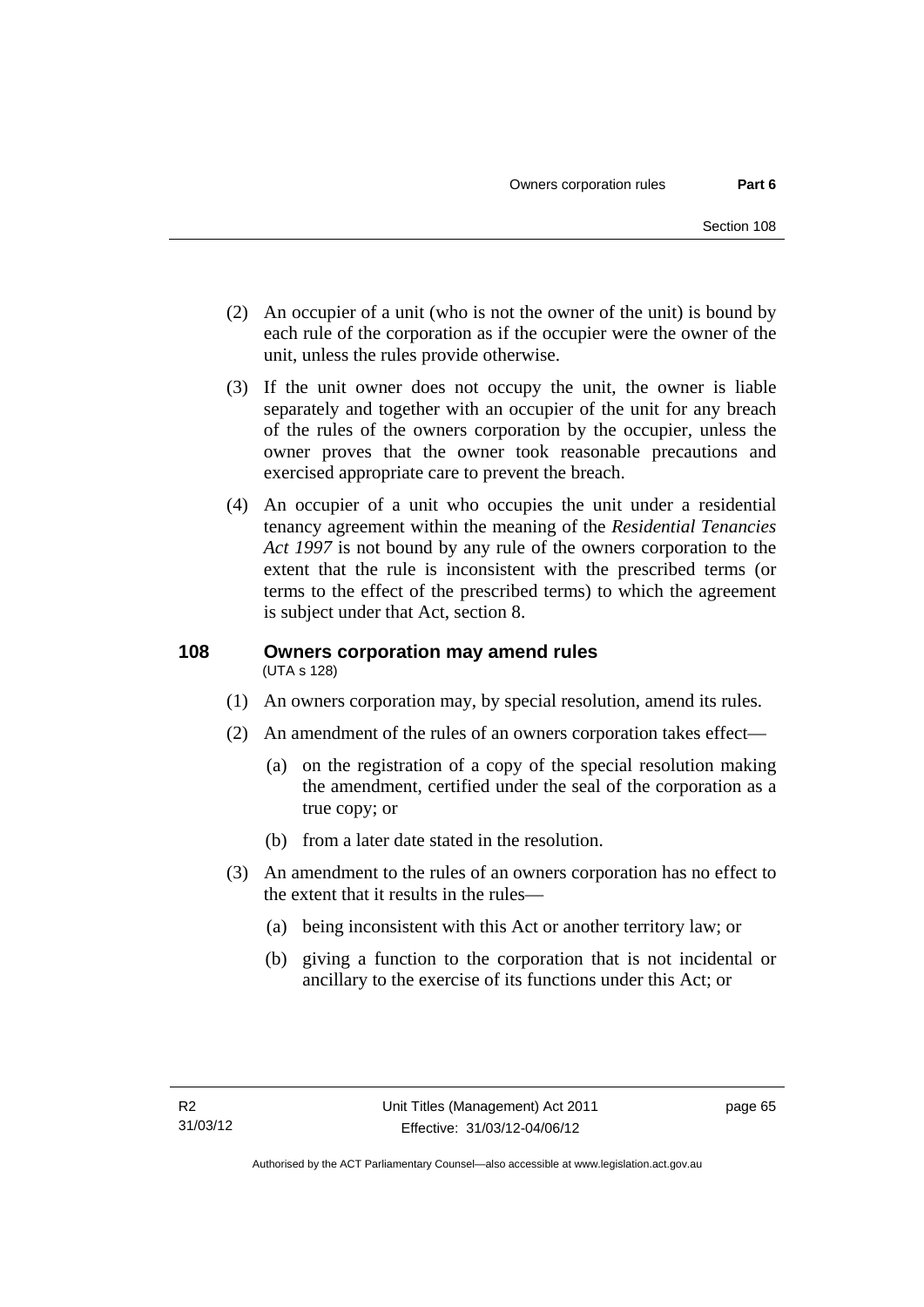#### **Part 6 Owners corporation rules**

Section 109

- (c) prohibiting or restricting any dealing (including devolution, transfer, lease and mortgage) with—
	- (i) an interest in a unit; or
	- (ii) the equitable estate of a unit owner in the common property; or
- (d) prohibiting or restricting the installation, operation or maintenance of sustainability or utility infrastructure.
- (4) In this section:

*amendment*, of rules, includes variation, rescission, substitution or addition.

#### **109 Breach of rules—rule infringement notice**  (UTA s 129)

- (1) This section applies if the executive committee of an owners corporation reasonably believes that—
	- (a) the owner or occupier (the *person*) of a unit has contravened a provision of the corporation's rules; and
	- (b) the circumstances of the contravention make it likely that the contravention will continue or be repeated.
- (2) The owners corporation may, if authorised by an ordinary resolution of the executive committee, give the person a notice (a *rule infringement notice*) requiring the person to remedy the contravention.
	- *Note* If a form is approved under s 146 for this provision, the form must be used.
- (3) A rule infringement notice must state the following:
	- (a) that the owners corporation believes the person is contravening, or has contravened, a provision of the rules;

R2 31/03/12

Authorised by the ACT Parliamentary Counsel—also accessible at www.legislation.act.gov.au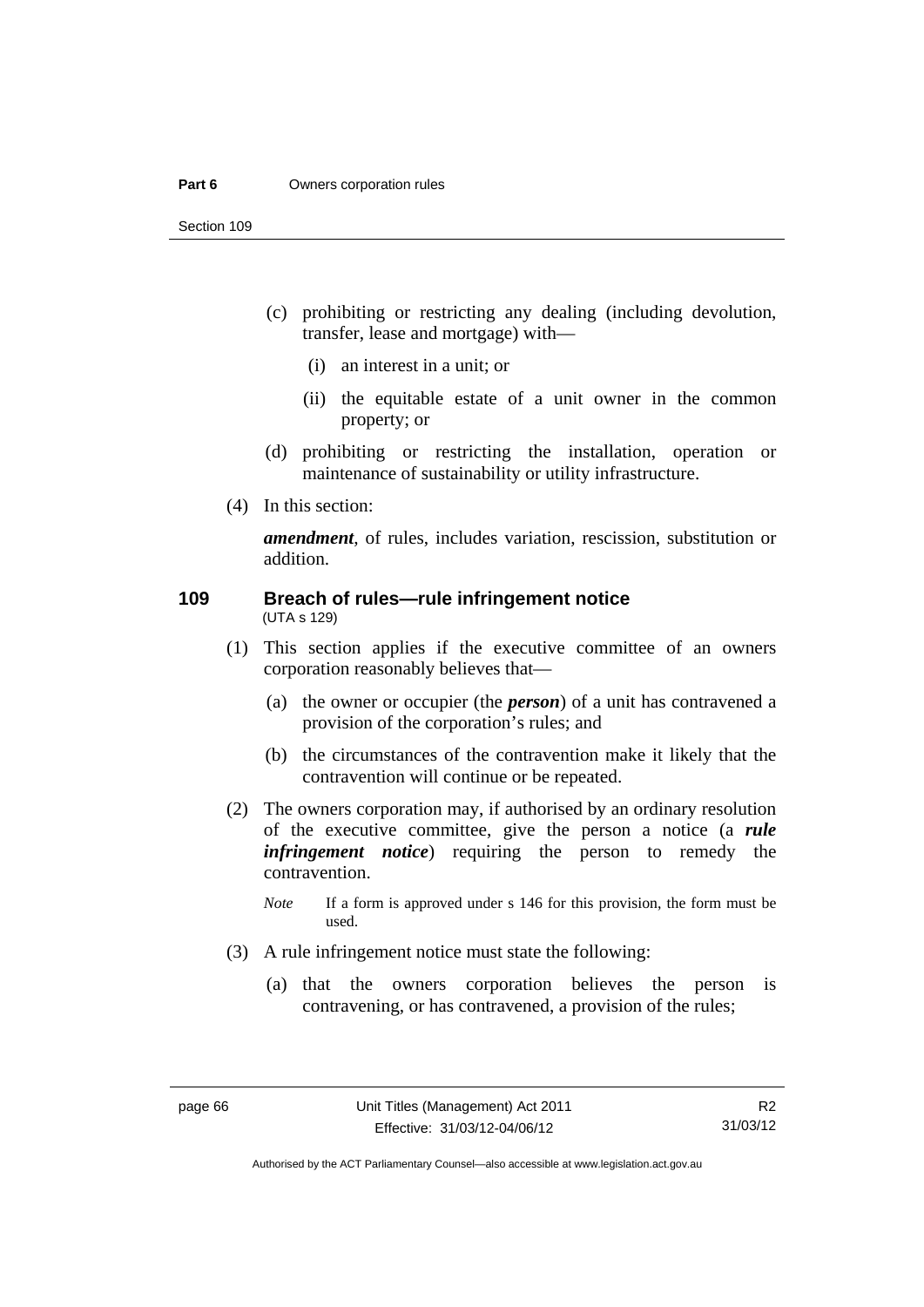- (b) the provision of the rules the owners corporation believes is, or was, contravened;
- (c) details sufficient to identify the contravention;
- (d) if the owners corporation believes the contravention is continuing—the period (which must be reasonable in the circumstances) within which the person must remedy the contravention;
- (e) if the owners corporation believes the contravention is likely to be repeated—that the person must not repeat the contravention;
- (f) if the person does not comply with the notice—
	- (i) the person commits an offence; and
	- (ii) the owners corporation may, without further notice, apply to the ACAT for an order in relation to the failure to comply with the notice.
- (4) If a rule infringement notice is given to a person following a request under section 111, the owners corporation must, not later than 14 days after the day the request was received, tell the person who made the request that the notice has been given.

### **110 Breach of rules—failure to comply with rule infringement notice**  (UTA s 129A)

- (1) A person commits an offence if the person—
	- (a) is given a rule infringement notice under section 109; and
	- (b) does not comply with the notice.

Maximum penalty: 5 penalty units.

 (2) However, the person does not commit an offence under this section if, when the rule infringement notice is given to the person, the person is not contravening, or has not contravened, the provision mentioned in the notice in the way detailed for section 109 (3) (c).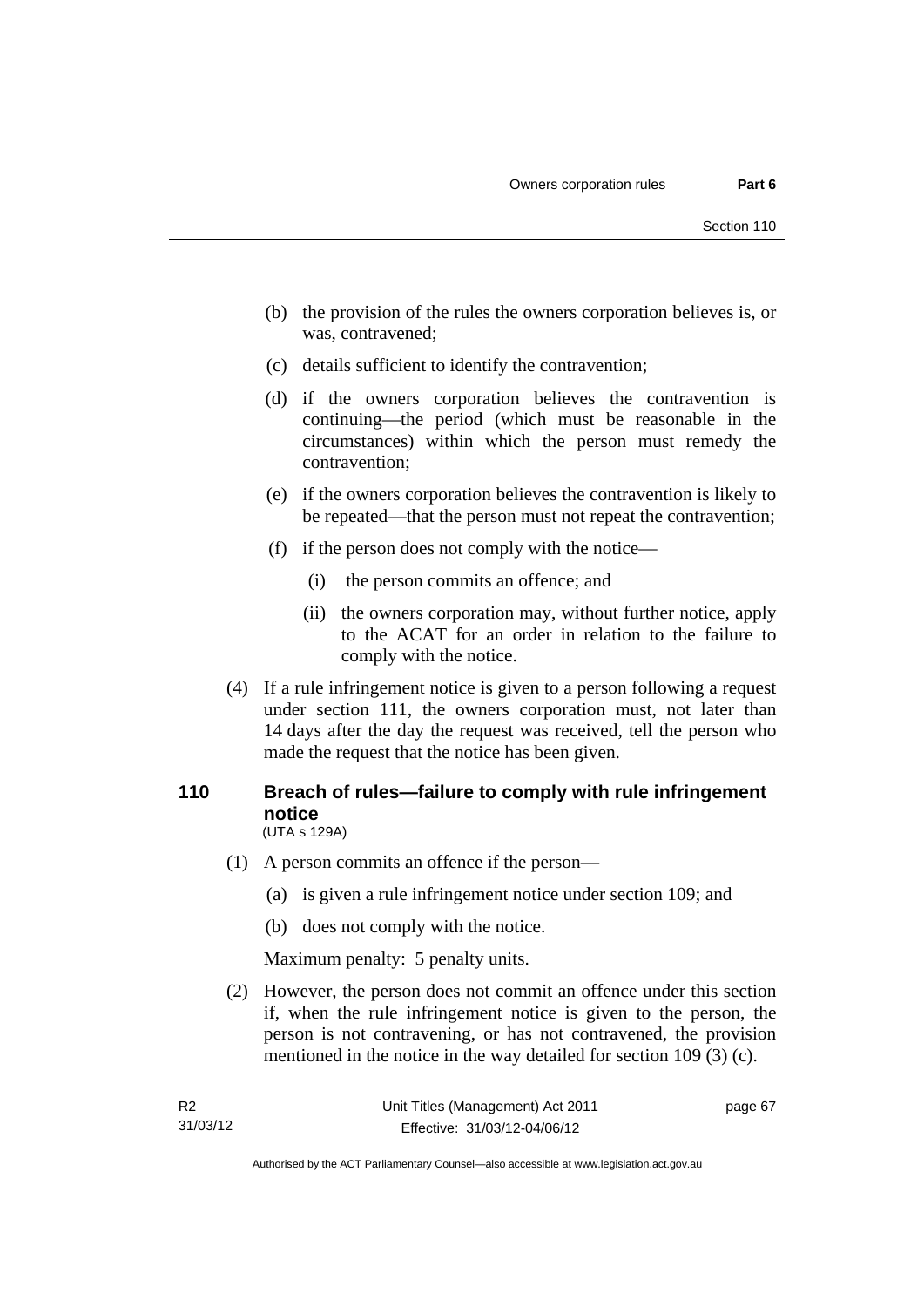#### **Part 6 Owners corporation rules**

Section 111

### **111 Breach of rules—request for rule infringement notice**  (UTA s 129B)

- (1) This section applies if—
	- (a) a dispute exists between the owner or occupier of a unit in a units plan (the *complainant*) and the owner or occupier of another unit in the units plan (the *accused person*); and
	- (b) the dispute arises because the complainant reasonably believes that—
		- (i) the accused person has contravened a provision of the corporation's rules; and
		- (ii) the circumstances of the contravention make it likely that contravention will continue or be repeated.
- (2) The complainant may ask the owners corporation to give the accused person a rule infringement notice for the contravention.

# **112 Application of Legislation Act**

- $(UTA \s{130})$
- (1) The Legislation Act applies to the rules of an owners corporation as if the rules were an Act and as if each rule were a section of an Act.
- (2) Terms used in the rules of an owners corporation have the same meaning as in this Act, unless the contrary intention appears.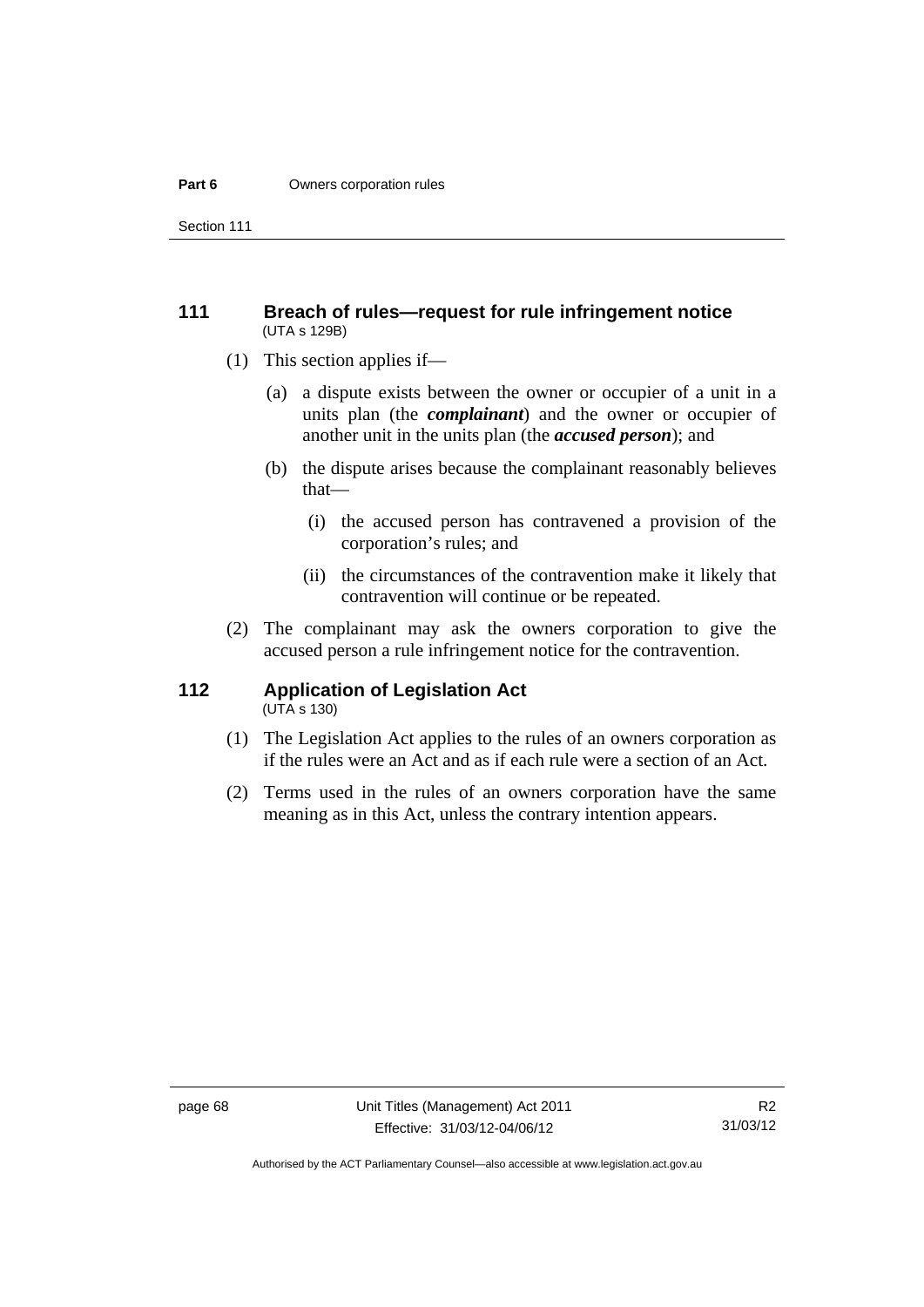# **Part 7 Owners corporation records**

### **113 Corporate register—establishment**  (UTA s 70 (1) and (4))

- (1) An owners corporation for a units plan must establish and maintain a register (the *corporate register*) that includes—
	- (a) the information mentioned in section 114 (1) for each unit; and
	- (b) the information mentioned in section 114 (2).
- (2) The corporate register may be kept in electronic form.
	- *Note* The corporate register contains personal information as defined under the *Privacy Act 1988* (Cwlth). The national privacy principles under that Act apply to the owners corporation in relation to the collection, use, disclosure and storage of personal information.

#### **114 Corporate register—information to be included**  (UTA s 70 (2) and (3))

- (1) The owners corporation for a units plan must record on the corporate register the following information for each unit:
	- (a) if the unit is owned by 1 person—the full name and an address for correspondence of the unit owner;
	- (b) if the unit is owned by 2 or more part-owners—the full name and address for correspondence of the part-owners' representative and each other part-owner;
	- (c) if the unit owner is a company—the full name and address for correspondence of the company's representative;
	- (d) if a mortgagee voting notice has been given for the unit—the full name and address for correspondence of the mortgagee's representative;
	- (e) if notified in writing to the corporation—the full name and an address for correspondence of anyone else with an interest in the unit together with details of the interest;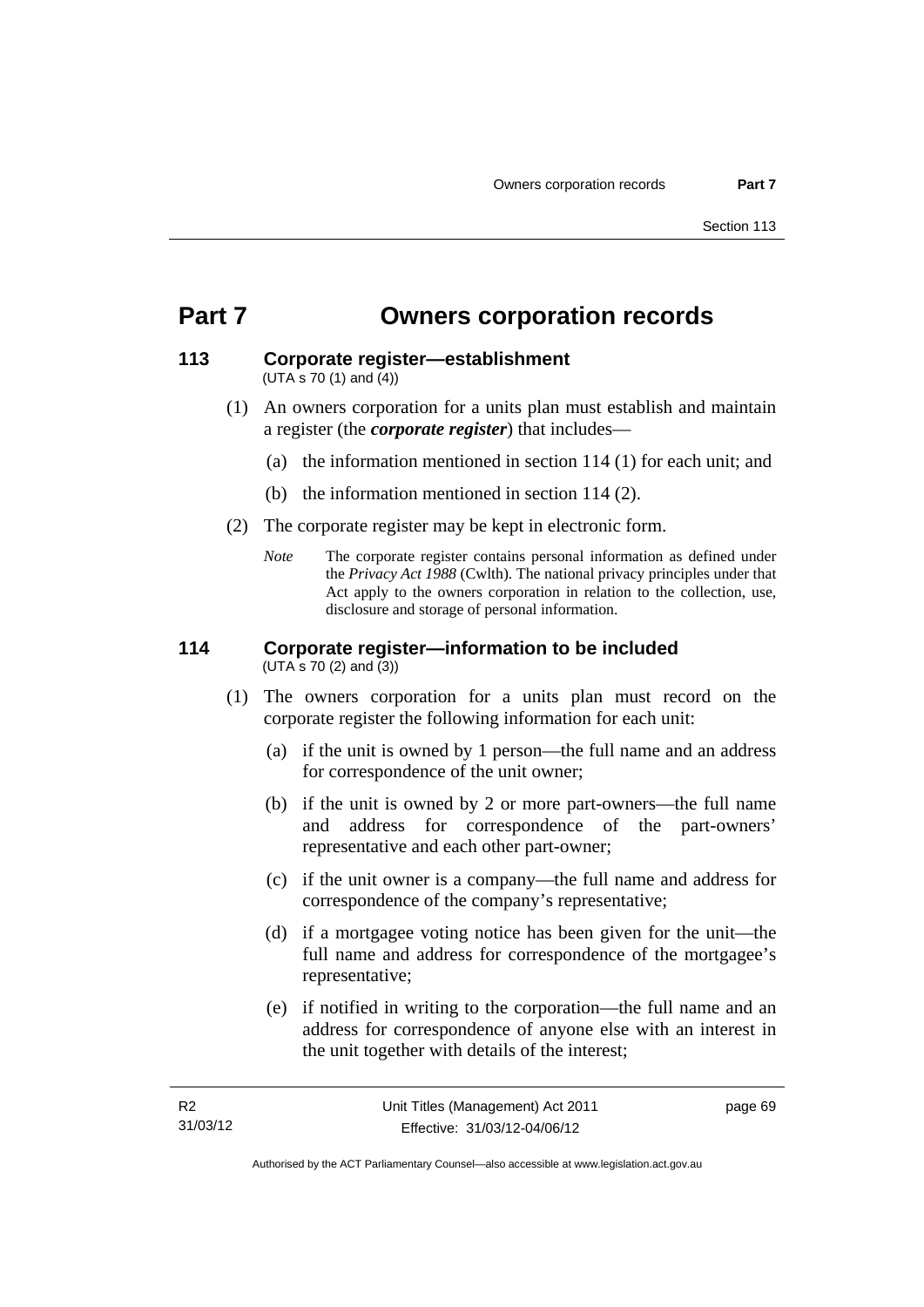Section 115

- (f) the full name of the occupier of the unit (including the owner if the owner occupies the unit).
- (2) Also, the owners corporation must record on the corporate register the following information:
	- (a) the full names of the current executive members;
	- (b) if notified in writing to the corporation—the full name and an address for correspondence of anyone with an easement over the common property together with details of the easement.

### **115 Corporate register—provision of information**  (UTA s 71)

- (1) A unit owner must give the owners corporation for the units plan written notice of the details of any of the following events within 14 days after the event happens:
	- (a) the owner agreeing to transfer the lease of the unit to someone else;
	- (b) the lodgment for registration, by the unit owner, of the instrument under which the person became the owner;
	- (c) a change in the owner's name or address for correspondence;
	- (d) a change of occupancy of the unit;
	- (e) a vacancy in occupancy of the unit that is expected to be longer than a continuous period of 30 days.
	- *Note* Information about representatives of units owned by 2 or more part-owners, or by a company, must be provided to the owners corporation under the following sections:
		- s 11 (Part-owners of units—authorisation of representatives)
		- s 13 (Company-owned units—authorisation of representatives).
- (2) Subsection (1) may be enforced in the same way as a rule of the owners corporation.

R2 31/03/12

Authorised by the ACT Parliamentary Counsel—also accessible at www.legislation.act.gov.au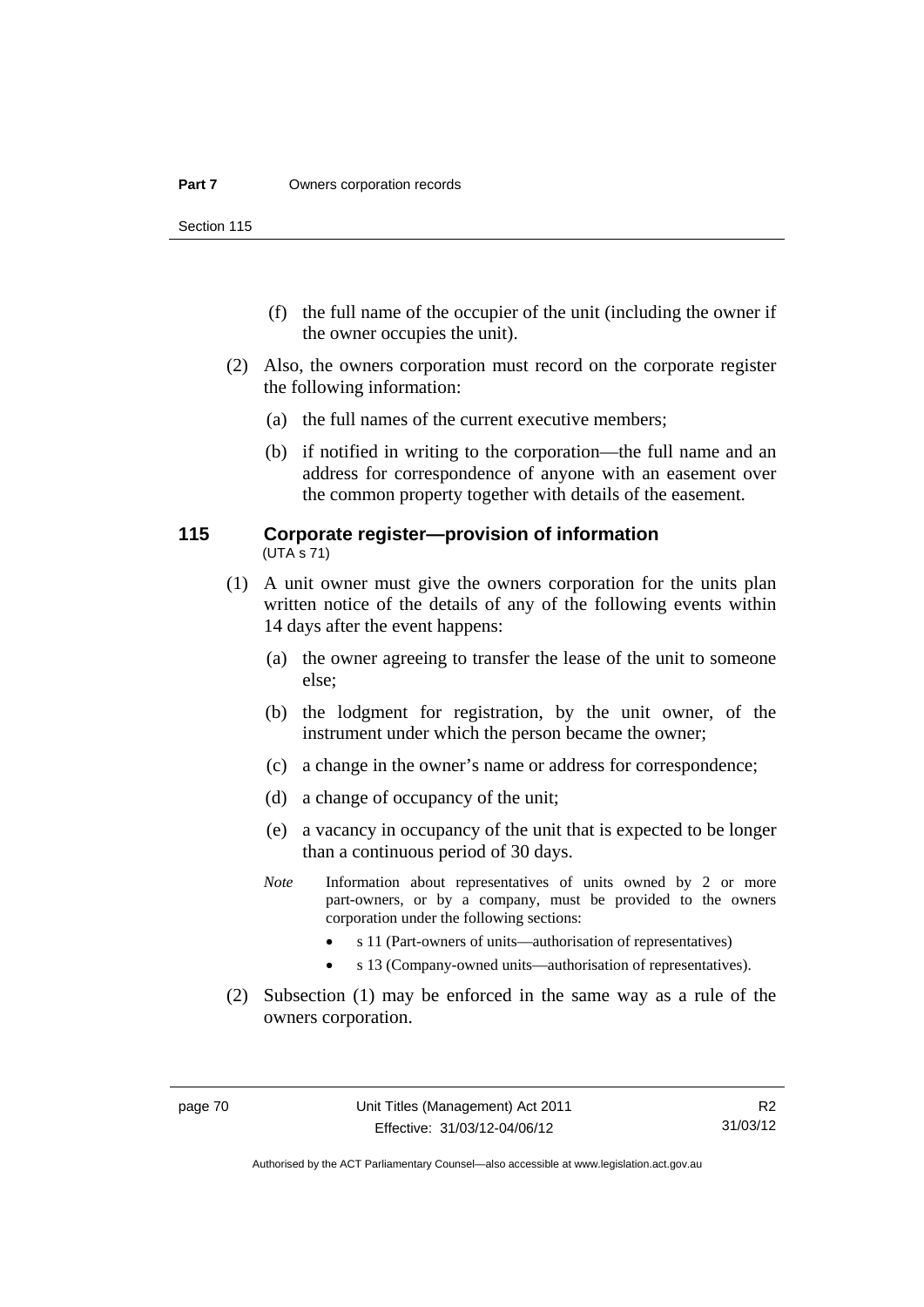- (3) A person, other than a unit owner, may give the owners corporation written notice of the details of the following events:
	- (a) the person agreeing to transfer an interest in the lease of a unit or the common property to someone else;
	- (b) the lodgment for registration, by the person, of an instrument under which the person acquires an interest in a unit or the common property;
	- (c) the person acquiring an interest in a unit or the common property other than a registered interest;
	- (d) if the person has an interest in a unit or the common property a change in the full name or address for correspondence of the person;
	- (e) a change in the nature of an interest held by the person in a unit or the common property, including the person's ceasing to have the interest.
	- *Note* Information about mortgagees' representatives must be provided to the owners corporation under the following sections:
		- sch 3, s 3.23 (Voting by mortgagees)
		- sch 3, s 3.24 (Mortgagee voting notices—amendment and revocation).

### **116 Corporate register—access**  (UTA s 72)

- (1) On request by an eligible person for a unit or the common property, the owners corporation for the units plan must allow the person, within 14 days after the request is received, to inspect, and take a copy of—
	- (a) for a request by an eligible person for a unit—the information on the corporate register about the unit and any easements with which the common property is benefited or burdened; or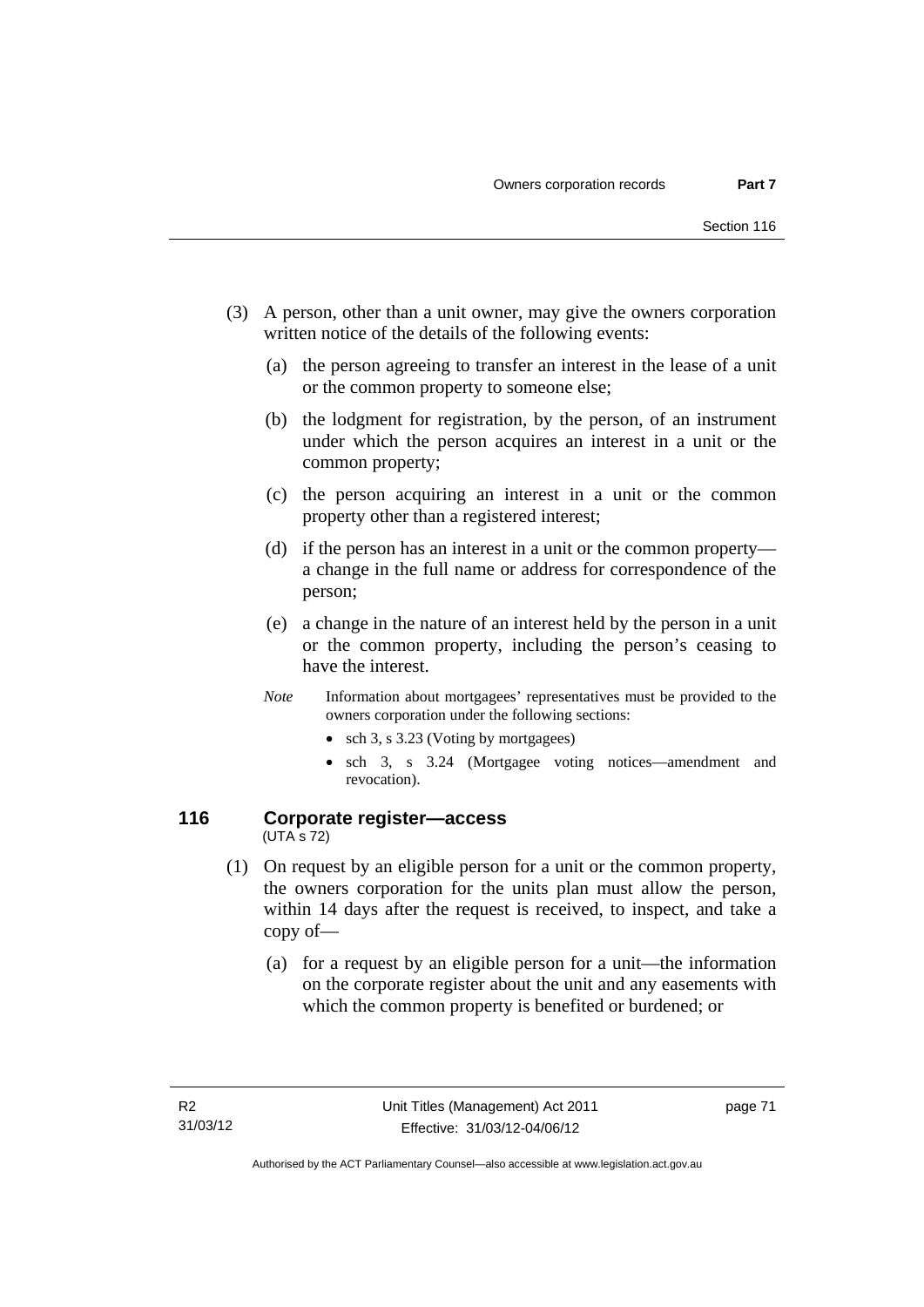- (b) for a request by an eligible person for the common property the information on the corporate register about any easements with which the common property is benefited or burdened.
- (2) On request by an applicant for a court order under this Act, the owners corporation must allow the applicant to inspect, and take a copy of, the names and addresses for correspondence recorded on the corporate register of each unit owner and anyone else with an interest in a unit, or the common property, that is recorded on the register.
	- *Note* This is to enable the applicant for the order to comply with the requirements for service under this Act.
- (3) A request must be in writing accompanied by a fee fixed by the owners corporation of not more than an amount prescribed by regulation.
- (4) The corporate register must be kept in a way that ensures that a person who is entitled to inspect the register does not have access to any information the person is not entitled to inspect.

#### **Examples—how to restrict access**

- 1 if the register is kept in a book, the information could be kept on a separate page for each unit and for the common property
- 2 if the register is kept in a computer database, the information could be stored so that information for each unit and the common property can be separately displayed, printed out or emailed
- *Note 1* The corporate register contains personal information as defined under the *Privacy Act 1988* (Cwlth). The national privacy principles under that Act apply to the owners corporation in relation to the collection, use, disclosure and storage of personal information.
- *Note 2* An example is part of the Act, is not exhaustive and may extend, but does not limit, the meaning of the provision in which it appears (see Legislation Act, s 126 and s 132).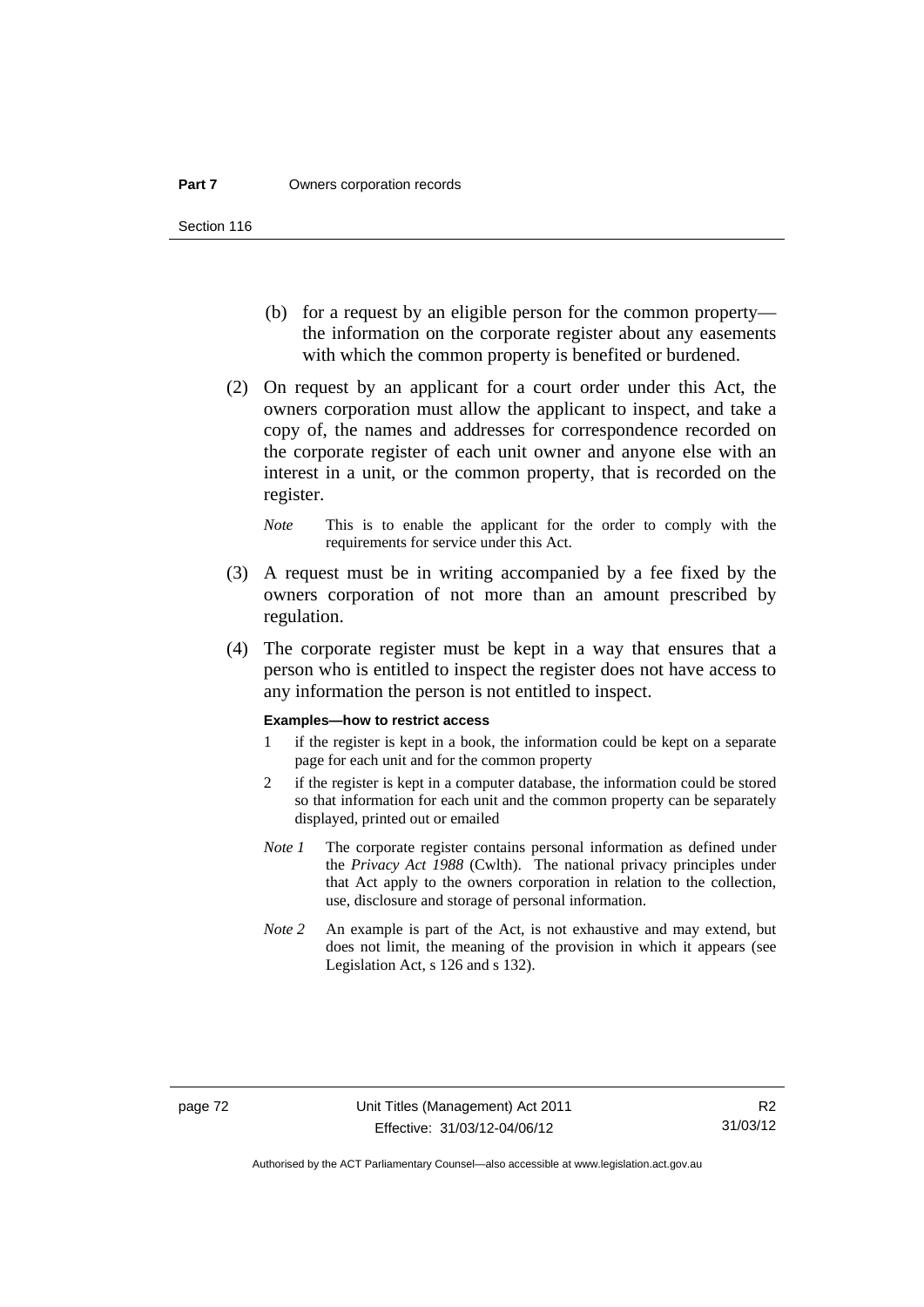# **117 Names and addresses of executive members**  (UTA s 73)

On request by an eligible person for a unit or the common property, the owners corporation must, free of charge, give the person the full names and addresses of its current executive members within 14 days after the request is received.

# **118 Insurance information**

(UTA s 74)

On request by an eligible person for a unit or the common property, the owners corporation must, free of charge, allow the person to inspect, and take a copy of, the following documents within 14 days after the request is received:

- (a) any current insurance policy or policies taken out by the corporation;
- (b) the receipts for all premiums paid under current policies taken out by the corporation;
- (c) the part of the minutes of any annual general meeting of the corporation that records any exemption resolution under section 101 (Exemptions from building insurance requirements).

### **119 Unit title certificate and access to owners corporation records**  (UTA s 75)

 (1) On request by an eligible person for a unit or the common property for a certificate (the *unit title certificate*), the owners corporation must, within 14 days after the day the request is received, give the person the certificate under the seal of the corporation giving the information about the unit or common property determined by the Minister.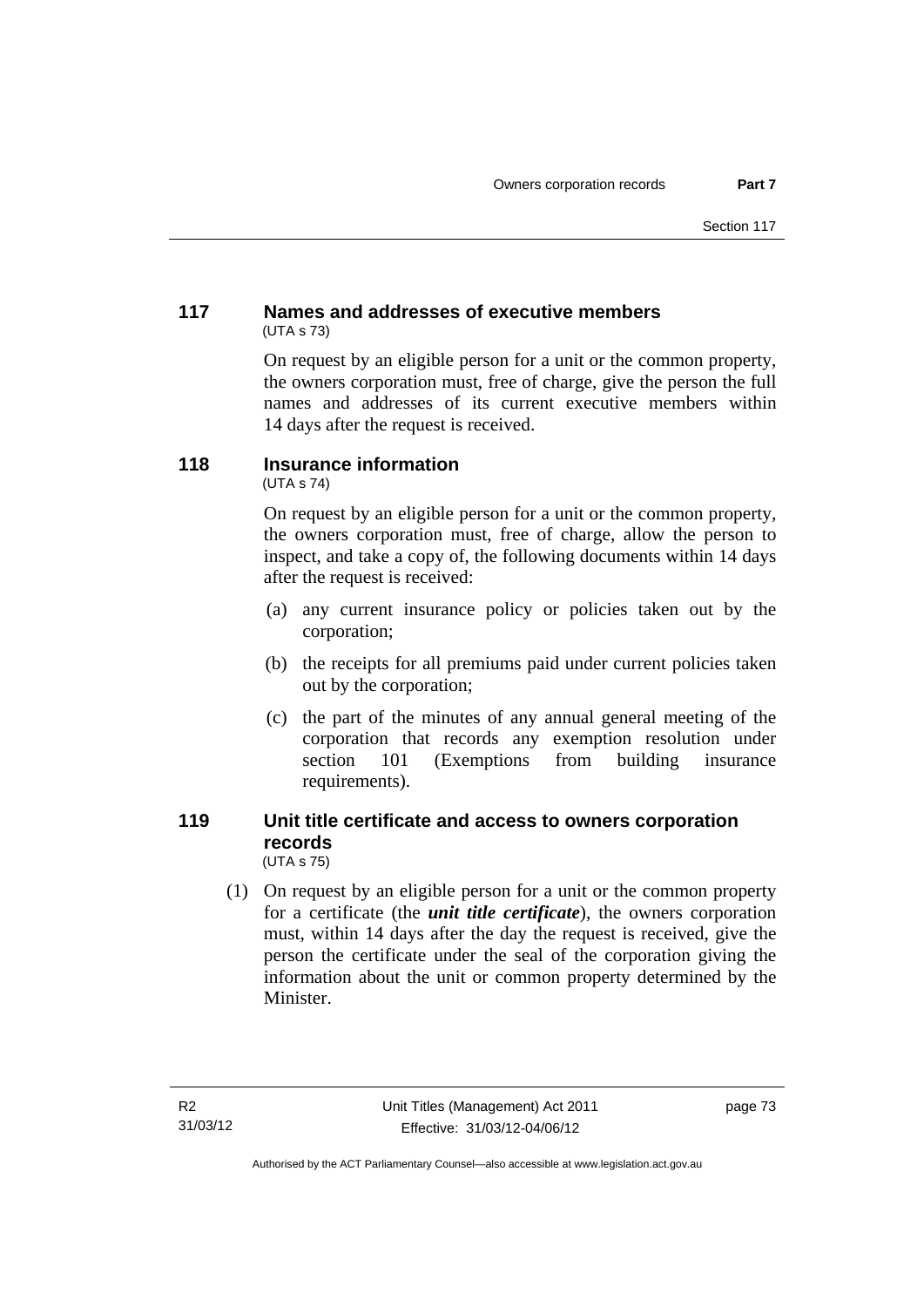Section 120

- (2) A determination is a disallowable instrument.
	- *Note* A disallowable instrument must be notified, and presented to the Legislative Assembly, under the Legislation Act.
- (3) On request by an eligible person for a unit or the common property to inspect the records of an owners corporation, the corporation must, within 14 days after the day the request is received, allow the person—
	- (a) to inspect—
		- (i) the information on the corporate register; and
		- (ii) any other records held by the corporation; and
	- (b) to take copies of any document inspected.
- (4) If a dispute exists, the owners corporation may withhold from inspection documents subject to legal professional privilege in relation to the dispute.
- (5) A request under this section must be in writing accompanied by a fee fixed by the owners corporation of not more than an amount determined by the Minister.
- (6) A determination is a disallowable instrument.
	- *Note* A disallowable instrument must be notified, and presented to the Legislative Assembly, under the Legislation Act.

#### **120 Acting on information in unit title certificate**  (UTA s 76)

If a person acts honestly on a matter stated in a unit title certificate, then, in an action by or against the owners corporation, the corporation is estopped, as against that person, from denying the truth of that or any other matter stated in the certificate.

Authorised by the ACT Parliamentary Counsel—also accessible at www.legislation.act.gov.au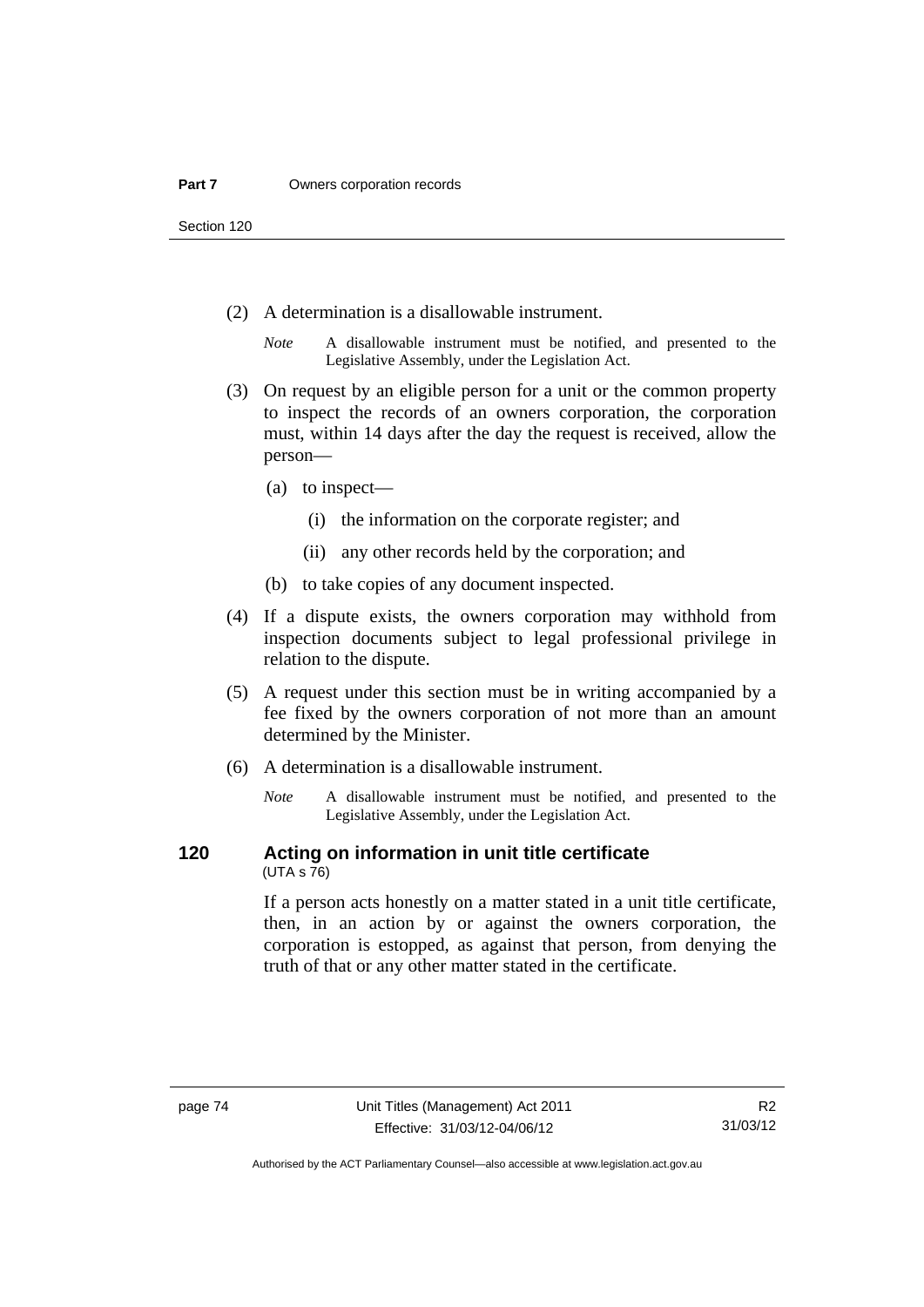# **121 Failure to provide information or certificate—offence**  (UTA s 77)

 (1) If an owners corporation for a units plan fails to comply with a request under this part for information or a unit title certificate, each executive member of the corporation at the time of the failure commits an offence.

Maximum penalty: 50 penalty units.

- (2) It is a defence to a prosecution for an offence against subsection (1) if the defendant proves that—
	- (a) the person requesting the information, when asked by someone acting for the owners corporation, did not give the corporation reasonable grounds to believe that the person was an eligible person; or
	- (b) the defendant took reasonable steps to ensure that the request was complied with; or
	- (c) the failure to comply with the request happened without the defendant's knowledge.

## **122 Owners corporation name, address and letterbox**  (UTA s 78)

- (1) An owners corporation for a units plan must ensure that a notice showing the name of the corporation, and the address shown on the units plan for the service of documents, is continuously displayed in a conspicuous place on the land, unless—
	- (a) the address shown on the units plan for the service of documents is the postal address of a building on the land; and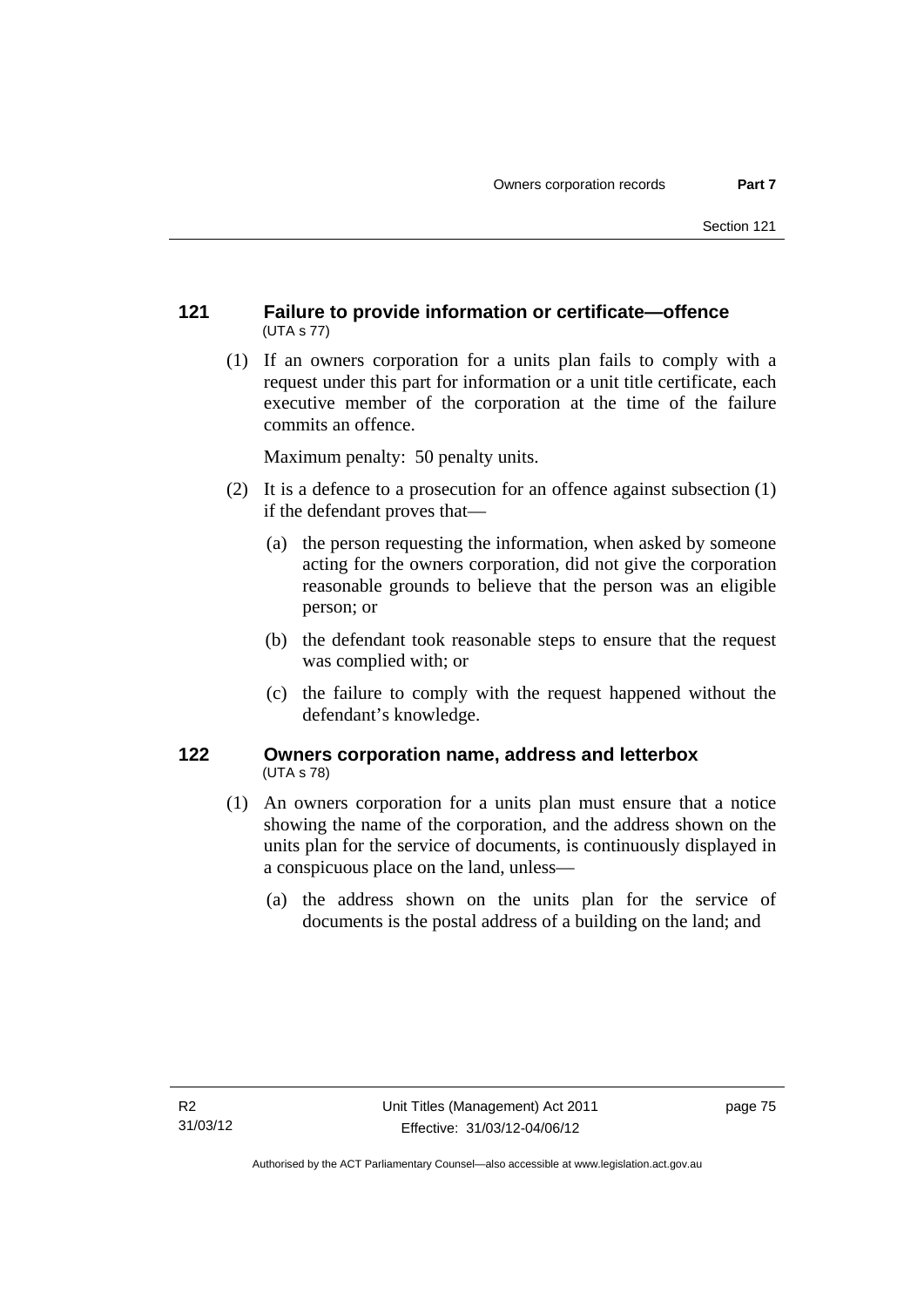Section 123

 (b) the corporation provides a letterbox on the land under subsection (2).

Maximum penalty: 1 penalty unit.

 (2) If the address shown on the units plan for the service of documents is the postal address of a building on a land, the owners corporation must ensure that a letterbox suitable for postal delivery, showing the name of the corporation in clear and legible characters, is continuously available in a conspicuous and accessible place on the land.

Maximum penalty: 1 penalty unit.

 (3) If an owners corporation changes its address for service of documents, it must lodge notice of the change with the registrar-general in a form approved by the registrar-general under the *Land Titles Act 1925*.

Maximum penalty: 5 penalty units.

## **123 Service of documents on owners corporation**  (UTA s 79)

For this Act and the *Unit Titles Act 2001* (including an application for a court order under either Act) a document may be served on an owners corporation by—

- (a) if the address for service is the postal address of a building on the land—placing it in the letterbox mentioned in section 122 (2); or
- (b) serving it in another way approved by the corporation by ordinary resolution.
- *Note* The methods of service provided for in this section are in addition to methods of service provided for in the Legislation Act, pt 19.5.

Authorised by the ACT Parliamentary Counsel—also accessible at www.legislation.act.gov.au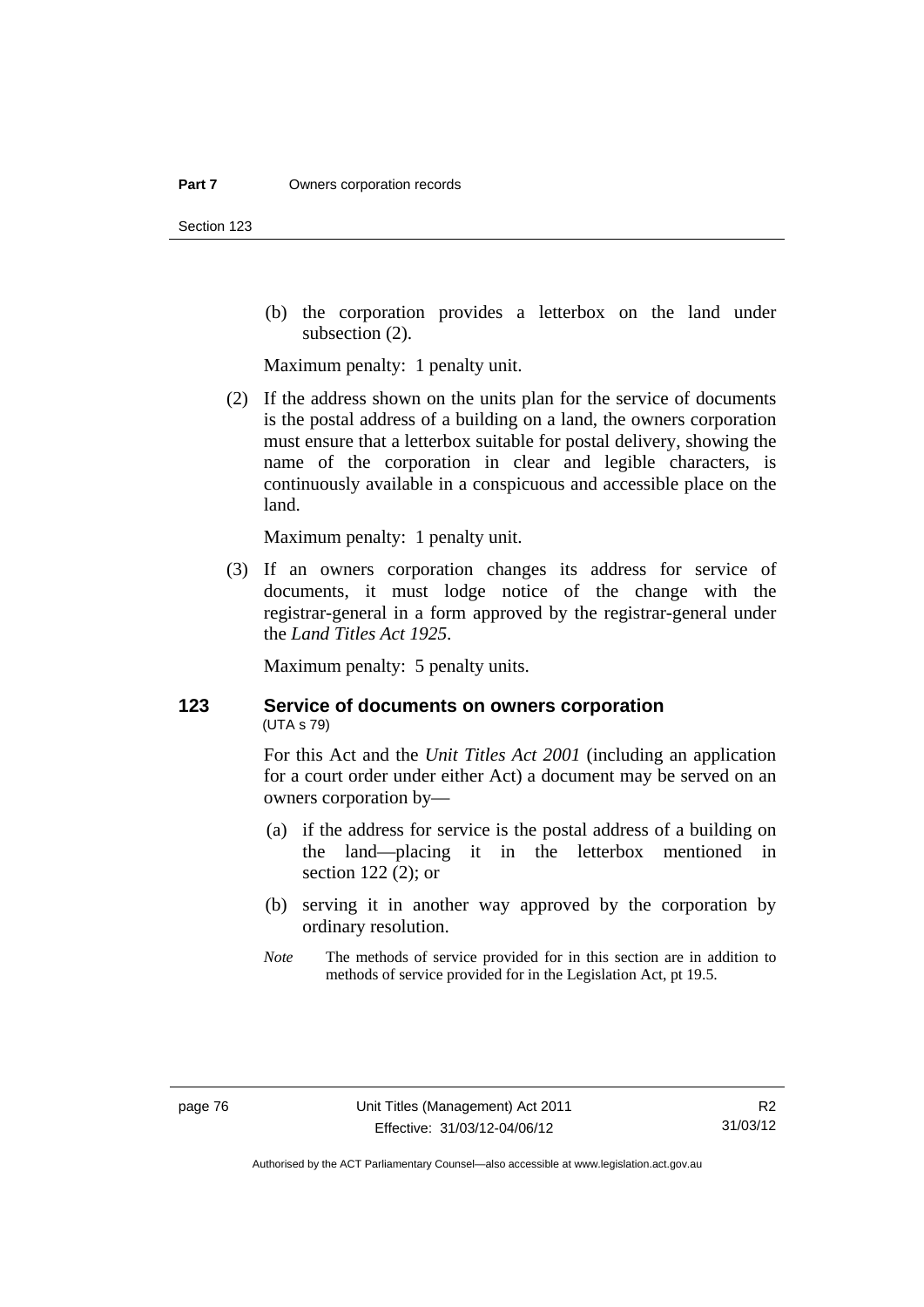### **124 Service of documents on members, interested people and occupiers**   $(UTA S 80)$

- (1) For this Act and the *Unit Titles Act 2001* (including an application for a court order under either Act) a document may be served on a unit owner or anyone else with an interest in a unit or the common property on a units plan by—
	- (a) sending it by prepaid post as a letter to the relevant address for correspondence recorded on the corporate register; or
	- (b) if the latest address for correspondence recorded in the corporate register is the postal address of a building or unit on the land—placing it in a letterbox for mail addressed to the building or unit; or
	- (c) serving it in another way directed by the person to be served.
	- *Note* The methods of service provided for in this section are in addition to methods of service provided for in the Legislation Act, pt 19.5.
- (2) If a unit is owned by 2 or more part-owners, and a document is required or permitted to be served on the owner, service of the document under this section on the part-owners' representative is sufficient.
- (3) If an owner of a unit is a company, and a document is required or permitted to be served on the company, service of the document under this section on the company's representative is sufficient.
- (4) If a mortgagee voting notice is current for a unit, and a document is required or permitted to be served on the mortgagee, service of the document under this section on the mortgagee's representative is sufficient.
- (5) If a unit has an occupier who is not an owner of the unit, and a document is required or permitted to be served on the occupier, the document may be served on the occupier—
	- (a) by putting it in a letterbox for mail addressed to the unit; or

page 77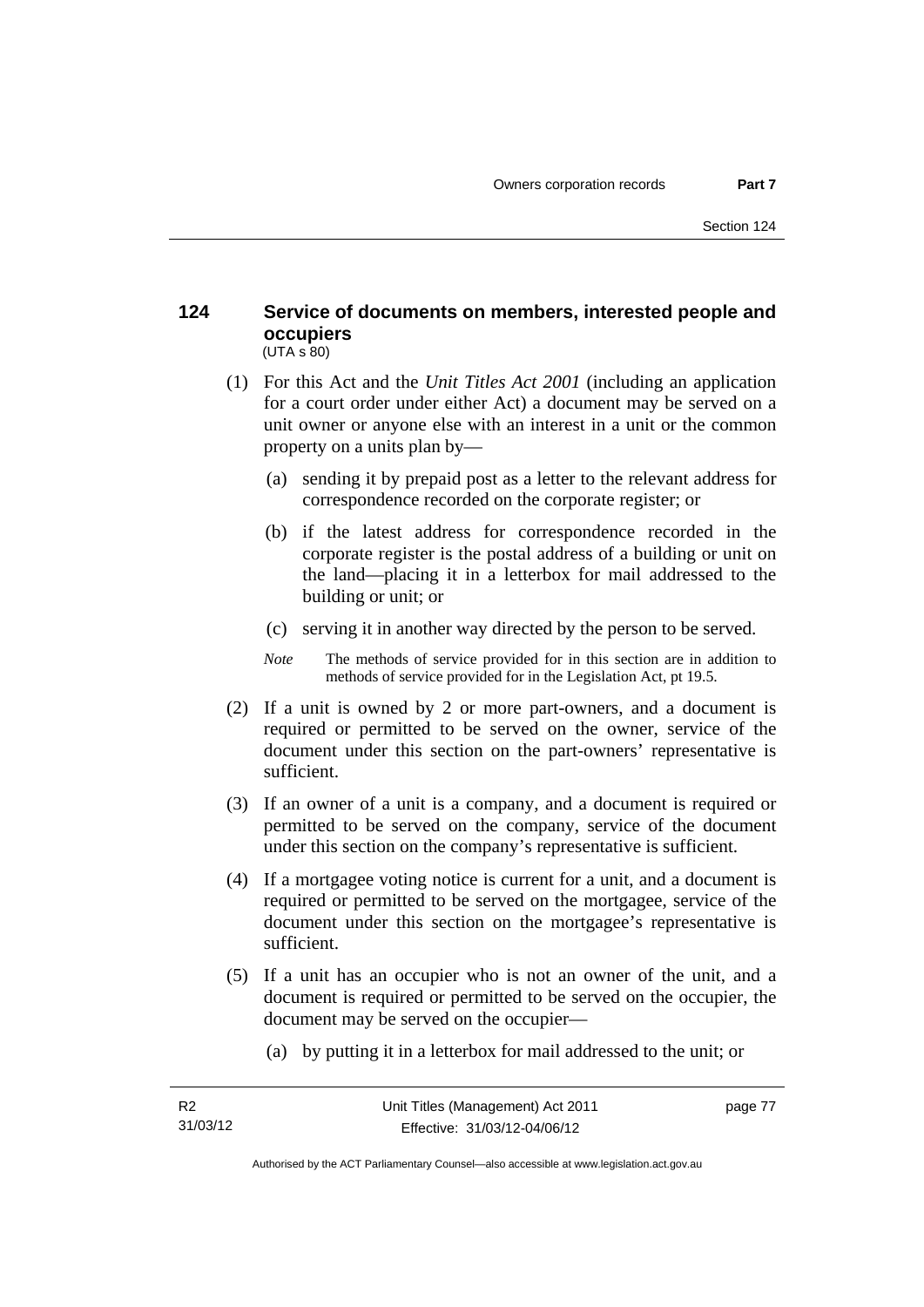#### **Part 7 Owners corporation records**

Section 124

- (b) by giving it personally to the occupier; or
- (c) by serving it in another way directed by the occupier.

page 78 Unit Titles (Management) Act 2011 Effective: 31/03/12-04/06/12

R2 31/03/12

Authorised by the ACT Parliamentary Counsel—also accessible at www.legislation.act.gov.au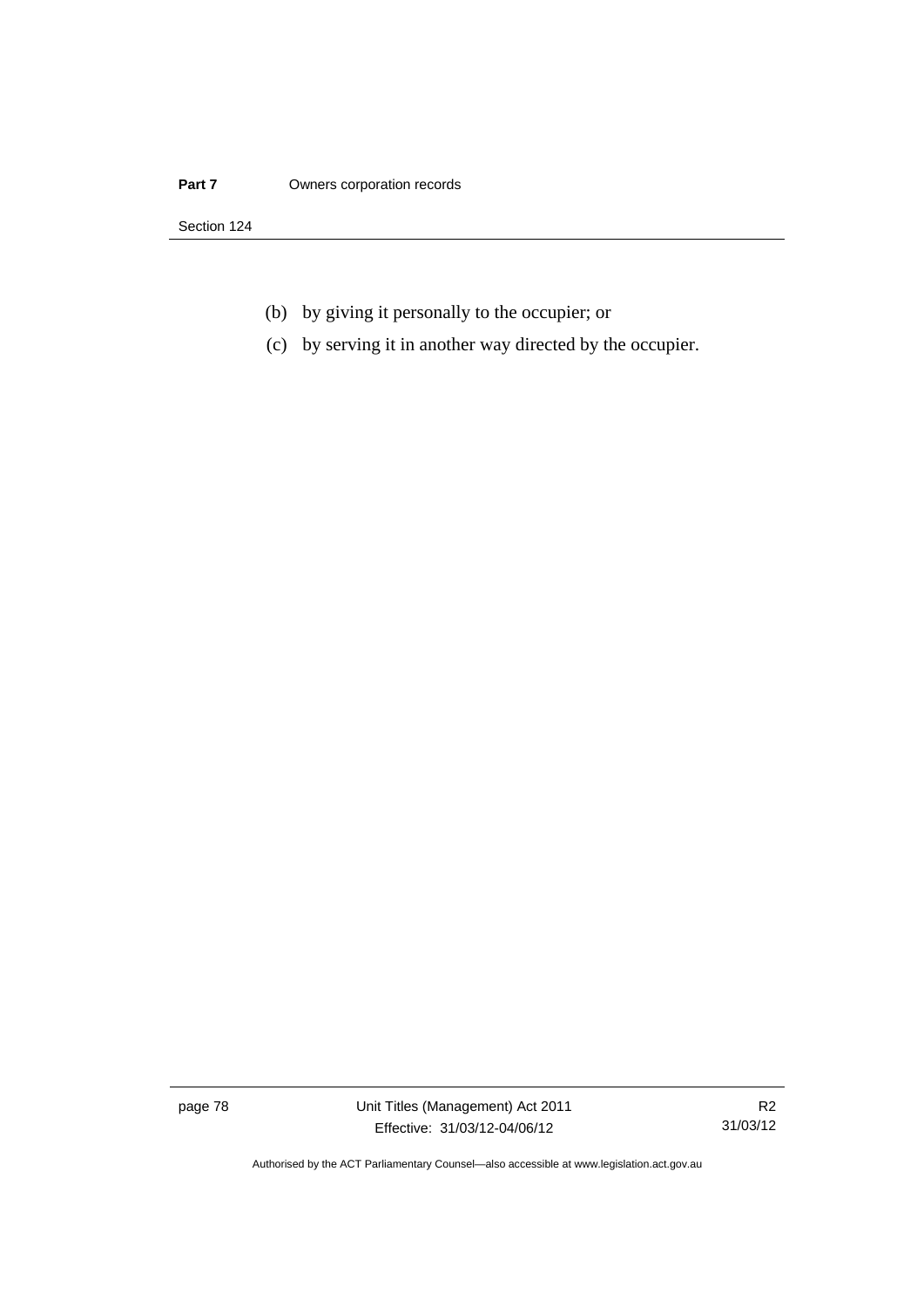# **Part 8 Dispute resolution**

### **125 Disputes involving the owners corporation—generally**  (UTA s 123 and s 124)

- (1) This section applies to a dispute relating to an owners corporation for a units plan between the corporation and any 1 of the following:
	- (a) an owner or occupier of a unit in the units plan;
	- (b) the manager (if any) for the owners corporation;
	- (c) a service contractor for the owners corporation;
	- (d) an executive member.
- (2) A party to the dispute may apply to the ACAT for an order in relation to the other party if the application relates to the dispute.

# **126 Disputes involving the owners corporation—particular matters**

(UTA s 123 and s 124)

- (1) This section applies to the following disputes between the people mentioned in relation to the dispute:
	- (a) a dispute relating to keeping an animal or allowing an animal to be kept in a unit between—
		- (i) the owners corporation; and
		- (ii) an owner or occupier of a unit;
	- (b) a dispute relating to the return by a former manager of owners corporation property between—
		- (i) the owners corporation; and
		- (ii) the former manager.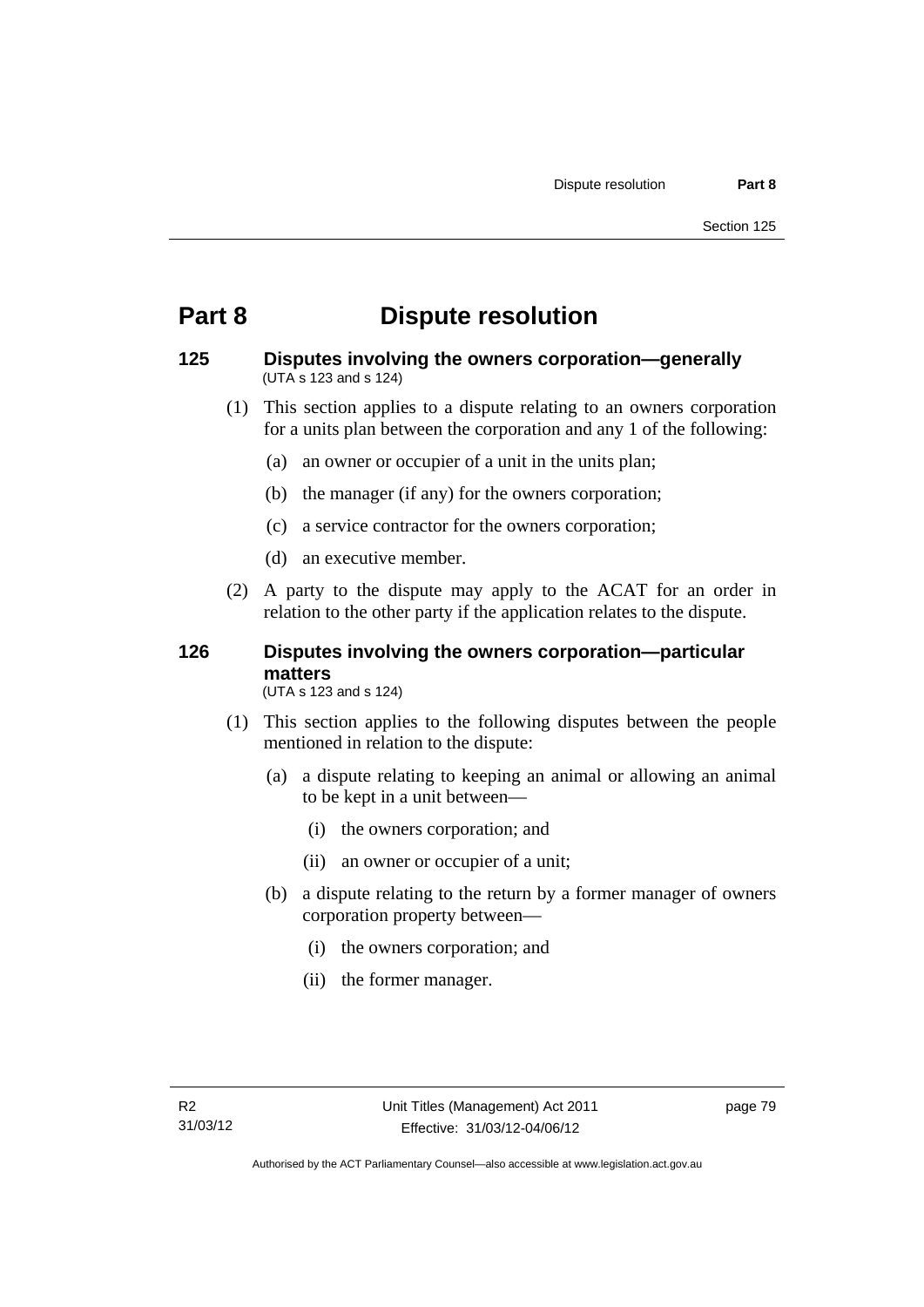- (2) A party to the dispute may apply to the ACAT for an order in relation to the other party if the application relates to the dispute.
- (3) To avoid doubt, only a party mentioned in this section in relation to a particular dispute may apply to the ACAT in relation to the dispute.

#### **Example**

Tony is in dispute with his neighbour, Fabian, about the pets Fabian keeps in his unit. The owners corporation is also in dispute with Fabian about the pets. Only the owners corporation can apply to the ACAT for an order against Fabian in relation to the dispute.

- *Note* An example is part of the Act, is not exhaustive and may extend, but does not limit, the meaning of the provision in which it appears (see Legislation Act, s 126 and s 132).
- (4) In this section:

*former manager* means a person who was the manager for the owners corporation.

### **127 Disputes involving the executive committee**  (UTA s 123 and s 124)

- (1) This section applies to a dispute relating to an owners corporation for a units plan between the executive committee of the corporation and an executive member.
- (2) A party to the dispute may apply to the ACAT for an order in relation to the other party if the application relates to the dispute.

# **128 Disputes between unit owners**

(UTA s 123 and s 124)

- (1) This section applies to a dispute relating to an owners corporation for a units plan between 2 or more unit owners.
- (2) A party to the dispute may apply to the ACAT for an order in relation to the other party if the application relates to the dispute.

Authorised by the ACT Parliamentary Counsel—also accessible at www.legislation.act.gov.au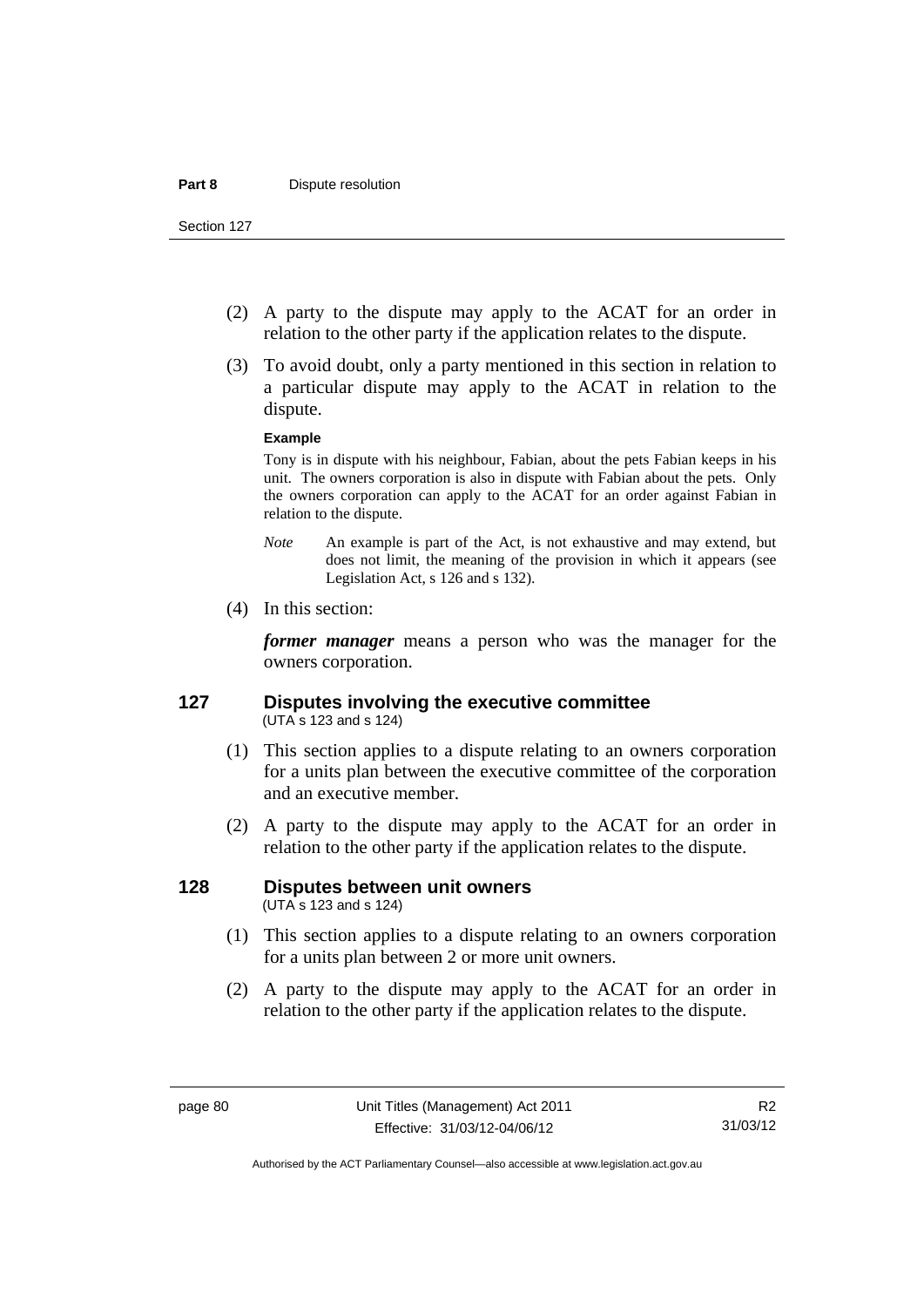### **129 Kinds of ACAT orders**  (UTA s 125)

- (1) The ACAT may make the following orders:
	- (a) an order requiring a party to do, or refrain from doing, a stated thing;
	- (b) an order requiring a party to exercise a function under this Act;
	- (c) an order requiring an owners corporation to do a stated thing that is ancillary to a function of the corporation under this Act;
	- (d) an order requiring a person to pay to the Territory or someone else an amount of not more than \$1 000;
	- (e) a declaration—
		- (i) that a general meeting or executive committee meeting is void for irregularity; or
		- (ii) that a resolution of a general meeting or executive committee meeting is void for irregularity; or
		- (iii) that a rule of the owners corporation is invalid for irregularity;
	- (f) an order repealing or amending a resolution of a general meeting or executive committee based on a merits review of the resolution by the ACAT;
	- (g) an order giving effect to an unsuccessful motion for a resolution of a general meeting (either as originally proposed or as amended by the ACAT) if the ACAT is satisfied after a merits review of the motion that opposition to the motion was unreasonable;
	- (h) an order requiring stated accounts of an owners corporation to be audited, whether by a stated person or a person of a stated kind;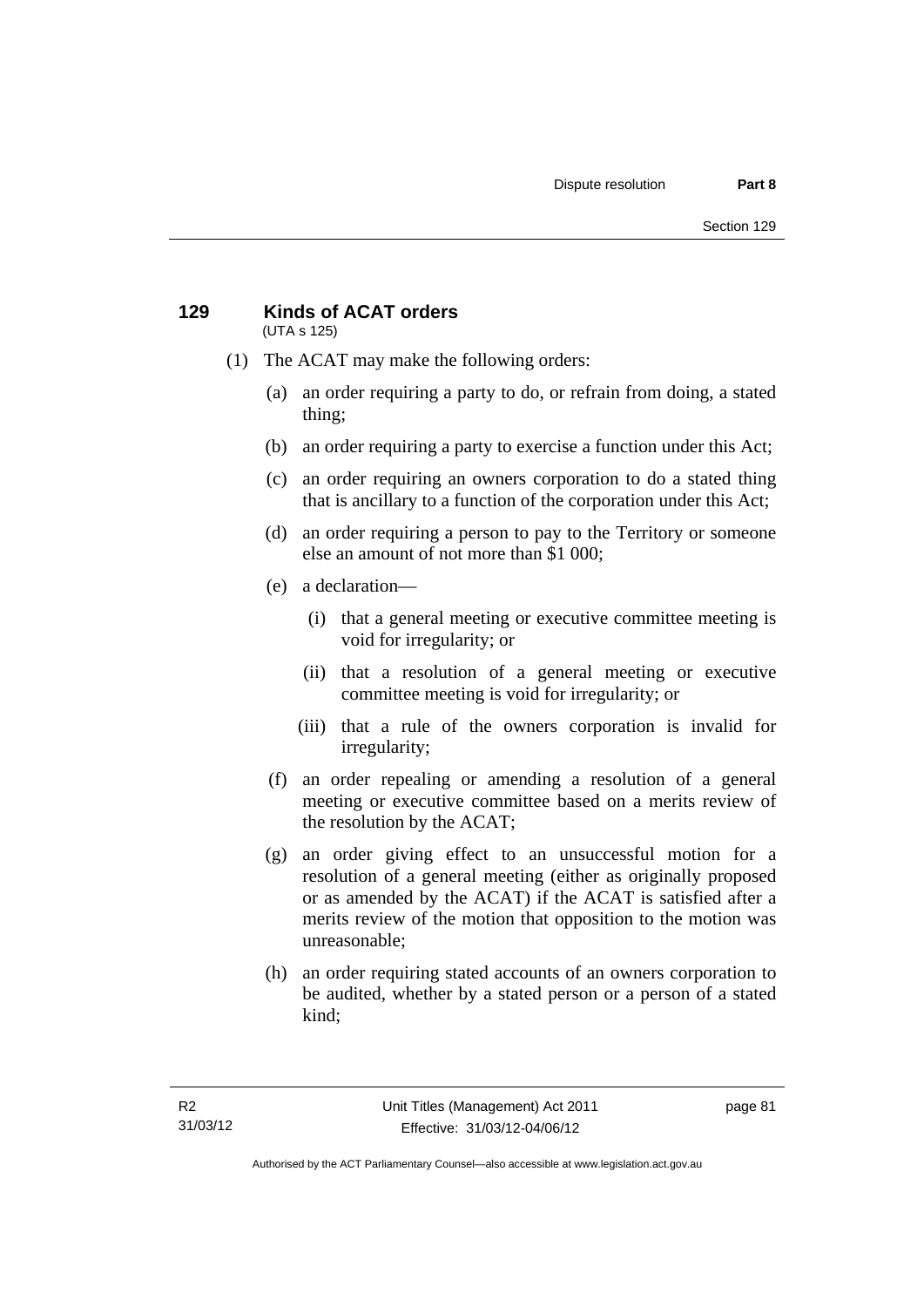#### **Part 8 Dispute resolution**

Section 129

- (i) an order allowing an applicant to examine records of the owners corporation;
- (j) an order requiring an owners corporation to make or repeal a rule and register a copy of the resolution making or repealing the rule;
- (k) an order appointing an administrator to exercise all or stated functions of the owners corporation, the executive committee or an office-holder in the committee;
- (l) if the dispute relates to a matter mentioned in section 126 (1) (a)—an order to remove the animal from the unit if—
	- (i) a condition requiring the owners corporation's consent to keeping the animal is not complied with; or
	- (ii) the animal is causing a nuisance.
- (2) The ACAT may make any other order it considers reasonably necessary or convenient to resolve a dispute under this part.
- (3) This section does not limit the orders the ACAT may make in relation to a dispute under this part.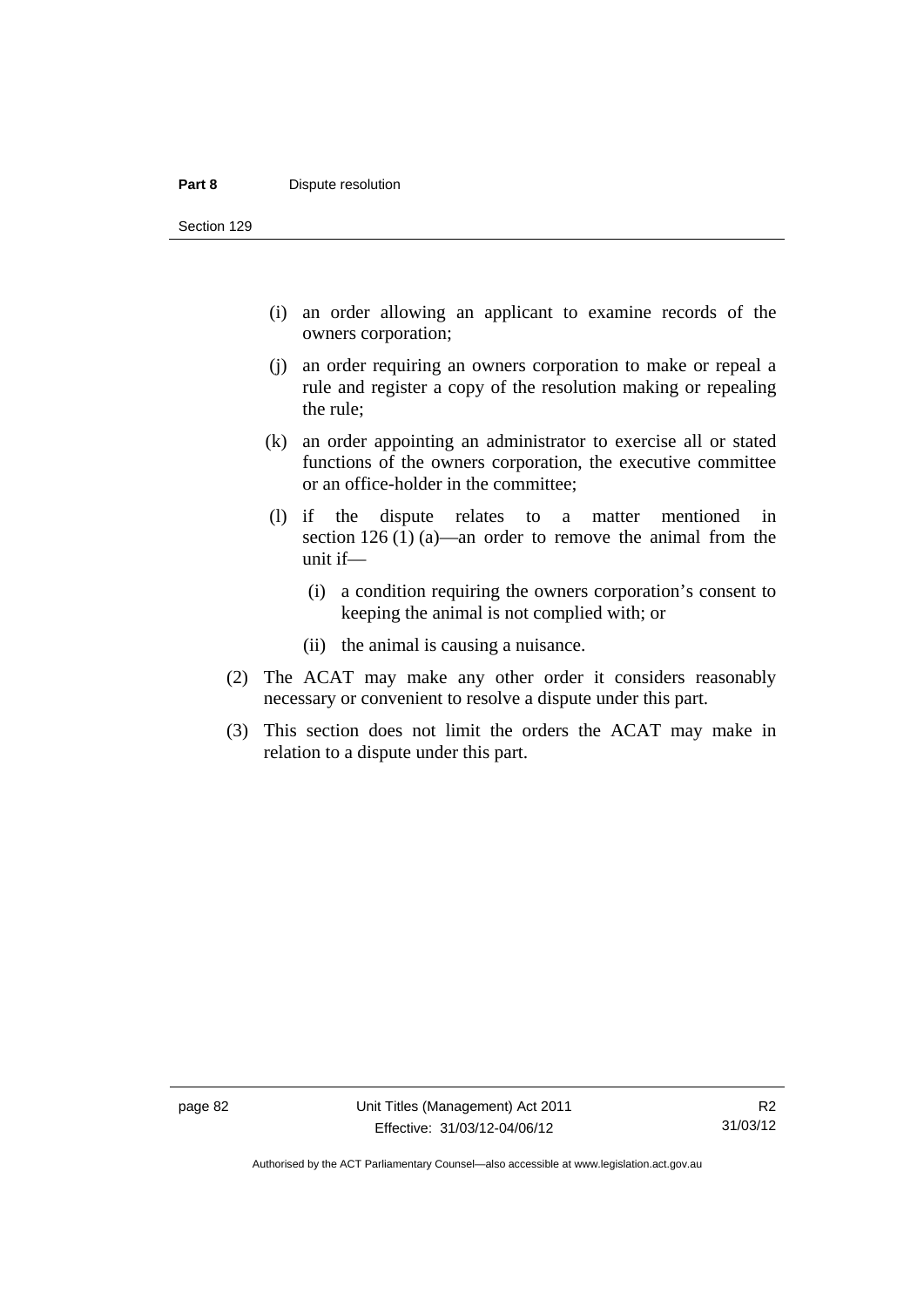# **Part 9 Protection of financiers for service contracts**

## **130 Meaning of** *financed service contract* **and** *financier***—pt 9**   $(UTA \, s \, 55Q)$

In this part:

*financed service contract* means a service contract financed by a financier under section 131.

*financier*—see section 131.

#### **131 Who is a** *financier* **for a service contract?**  (UTA s 55R)

- (1) A person is a *financier* for a service contract if—
	- (a) the person—
		- (i) is a financial institution; or
		- (ii) in the ordinary course of the person's business, supplies, or might reasonably be expected to supply, finance for business acquisitions, using charges over contracts for security; or
		- (iii) if the contract exists immediately before the commencement of this part—at the time the finance was supplied for a business acquisition using a charge over the contract for security, was a person mentioned in subparagraph (ii); and
	- (b) a service contractor for the contract and the person give written notice signed by each of them to the owners corporation that the person is a financier for the contract.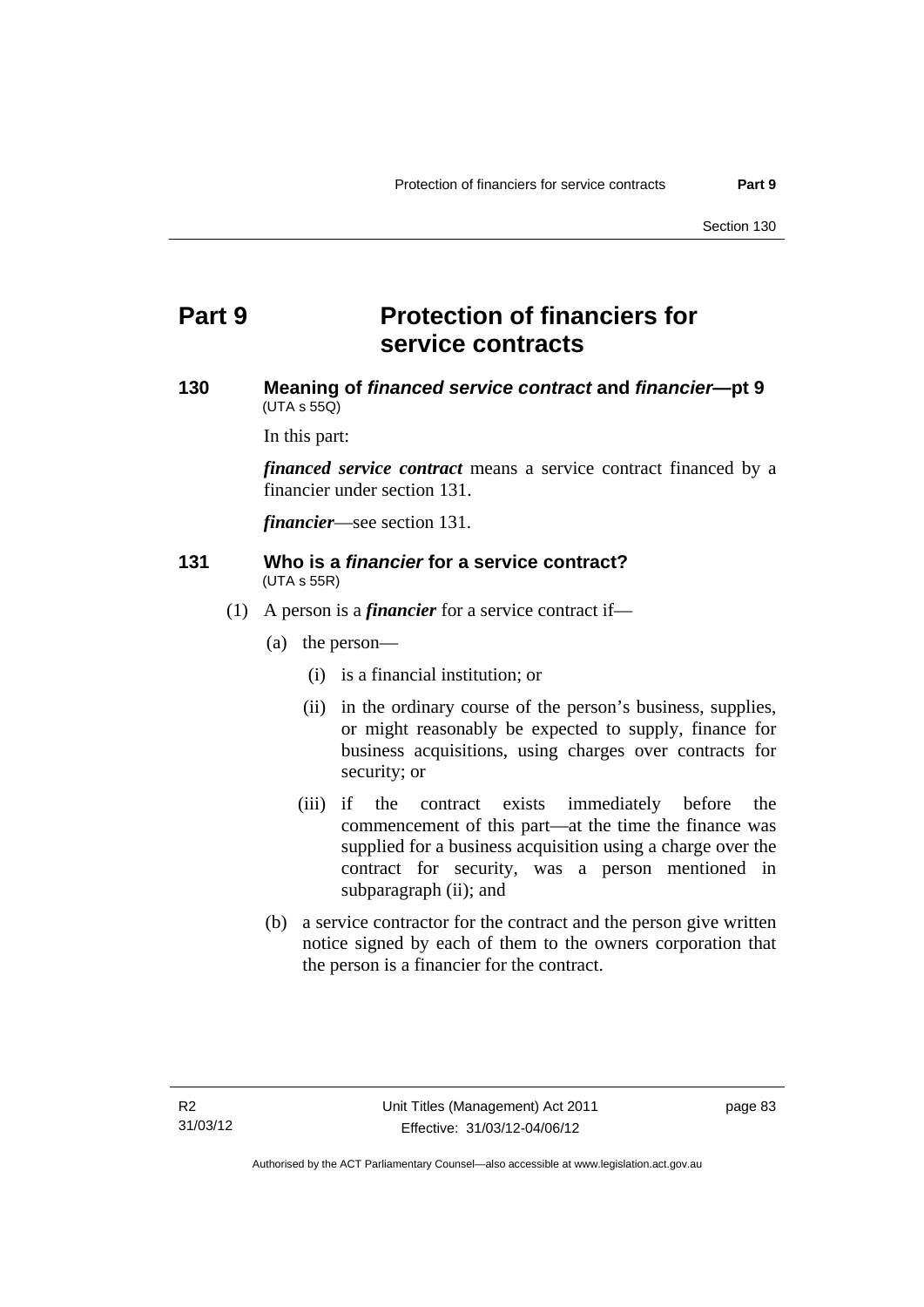Section 132

- (2) A person stops being a financier for a service contract if the person gives the owners corporation written notice withdrawing the notice given under subsection (1).
- (3) A notice under subsection (2) may be given without the service contractor's agreement.

## **132 Financed service contract—notice of change**  (UTA s 55S)

The owners corporation for a units plan must give the financier for a financed service contract written notice of—

- (a) any change made to the contract by the corporation and the service contractor; or
- (b) any arrangement entered into by the corporation and the service contractor that affects the contract.

#### **133 Financed service contract—limitation on ending**  (UTA s 55T)

- (1) The owners corporation for a units plan may end a financed service contract only if—
	- (a) the corporation gives the financier written notice that the corporation has the right to end the contract; and
	- (b) when the notice is given to the financier, the corporation has the right to end the contract; and
	- (c) the corporation gives the notice to the financier not less than 21 days before the day the contract is ended.
- (2) However, the owners corporation may not end the financed service contract if, under an arrangement between the financier and the service contractor, the financier has given the corporation notice under section 134.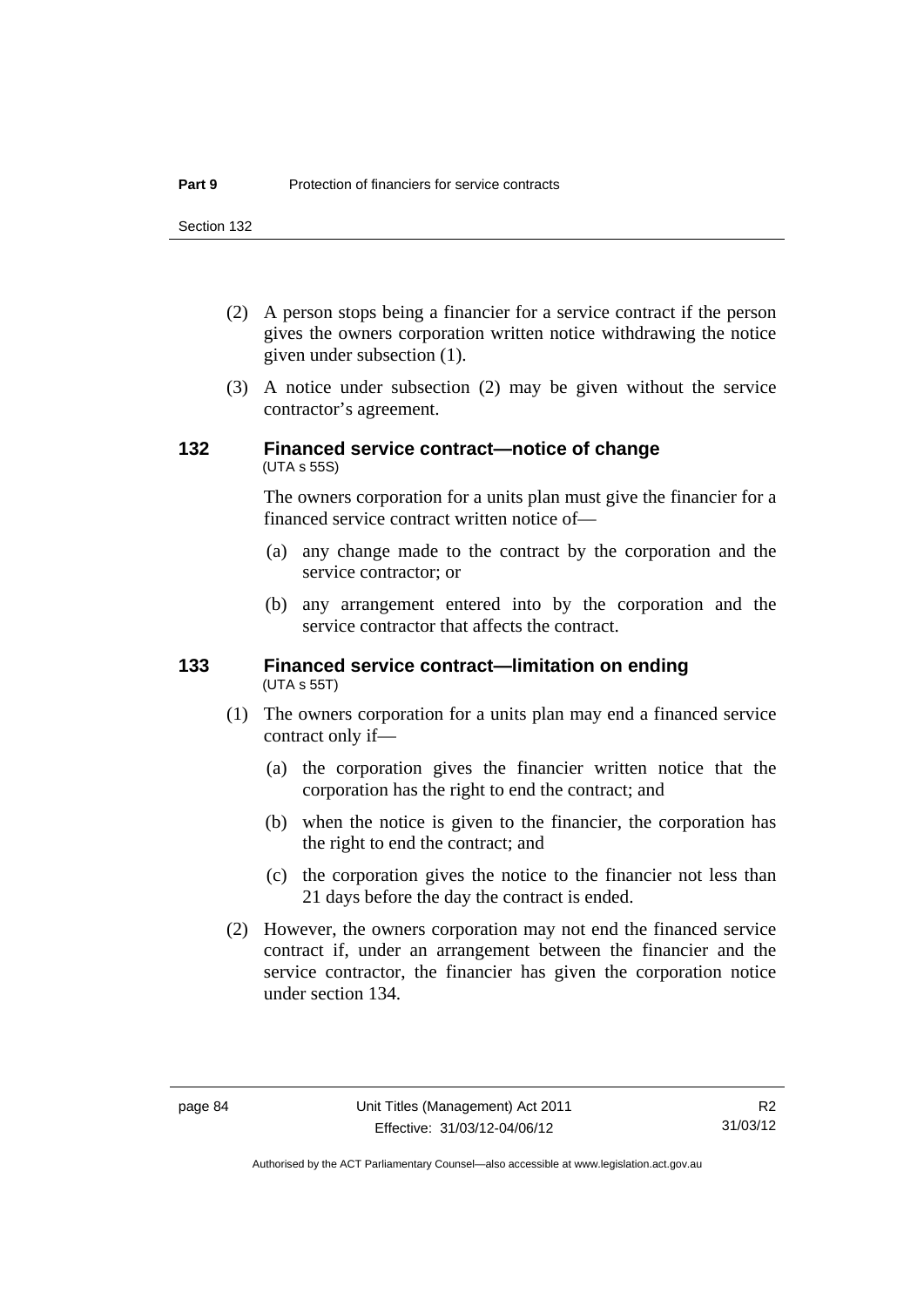- (3) Subsection (2) does not stop the owners corporation ending a service contract for something done or not done after the financier started to act under the contract.
- (4) This section does not stop a financed service contract ending by agreement between the owners corporation, service contractor and financier.

### **134 Financed service contract—person authorised to act for financier**  (UTA s 55U)

- (1) The financier for a financed service contract may take the following action:
	- (a) act under the contract in place of the contractor;
	- (b) appoint a receiver, or a receiver and manager, for the contract.
- (2) However, the financier may only take action under subsection (1) if—
	- (a) the financier has given written notice to the owners corporation of the financier's intention to take the action; and
	- (b) at the time the notice is given to the owners corporation, the corporation—
		- (i) has not given the financier notice under section 133 (1) (c); or
		- (ii) has given and withdrawn the notice to the financier.
- (3) The financier may authorise a person to act for the financier for subsection  $(1)$  (a) if—
	- (a) the person is not the service contractor or an associate of the contractor; and
	- (b) the owners corporation approves the person.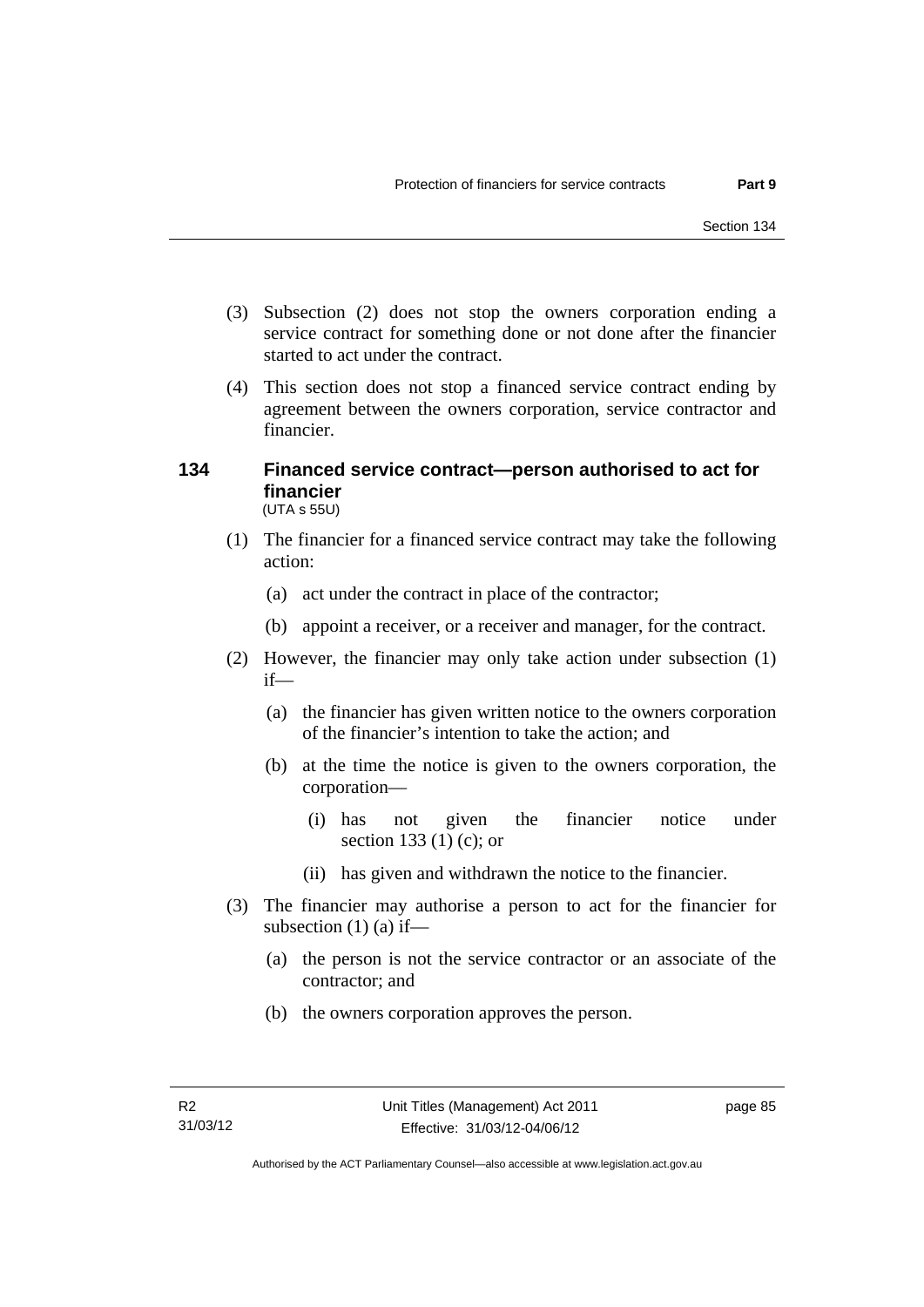Section 135

- (4) In deciding whether to approve a person under subsection (3), the owners corporation—
	- (a) must act reasonably in the circumstances and decide as soon as practicable; and
	- (b) may only consider—
		- (i) the person's character; and
		- (ii) the person's competence, qualifications and experience.
- (5) However, the owners corporation must not—
	- (a) unreasonably withhold the person's approval; or
	- (b) require or receive a fee or other consideration for approving the person, other than reimbursement of legal or administrative expenses reasonably incurred by the corporation for the approval.

#### **135 Financed service contract—agreement between owners corporation and financier prohibited**  (UTA s 55V)

- (1) A financier for a financed service contract must not enter into an agreement or other arrangement with the owners corporation under the contract for a matter relating to—
	- (a) the financier's role for the contract; or
	- (b) arrangements between the financier and service contractor under which the financier is acting, or may act, under the contract in the contractor's place; or
	- (c) the operation of this part in relation to the contract.
- (2) An agreement or arrangement to which this section applies is void to the extent it contravenes this section.

Authorised by the ACT Parliamentary Counsel—also accessible at www.legislation.act.gov.au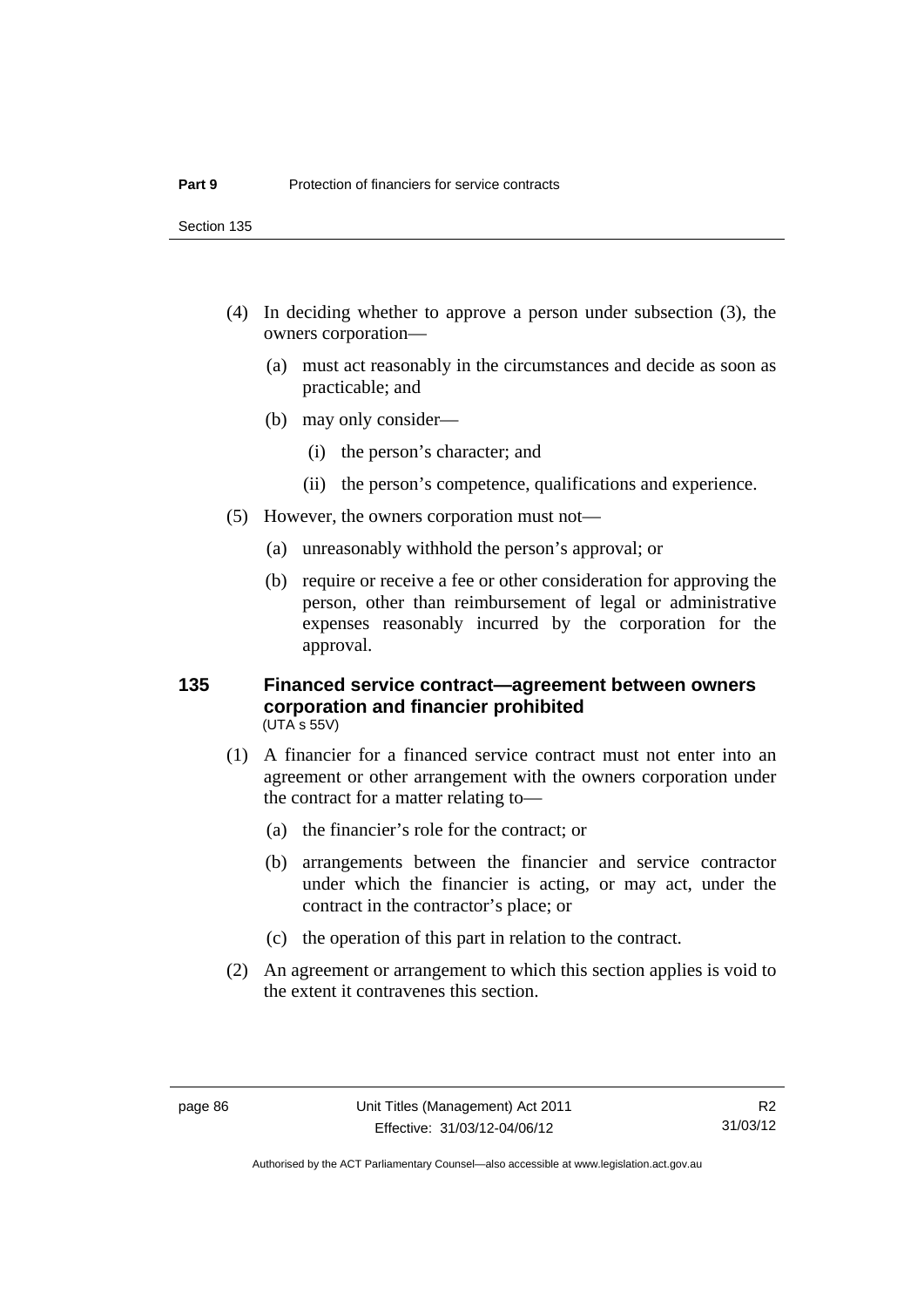# **Part 10 Administrators**

# **Division 10.1 Interested parties**

#### **136 Who may apply for an administration order?**  (UTA s 140)

Any of the following people (an *interested party*) may apply to the ACAT for an order under division 10.2 (an *administration order*) in relation to the administration of an owners corporation:

- (a) the corporation;
- (b) a creditor of the corporation;
- (c) a unit owner, or anyone else with an interest in a unit, or the common property, that is recorded in the corporate register;
- (d) the director-general, on behalf of the Territory.

#### **137 ACAT appearances and service of applications**  (UTA s 141)

- (1) An interested party has a right to appear on an application by another interested party for an administration order.
- (2) The applicant must serve a copy of the application on every other interested party, except the creditors (or the other creditors) of the owners corporation and the director-general.
	- *Note* The applicant may serve the application on an interested person at the person's address for correspondence shown on the corporate register. Other forms of service are also permitted. See s 124.
- (3) The owners corporation must serve all its creditors with a copy of the application—
	- (a) if the owners corporation is the applicant—after making the application; or
	- (b) in any other case—on being served with a copy of the application.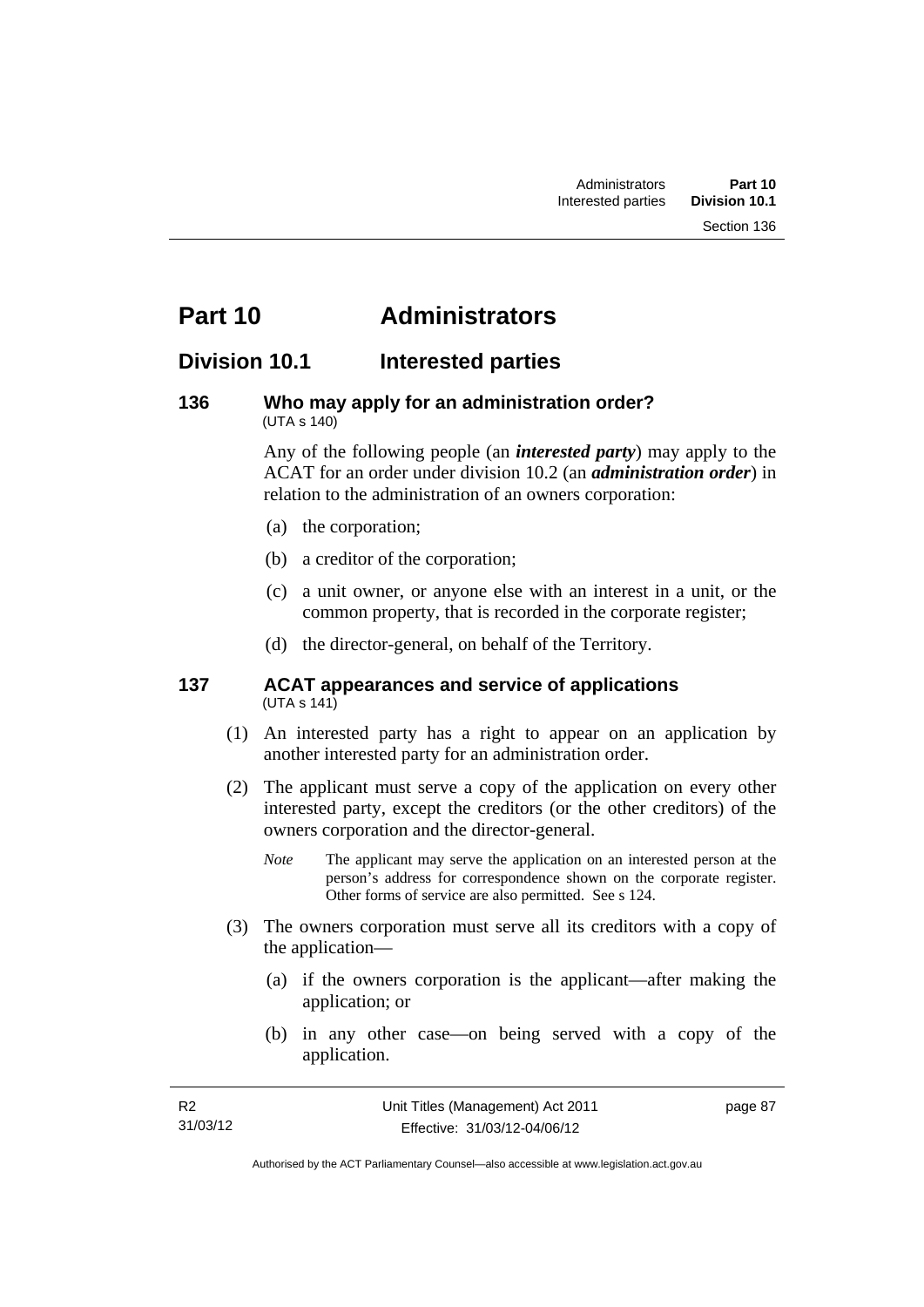- (4) An interested party may be represented by a lawyer or someone else.
- (5) The registrar of the ACAT must give a copy of an application to the director-general, unless the director-general is the applicant.

# **Division 10.2 Appointment, removal and functions**

#### **138 Appointment of administrator**   $(UTA S 142)$

- (1) On an application by an interested party, the ACAT may, by order, appoint the person named in the application to be administrator of the owners corporation on the terms about remuneration and anything else it considers appropriate.
	- *Note* For the making of appointments (including acting appointments), see the Legislation Act, pt 19.3.
- (2) The ACAT may make an order appointing an administrator only if satisfied that the administrator consents to the order.
- (3) In an order appointing an administrator, the ACAT may give any directions it considers appropriate for giving notice of the order to the administrator, the registrar-general and the owners corporation.
- (4) The remuneration of an administrator of an owners corporation and the expenses incurred in the exercise of the administrator's functions under this Act are taken to be expenditure incurred by the corporation.

## **139 Removal or replacement of administrator**  (UTA s 143)

- (1) On an application by an interested party, the ACAT may, by order, remove or replace an administrator.
- (2) In an order removing or replacing an administrator, the ACAT may give any directions it considers appropriate for giving notice of the order to the registrar-general and the owners corporation.

Authorised by the ACT Parliamentary Counsel—also accessible at www.legislation.act.gov.au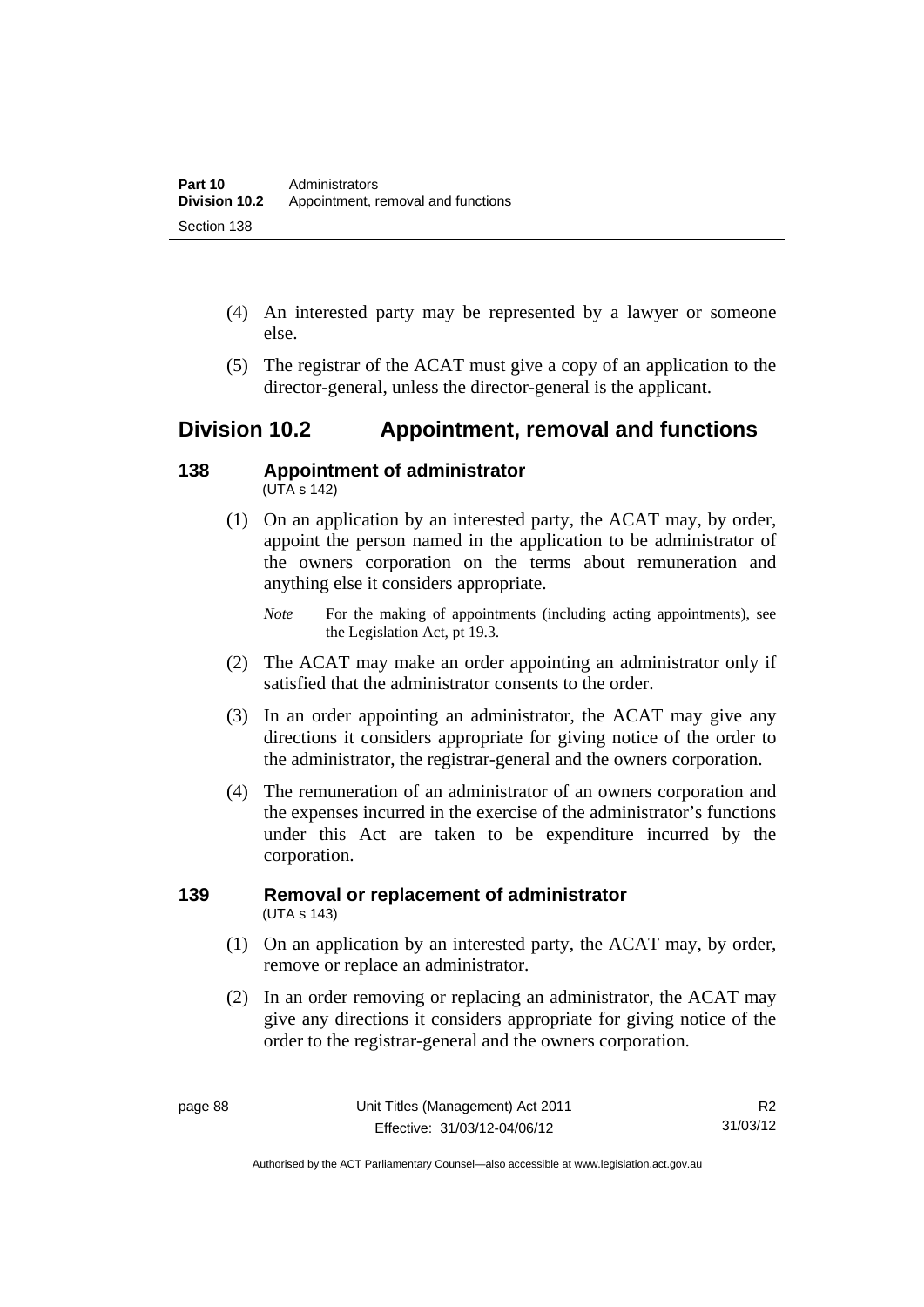#### **140 Functions of administrator**  (UTA s 144)

- (1) The administrator of an owners corporation has all the functions of the corporation to the exclusion of the corporation and its executive committee.
- (2) However, an order of the ACAT under subsection (3) is required for an administrator to do anything that is required by this Act to be authorised by an unopposed or unanimous resolution.
- (3) On application by an interested party, the ACAT may make any order it considers appropriate about the exercise of the administrator's functions, including, for example, an order mentioned in subsection (2).
	- *Note* An example is part of the Act, is not exhaustive and may extend, but does not limit, the meaning of the provision in which it appears (see Legislation Act, s 126 and s 132).

### **141 Delegation by administrator**  (UTA s 145)

The administrator of an owners corporation may delegate the administrator's functions to anyone else.

*Note* A function that has been delegated by the administrator may, despite the delegation, be exercised by the administrator (see Legislation Act, s 240). For the making of delegations and the exercise of delegated functions generally, see the Legislation Act, pt 19.4.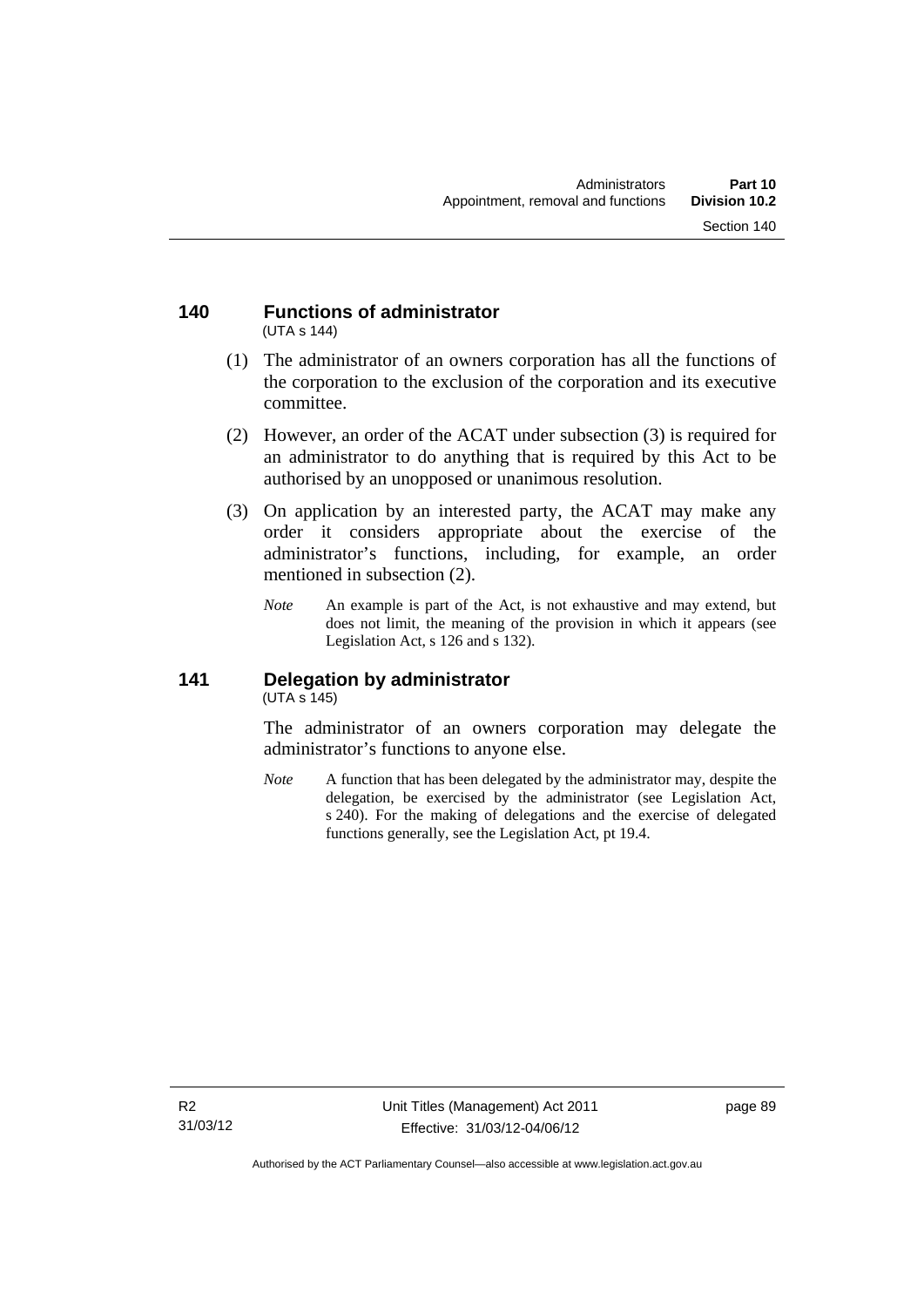**Part 11** Miscellaneous<br>**Division 11.1** Mortgage insur **Mortgage insurance** Section 142

# **Part 11 Miscellaneous**

# **Division 11.1 Mortgage insurance**

#### **142 Mortgage insurance of unit**  (UTA s 134)

If the interest of a unit owner is subject to a mortgage, the owner may take out 1 or more policies of insurance (a *mortgage insurance policy*) for indemnity against liability under the mortgage arising out of damage to, or destruction of, the unit.

#### **143 Payment under mortgage insurance policies**  (UTA s 135)

- (1) If a mortgage insurance policy is in force for a unit, the insurer is liable to pay to a mortgagee whose interest is noted on the policy the least of the following amounts:
	- (a) the amount insured as stated in the policy;
	- (b) the amount of the loss;
	- (c) the amount sufficient, at the date of the loss, to discharge the mortgage noted on the policy.
- (2) If the interests of 2 or more mortgagees are noted on the policy, subsection (1) applies to the mortgagees in their order of registered priority.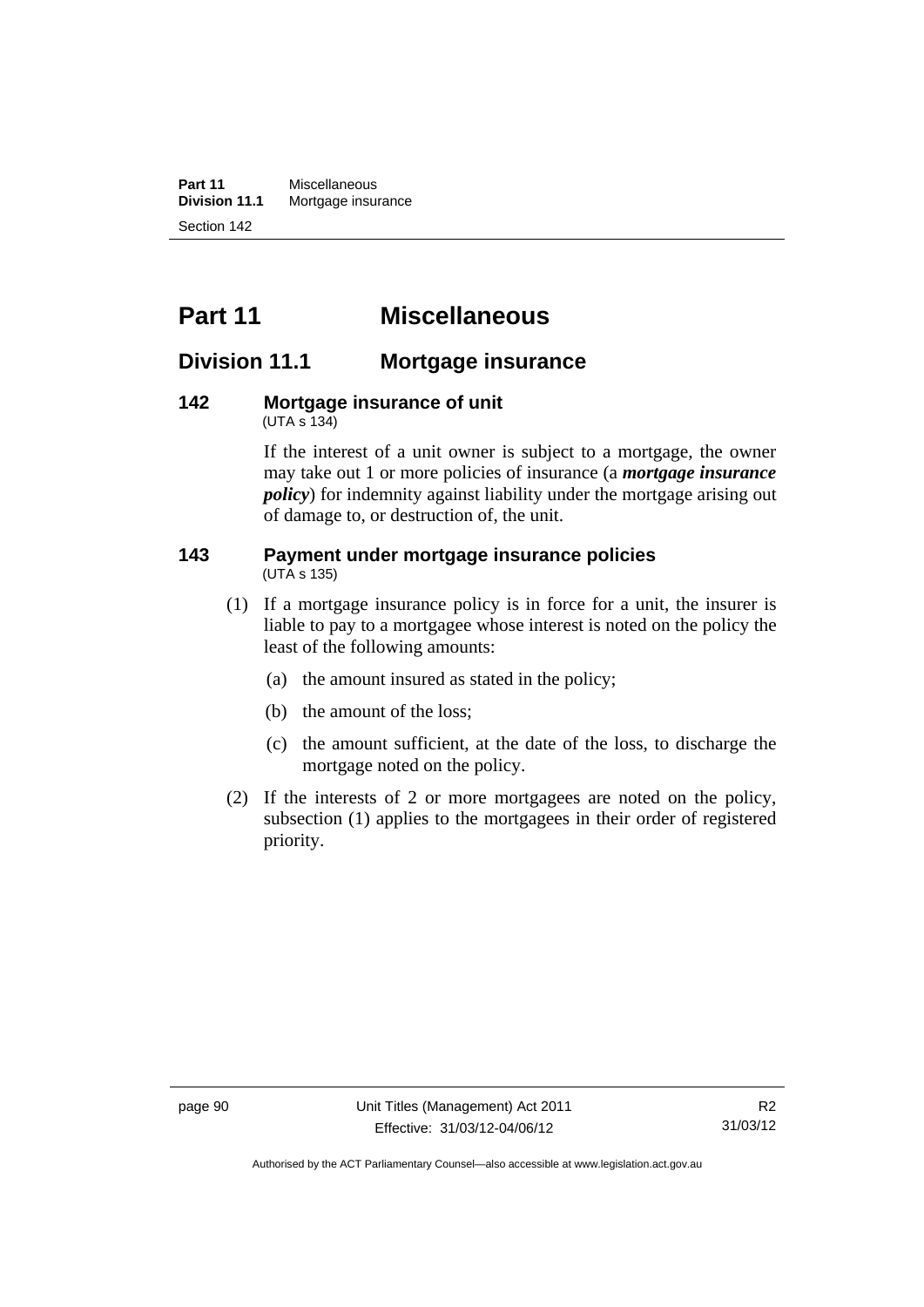### **144 Transfer of mortgagee's interest to insurer**  (UTA s 136)

- (1) Payment by the insurer to a mortgagee under section 143 does not entitle the unit owner to a discharge of the mortgage.
- (2) On payment by the insurer to a mortgagee under section 143—
	- (a) if the amount paid equals the amount necessary to discharge the mortgage—the insurer is entitled to obtain from the mortgagee a transfer of the mortgage; or
	- (b) if the amount paid is less than the amount necessary to discharge the mortgage—the insurer is entitled to obtain from the mortgagee a transfer of an undivided share of the mortgagee's interest in the mortgage that bears to that interest the same proportion as the amount paid bears to the amount that was owing under the mortgage immediately before the payment.

# **Division 11.2 Miscellaneous**

#### **145 Determination of fees**  (UTA s 179)

- (1) The Minister may determine fees for this Act (other than fees that this Act provides are to be fixed by an owners corporation).
	- *Note* The Legislation Act contains provisions about the making of determinations and regulations relating to fees (see pt 6.3)
- (2) A determination is a disallowable instrument.
	- *Note* A disallowable instrument must be notified, and presented to the Legislative Assembly, under the Legislation Act.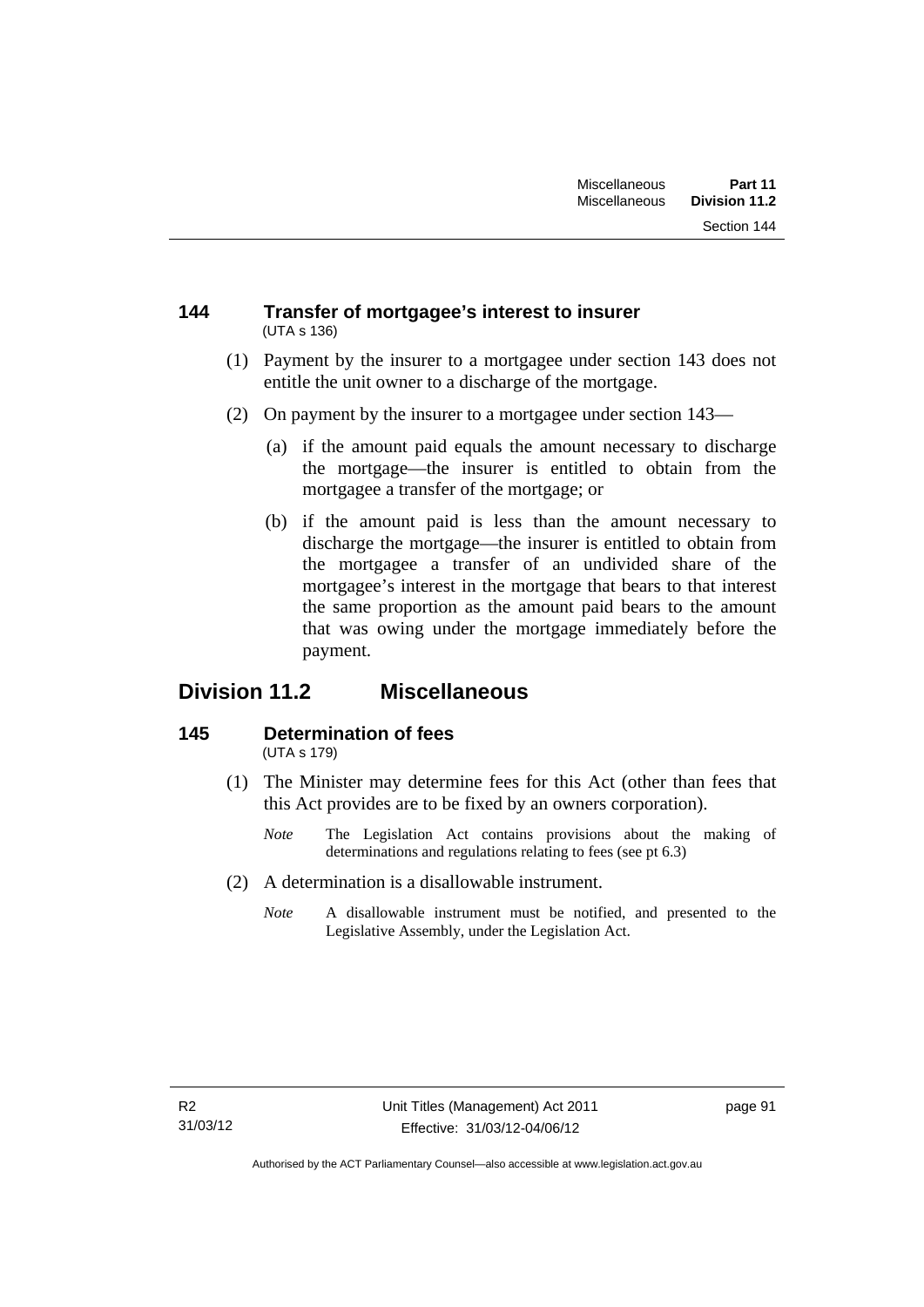### **Part 11** Miscellaneous<br>**Division 11.2** Miscellaneous **Division 11.2** Miscellaneous Section 146

# **146 Approved forms**

(UTA s 180)

- (1) The Minister may approve forms for this Act.
- (2) If the Minister approves a form for a particular purpose, the approved form must be used for that purpose.

*Note* For other provisions about forms, see the Legislation Act, s 255.

(3) An approved form is a notifiable instrument.

*Note* A notifiable instrument must be notified under the Legislation Act.

#### **147 Regulation-making power**  (UTA s 181)

- (1) The Executive may make regulations for this Act.
- (2) A regulation may create offences and fix maximum penalties of not more than 60 penalty units for the offences.
	- *Note* A regulation must be notified, and presented to the Legislative Assembly, under the Legislation Act.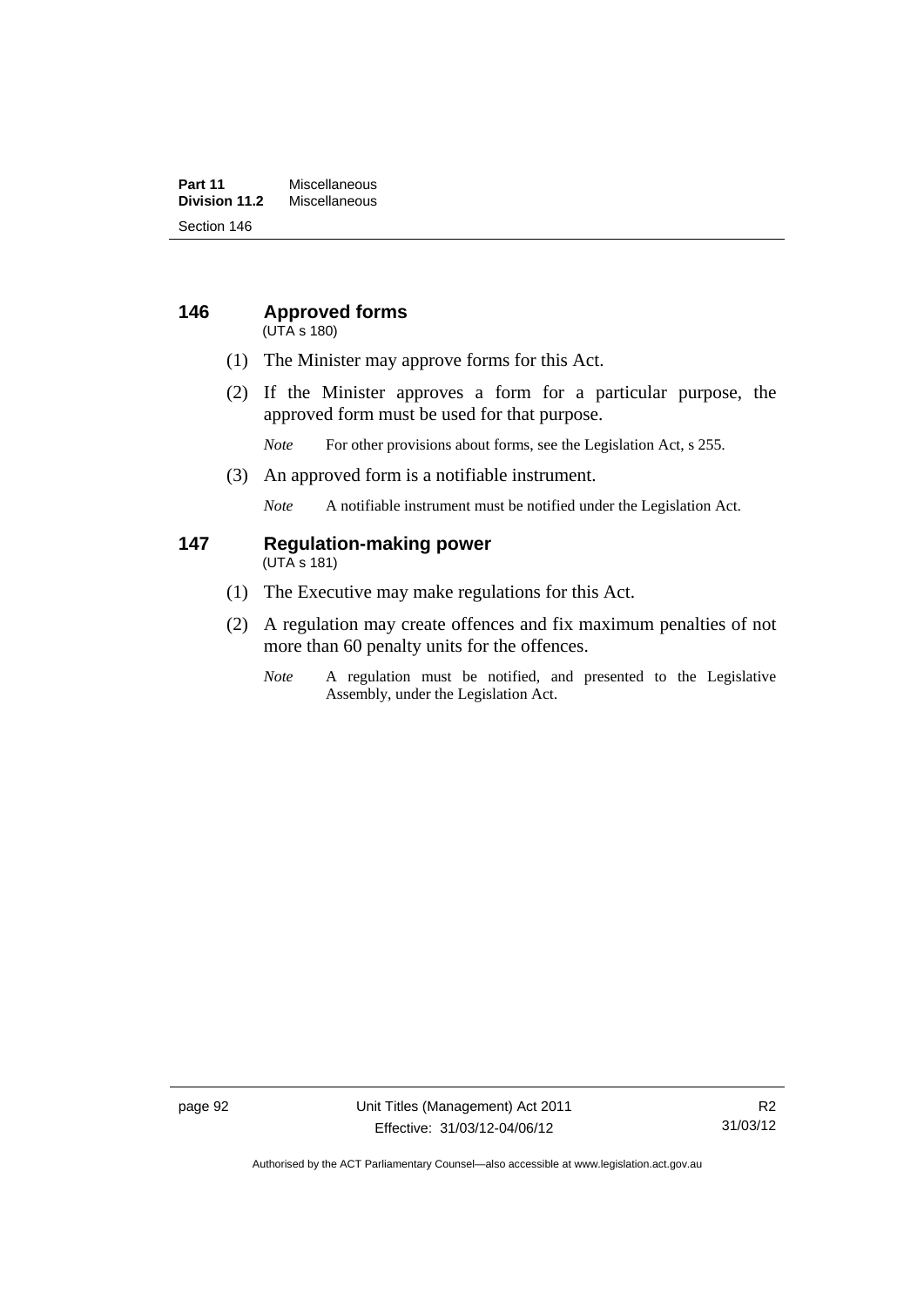# **Part 12 Transitional**

## **149 Definitions—pt 12**

In this part:

*commencement day* means the day this part commences.

*existing executive committee* means the executive committee of an owners corporation, as established immediately before the commencement day.

*existing owners corporation* means an owners corporation established under the UTA that is in existence immediately before the commencement day.

- *Note 1* An existing owners corporation includes a corporation established under the *Unit Titles Act 1970* (repealed) and continued in existence under the *Unit Titles Act 2001*, s 184 (expired).
- *Note 2 Establish* includes constitute and continue in existence (see Legislation Act, dict, pt 1, def *establish*).

*UTA* means the *Unit Titles Act 2001*.

## **150 Existing corporations and executive committees**

- (1) An existing owners corporation continues in existence under this Act as an owners corporation.
- (2) The existing executive committee of an existing owners corporation continues in existence under this Act as the executive committee of the corporation.
- (3) An office-holder in, or other member of, an existing executive committee immediately before the commencement day continues under this Act to hold office, or be a member of the committee.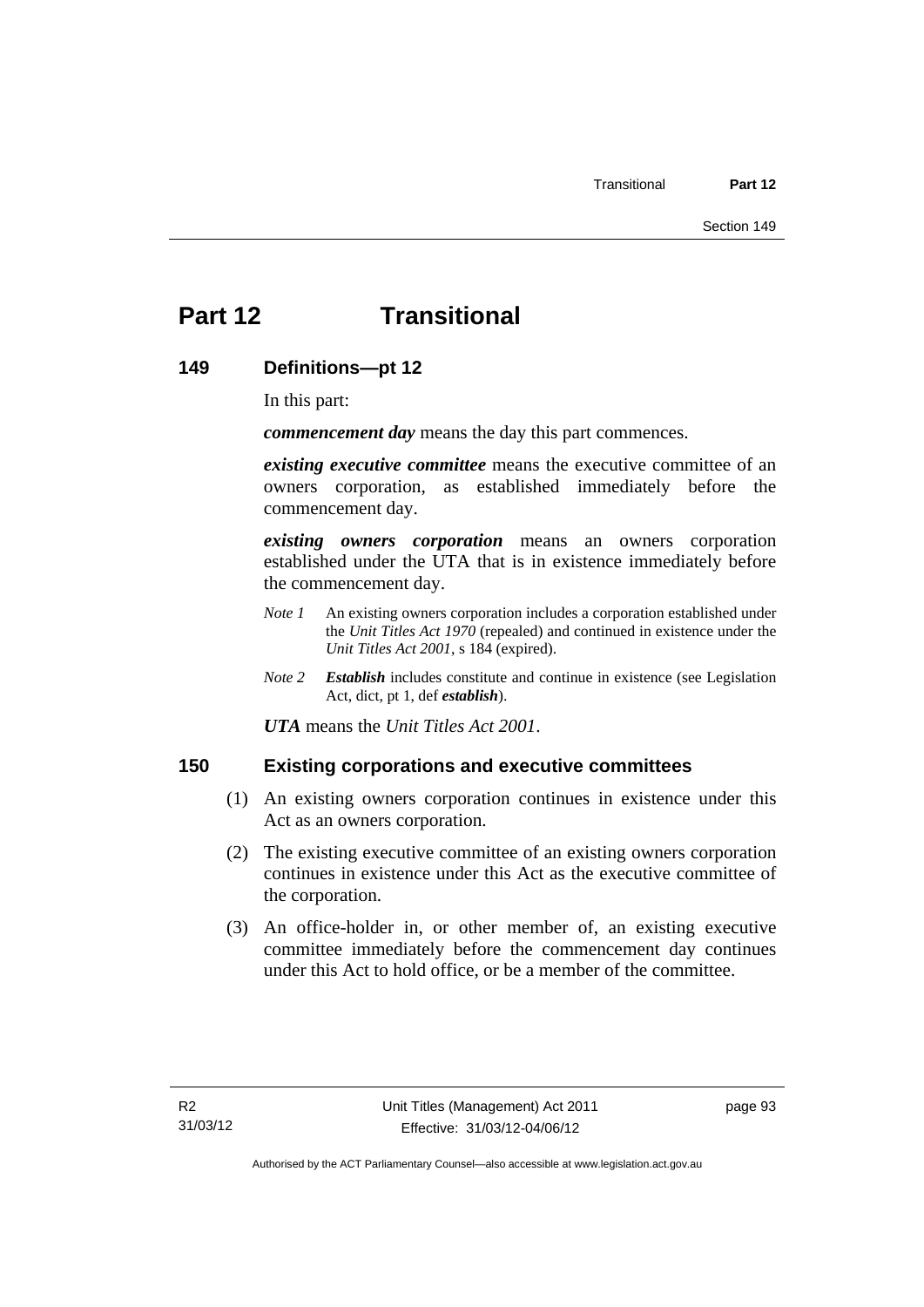#### **Part 12** Transitional

Section 151

 (4) A person who was a member of an existing owners corporation immediately before the commencement day continues under this Act to be a member of the corporation.

## **151 Representatives**

- (1) This section applies to a person—
	- (a) authorised as a representative under the UTA, section 41, section 43 or section 112; and
	- (b) who was a representative immediately before the commencement day.
- (2) The person is taken to have been authorised as a representative under this Act, section 11, section 13 or schedule 3, section 3.23.

## **152 Managers**

- (1) This section applies to a person—
	- (a) appointed as a manager of an existing owners corporation under the UTA, section 55; and
	- (b) who was the manager of the corporation immediately before the commencement day.
- (2) The person is taken to have been engaged under a management contract under this Act, section 50.

# **153 Service contracts**

- (1) This section applies to a service contract—
	- (a) entered into by an existing owners corporation under the UTA, section 55K; and
	- (b) that was in force immediately before the commencement day.
- (2) The service contract is taken to be a service contract entered into under this Act, section 60.

Authorised by the ACT Parliamentary Counsel—also accessible at www.legislation.act.gov.au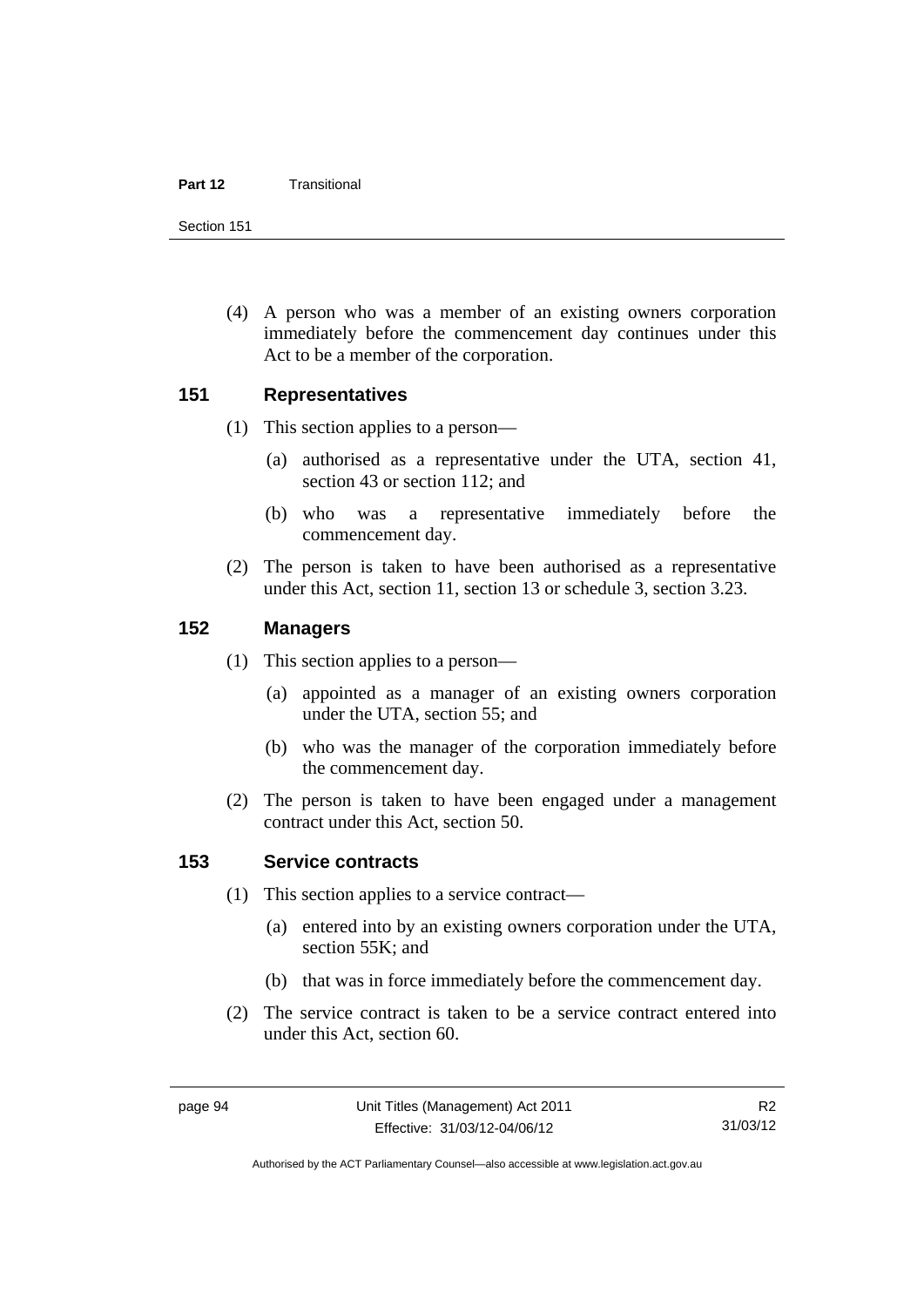# **154 Communication officers**

- (1) This section applies to a person—
	- (a) appointed as a communications officer for an existing owners corporation under the UTA, section 55H; and
	- (b) who was the communications officer for the corporation immediately before the commencement day.
- (2) The person is taken to have been appointed as the communications officer for the owners corporation under this Act, section 66.

# **155 Administrators**

- (1) This section applies to a person—
	- (a) appointed as an administrator of an existing owners corporation under the UTA, section 142; and
	- (b) who was the administrator of the corporation immediately before the commencement day.
- (2) The person is taken to have been appointed as the administrator of the owners corporation under this Act, section 138.

# **156 Agreements for work on behalf of unit owners or occupiers**

- (1) This section applies to an agreement—
	- (a) entered into by an existing owners corporation under the UTA, section 52; and
	- (b) that was in force immediately before the commencement day.
- (2) The agreement is taken to be an agreement entered into under this Act, section 29.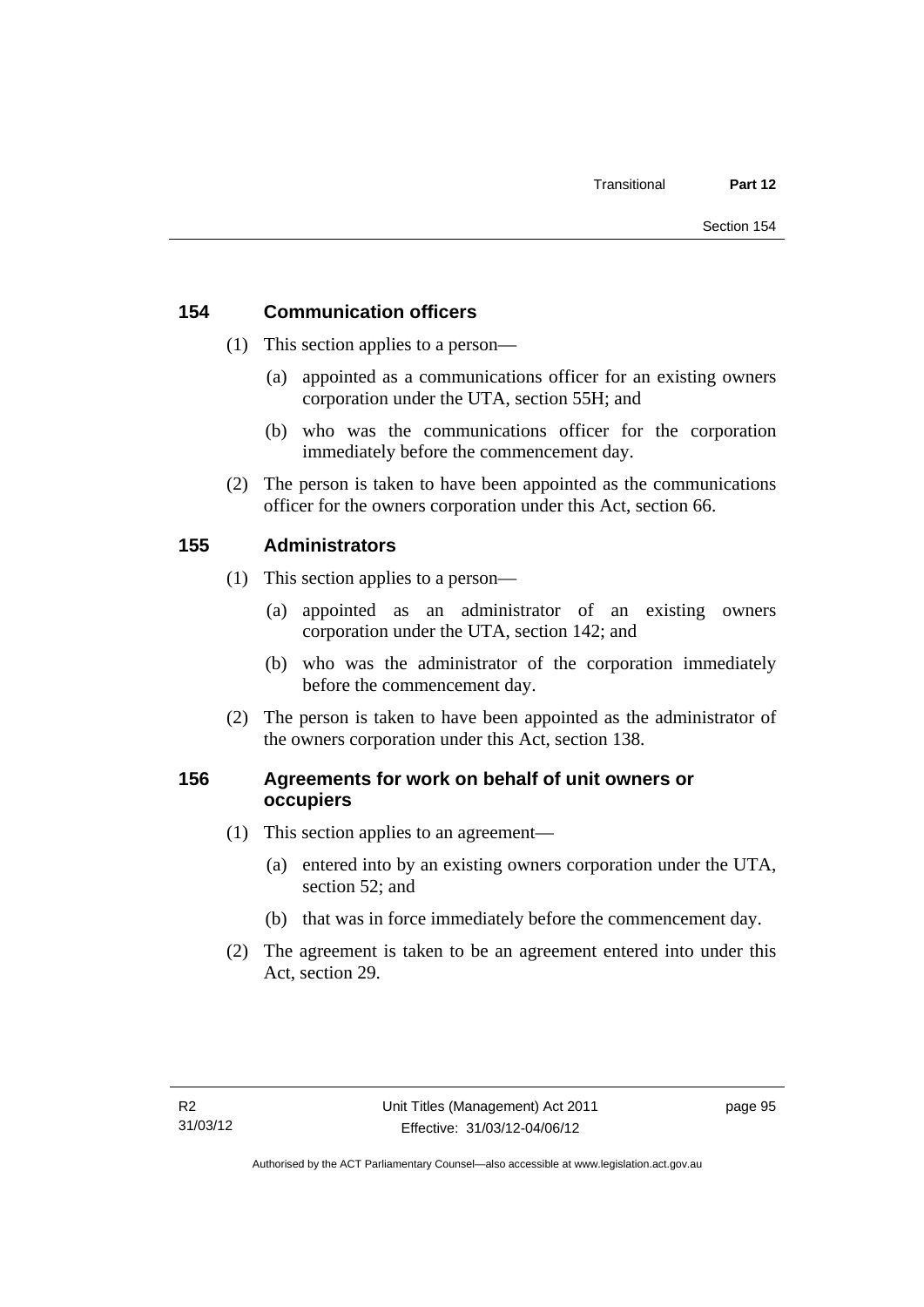#### **Part 12** Transitional

## **157 Sinking fund plans**

- (1) This section applies to a sinking fund plan—
	- (a) approved by an existing owners corporation under the UTA, division 5.4; and
	- (b) that was current immediately before the commencement day.
- (2) The sinking fund plan is taken to be a sinking fund plan under this Act, section 82.
- (3) The day the sinking fund plan is taken to be first approved for this Act is the day the initial sinking fund plan was approved by the owners corporation under the UTA, section 62.
- (4) The day any subsequent sinking fund plan is taken to be approved for this Act is the day the subsequent sinking fund plan was approved by the owners corporation under the UTA, section 63A.

## **158 Approvals, authorisations, consents, decisions of existing owners corporation etc**

- (1) This section applies to an approval, authorisation, consent or other decision (a *decision*) of an existing owners corporation or an existing executive committee—
	- (a) under the repealed provisions; and
	- (b) that was in force immediately before the commencement day.
- (2) The decision is taken to be a decision under this Act.
- (3) In this section:

*repealed provisions* means the provisions of the UTA omitted by this Act, schedule 5, part 5.12.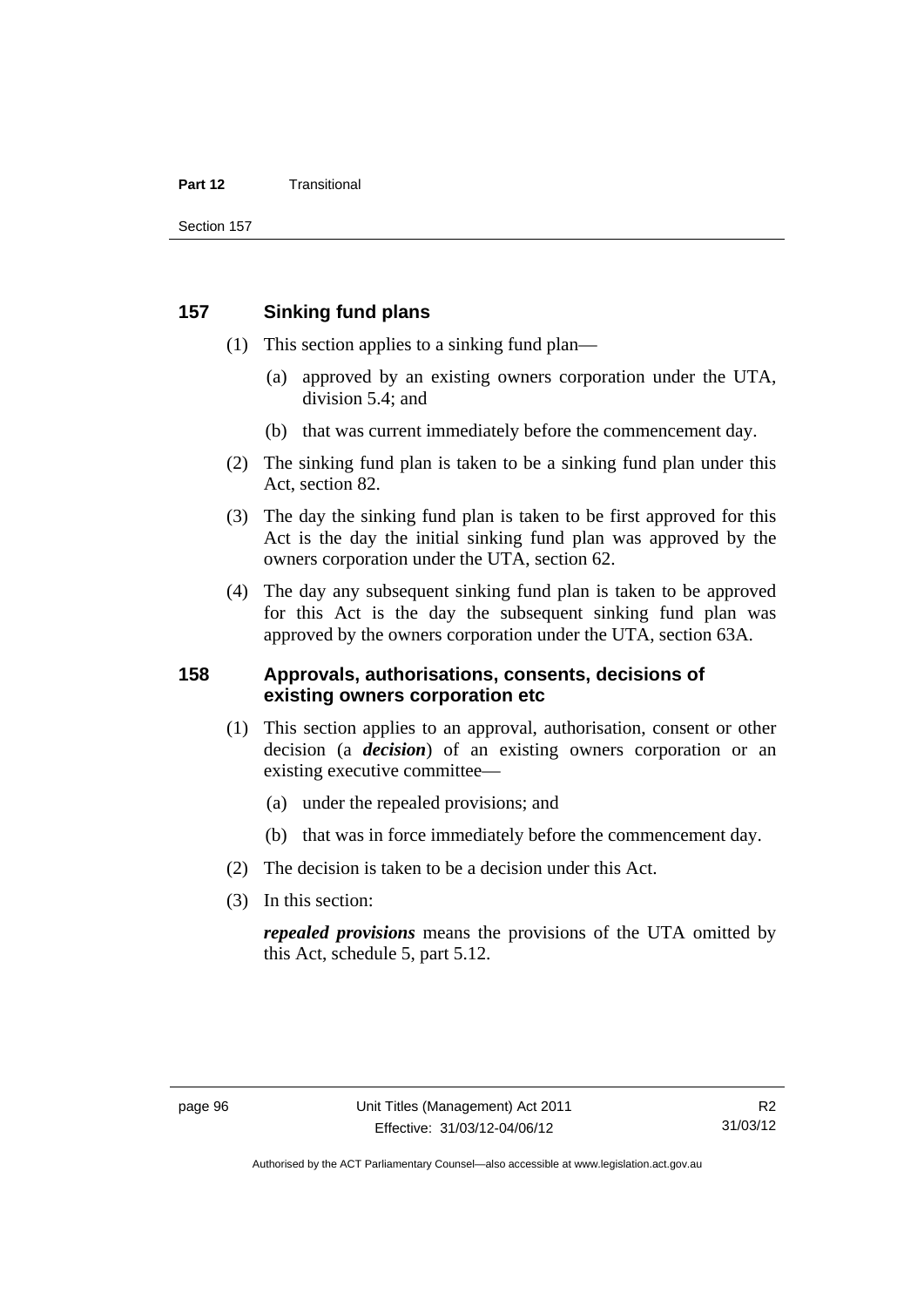## **159 General meetings notified before commencement day**

- (1) If a notice of a general meeting of an owners corporation to be held after the commencement day is given before the commencement day—
	- (a) the notice is taken to be a notice under this Act, schedule 3, section 3.6 (Notice of general meetings); and
	- (b) this Act applies to the general meeting.
- (2) If a general meeting of an owners corporation held before the commencement day is adjourned to a date on or after the commencement day—
	- (a) the meeting is taken to be adjourned under this Act, schedule 3, section 3.9 (Quorum at a general meeting—owners corporation with 3 or more members); and
	- (b) this Act applies to the general meeting.

### **160 Articles of pre-2001 corporation**

- (1) This section applies to a corporation—
	- (a) established under the *Unit Titles Act 1970* (repealed); and
	- (b) that was in existence immediately before the UTA, part 16 commenced.
- (2) The articles of the corporation, as in force immediately before the commencement day, continue to apply to the corporation, but may be amended in accordance with this Act.
- (3) If, before the commencement day there was a breach of an article of the corporation, the breach is taken to be a breach of a rule under this Act.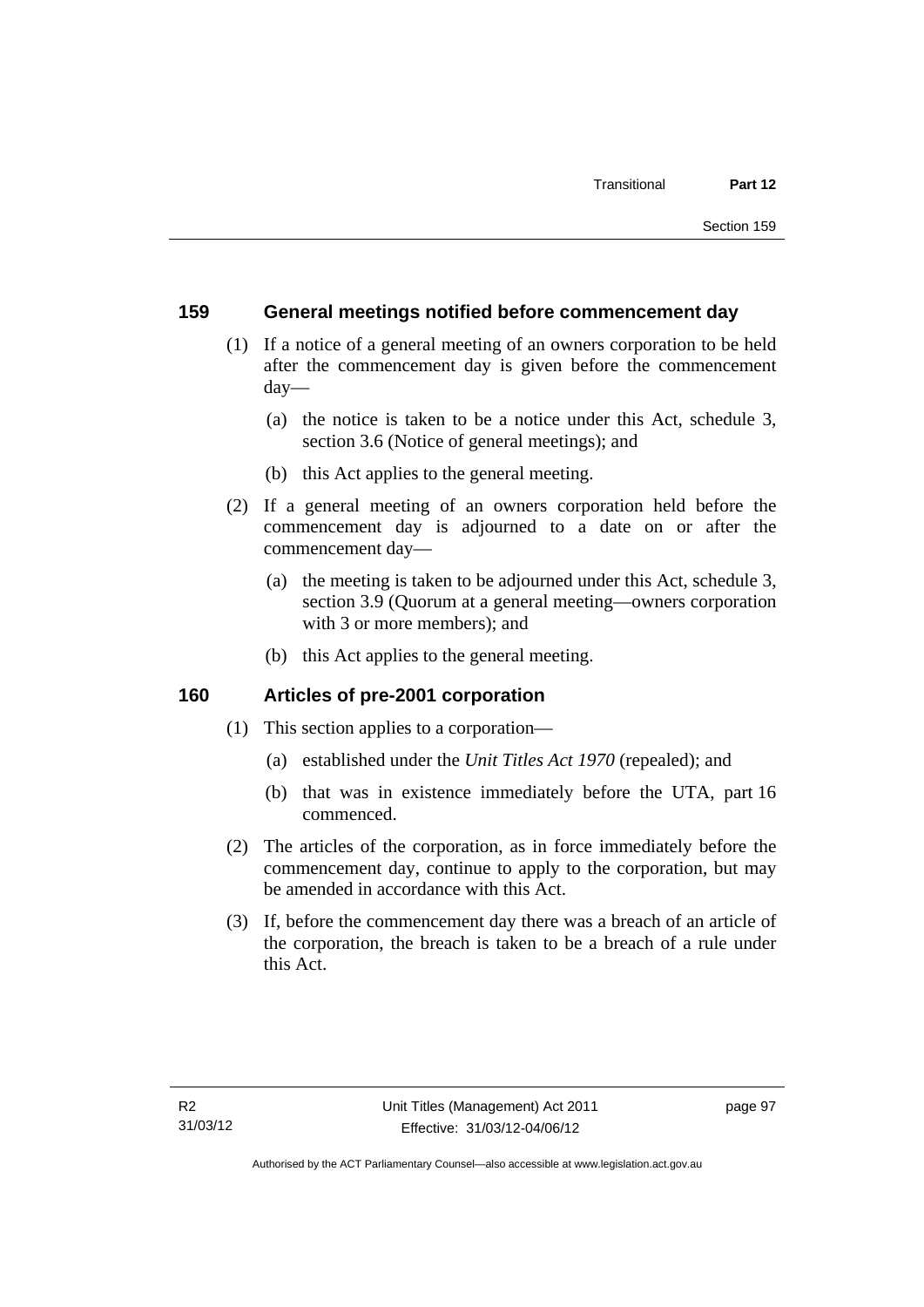#### **Part 12** Transitional

Section 161

#### **161 Articles of owners corporation under UTA**

- (1) This section applies to an owners corporation—
	- (a) established under the UTA; and
	- (b) that is in existence immediately before the commencement day.
- (2) The articles of the owners corporation, as in force immediately before the commencement day—
	- (a) are taken to be rules under this Act; and
	- (b) continue to apply to the corporation; and
	- (c) may be amended under this Act, section 108.
- (3) However, an article of the owners corporation has no effect if the article is inconsistent with this Act or another territory law or does any of the things mentioned in this Act, section 108 (3) (b) to (d).
- (4) If, before the commencement day—
	- (a) there was a breach of an article of the owners corporation—the breach is taken to be a breach of a rule under this Act; and
	- (b) an infringement notice was given under the UTA, section 129—the notice is taken to be a notice under this Act, section 109.

### **162 Transitional regulations**

- (1) A regulation may prescribe transitional matters necessary or convenient to be prescribed because of the enactment of this Act.
- (2) A regulation may modify this part (including in relation to another territory law) to make provision in relation to anything that, in the Executive's opinion, is not, or is not adequately or appropriately, dealt with in this part.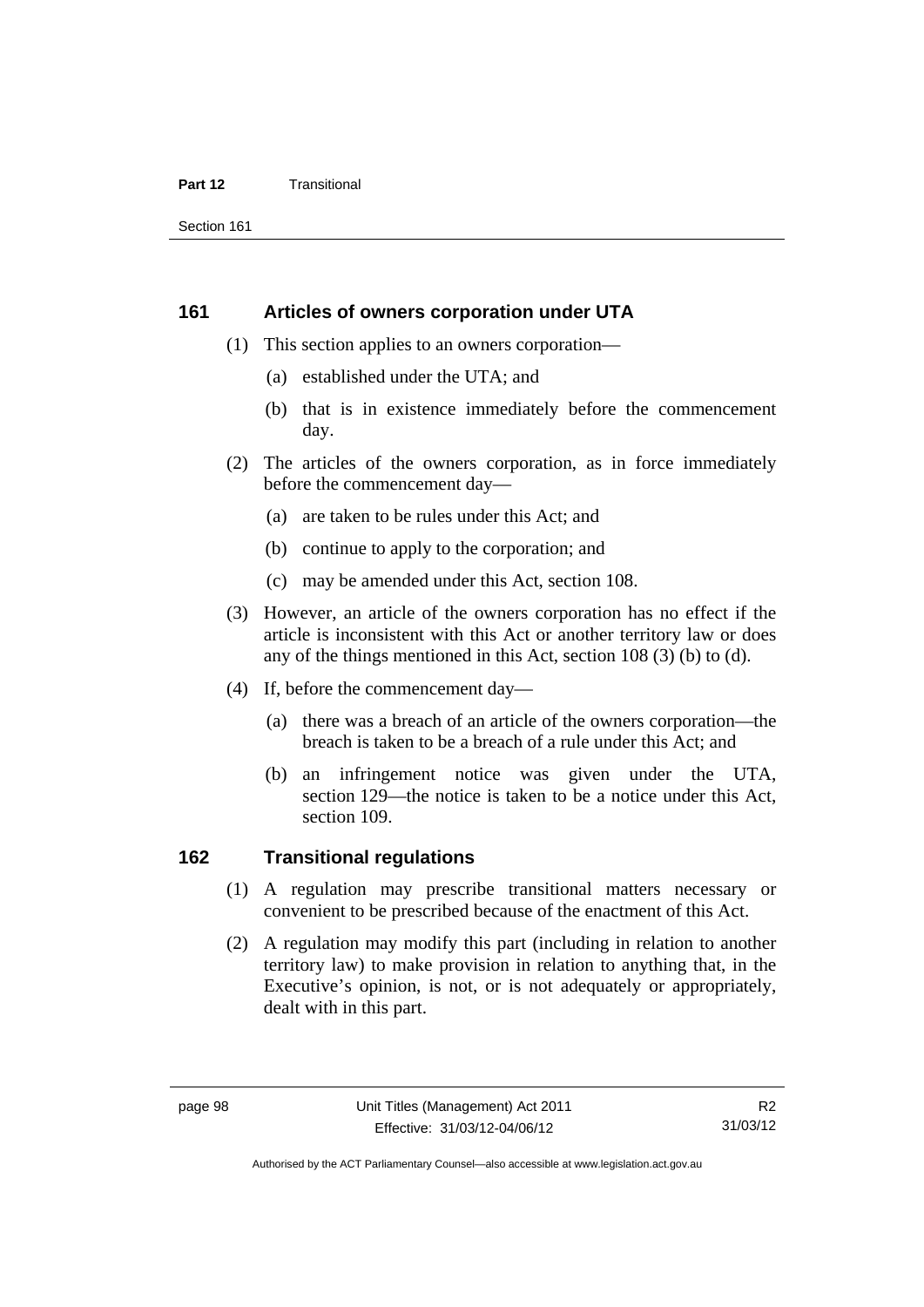(3) A regulation under subsection (2) has effect despite anything elsewhere in this Act.

## **164 Transitional effect—Legislation Act, s 88**

This part (other than section 162 (Transitional regulations)) is a law to which the Legislation Act, section 88 (Repeal does not end effect of transitional laws etc) applies.

## **165 Expiry—pt 12 etc**

This part and the following provisions expire 1 year after the commencement day:

- (a) section  $82(2)$ , note;
- (b) section 84 (1) (b), note;
- (c) section 85 (b), note;
- (d) section 106, notes 2 and 3;
- (e) schedule 4 heading, notes 2 and 3.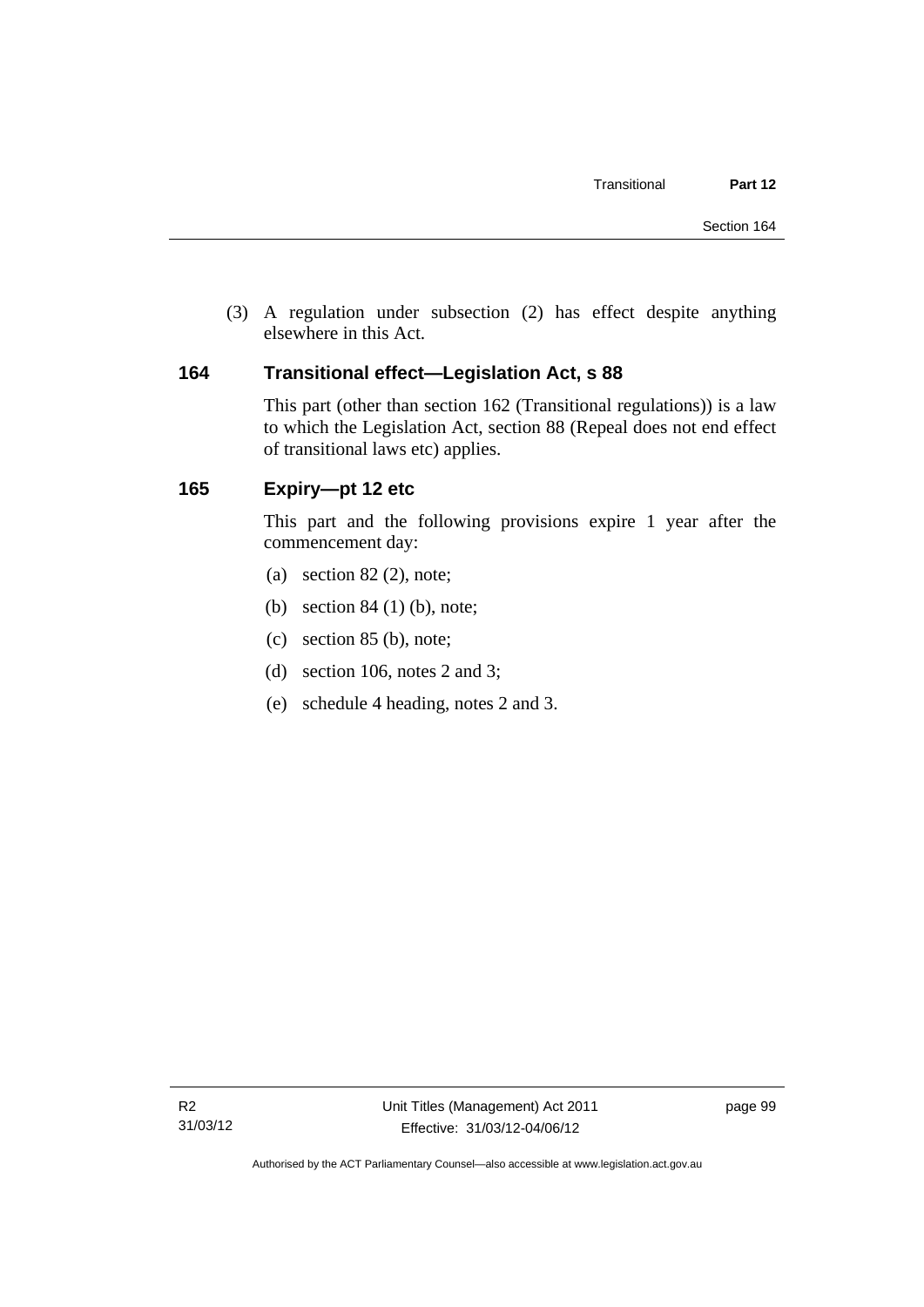## **Schedule 1 Codes of conduct**

(see s 46 and s 56)

## **Part 1.1 Executive committees—code of conduct**

## **1 Understanding of Act and code**

An executive member must have—

- (a) a commitment to acquiring an understanding of the Act, as relevant to the member's role on the executive committee; and
- (b) a good understanding of this code.

## **2 Honesty and fairness**

An executive member must act honestly and fairly in exercising the member's functions as an executive member.

## **3 Care and diligence**

An executive member must exercise reasonable care and diligence in exercising the member's functions as an executive member.

## **4 Acting in owners corporation's best interests**

An executive member must act in the best interests of the owners corporation in exercising the member's functions as an executive member, unless it is unlawful to do so.

## **5 Complying with Act and code**

An executive member must take reasonable steps to ensure that the member complies with the Act, including this code, when exercising the member's functions as an executive member.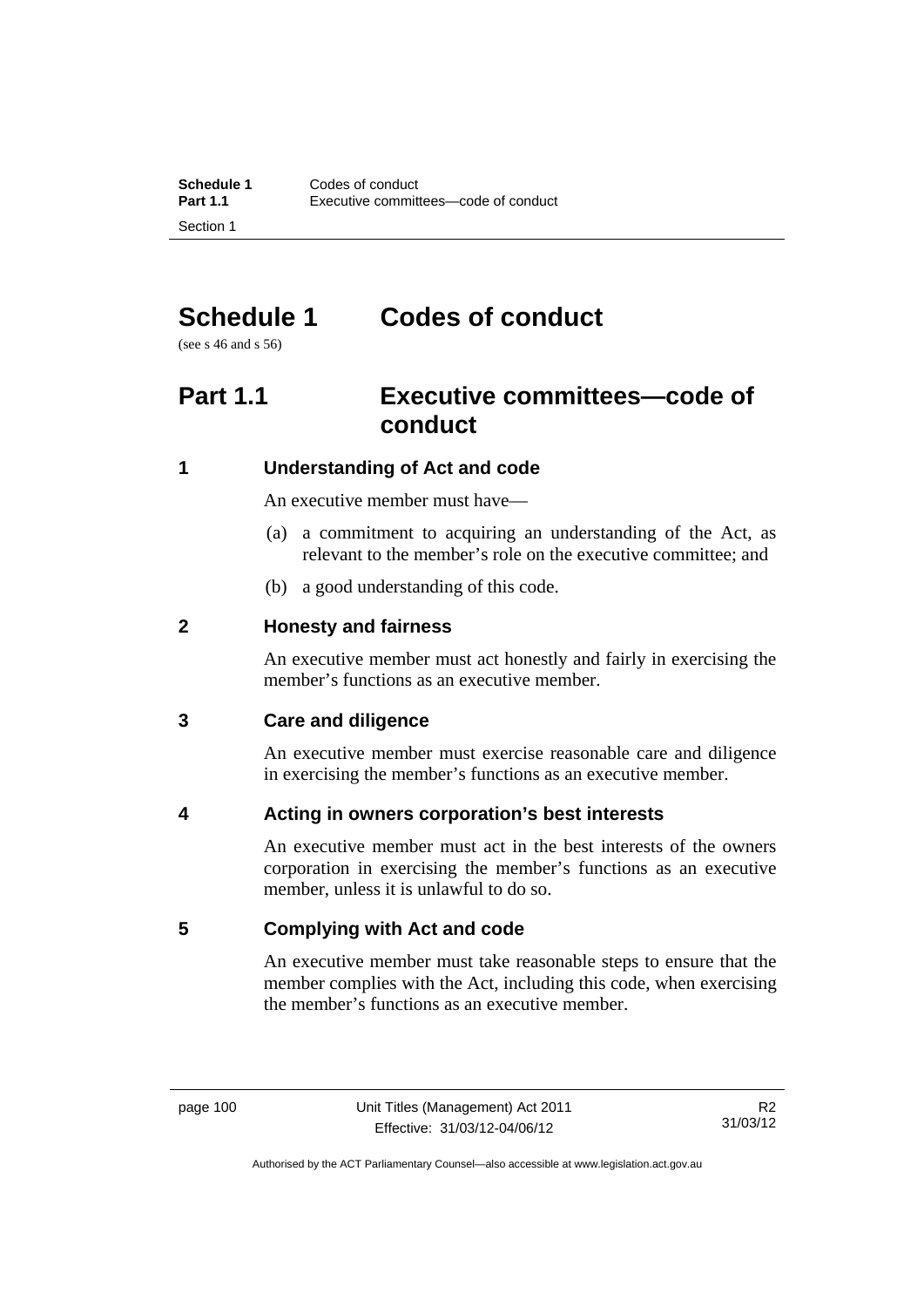### **6 Nuisance**

An executive member must not—

- (a) cause a nuisance on the land; and
- (b) otherwise behave in a way that unreasonably affects a person's lawful use or enjoyment of a unit or the common property.

## **7 Unconscionable conduct**

An executive member must not engage in unconscionable conduct in exercising the member's functions as an executive member.

#### **Examples**

- 1 improperly using the executive member's position on the executive committee to gain, directly or indirectly, an advantage personally or for someone else
- 2 exerting undue influence on, or using unfair tactics against, the owner of a unit in the units plan
- *Note* An example is part of the Act, is not exhaustive and may extend, but does not limit, the meaning of the provision in which it appears (see Legislation Act, s 126 and s 132).

### **8 Conflict of interest**

An executive member must disclose to the executive committee any conflict of interest the member may have in a matter before the committee.

page 101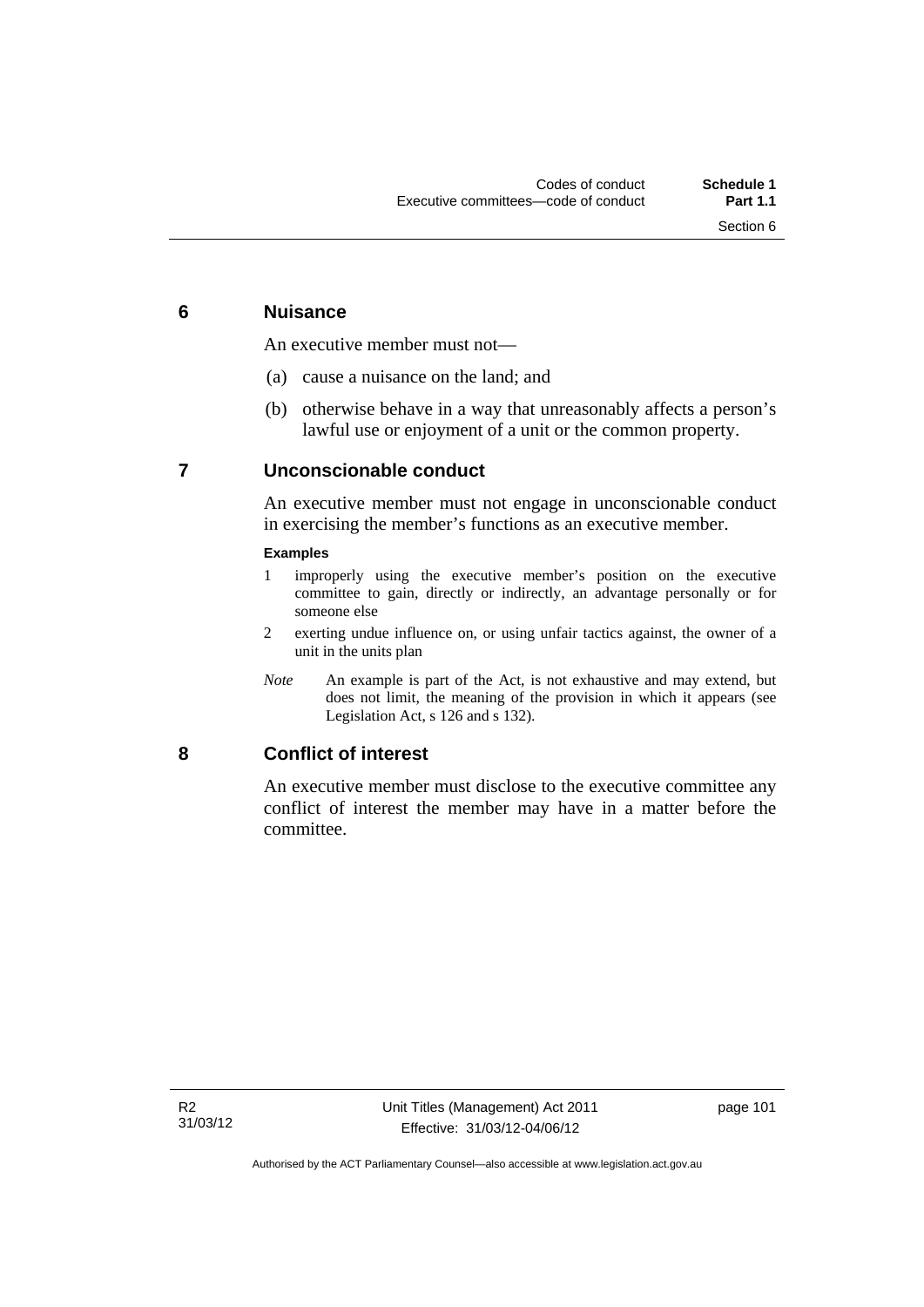## **Part 1.2 Managers—code of conduct**

## **1 Knowledge of Act and code**

A manager must have a good working knowledge and understanding of the Act, including this code, as relevant to the manager's functions.

## **2 Honesty, fairness and professionalism**

- (1) A manager must act honestly, fairly and professionally in exercising the manager's functions.
- (2) A manager must not try to unfairly influence the outcome of an election for the owners corporation executive committee.

### **3 Skill, care and diligence**

A manager must exercise reasonable skill, care and diligence in exercising the manager's functions.

## **4 Acting in owners corporation's best interests**

A manager must act in the best interests of the owners corporation unless it is unlawful to do so.

## **5 Keeping owners corporation informed of developments**

A manager must keep the owners corporation informed of any significant development or issue about an activity carried out for the owners corporation.

## **6 Ensuring employees comply with Act and code**

A manager must take reasonable steps to ensure that the manager's employees comply with the Act, including this code, when exercising the manager's functions.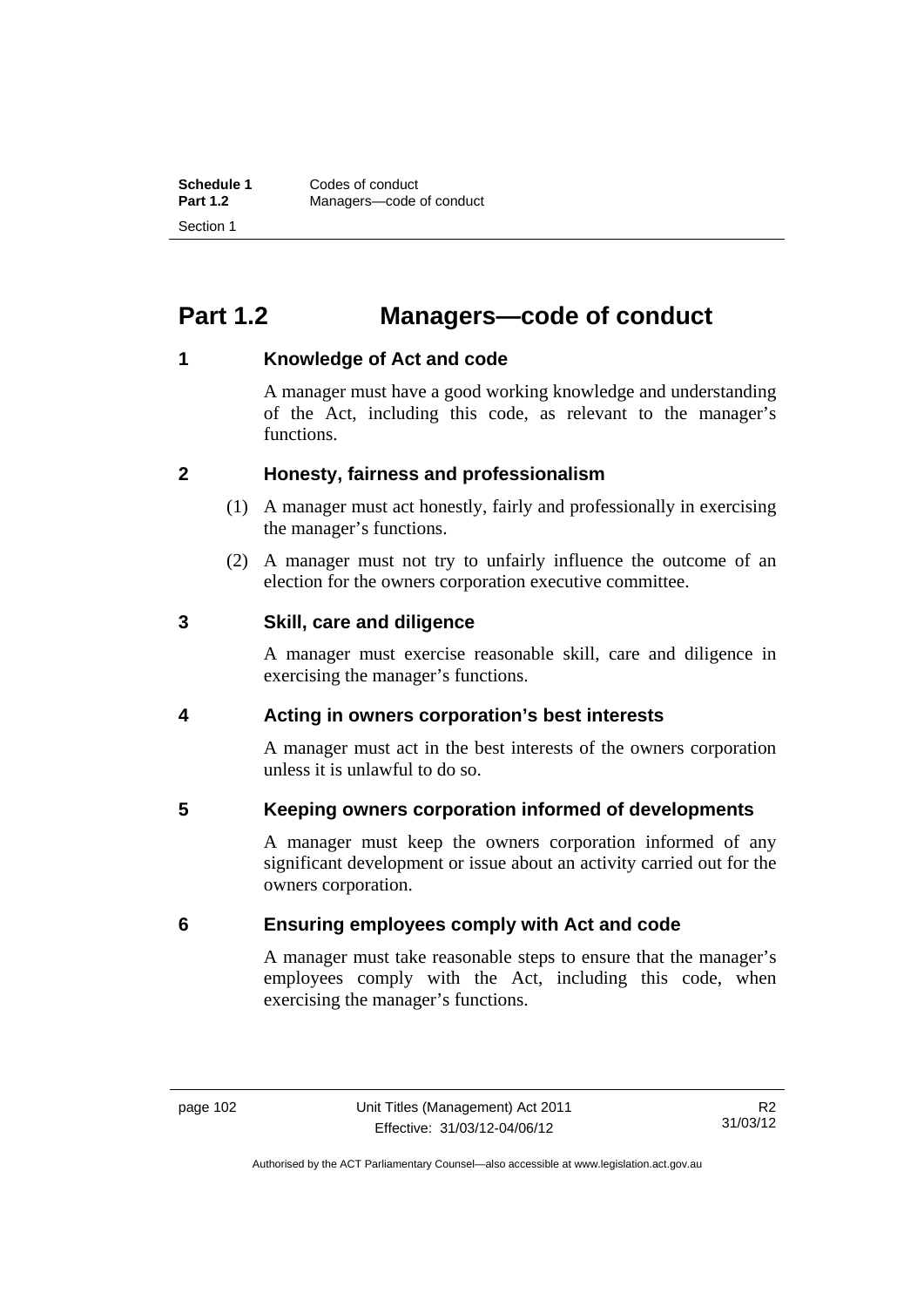## **7 Fraudulent or misleading conduct**

A manager must not engage in fraudulent or misleading conduct in exercising the manager's functions.

## **8 Unconscionable conduct**

A manager must not engage in unconscionable conduct in carrying out the manager's functions.

#### **Examples**

- 1 taking unfair advantage of the manager's superior knowledge relative to the owners corporation
- 2 requiring the owners corporation to comply with conditions that are unlawful or not reasonably necessary
- 3 improperly using the executive member's position on the executive committee to gain, directly or indirectly, an advantage personally or for someone else
- 4 exerting undue influence on, or using unfair tactics against, the owners corporation or the owner of a unit in the units plan
- *Note* An example is part of the Act, is not exhaustive and may extend, but does not limit, the meaning of the provision in which it appears (see Legislation Act, s 126 and s 132).

## **9 Conflict of duty or interest**

A manager for an owners corporation (the *first corporation*) must not accept an engagement for another owners corporation if accepting the engagement may place the manager's duty to, or the interests of, the first corporation in conflict with the manager's duty to, or the interests of, the other owners corporation.

### **10 Goods and services to be supplied at competitive prices**

A manager must take reasonable steps to ensure the goods and services the manager gets for, or supplies to, the owners corporation are obtained or supplied at competitive prices.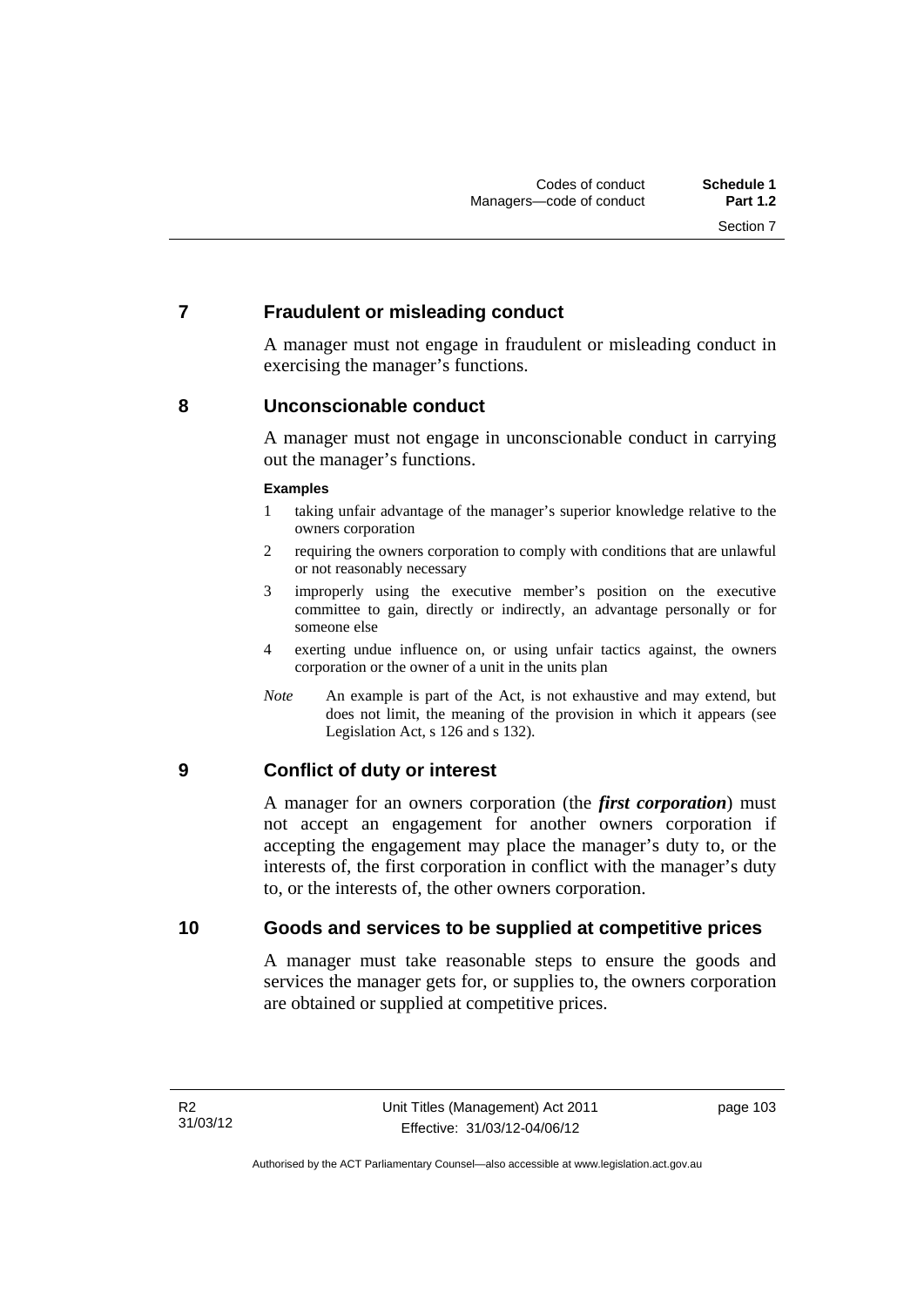## **11 Manager to demonstrate keeping of particular records**

If an owners corporation or its executive committee asks the manager, in writing, to show that the manager has kept the owners corporation's records as required under the Act, the manager must comply with the request within a reasonable time.

page 104 Unit Titles (Management) Act 2011 Effective: 31/03/12-04/06/12

R2 31/03/12

Authorised by the ACT Parliamentary Counsel—also accessible at www.legislation.act.gov.au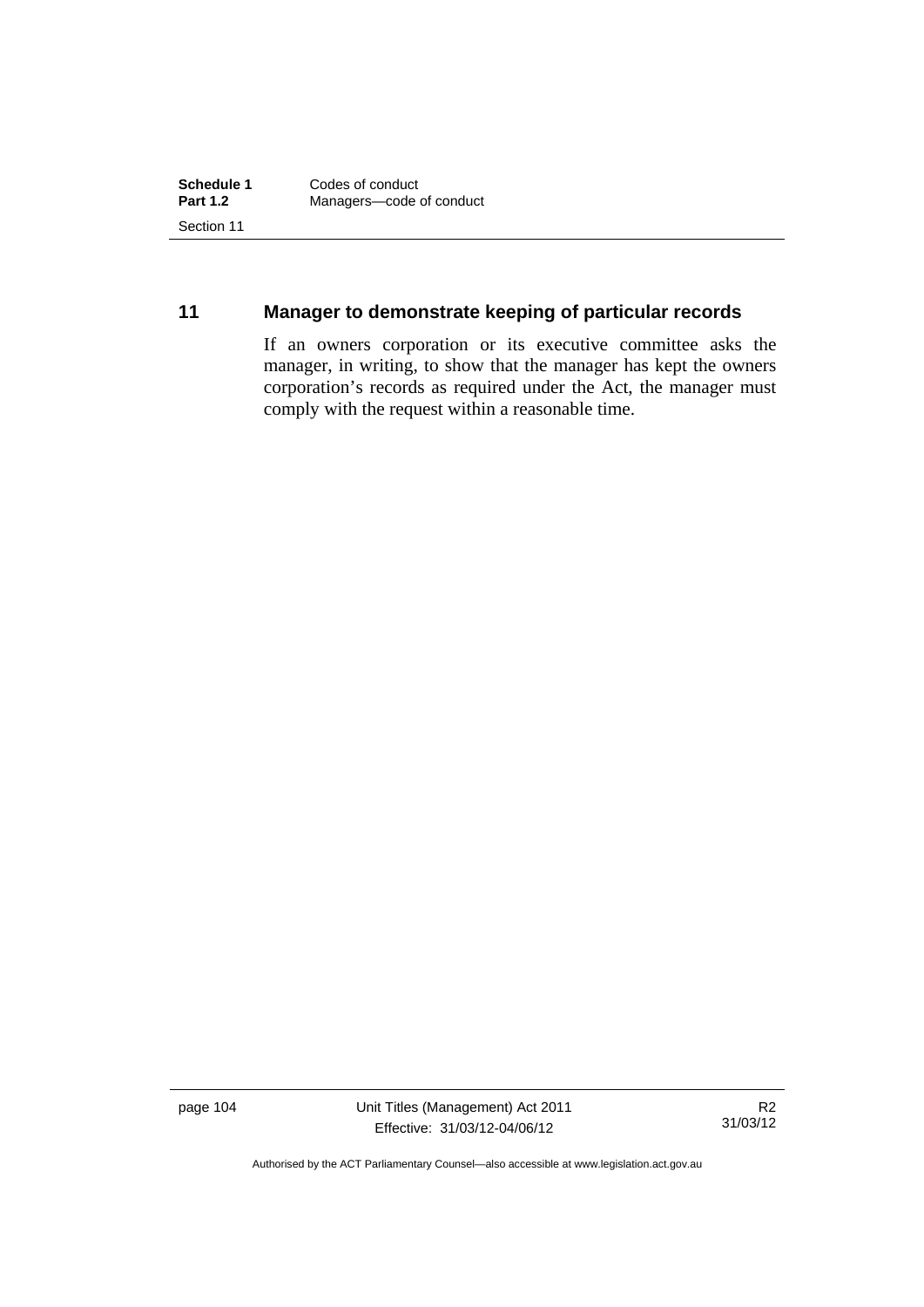## **Schedule 2 Executive committees**

(see s 36 and s 37)

*Note* The executive committee exercises the functions of the owners corporation (see s 35 (1)).

> Who are the members of the executive committee and how many members there must be depends on whether the owners corporation has had its first annual general meeting and how many members of the owners corporation there are (see s 38 and s 39).

> The executive committee must elect a chairperson, secretary and treasurer (see s 40). The functions of those office-holders are set out in ss 41 to 43.

The executive committee may—

- be helped in the exercise of its functions by a person employed or engaged under s 45; and
- delegate its functions to 1 or more executive members (see s 44 (1) or a manager (see s 58 (2)).

An executive committee member is protected from civil liability in relation to the exercise of the member's functions if the member acts honestly and without recklessness (see s 47).

## **Part 2.1 What the executive committee must, may and cannot do**

## **2.1 Executive committee must keep minutes, and records and accounts**

(UTA s 91 (1), (2) and (5))

- (1) The executive committee of an owners corporation must—
	- (a) keep minutes of its proceedings; and
	- (b) keep minutes of proceedings at general meetings of the corporation; and

page 105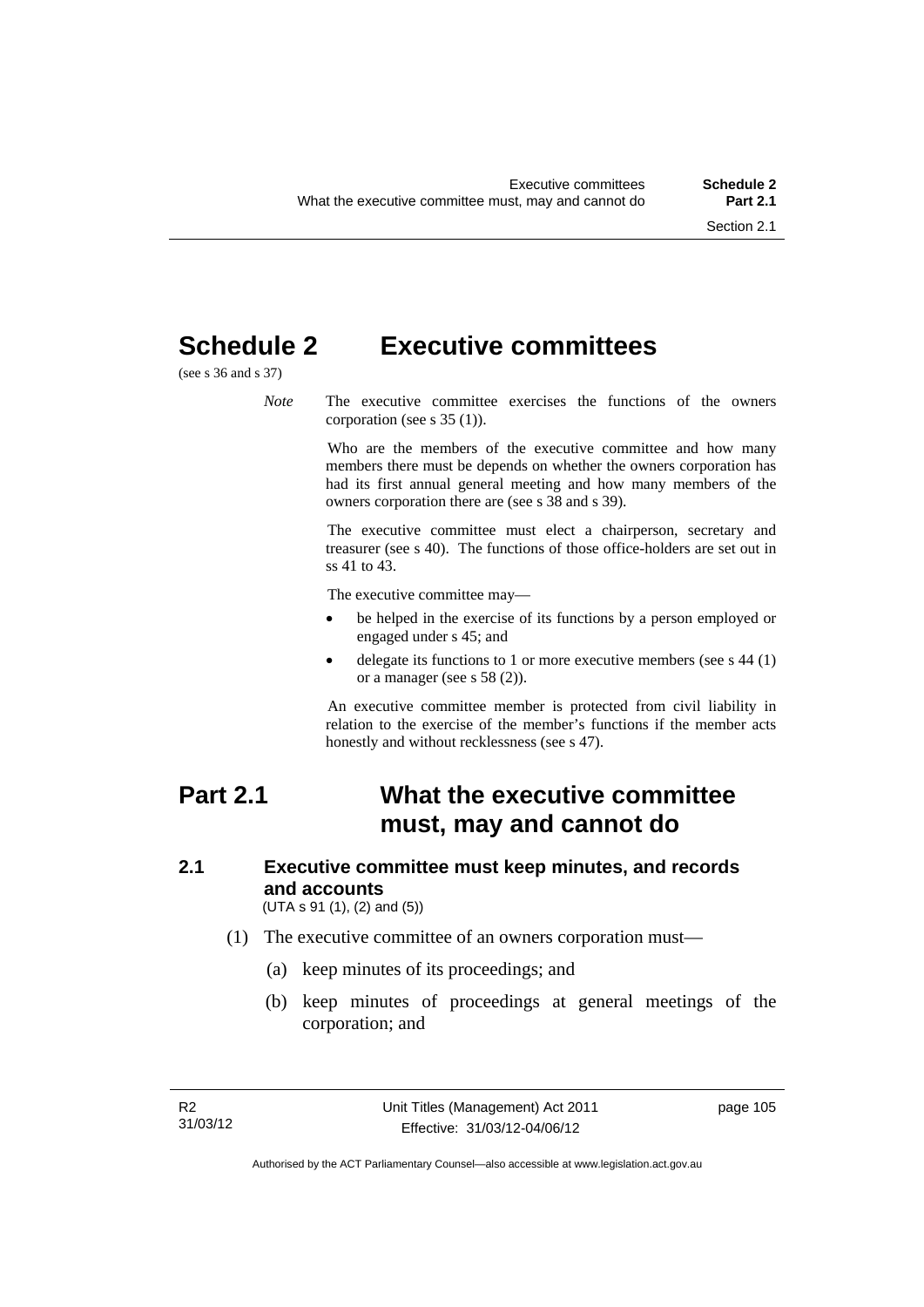| <b>Schedule 2</b> | Executive committees                                 |
|-------------------|------------------------------------------------------|
| <b>Part 2.1</b>   | What the executive committee must, may and cannot do |
| Section 2.1       |                                                      |

- (c) include in the minutes of proceedings at general meetings a record of every resolution of the corporation (including, for special, unopposed and unanimous resolutions, details of the kind of resolution); and
- (d) keep a copy of any court order given to the owners corporation; and
- (e) keep any authorisation by the planning and land authority given to the owners corporation; and
- (f) keep proper records and books of account in relation to—
	- (i) the corporation's assets and liabilities (including all amounts owing to and by the corporation); and
	- (ii) all amounts received and paid by the corporation.
- *Note* If minutes or other records kept by the executive committee contain personal information, the executive committee must comply with the national privacy principles under the *Privacy Act 1988* (Cwlth) in relation to that information.
- (2) The executive committee must keep the documents, records and books for at least 5 years.
- (3) The executive committee may keep the minutes, records or books of account in an electronic form.
- (4) If an owners corporation fails to comply with this section, each executive member of the corporation at the time of the failure commits an offence.
- (5) It is a defence to a prosecution for an offence against this section if the defendant proves that—
	- (a) the defendant took reasonable steps to ensure that the section was complied with; or

Authorised by the ACT Parliamentary Counsel—also accessible at www.legislation.act.gov.au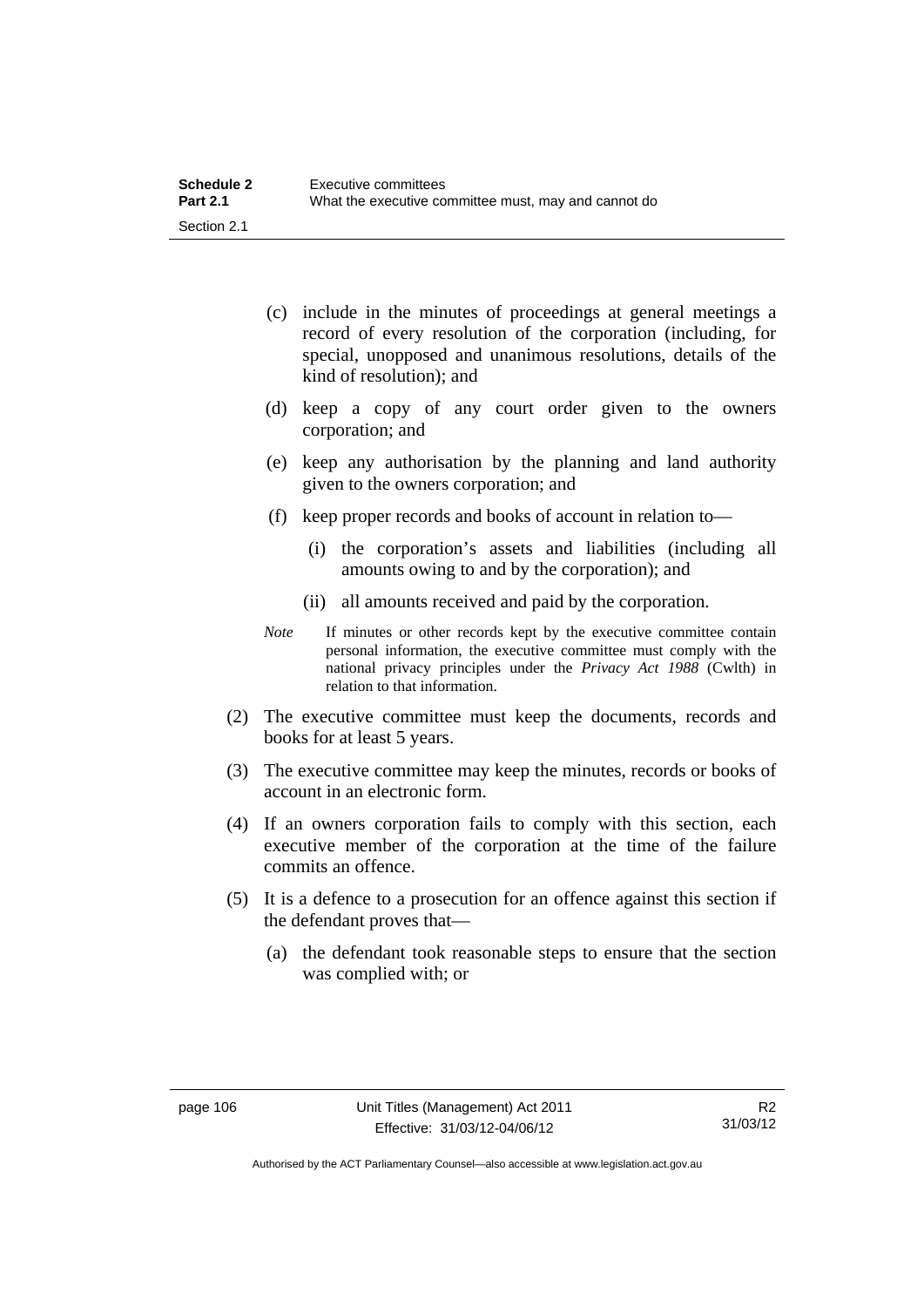(b) the failure to comply happened without the defendant's knowledge.

Maximum penalty: 20 penalty units.

#### **2.2 Executive committee must present financial statements at annual general meeting**  (UTA s 91 (3) to (6))

- (1) At each annual general meeting of an owners corporation, the executive committee must present to the corporation annual financial statements in relation to the matters mentioned in section 2.1 (1) (f).
- (2) Annual financial statements must cover the period from the end of the period for which the last statements were prepared (or, for the first annual general meeting, since the registration of the units plan), to a stated day (the *stated day*) before the annual general meeting at which they are to be presented.
- (3) The annual financial statements must be presented to the annual general meeting within 3 months from the stated day.
- (4) If an owners corporation fails to comply with this section, each executive member of the corporation at the time of the failure commits an offence.

Maximum penalty: 20 penalty units.

- (5) It is a defence to a prosecution for an offence against this section if the defendant proves that—
	- (a) the defendant took reasonable steps to ensure that the section was complied with; or
	- (b) the failure to comply happened without the defendant's knowledge.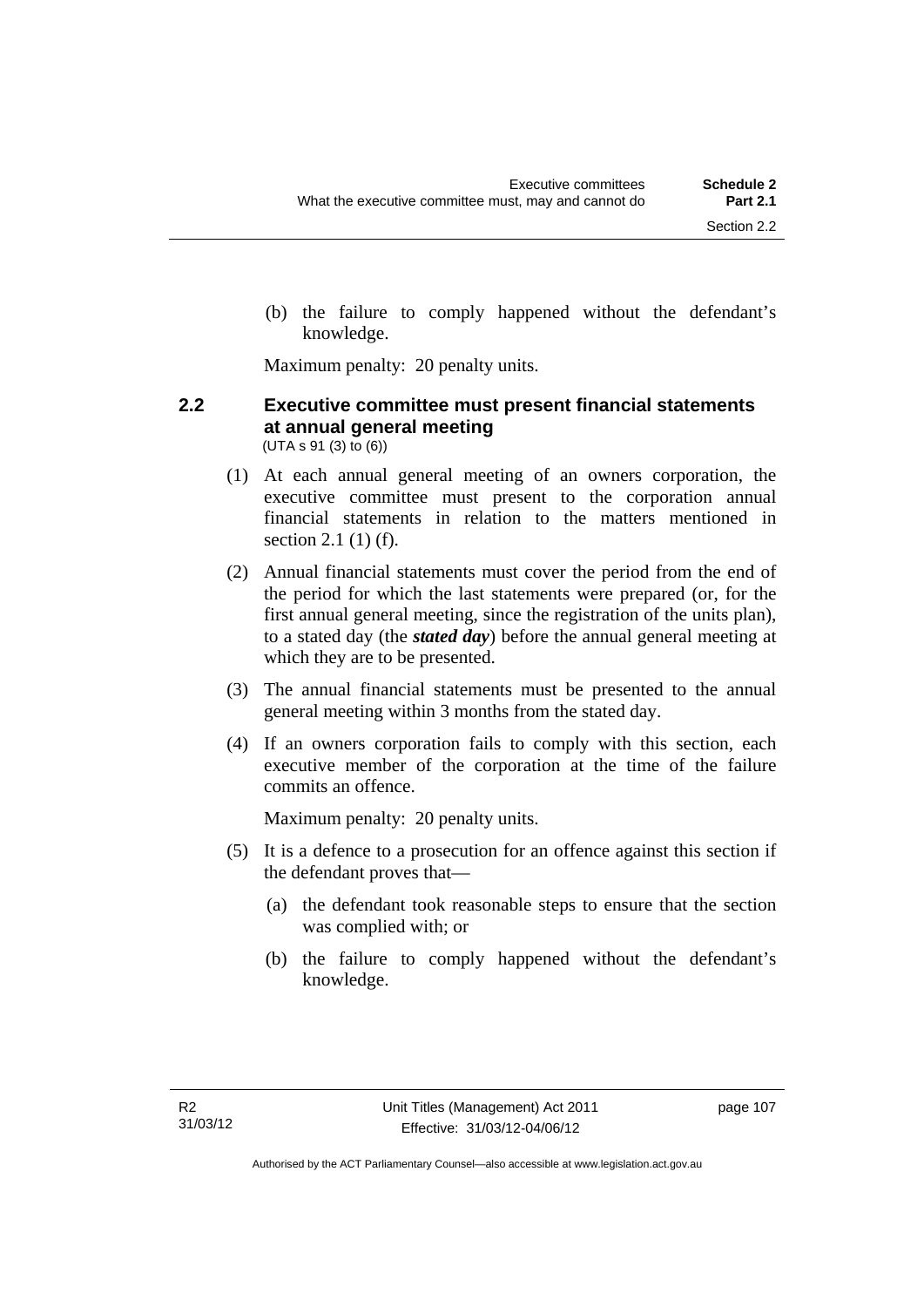## **2.3 Executive committee must present insurance details at annual general meeting**

- (1) At each annual general meeting of an owners corporation, the executive committee must give to the corporation the following details about each insurance policy held by the corporation under this Act that is current at the time of the meeting:
	- (a) the name of the insurer;
	- (b) the amount of cover under the policy;
	- (c) for a building insurance policy—details of any recent valuation of the insured buildings;
	- (d) a summary of the type of cover under the policy;

#### **Examples**

public liability insurance, building insurance, personal property insurance

*Note* An example is part of the Act, is not exhaustive and may extend, but does not limit, the meaning of the provision in which it appears (see Legislation Act, s 126 and s 132).

- (e) the amount of the premium;
- (f) the amount of any excess payable on the happening of an event for which the insurance gives cover;
- (g) the date the cover expires;
- (h) the amount and type of any financial or other benefit given, or to be given, by the insurer, for the insurance being taken out, to any person.

**Example—financial or other benefit** 

commissions, discounts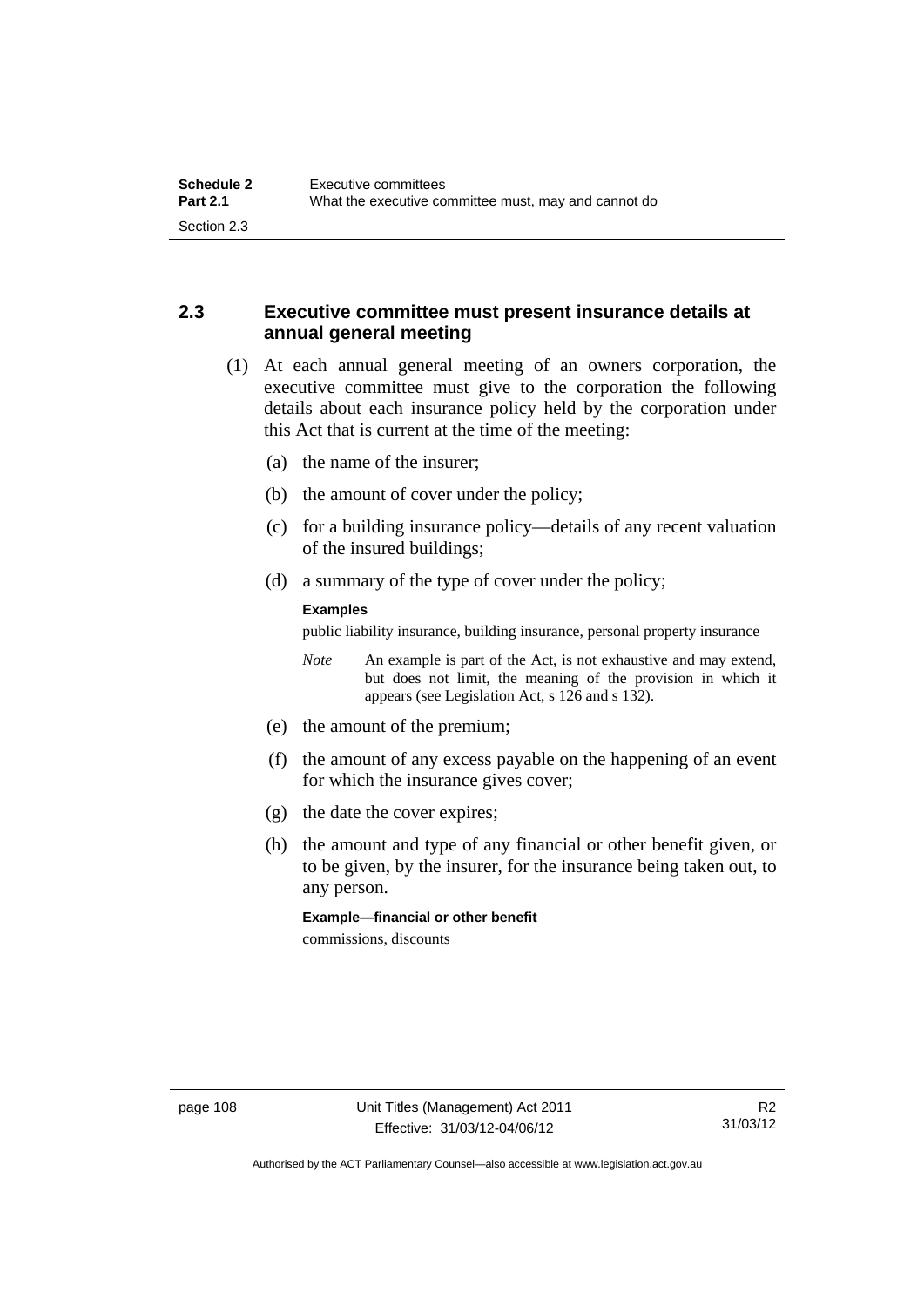(2) If an owners corporation fails to comply with this section, each executive member of the corporation at the time of the failure commits an offence.

Maximum penalty: 20 penalty units.

- (3) It is a defence to a prosecution for an offence against this section if the defendant proves that—
	- (a) the defendant took reasonable steps to ensure that the section was complied with; or
	- (b) the failure to comply happened without the defendant's knowledge.

## **2.4 Approving use of common property**

(UTA s 88B)

The executive committee of an owners corporation may approve an application by a member of the corporation to use the common property if—

- (a) the use applied for is minor; and
- (b) the use will not unreasonably interfere with the reasonable use and enjoyment of the common property by other members of the corporation.

#### **Example—minor use**

installation of airconditioner or awning on unit that extends over common property

*Note* An example is part of the Act, is not exhaustive and may extend, but does not limit, the meaning of the provision in which it appears (see Legislation Act, s 126 and s 132).

## **2.5 Decisions about taking legal action**

(UTA s 88C)

 (1) This section applies if the executive committee proposes to take legal action.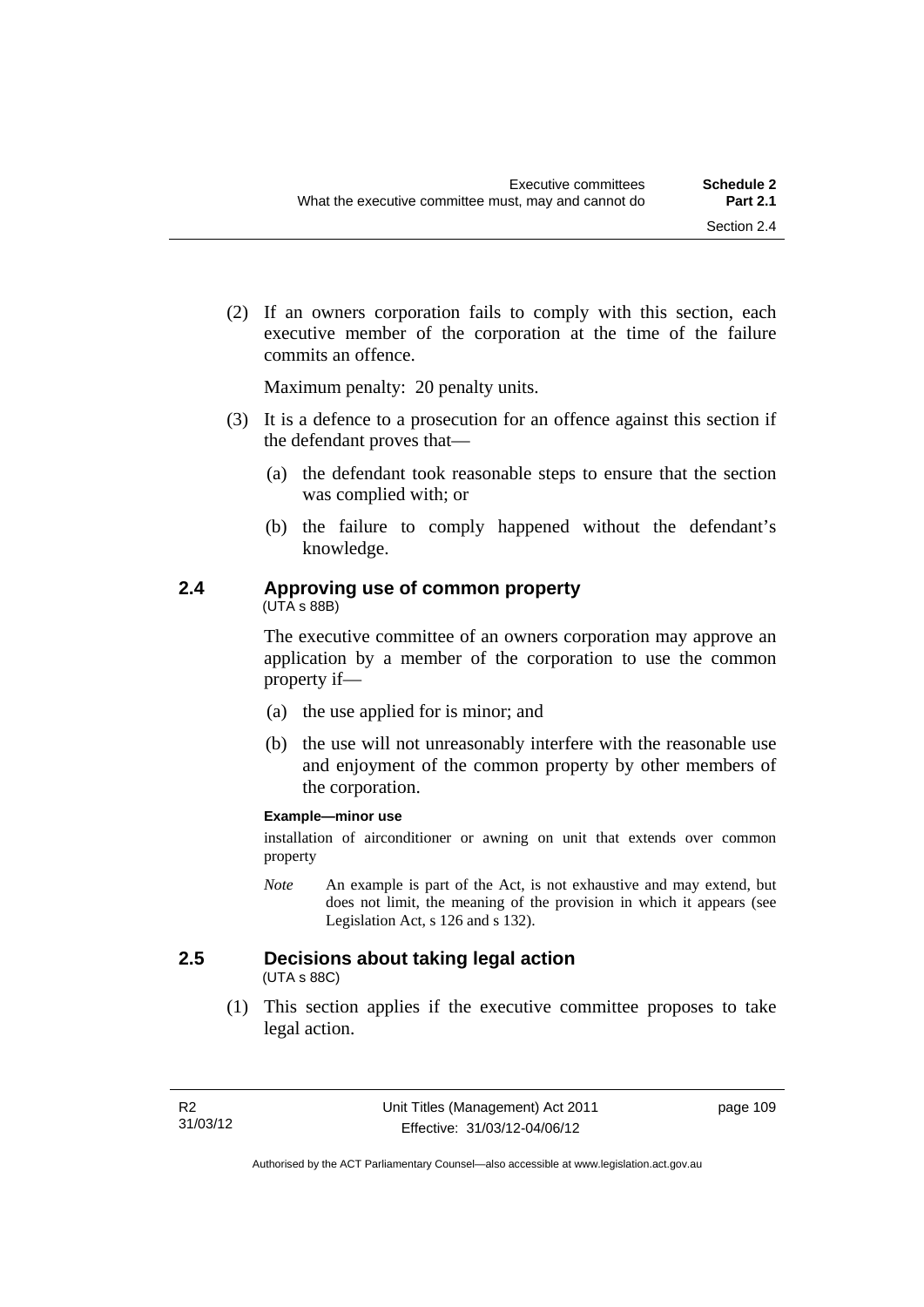| <b>Schedule 2</b> | Executive committees                                 |
|-------------------|------------------------------------------------------|
| <b>Part 2.1</b>   | What the executive committee must, may and cannot do |
| Section 2.6       |                                                      |

- (2) The executive committee of an owners corporation must not take legal action on behalf of the owners corporation unless—
	- (a) the legal action relates to the payment of a contribution under the Act by a member of the corporation to the corporation; or
	- (b) the costs of taking the legal action are reasonably estimated by the corporation's legal representative to be not more than the amount prescribed by regulation; or
	- (c) the corporation approves taking the legal action by ordinary resolution.
	- *Note* Section 2.6 allows urgent legal action to be taken.
- (3) For this section, the executive committee of an owners corporation *takes legal action* if the committee—
	- (a) begins a proceeding; or
	- (b) begins to defend a proceeding; or
	- (c) continues, or continues to defend, a proceeding.
- (4) In this section:

*costs*, of taking legal action, means the legal costs and disbursements incurred by the owners corporation for its legal representation for the legal action.

#### **2.6 Taking urgent legal action**  (UTA s 88D)

- (1) This section applies if—
	- (a) the executive committee of an owners corporation is satisfied on reasonable grounds that it is necessary to take legal action urgently on behalf of the corporation; and
	- (b) the executive committee cannot reasonably get the corporation's approval before taking the legal action.
- (2) The executive committee may take the legal action.

Authorised by the ACT Parliamentary Counsel—also accessible at www.legislation.act.gov.au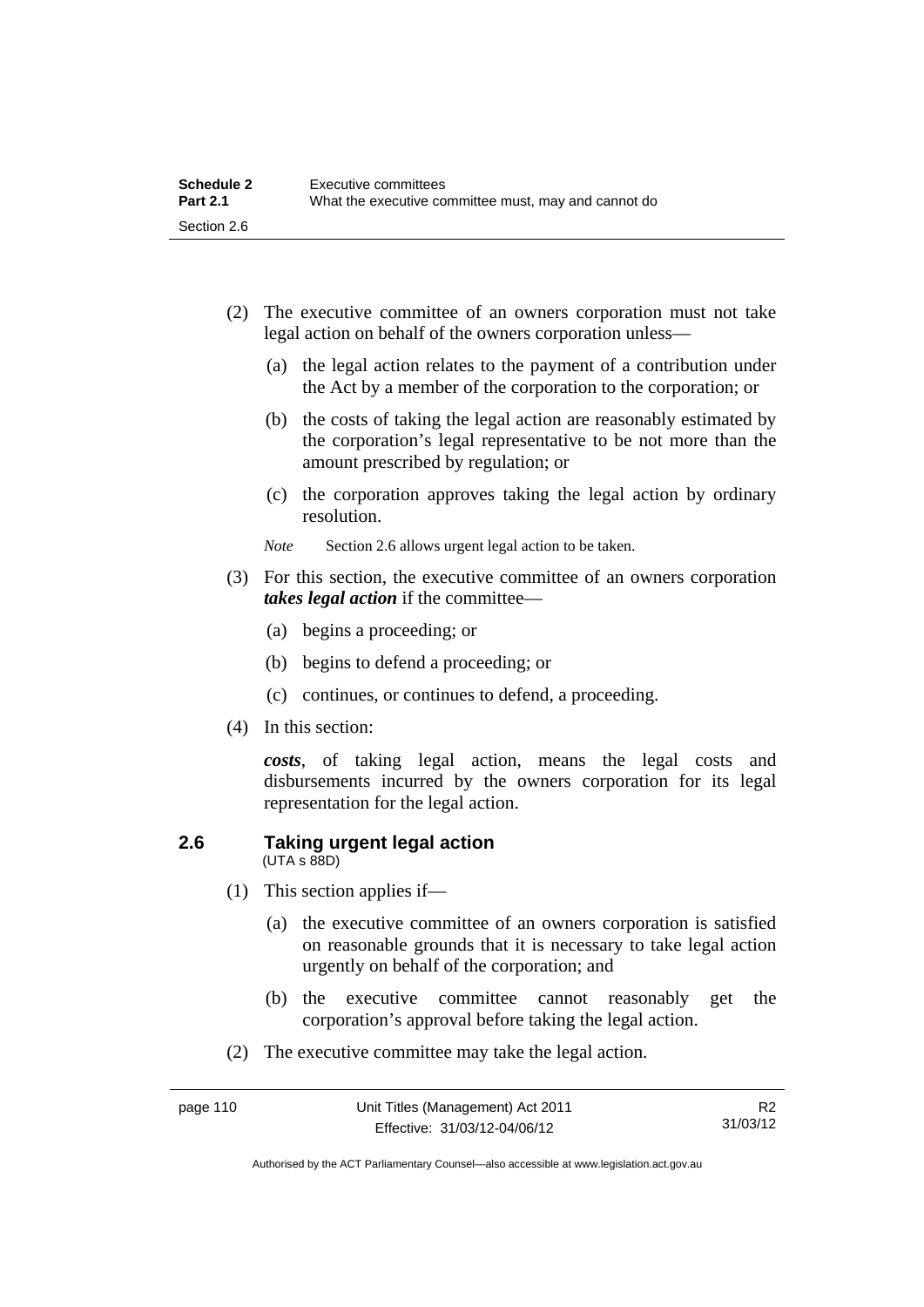- (3) However, the executive committee must—
	- (a) seek the approval of the owners corporation as soon as practicable after beginning the legal action; and
	- (b) if the owners corporation does not approve taking the legal action, the executive committee must discontinue the proceeding or withdraw the defence.
- (4) For this section, the executive committee of an owners corporation *takes legal action* if the committee—
	- (a) begins a proceeding; or
	- (b) begins to defend a proceeding.

#### **2.7 Decisions about staged development**  (UTA s 88A)

- (1) This section applies to a meeting of an executive committee of an owners corporation for a staged development if the development has not been completed.
- (2) The executive committee must not decide a matter about the uncompleted stages of the development.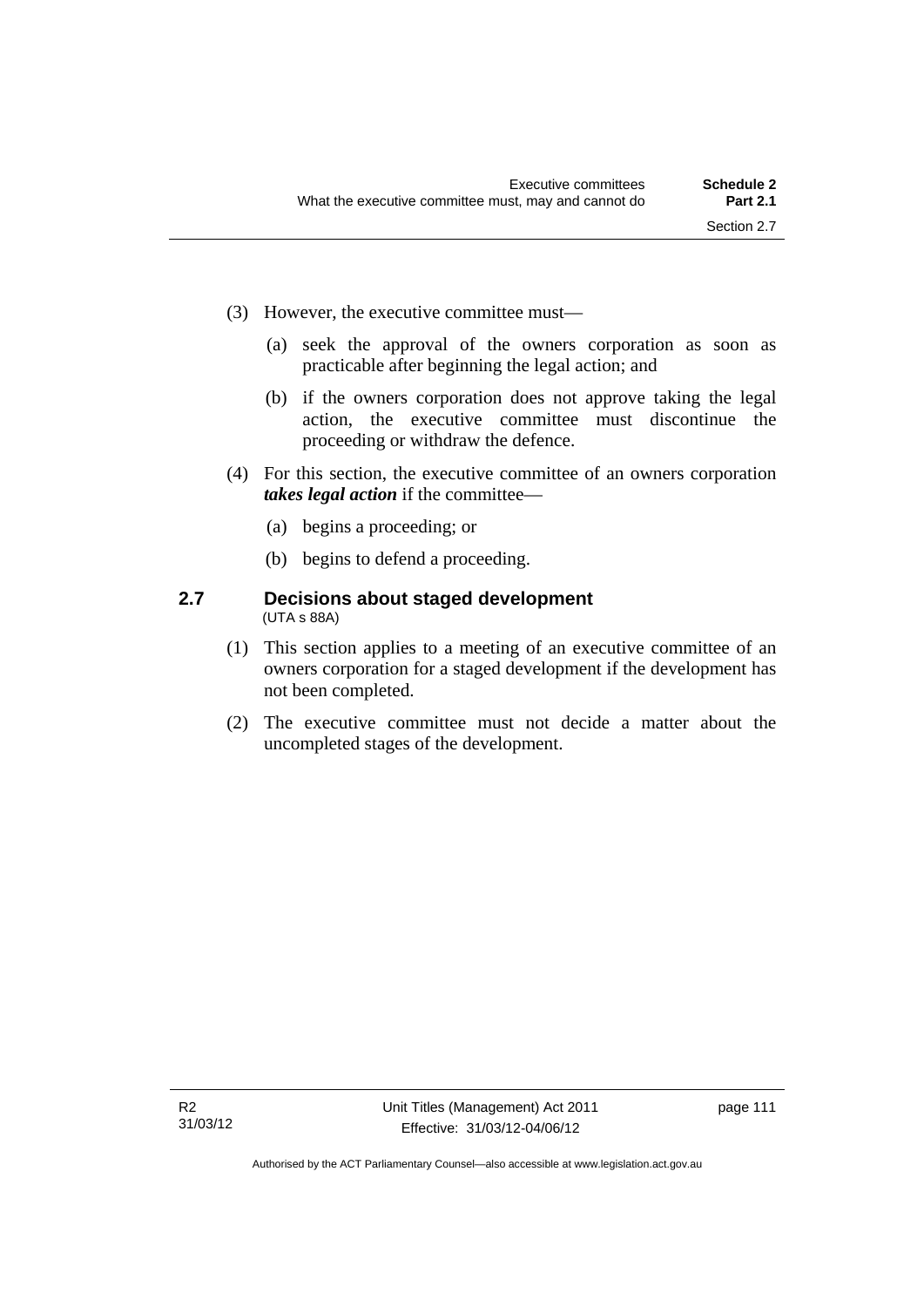## **Part 2.2 Executive committee—meetings and procedures**

#### **2.8 Meetings of executive committee**   $(UTA \, s \, 85)$

- (1) An executive committee may meet for the conduct of business when it decides, and may adjourn and otherwise regulate its meetings as it considers appropriate.
- (2) An executive member may call a meeting of the committee by giving to each other executive member not less than 7 days written notice stating the business that the member proposes to bring before the meeting and the time and place of the meeting.

#### **2.9 Quorum of executive committee**  (UTA s 86)

- (1) Business may be transacted at a meeting of an executive committee only if a quorum is present at the relevant time.
- (2) A quorum is worked out as follows:
	- (a) if the total number of executive members is an odd number—

$$
\frac{\text{total number of executive members} + 1}{2}
$$

(b) if the total number of executive members is an even number—

total number of executive members  $\begin{pmatrix} 2 \end{pmatrix} + 1$ )  $\left(\frac{\text{total number of executive members}}{2}\right)$ l ſ

#### **2.10 Voting of executive committee**   $(UTA \s{5}88)$

 (1) At meetings of an executive committee, all matters must be decided by a majority of the votes of the executive members present and voting.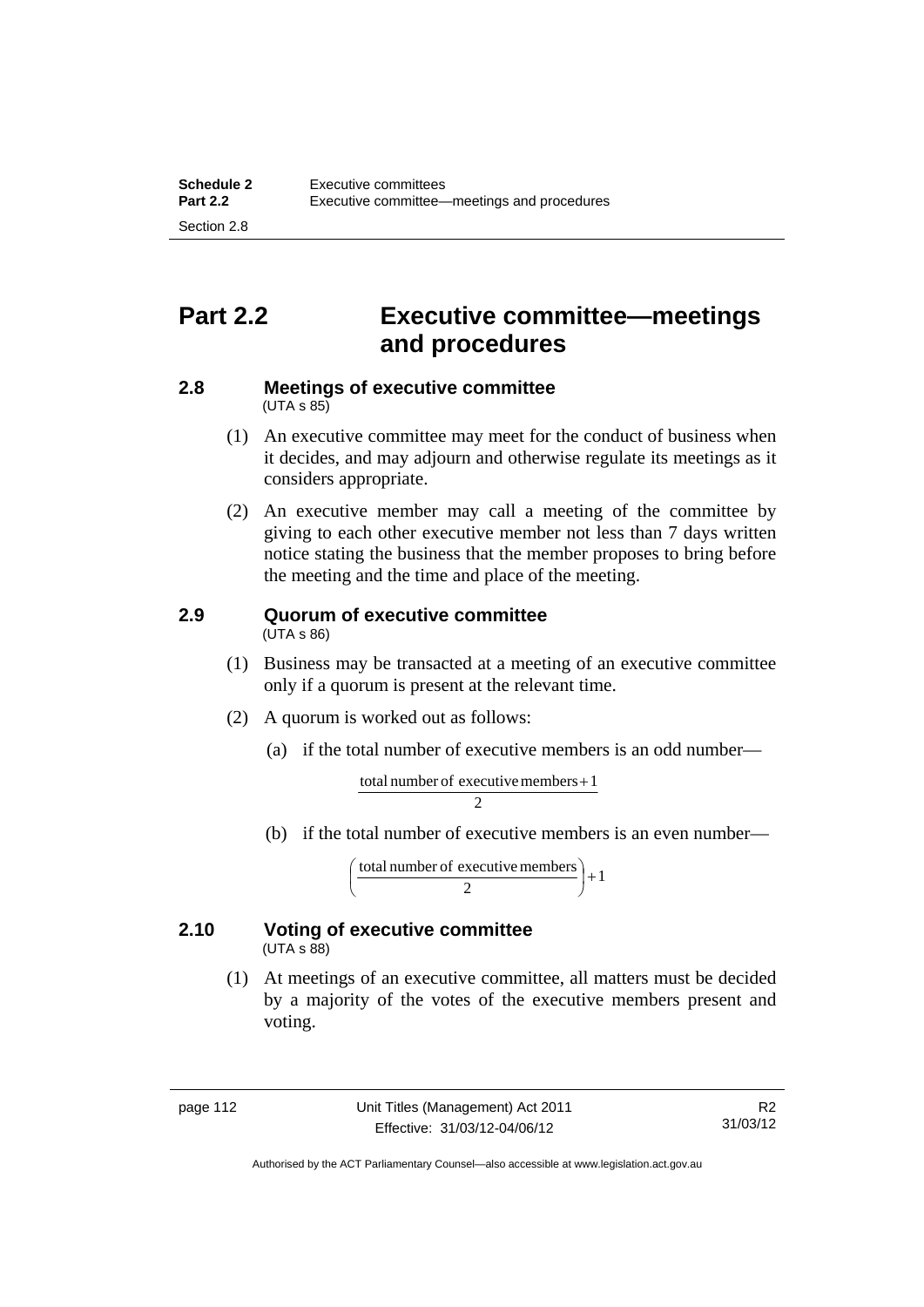(2) If an executive committee has only 2 members, all matters must be decided by unanimous vote.

## **2.11 Chairperson—meetings**

 $(UTA s 87A (2), (3) and (4))$ 

- (1) At a meeting of the executive committee, the chairperson may leave the chair during the meeting for any reason.
- (2) If the chairperson leaves the chair during a meeting, the executive members present must elect another executive member present to chair the meeting.
- (3) At a meeting of the executive committee, the chairperson—
	- (a) may vote as an executive member; and
	- (b) if the votes on a matter are equal—may exercise a 2nd (casting) vote, unless there are only 2 executive members.
	- *Note* If there are only 2 executive members, all matters must be decided by unanimous vote (see s 2.10 (2)).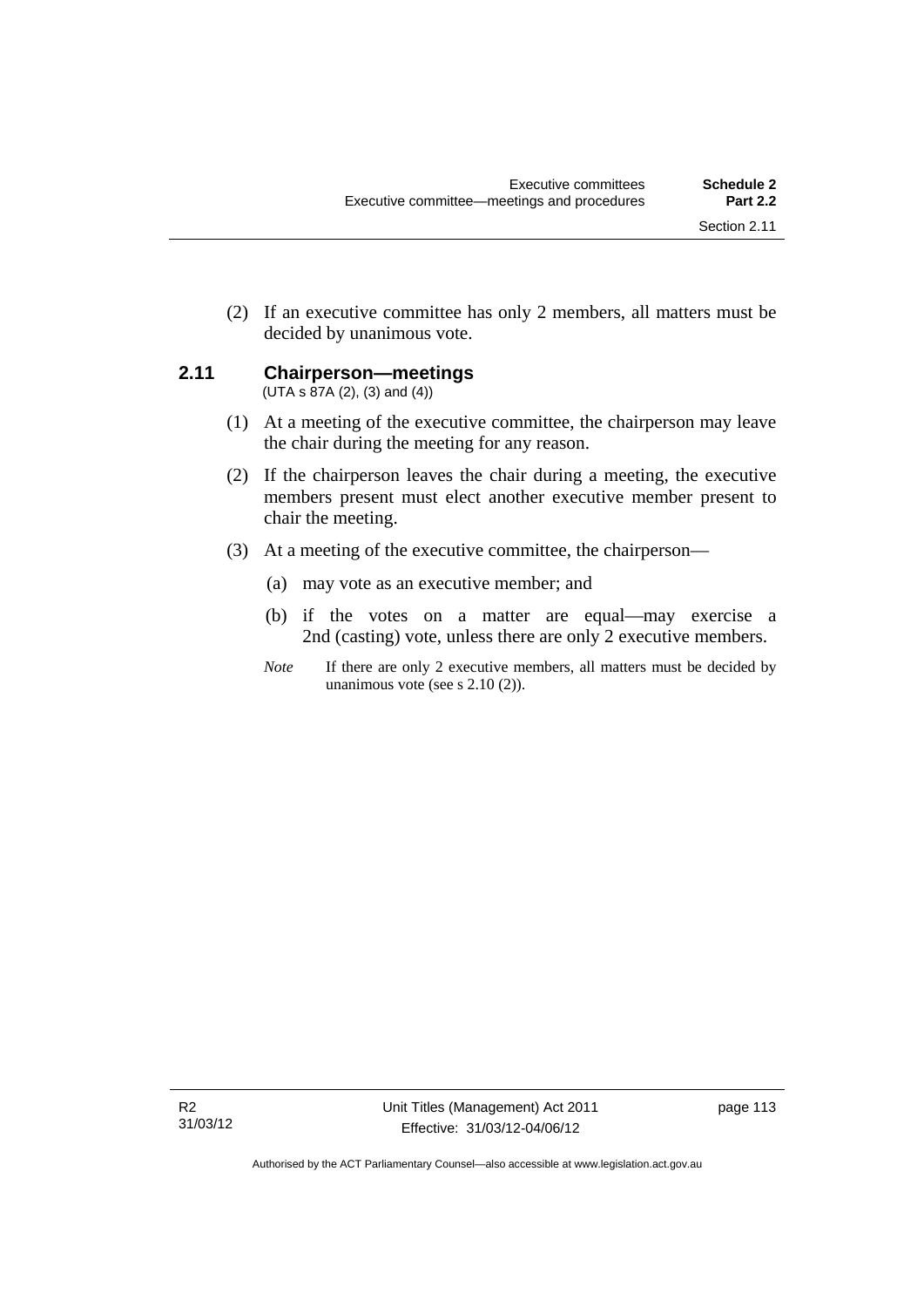**Schedule 3 General meetings**<br> **Part 3.1 General meetings** General meetings Section 3.1

## **Schedule 3 General meetings**

(see s 17)

*Note* The owners corporation of a units plan is responsible for managing the units plan. In managing the units plan the owners corporation is required to, or may, make various decisions under this Act. The members of the owners corporation make those decisions at general meetings. The following provisions set out how general meetings (including annual general meetings) must be conducted and how decisions are made at those meetings.

## **Part 3.1 General meetings**

# **3.1 Conduct of general meetings**

(UTA s 93)

An owners corporation for a units plan may hold, adjourn and otherwise regulate general meetings as it considers appropriate, subject to this schedule.

#### **3.2 Annual general meetings**  (UTA s 94)

- (1) An owners corporation for a units plan must hold an annual general meeting each financial year.
- (2) Except for the first annual general meeting, an annual general meeting must be held within 15 months after the last annual general meeting.

#### **3.3 First annual general meeting**  (UTA s 95)

 (1) The first annual general meeting of an owners corporation for a units plan must be held within 3 months after the registration of the units plan.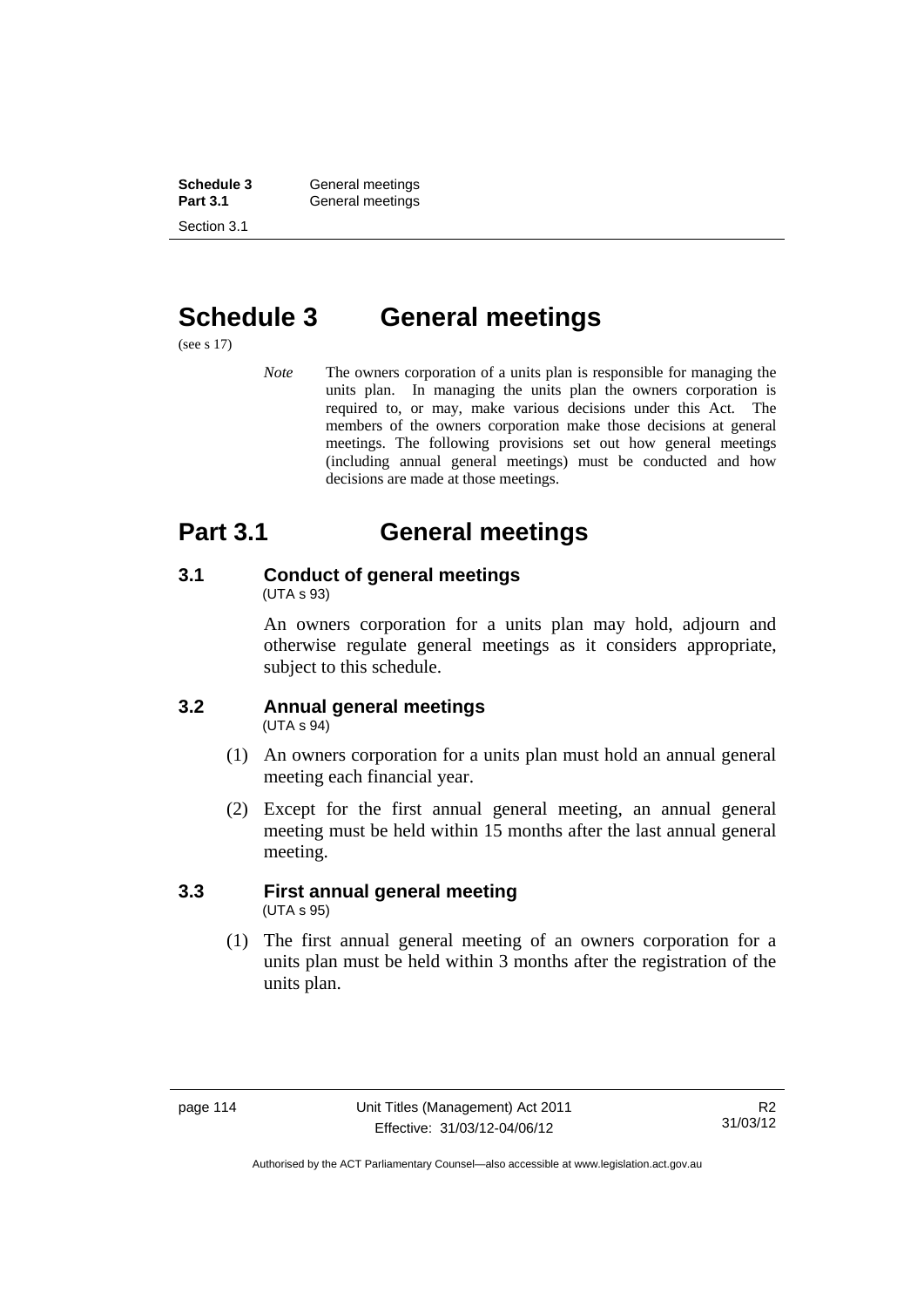(2) The first annual general meeting of an owners corporation may be called by the executive committee of the corporation or by a member of the corporation.

## **3.4 First annual general meeting—developer to deliver records**

(UTA s 95A)

At the first annual general meeting of an owners corporation for a units plan, the developer must give the following records to the corporation:

- (a) the statutory books and records of the corporation, up to the date of the meeting;
- (b) any insurance policy issued in the name of the corporation;
- (c) any plans, specifications, diagrams or drawings that relate to the design or service of the units or common property of the units plan;
- (d) a copy of any contract entered into by the corporation that relate to the common property of the units plan;
- (e) any warranty that relates to the common property of the units plan;
- (f) the corporation's seal;
- (g) any other document that relates to the units or common property of the units plan.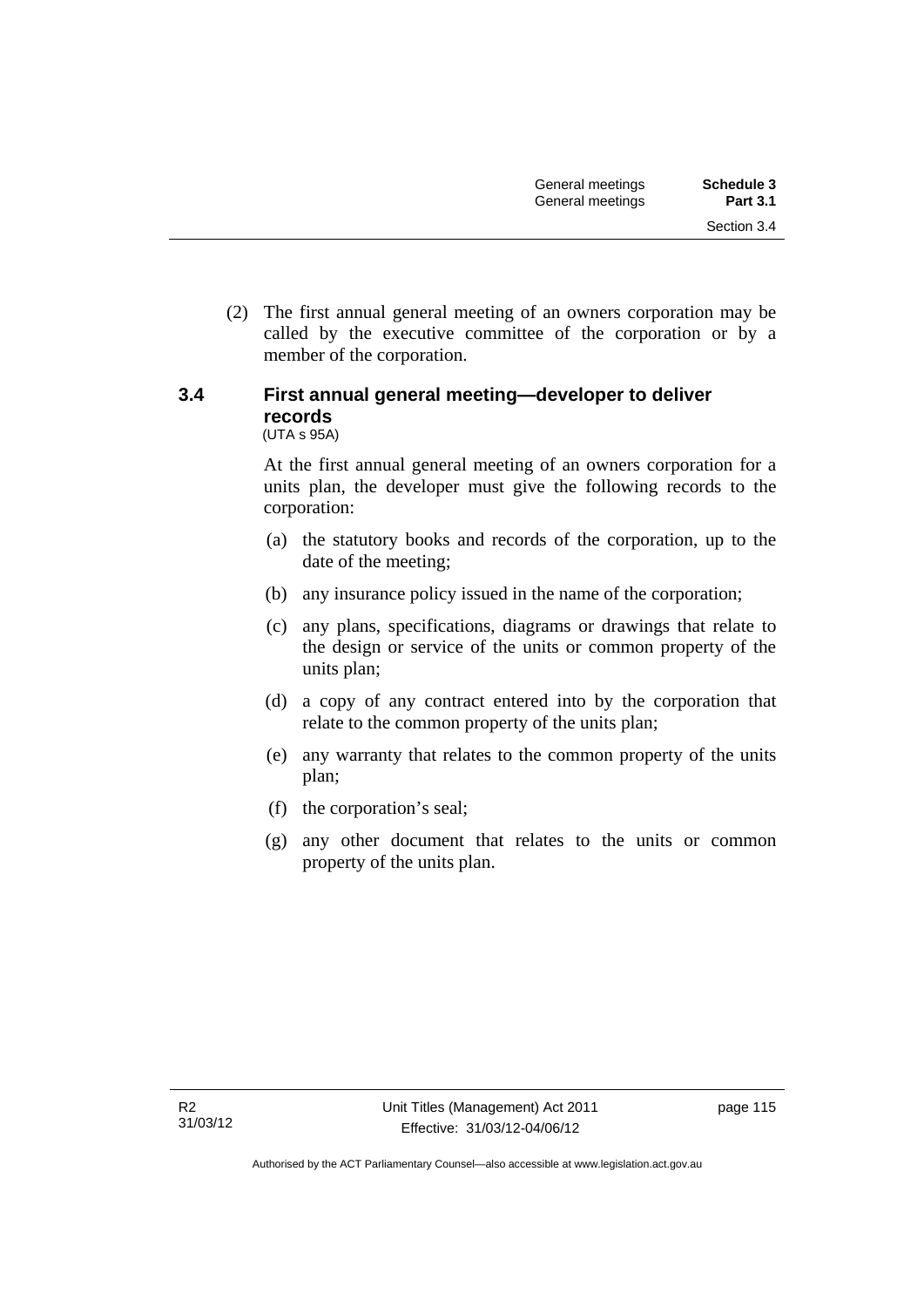### **3.5 General meetings other than annual general meetings**  (UTA s 96)

- (1) The executive committee of an owners corporation may call a general meeting, by notice under section 3.6, whenever it considers appropriate.
- (2) Subsection (3) applies if the executive committee of an owners corporation receives a written request (a *meeting request*), stating the matters to be considered at the meeting, from people who are entitled to vote on all motions for units whose combined unit entitlement is at least  $\frac{1}{4}$  of the total unit entitlement in the units plan.
- (3) The executive committee must hold a general meeting, by notice under section 3.6, within 28 days after the day it receives the meeting request.

## **3.6 Notice of general meetings**

(UTA s 97 (1) and (2))

- (1) The executive committee of an owners corporation must give notice of a general meeting to—
	- (a) each member of the corporation; and
	- (b) each mortgagee's representative (if any).
- (2) The executive committee must give notice of the general meeting—
	- (a) so that the notice would reasonably be expected to be received at least 14 days before the date fixed for the meeting; or
	- (b) if a motion is to be moved that requires an unopposed or unanimous resolution—so that the notice would reasonably be expected to be received at least 21 days before the date fixed for the meeting.

Authorised by the ACT Parliamentary Counsel—also accessible at www.legislation.act.gov.au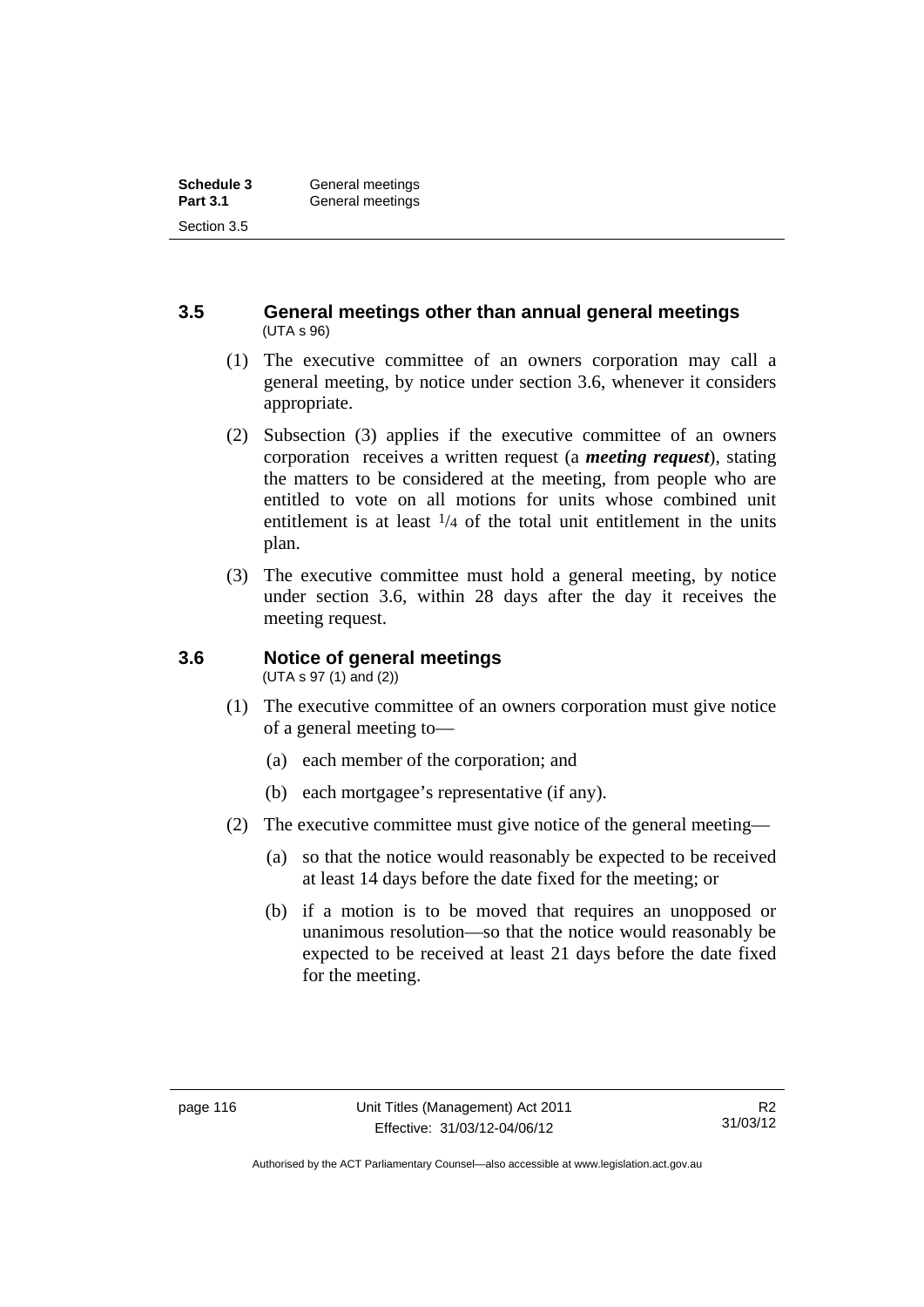Section 3.7

#### **3.7 Requirements for notice of general meetings**  (UTA s 97 (3), (4) and (5))

- (1) A notice of a general meeting for an owners corporation must state—
	- (a) the time, date and place fixed for the meeting; and
	- (b) whether the person notified is entitled to vote on all (or any) motions at the meeting, and if not, why not; and
		- *Note* Section 3.20 explains who is entitled to vote on which kinds of motion. For example, if an amount is owing to the corporation in relation to a particular unit at the time of the general meeting, no vote may be cast by the unit owner (or anyone else) for that unit on any motion requiring an ordinary or special resolution.
	- (c) for a member who is not entitled to vote on any motion because a mortgagee voting notice has been given—details of the notice, including the full name and address for correspondence of the mortgagee's representative; and
	- (d) if a motion is to be moved that requires an unopposed or unanimous resolution—the text of the motion and the kind of resolution.
- (2) For a notice of a general meeting given to a person entitled to vote on any motion, the notice must include—
	- (a) a proxy form approved by the executive committee; and
	- (b) an absentee voting paper for the motion in a form approved by the executive committee.
- (3) For a notice of an annual general meeting, the notice must include a copy of the following:
	- (a) the annual financial statements of the corporation to be presented at the meeting;
	- (b) the general fund budget.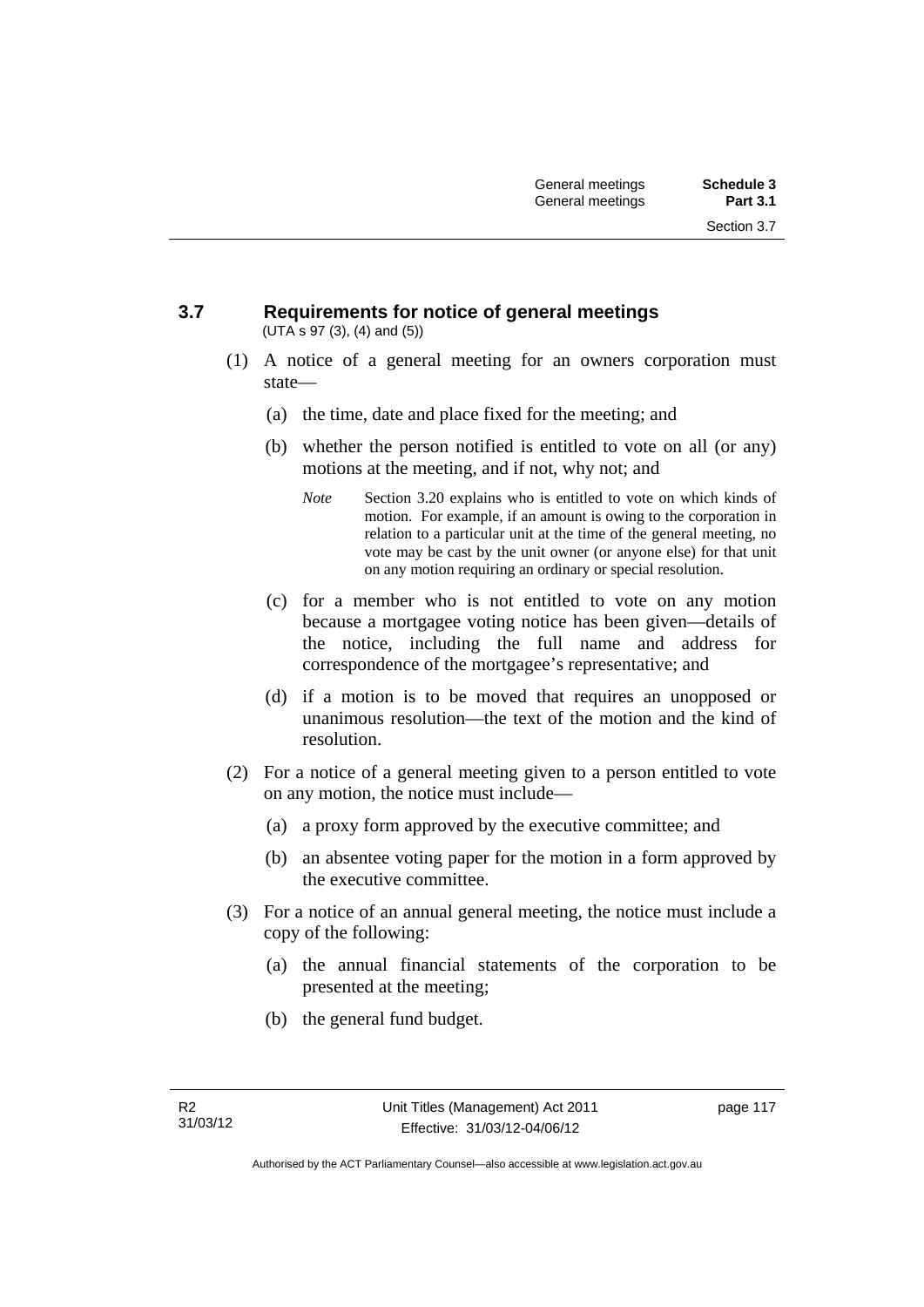#### **3.8 Defective notice of meetings**  (UTA s 98)

- (1) The proceedings at a general meeting are not invalid only because a person did not receive proper notice of the meeting.
- (2) However, if a person did not receive notice of the meeting in accordance with section 3.6 (2), the person may make a request for the adjournment of the meeting by written notice to the executive committee before the day or time fixed for the start of the meeting.
- (3) A request by a person under subsection (2) may be made by someone else on the person's behalf.
- (4) If the executive committee receives a request for adjournment under subsection (2), the committee must give the request to the chairperson of the meeting immediately after the chairperson is elected.
- (5) The chairperson may adjourn the meeting to a time, date and place to be decided (by ordinary resolution) by the people present and entitled to vote on all motions at the meeting if the chairperson considers on reasonable grounds that—
	- (a) notice of the meeting in accordance with section 3.6 (2) was not given to the person by or for whom the request was made; and
	- (b) in the circumstances it would be unfair to allow the meeting to go ahead at present.

Authorised by the ACT Parliamentary Counsel—also accessible at www.legislation.act.gov.au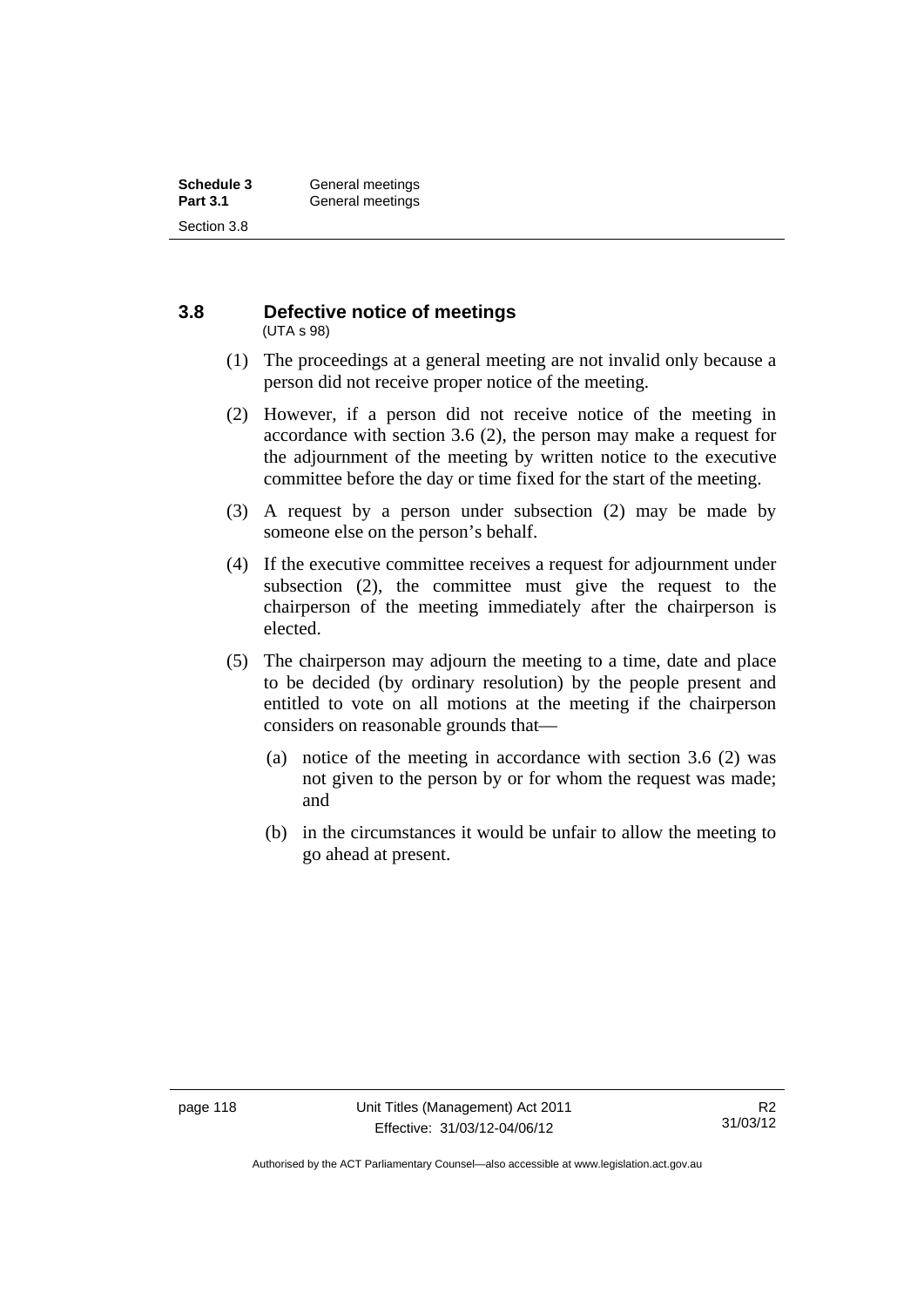#### **3.9 Quorum at a general meeting—owners corporation with 3 or more members**  (UTA s 99)

- (1) A motion may be considered at a general meeting of an owners corporation with 3 or more members only if there is present—
	- (a) a quorum (a *standard quorum*) made up by people entitled to vote (on the motion) in relation to not less than ½ the total number of units; or
	- (b) a quorum (a *reduced quorum*) made up under subsection (2).
- (2) If a standard quorum is not present within  $\frac{1}{2}$  an hour after the motion arises for consideration, a reduced quorum for the motion and any subsequent motion considered at the meeting is made up by 2 or more people present at the meeting who are entitled to vote on the motion.
- (3) If a reduced quorum is not present ½ an hour after the motion arises for consideration, the meeting is adjourned to the same day in the next week at the same place and time.
- (4) If a reduced quorum is present for the consideration of any motion and the motion is voted on, section 3.10 (Notice of reduced quorum decisions and adjournments) applies to the decision on the motion.
- (5) If a reduced quorum is present for the consideration of any motion and the motion is not voted on, the meeting may decide to adjourn to the same day in the next week at the same place and time to consider the motion (and any others remaining to be considered).
- (6) If a general meeting is adjourned under this section (including paragraph (c)) and a standard quorum is not present within  $\frac{1}{2}$  and hour after a motion arises for consideration at the adjourned meeting—
	- (a) a reduced quorum is made up by the people who are then present and entitled to vote on the motion and any subsequent motion considered at the adjourned meeting; and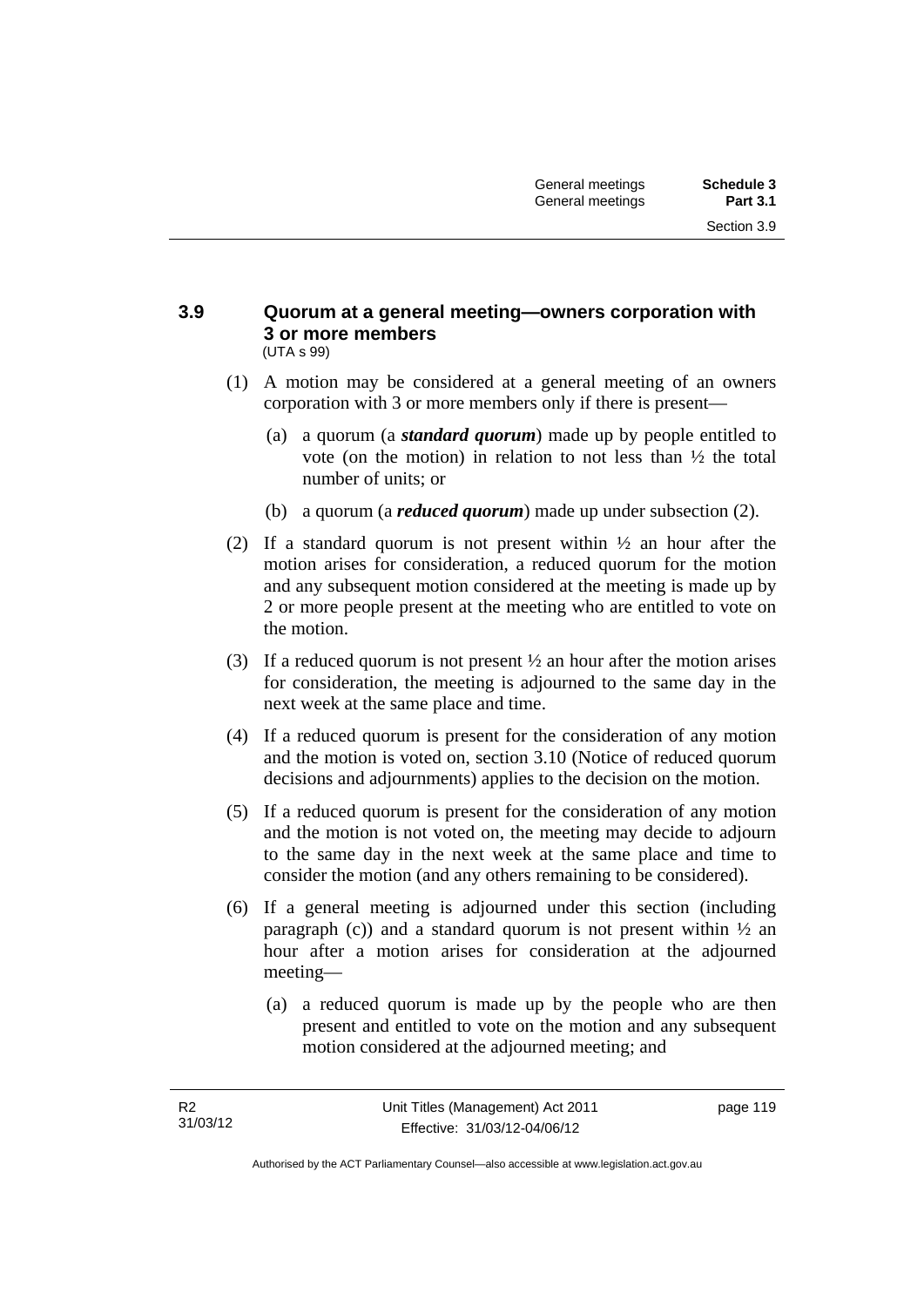| Schedule 3      | General meetings |
|-----------------|------------------|
| <b>Part 3.1</b> | General meetings |
| Section 3.10    |                  |

- (b) if a reduced quorum is present for the consideration of any motion at the adjourned meeting, and the motion is voted on the decision on the motion must be notified under section 3.10; and
- (c) if the motion (or any other) is not voted on at the adjourned meeting—the adjourned meeting may resolve to adjourn again to the same day in the next week at the same place and time to consider the resolution (and any others remaining to be considered at the meeting).

### **3.10 Notice of reduced quorum decisions and adjournments**  (UTA s 100)

 (1) If a decision (a *reduced quorum decision*) is made on a motion while a reduced quorum was present for the consideration of the motion, within 7 days after the meeting the owners corporation must give each person mentioned in section 3.6 (1) (Notice of general meetings) written notice of the reduced quorum decision.

*Note* If a form is approved under s 146 for a notice, the form must be used.

 (2) Within 4 days after a general meeting is adjourned under section 3.9, the owners corporation must give each person mentioned in section 3.6 (1) a written notice of the date, place and time to which the meeting is adjourned.

## **3.11 Reduced quorum decisions—effect**

(UTA s 101)

- (1) A reduced quorum decision takes effect 28 days after the decision was made, subject to this section.
- (2) Subsection (1) does not apply if the owners corporation fails to give notice of the reduced quorum decision under section 3.10 (1).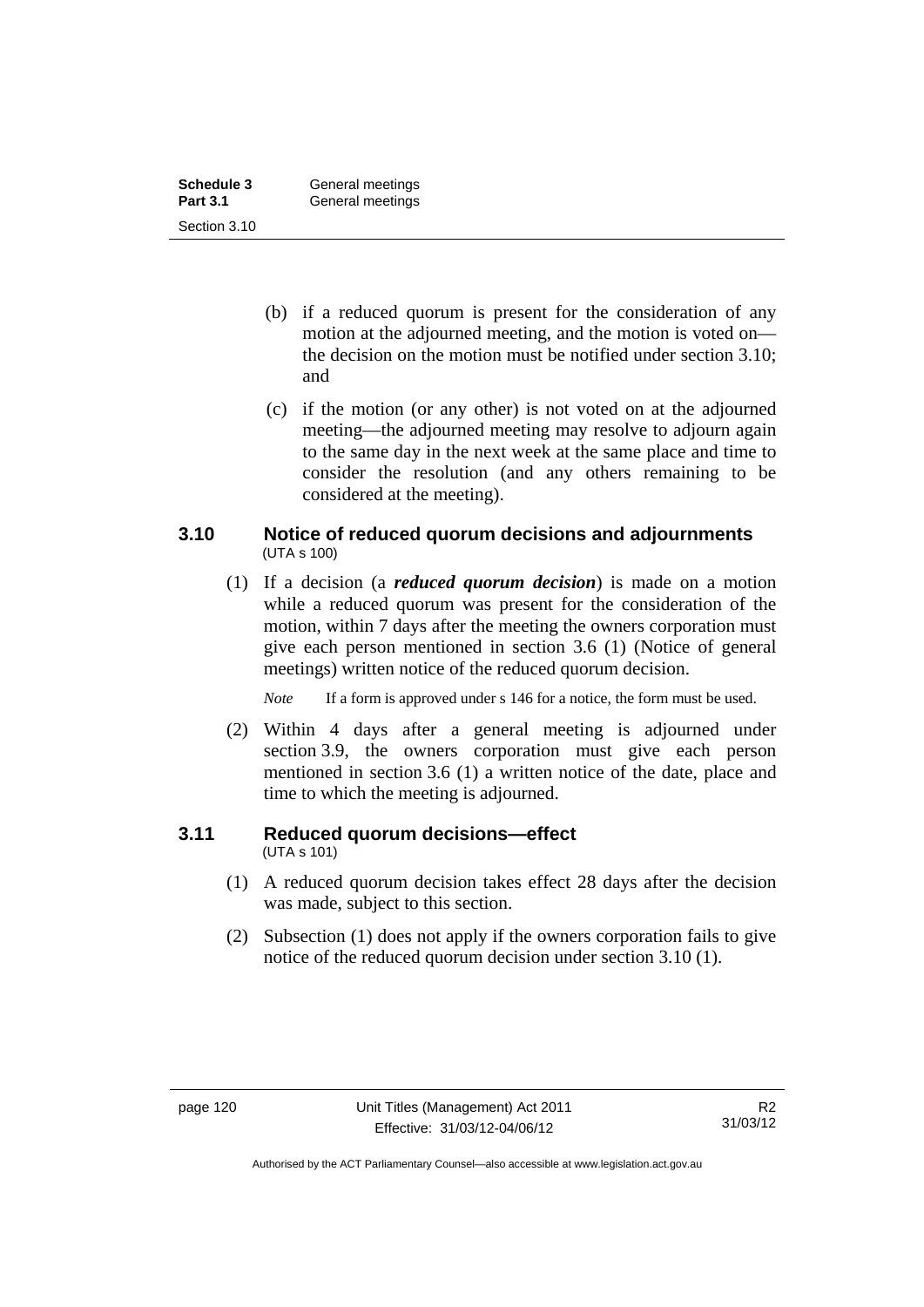- (3) A reduced quorum decision is disallowed if, within 28 days after the decision was made, the owners corporation is given a petition requiring that the decision be disallowed signed by a majority of people entitled to vote on the relevant motion at the time of signing (whether or not they were present or entitled to vote on the motion at the general meeting at which the decision was made).
- (4) If, within 28 days after a reduced quorum decision is made, a motion is passed confirming the reduced quorum decision while a standard quorum is present at a general meeting for consideration of the confirmation motion, the reduced quorum decision takes effect on confirmation, whether or not a petition under subsection (3) is at any time given to the owners corporation.
- (5) This section does not prevent a reduced quorum decision from being revoked at a general meeting, whether a standard quorum or reduced quorum is present while the revocation motion is being considered.

#### **3.12 Quorum at a general meeting—owners corporation with 2 members**  (UTA s 102)

- (1) A motion may only be considered at a general meeting of an owners corporation with 2 members if a quorum constituted by all people entitled to vote on the motion is present.
- (2) If a quorum is not present within  $\frac{1}{2}$  an hour after the motion arises for consideration, the meeting is adjourned to the same day in the next week at the same place and time.

#### **3.13 Chairperson at a general meeting**  (UTA s 103)

- (1) The chairperson of a general meeting is the chairperson of the executive committee, unless that person—
	- (a) is not present at the meeting; or
	- (b) does not wish to be chairperson of the meeting.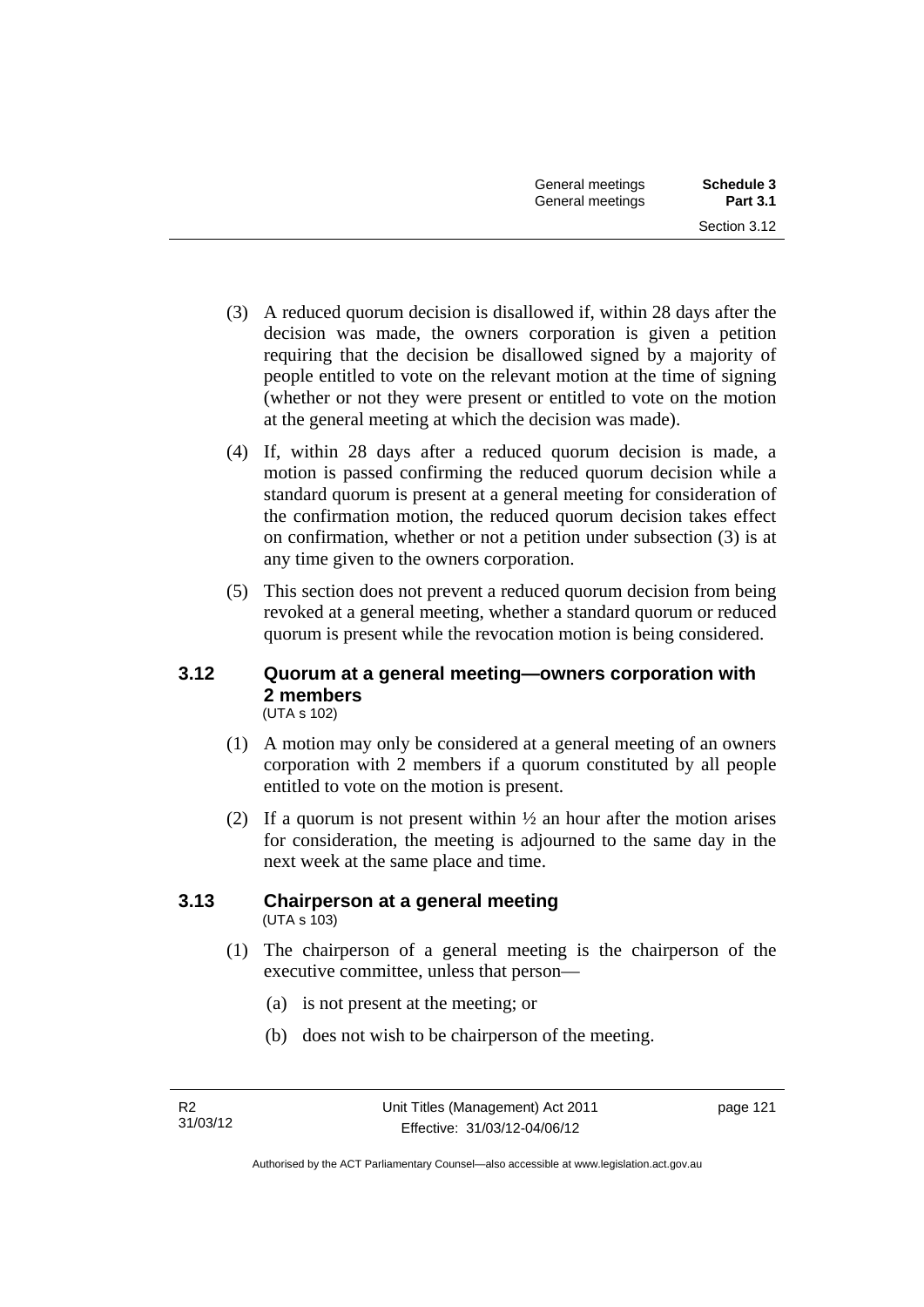| Schedule 3      | General meetings |
|-----------------|------------------|
| <b>Part 3.1</b> | General meetings |
| Section 3.13    |                  |

- (2) If the executive committee's chairperson is not present at the general meeting, at the beginning of the meeting, the people present and entitled to vote may elect someone else who is present and entitled to vote as chairperson for the meeting.
- (3) The chairperson for the meeting may leave the chair during the meeting for any reason.
- (4) If the chairperson leaves the chair during the meeting, the people present and entitled to vote must elect another person present and entitled to vote as chairperson.

page 122 Unit Titles (Management) Act 2011 Effective: 31/03/12-04/06/12

Authorised by the ACT Parliamentary Counsel—also accessible at www.legislation.act.gov.au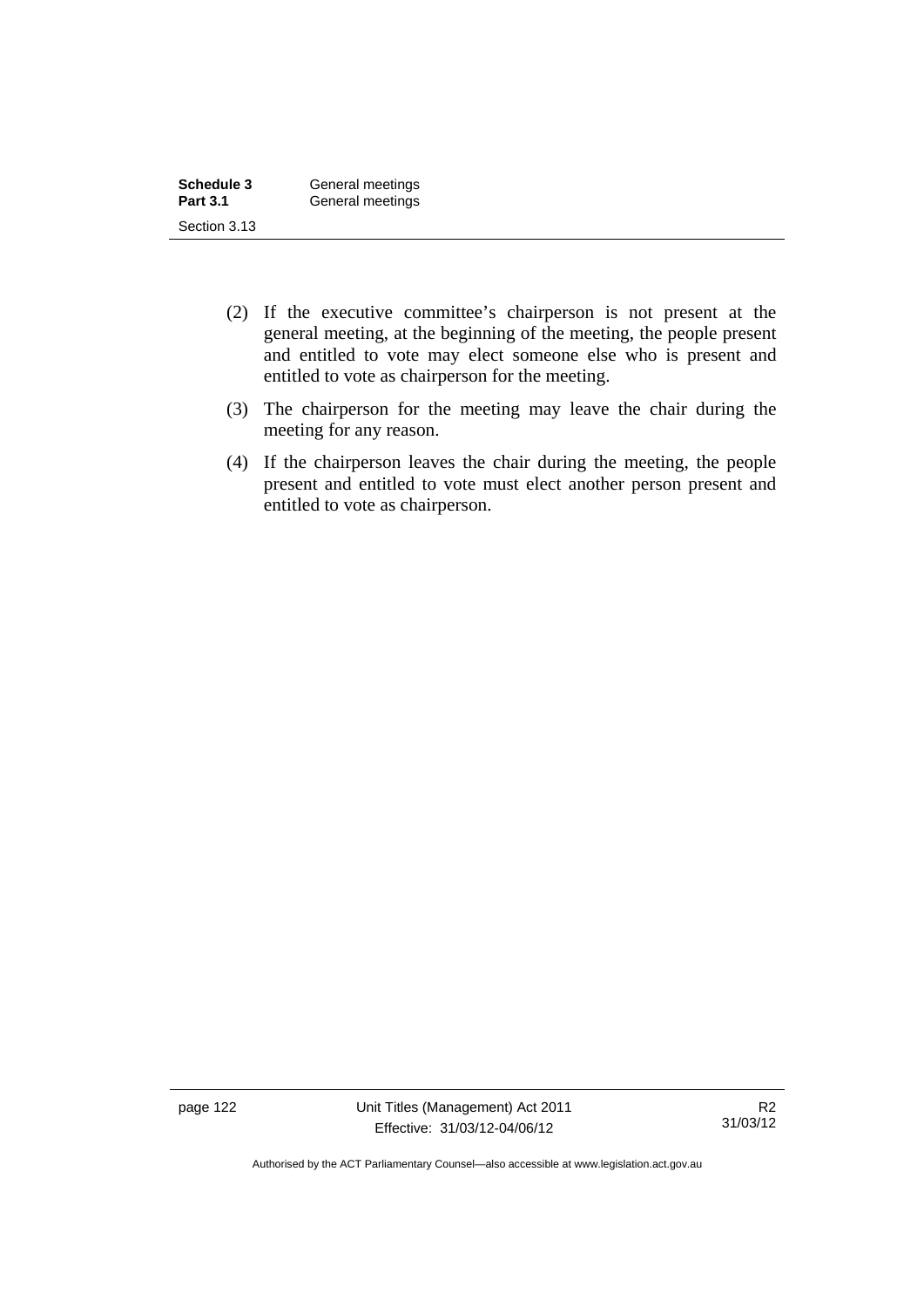## **Part 3.2 Resolutions at general meetings**

#### **3.14 Decision-making at general meetings**  (UTA s 104)

- (1) Decisions at general meetings must be made by ordinary resolution, unless this Act requires otherwise.
- (2) If, at a general meeting, an owners corporation makes a resolution of a particular kind (that is, an ordinary, special, unopposed or unanimous resolution), a resolution of the same kind at a general meeting is required to amend or revoke the earlier resolution, unless this Act requires otherwise.

## **3.15 Ordinary resolutions**

(UTA s 105)

- (1) For an owners corporation with more than 2 members, the requirement for passing an ordinary resolution at a general meeting is that—
	- (a) unless a poll is taken—the number of votes cast in favour of the resolution is greater than the number of votes cast against it; or
	- (b) on a poll—the voting value of votes cast in favour of the resolution is greater than the voting value of the votes cast against it.
- (2) For an owners corporation with 1 or 2 members, the requirements for passing an ordinary resolution at a general meeting are that—
	- (a) no votes are cast against the resolution; and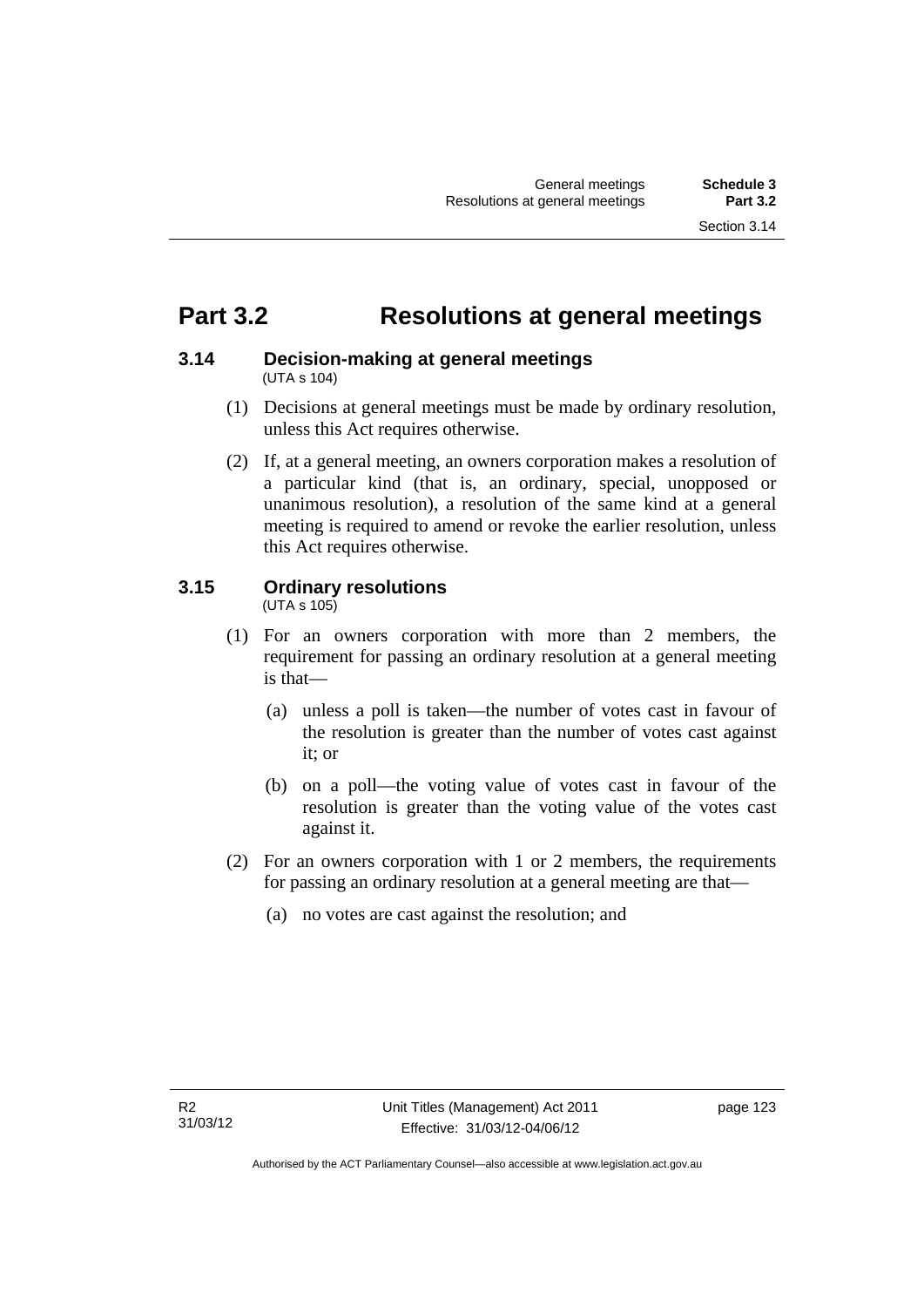(b) at least 1 vote is cast in favour of the resolution.

*Notes for s (2)—owners corporations with 1 or 2 members* 

- 1 If the owners corporation has 2 members, both must be present to make up a quorum for consideration of the resolution (see s 3.12), unless either is not entitled to vote on the resolution (see s 3.20).
- 2 An abstention for any unit does not in itself prevent an ordinary resolution from being passed, if at least 1 vote is cast in favour of the resolution.
- 3 A vote may be cast for a unit on an ordinary resolution even if an amount owing to the owners corporation remains unpaid (see s 3.20 (3)).

### **3.16 Special resolutions**

(UTA s 106)

- (1) For an owners corporation with more than 2 members, the requirements for passing a special resolution at a general meeting are that—
	- (a) unless a poll is taken—
		- (i) the number of votes cast in favour of the resolution is greater than the number of votes cast against it; and
		- (ii) the votes cast against the resolution number less than  $\frac{1}{3}$ of the total number of votes that can be cast on the resolution by people present at the meeting (including proxy votes); or
	- (b) on a poll—
		- (i) the voting value of votes cast in favour of the resolution is greater than the voting value of the votes cast against it; and
		- (ii) the voting value of votes cast against the resolution is less than  $\frac{1}{3}$  of the voting value of the total number of votes that can be cast on the resolution by people present at the meeting (including proxy votes).

Authorised by the ACT Parliamentary Counsel—also accessible at www.legislation.act.gov.au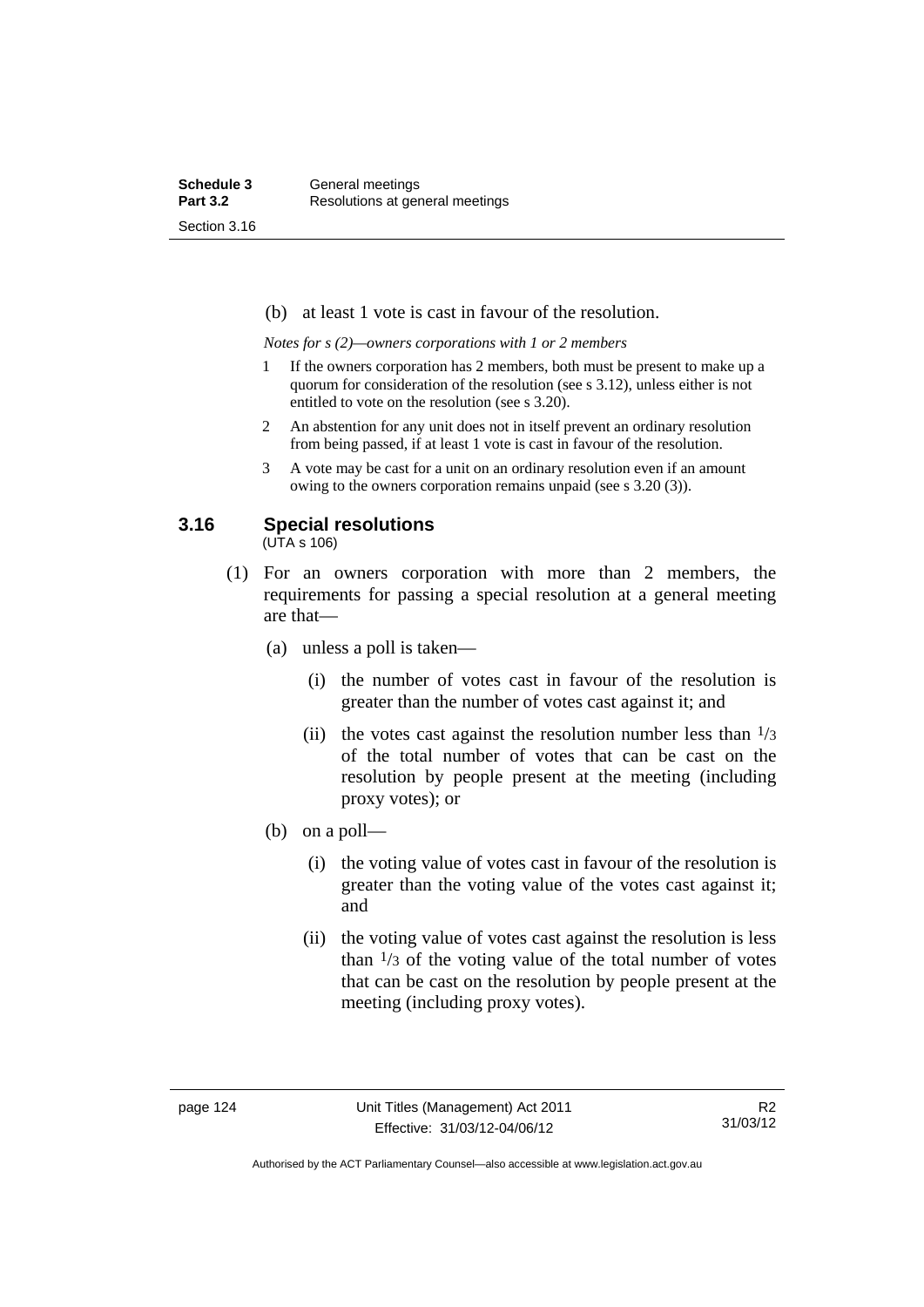- (2) For an owners corporation with 1 or 2 members, the requirements for passing a special resolution at a general meeting are that—
	- (a) no votes are cast against the resolution; and
	- (b) at least 1 vote is cast in favour of the resolution.

*Notes for s (2)—owners corporations with 1 or 2 members* 

- 1 If the owners corporation has 2 members, both must be present to make up a quorum for consideration of the resolution (see s 3.12), unless either is not entitled to vote on the resolution (see s 3.20).
- 2 An abstention for any unit does not in itself prevent a special resolution from being passed, if at least 1 vote is cast in favour of the resolution.
- 3 A vote may be cast for a unit on a special resolution even if an amount owing to the owners corporation remains unpaid (see s 3.20 (3)).

#### **3.17 Unopposed resolutions**

 $(UTA \overline{s} 107)$ 

The requirements for passing an unopposed resolution at a general meeting are that—

- (a) no votes are cast against the resolution; and
- (b) at least 1 vote is cast in favour of the resolution.
	- *Note 1* An abstention for any unit does not in itself prevent an unopposed resolution from being passed, if at least 1 vote is cast in favour of the resolution.
	- *Note* 2 If the owners corporation has 2 members, both must be present to make up a quorum for consideration of the resolution (see s 3.12), unless either is not entitled to vote on the resolution (see s 3.20).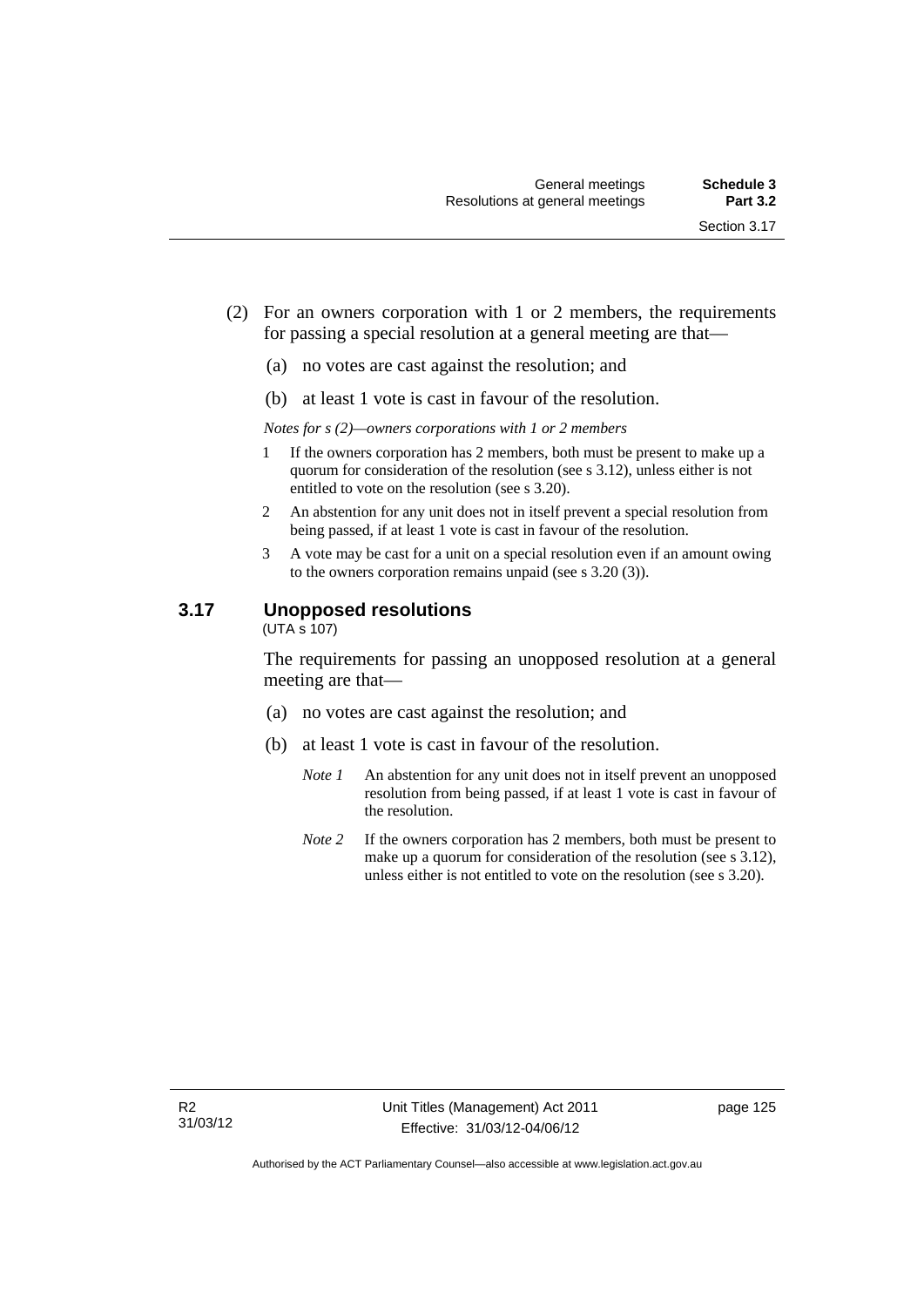## **3.18 Unanimous resolutions**

(UTA s 108)

- (1) For an owners corporation with more than 2 members, the requirements for passing a unanimous resolution at a general meeting are that—
	- (a) each person entitled to vote on the resolution—
		- (i) is present at the meeting; or
		- (ii) has given another person present at the meeting a proxy permitting the person to vote on the resolution; or
		- (iii) has cast an absentee vote on the resolution; and
	- (b) no votes are cast against the resolution; and
	- (c) at least 1 vote is cast in favour of the resolution.
- (2) For an owners corporation with 1 or 2 members, the requirements for passing a unanimous resolution at a general meeting are that—
	- (a) no votes are cast against the resolution; and
	- (b) at least 1 vote is cast in favour of the resolution.
	- *Note 1* An abstention for any unit does not in itself prevent a unanimous resolution from being passed, if at least 1 vote is cast in favour of the resolution.
	- *Note* 2 If the owners corporation has 2 members, both must be present to make up a quorum for consideration of the resolution (see s 3.12), unless either is not entitled to vote on the resolution (see s 3.20).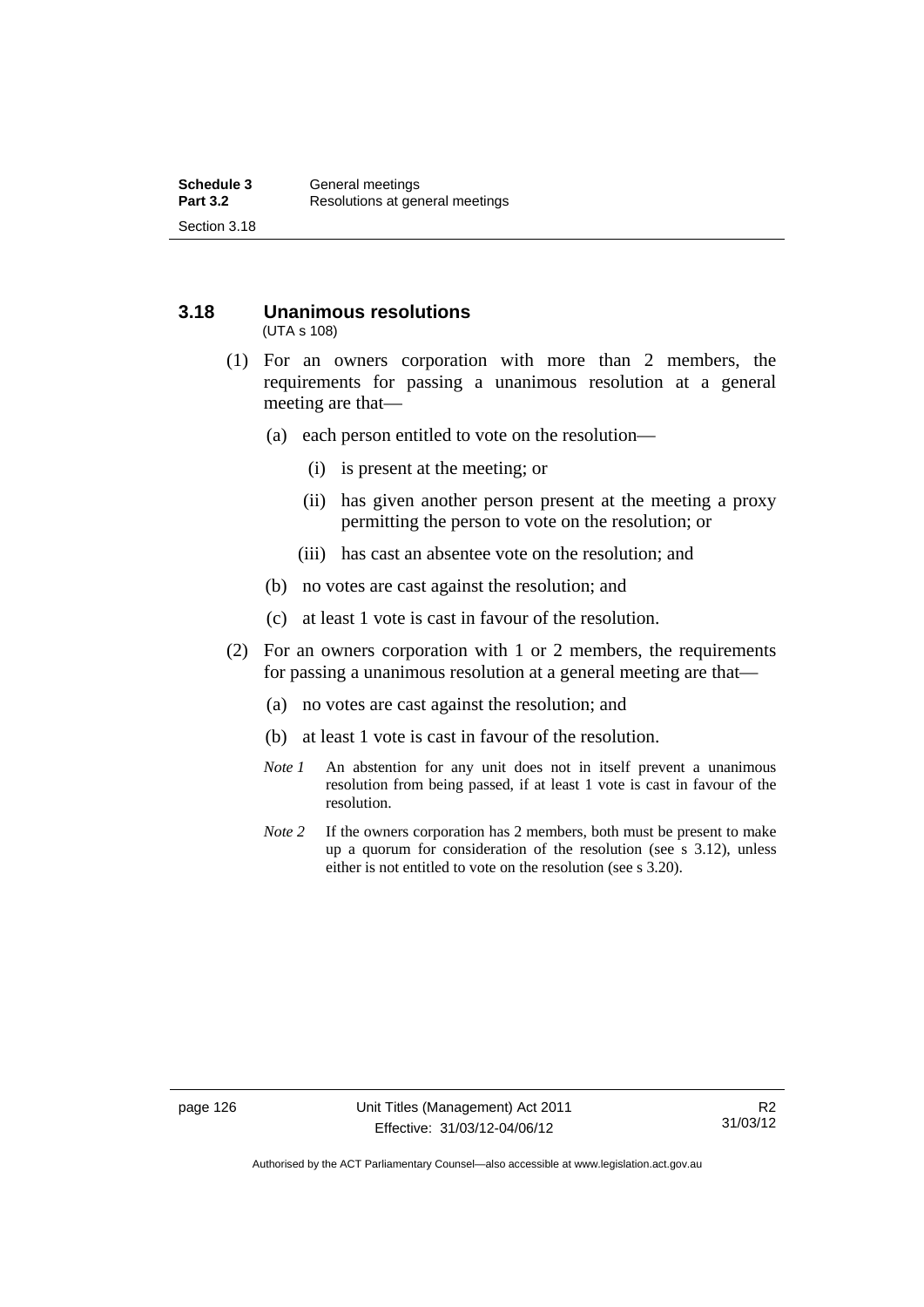### **3.19 Evidence of resolutions of owners corporation**  (UTA s 109)

Evidence of the following facts about a resolution of an owners corporation may be given by a certificate sealed with the corporation's seal:

- (a) the fact that at a general meeting held on a stated date a resolution in the terms set out in the certificate was passed;
- (b) the fact that the resolution was an ordinary, special, unopposed or unanimous resolution.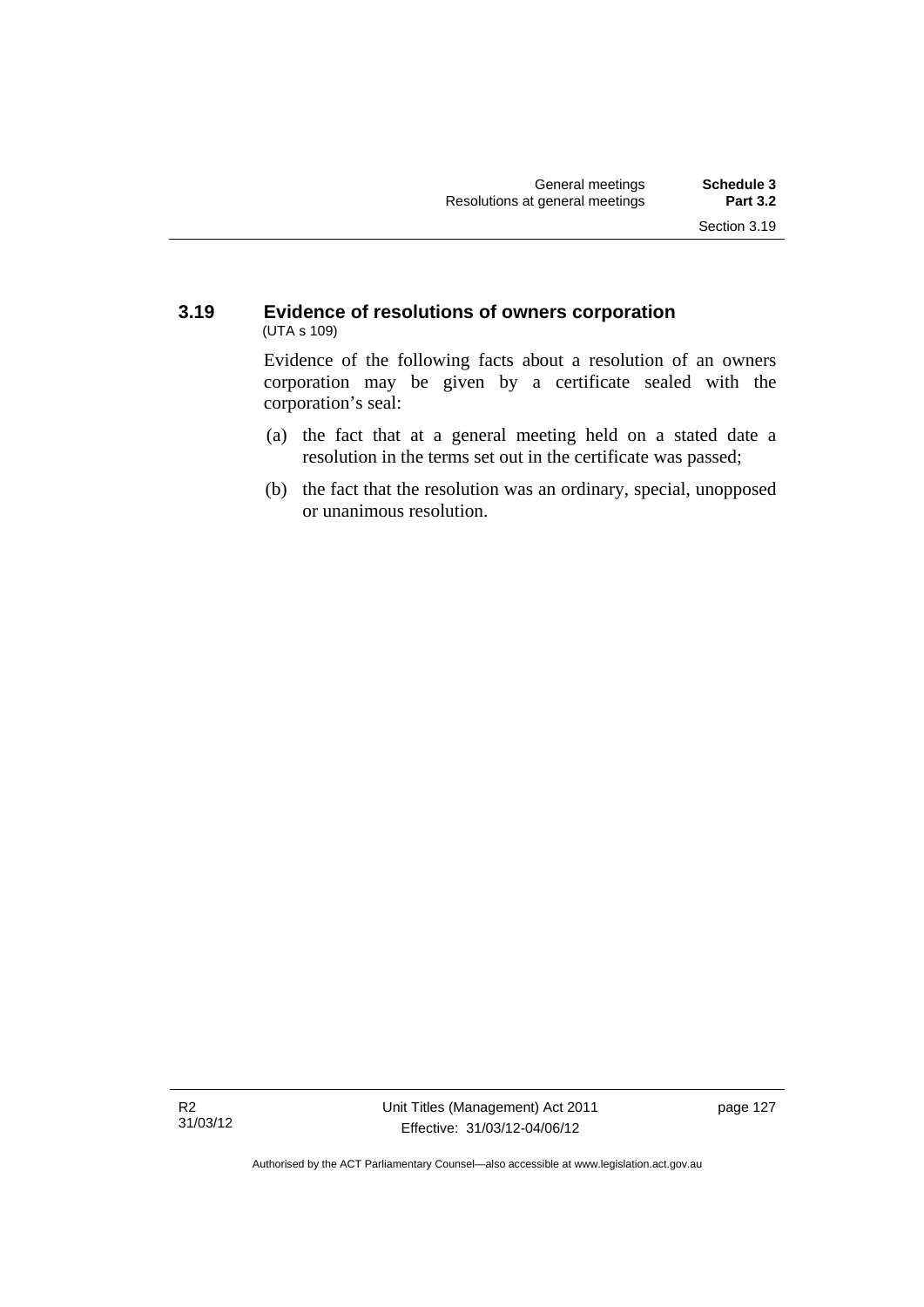## **Part 3.3 Voting at general meetings**

#### **3.20 Who is entitled to vote?**

(UTA s 110)

- (1) The people entitled to vote on a motion at a general meeting of an owners corporation are as follows:
	- (a) for a unit owned by a single individual—the unit owner;
	- (b) for a unit owned by a single company—the company's representative;
	- (c) for a unit owned by 2 or more part-owners—the part-owners' representative.
- (2) However, if a unit is subject to a mortgage and a mortgagee voting notice is in force for the unit, the person entitled to vote for the unit is the mortgagee's representative rather than the relevant person mentioned in subsection (1).
- (3) If the owners corporation has 3 or more members, a person is only entitled to vote for a unit on a motion requiring an ordinary or special resolution if all amounts payable to the owners corporation for the unit have been paid.
- (4) In addition, a person is not entitled to vote on a motion at a general meeting if an ACAT order requires the person to not vote on the motion or at the meeting.

#### **3.21 General meeting—decisions about staged development**  (UTA s 110A)

 (1) This section applies to a motion at a general meeting of an owners corporation for a staged development if the development has not been completed.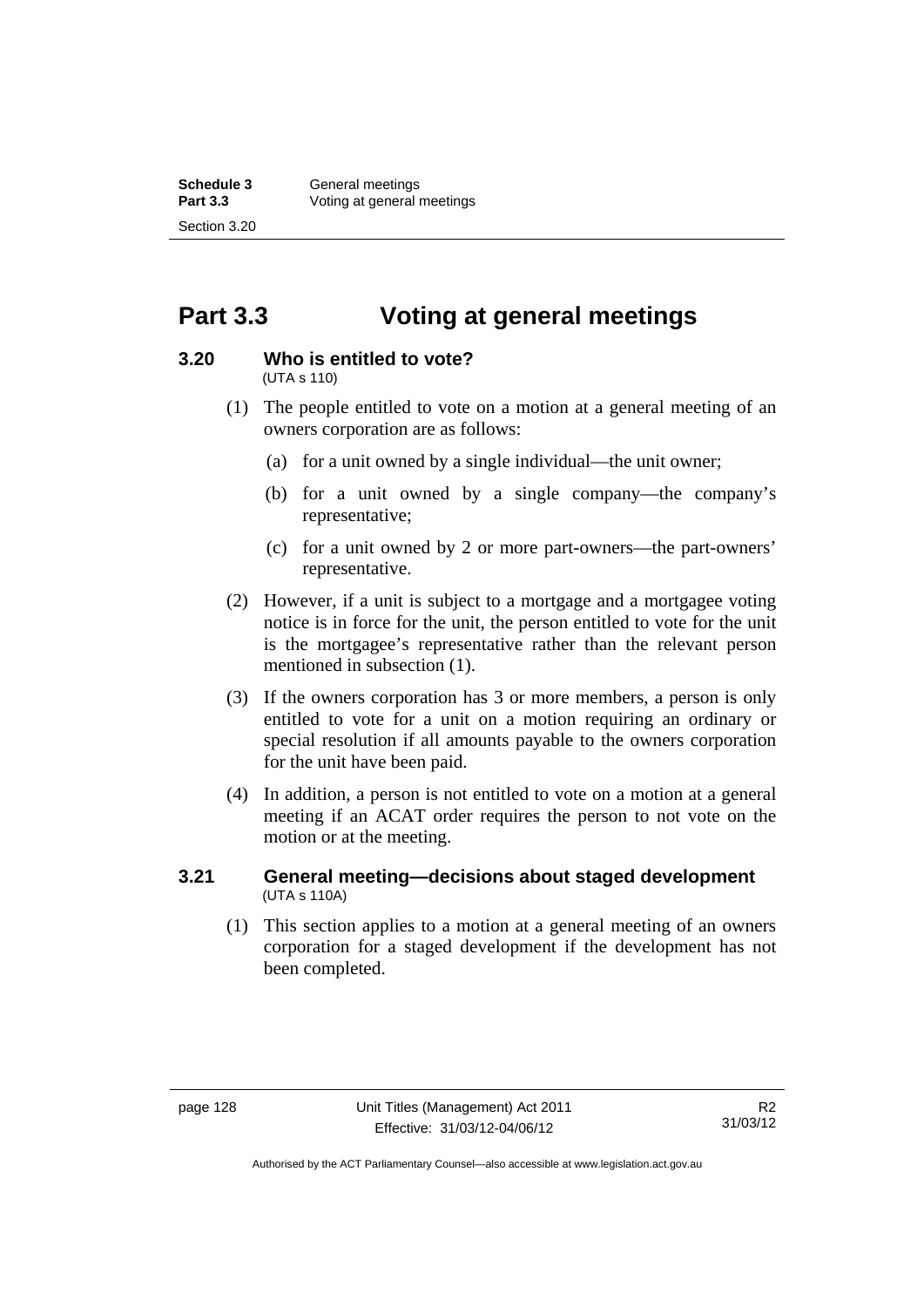- (2) The people entitled to vote on the motion are as follows:
	- (a) if the motion is only about an uncompleted stage of the development—the people entitled to vote under section 3.20 in relation to units in the uncompleted stages of the development;
	- (b) if the motion is only about a completed stage of the development—the people entitled to vote under section 3.20 in relation to units in the completed stages of the development;
	- (c) in any other case—the people entitled to vote under section 3.20.

## **3.22 One vote—1 unit**

(UTA s 111)

A single vote is exercisable for each unit at a general meeting.

#### **3.23 Voting by mortgagees**   $(UTA \s{5}112)$

- (1) If the interest of a unit owner is subject to a mortgage, the mortgagee may give the owners corporation written notice (a *mortgagee voting notice*) that—
	- (a) the unit is subject to the mortgage; and
	- (b) the mortgagee proposes to exercise the voting right given under section 3.20 (2); and
	- (c) an individual named in the notice (the mortgagee's *representative*) is authorised to vote at general meetings for the unit on behalf of the mortgagee, instead of the person otherwise entitled to vote for the unit.
- (2) The mortgagee voting notice must state the full name and address for correspondence of the mortgagee's representative.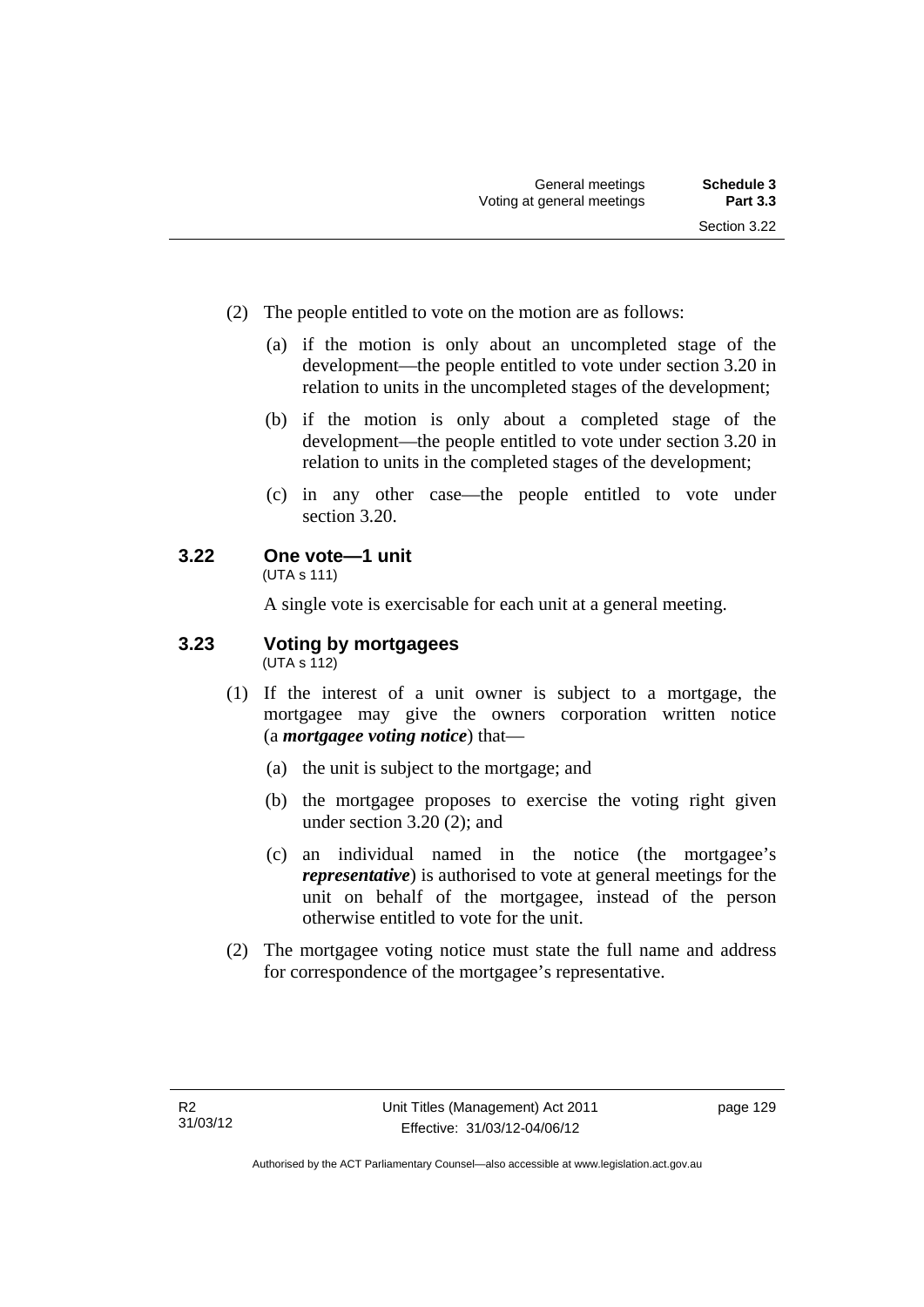| Schedule 3      | General meetings           |
|-----------------|----------------------------|
| <b>Part 3.3</b> | Voting at general meetings |
| Section 3.24    |                            |

- (3) If a unit is owned by 2 or more part-owners, and the interest of 1 of the owners who has more than a  $\frac{1}{2}$  share in the unit is subject to a mortgage, the mortgagee may give a mortgagee voting notice under this section.
- (4) If the interest of a unit owner is subject to 2 or more mortgages, this section applies only to the mortgagee whose mortgage has priority.

### **3.24 Mortgagee voting notice—amendment and revocation**   $(UTA S 113)$

- (1) The mortgagee may change the mortgagee's representative by written notice to the owners corporation.
- (2) The notice of change of representative must—
	- (a) include the full name and an address for correspondence of the new representative; and
	- (b) be signed by the mortgagee.
- (3) The mortgagee's representative may change the address for correspondence by written notice to the owners corporation of the change.
- (4) The notice of change of address must be signed by the representative.
- (5) A mortgagee voting notice—
	- (a) is revoked when the mortgagee gives written notice of revocation to the owners corporation; or
	- (b) is taken to be revoked when the mortgage is discharged.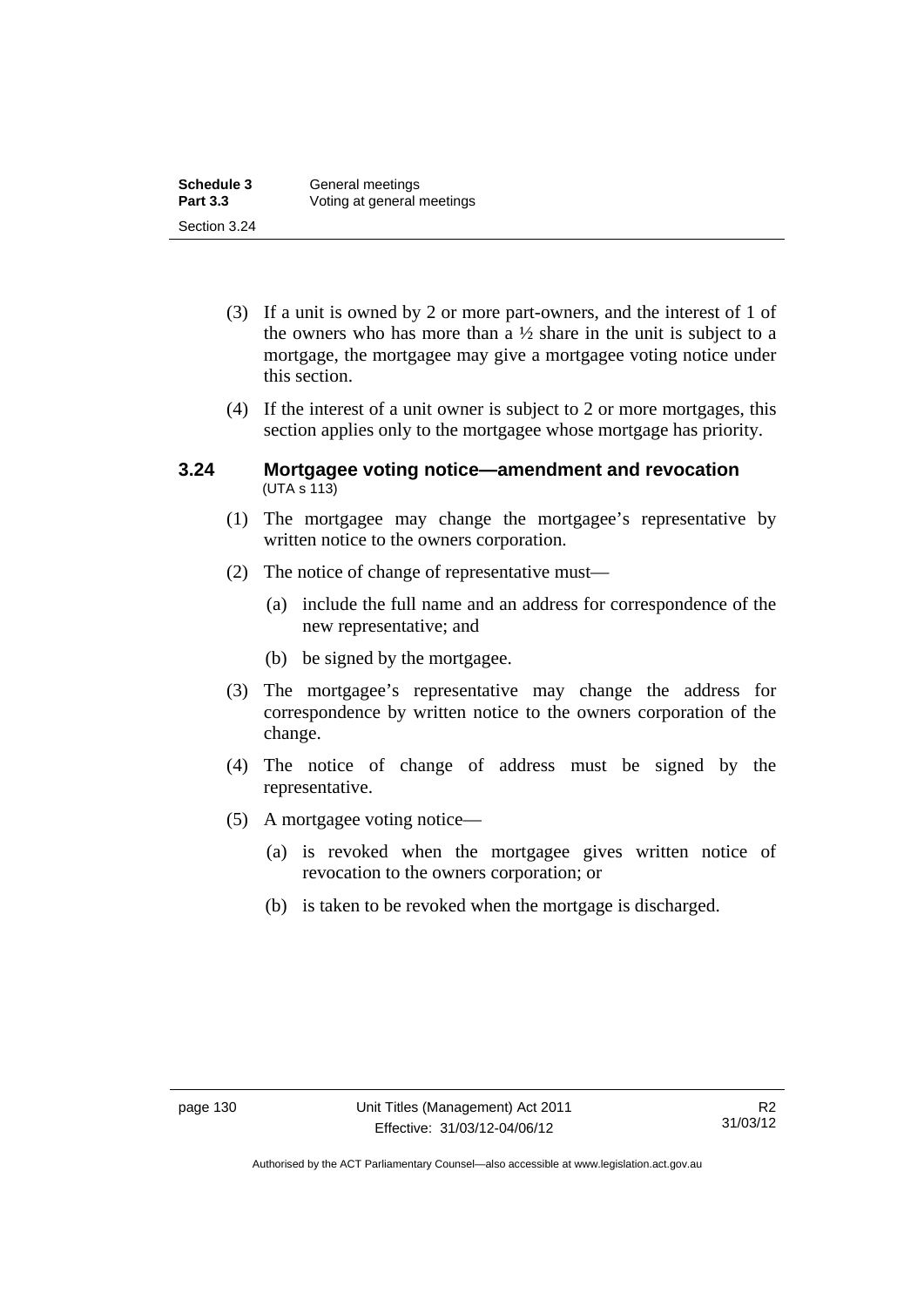(6) A mortgagee who has given a mortgagee voting notice to an owners corporation commits an offence if, without reasonable excuse, the mortgagee fails to give written notice to the corporation of the discharge of the mortgage within 14 days after the discharge.

Maximum penalty: 5 penalty units.

#### **3.25 Evidence of mortgagee's entitlement to vote**  (UTA s 114)

Evidence of any of the following facts may be given by a certificate sealed with the owners corporation's seal:

- (a) the fact that the authorisation of a named mortgagee's representative to vote for a stated unit was in force on a stated date;
- (b) the fact that a stated address for correspondence for a mortgagee's representative was the latest address for correspondence for the representative notified to the corporation on a stated date;
- (c) the fact that notice of the revocation of a mortgagee voting notice was given to the owners corporation by a named mortgagee on a stated date;
- (d) the fact that notice of the discharge of a mortgage was given to the owners corporation on a stated date.

### **3.26 Proxy votes**

(UTA s 115)

- (1) Votes at a general meeting may be cast by proxy (whether or not a poll is demanded).
- (2) The appointment of a proxy must be in the form approved by the executive committee.

*Note* A proxy form must accompany the notice of general meeting (see s 3.7 (2) (a)).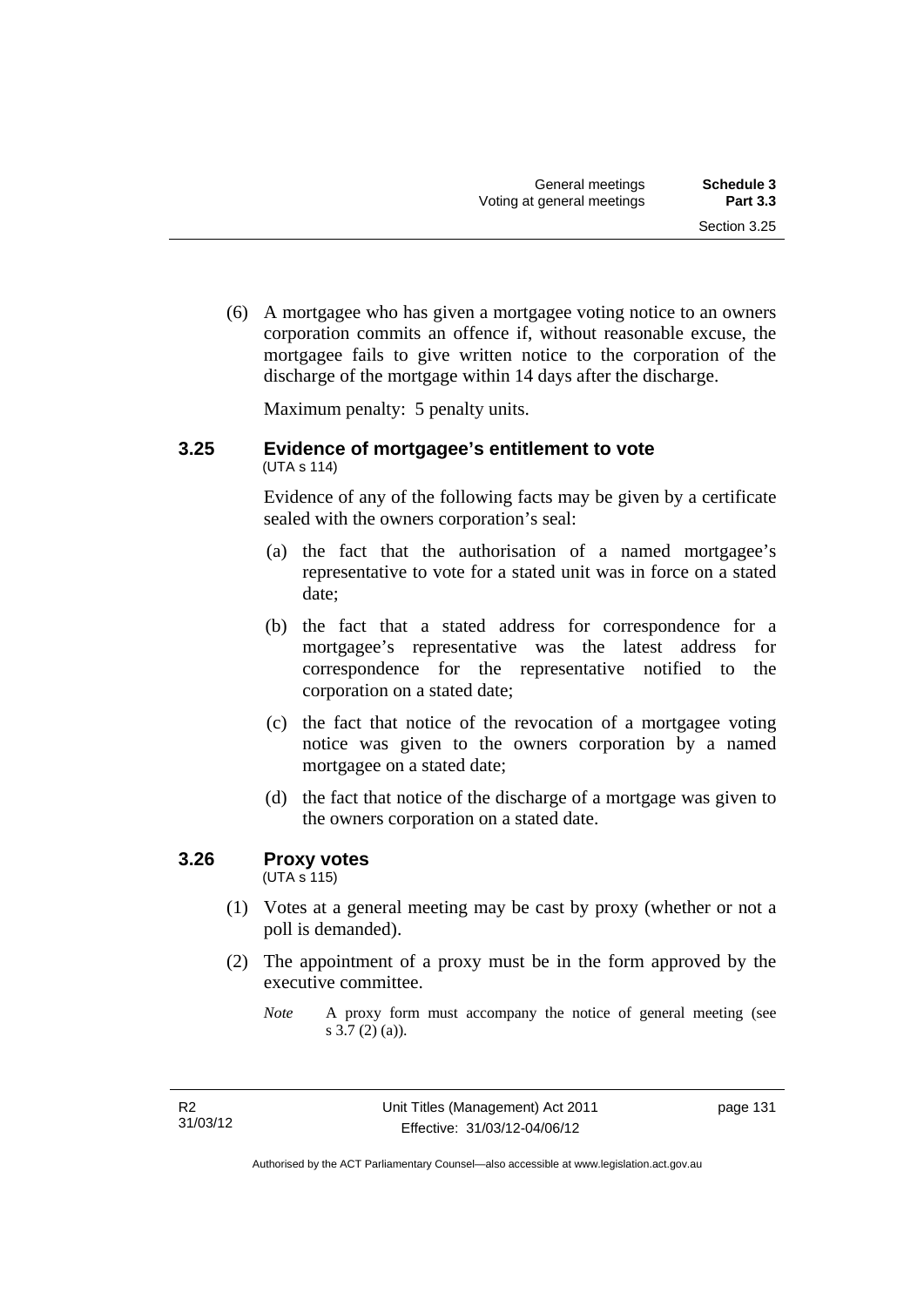| Schedule 3      | General meetings           |
|-----------------|----------------------------|
| <b>Part 3.3</b> | Voting at general meetings |
| Section 3.27    |                            |

- (3) A person entitled to vote at a general meeting of an owners corporation must not—
	- (a) appoint a proxy for more than 1 year after the day the appointment is made; or
	- (b) appoint a person as a proxy if the person is—
		- (i) the manager; or
		- (ii) a service contractor.

#### **3.27 Proxy votes—limit on developer**  (UTA s 115A)

- (1) This section applies to a developer of a units plan who is appointed as the proxy under a contract for the sale of a unit in the units plan.
- (2) The developer must not exercise 3 or more proxy votes in a vote on a matter at a general meeting of the owners corporation for the units plan unless—
	- (a) each contract for the sale of a unit in the units plan contains a proxy disclosure statement; and
	- (b) the use of each proxy vote is consistent with the statement; and
	- (c) the matter being voted on relates to development (the *development matter*) rather than the ordinary operation of the owners corporation.
- (3) If the developer exercises a proxy vote in contravention of this section, the proxy vote is void.
- (4) For this section, a *proxy disclosure statement* is a statement that includes the following:
	- (a) if a person is appointed as a proxy—the name of the person;
	- (b) if the proxy is appointed by naming the occupant of a position—the name of the position;
	- (c) the length of time of the appointment;

R2 31/03/12

Authorised by the ACT Parliamentary Counsel—also accessible at www.legislation.act.gov.au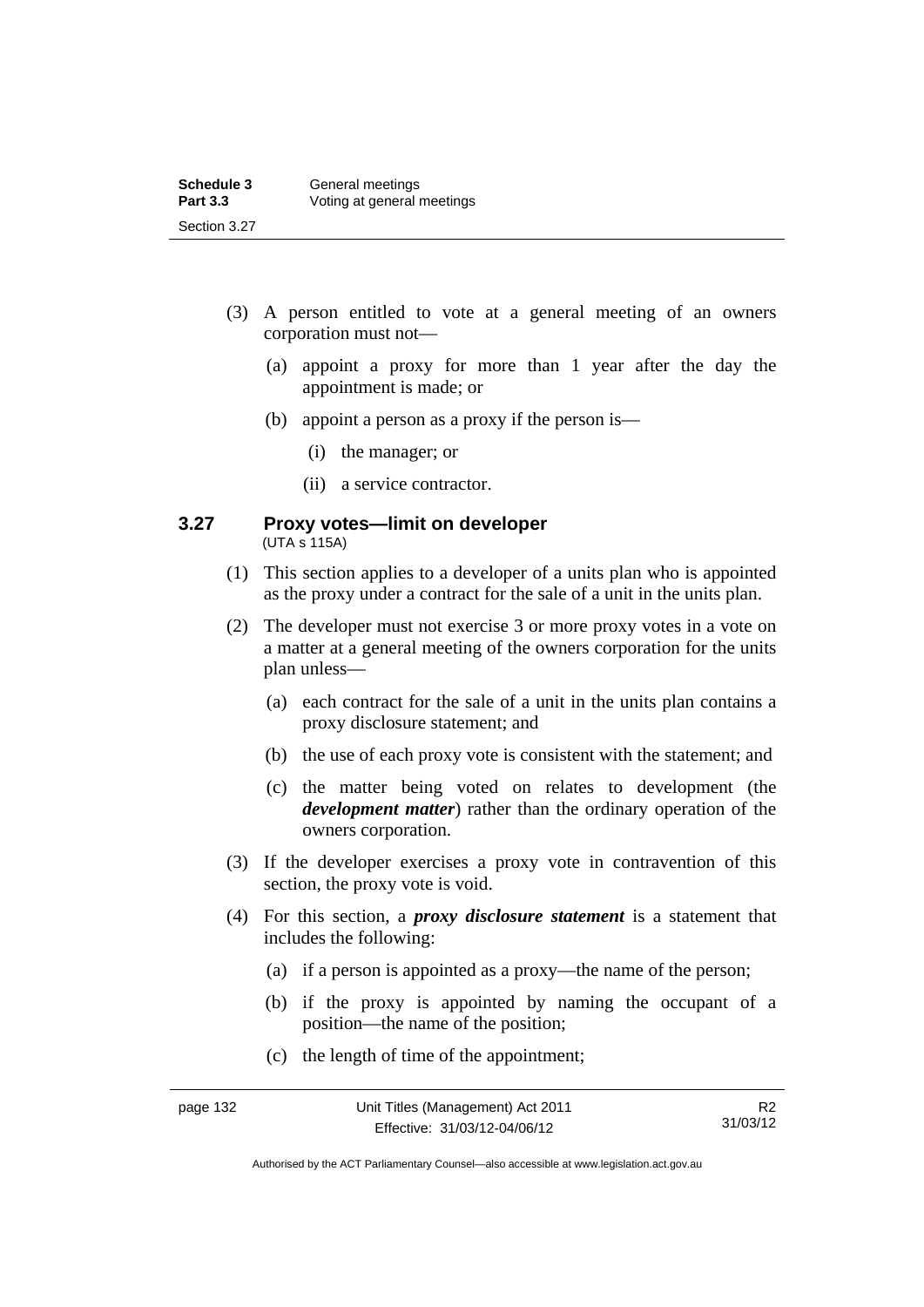(d) a sufficient description of the development matter for the buyer of a unit to easily identify the matter.

**3.28 Value of votes** 

(UTA s 116)

- (1) Every vote at a general meeting is of equal value, unless a poll is taken.
- (2) On a poll, the value of each vote (the *voting value*) is the value that is proportional to the unit entitlement of the unit for which it is exercised.

# **3.29 Polls**

(UTA s 117)

- (1) A poll may be demanded on an ordinary or special resolution at a general meeting by anyone present and entitled to vote at the meeting.
- (2) A demand for a poll may be withdrawn.
- (3) A poll may be taken in any way the chairperson considers appropriate.
- (4) The result of a poll—
	- (a) must be declared at the meeting by the chairperson as soon as it is worked out; and
	- (b) decides whether or not the resolution for which the poll was demanded has been carried.

# **3.30 Voting by chairperson**

 $(UTA s 118)$ 

At a general meeting, the chairperson may (whether or not a poll is demanded)—

(a) exercise a deliberative vote as a member; and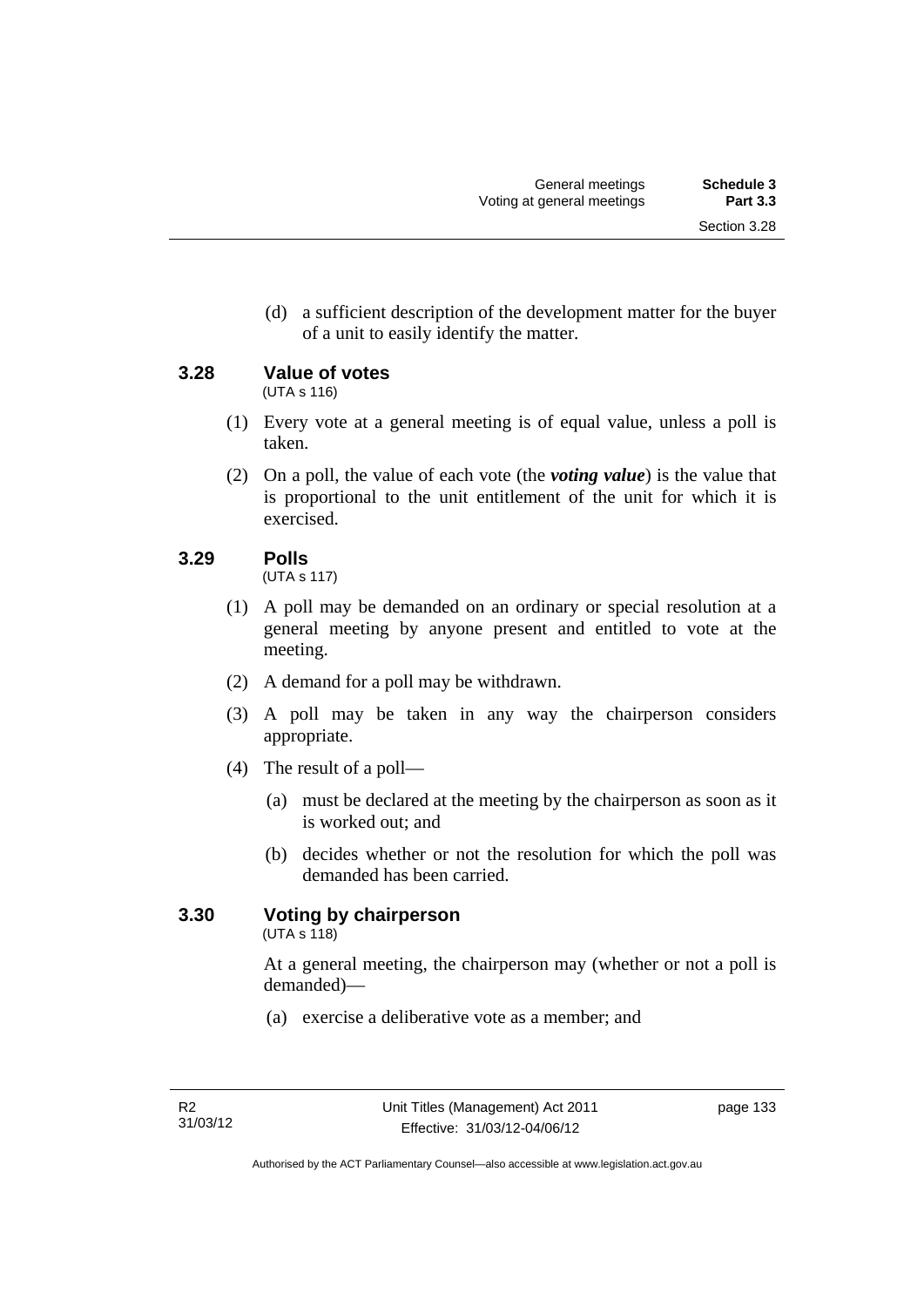| Schedule 3      | General meetings           |
|-----------------|----------------------------|
| <b>Part 3.3</b> | Voting at general meetings |
| Section 3.31    |                            |

 (b) if there is an equality of votes—also exercise a casting vote, unless the owners corporation has only 2 members.

### **3.31 Absentee votes**

(UTA s 120)

 (1) A person entitled to vote on a motion may cast an absentee vote on the motion by recording the vote on an absentee voting paper and giving it to the owners corporation before the meeting begins.

- (2) The absentee voting paper must be in the form approved by the executive committee.
- (3) An absentee vote under this section is a valid vote.
- (4) A person who casts an absentee vote under this section is taken to be present at the general meeting at which the motion is moved (except for the purposes of making up a quorum) and to have voted on the resolution.

### **3.32 People under 18 or under other legal disabilities**  (UTA s 121)

- (1) The right of a person to vote at a general meeting must not be exercised by the person if—
	- (a) the person is under 18 years old; or
	- (b) the person is under any other legal disability preventing the person from dealing with his or her property.
- (2) The right to vote of an incapacitated person (under subsection (1)) may be exercised—
	- (a) if the person is under 18 years old—by the person's parent or guardian; or

*Note* An absentee voting form must accompany the notice of general meeting (see s 3.7 (2) (b)).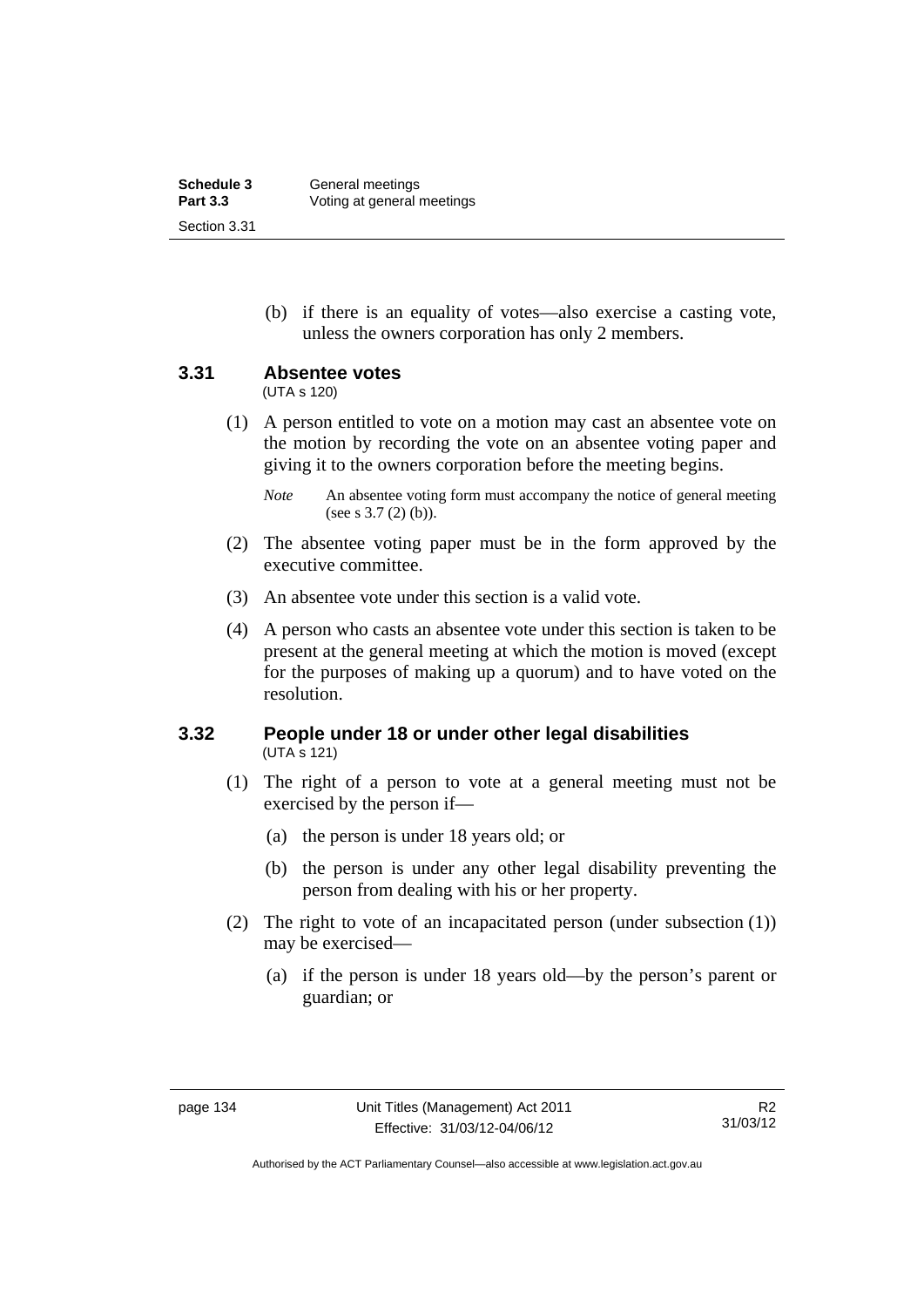(b) if the person is under any other legal disability—by a person for the time being authorised by law to control the person's property.

### **3.33 Declaration by chairperson of result of voting**  (UTA s 122)

- (1) A declaration by the chairperson of the meeting that a motion has been passed is conclusive evidence of the fact without proof of the number or proportion of votes recorded against or in favour of the motion.
- (2) Subsection (1) does not apply if—
	- (a) a poll is demanded; or
	- (b) a unanimous resolution is required.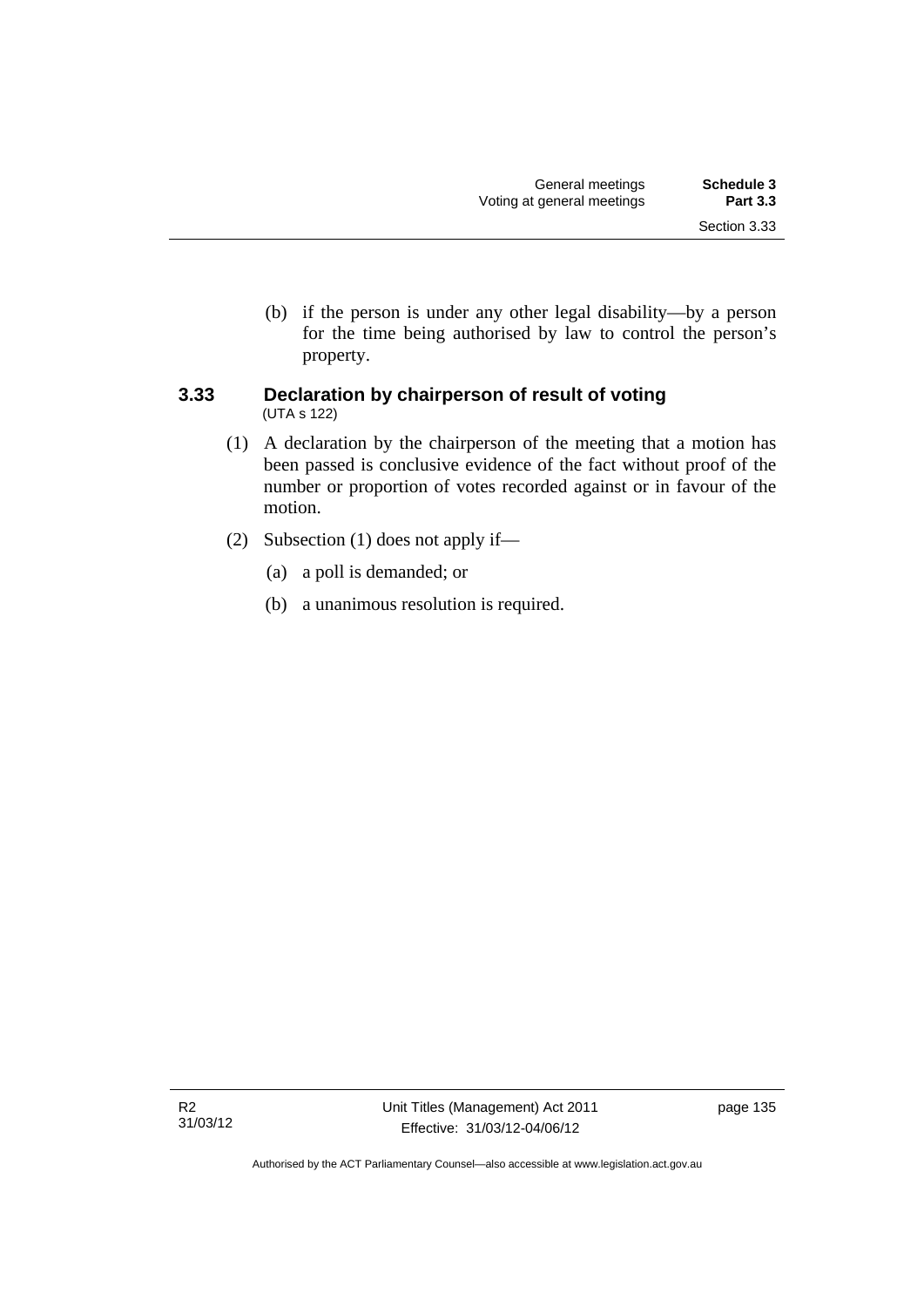#### **Schedule 4** Default rules

Rule 1

# **Schedule 4 Default rules**

(see s 106)

| Note 1 |  |  | The owners corporation may amend the default rules under s 108. |
|--------|--|--|-----------------------------------------------------------------|
|--------|--|--|-----------------------------------------------------------------|

- *Note 2* If a corporation was established before the commencement of the *Unit Titles Act 2001* (*UTA*), pt 16
	- the corporation's articles applying immediately before the commencement of the UTA continue to apply (see s 160 (2)); and
	- the default rules under this Act may be adopted (in part or in full) by special resolution at a general meeting (see s 108 (1) and s 160 (2)).
- *Note 3* If an owners corporation was established under the UTA
	- the owners corporation's articles applying immediately before the commencement of this Act, pt 6 are taken to be rules under this Act (see s 161 (2)); and
	- the corporation may amend the rules under this Act (see s 108 (1) and s 161 (2)).

However, an existing article of the owners corporation has no effect if the article is inconsistent with this Act or another territory law or does any of the things mentioned in this Act, s 108 (3) (b) to (d).

### **1 Definitions—default rules**

(1) In these rules:

*executive committee representative* means a person authorised in writing by the executive committee under rule 10 (4).

*owner, occupier or user*, of a unit, includes an invitee or licensee of an owner, occupier or user of a unit.

 (2) A word or expression in the Act has the same meaning in these rules.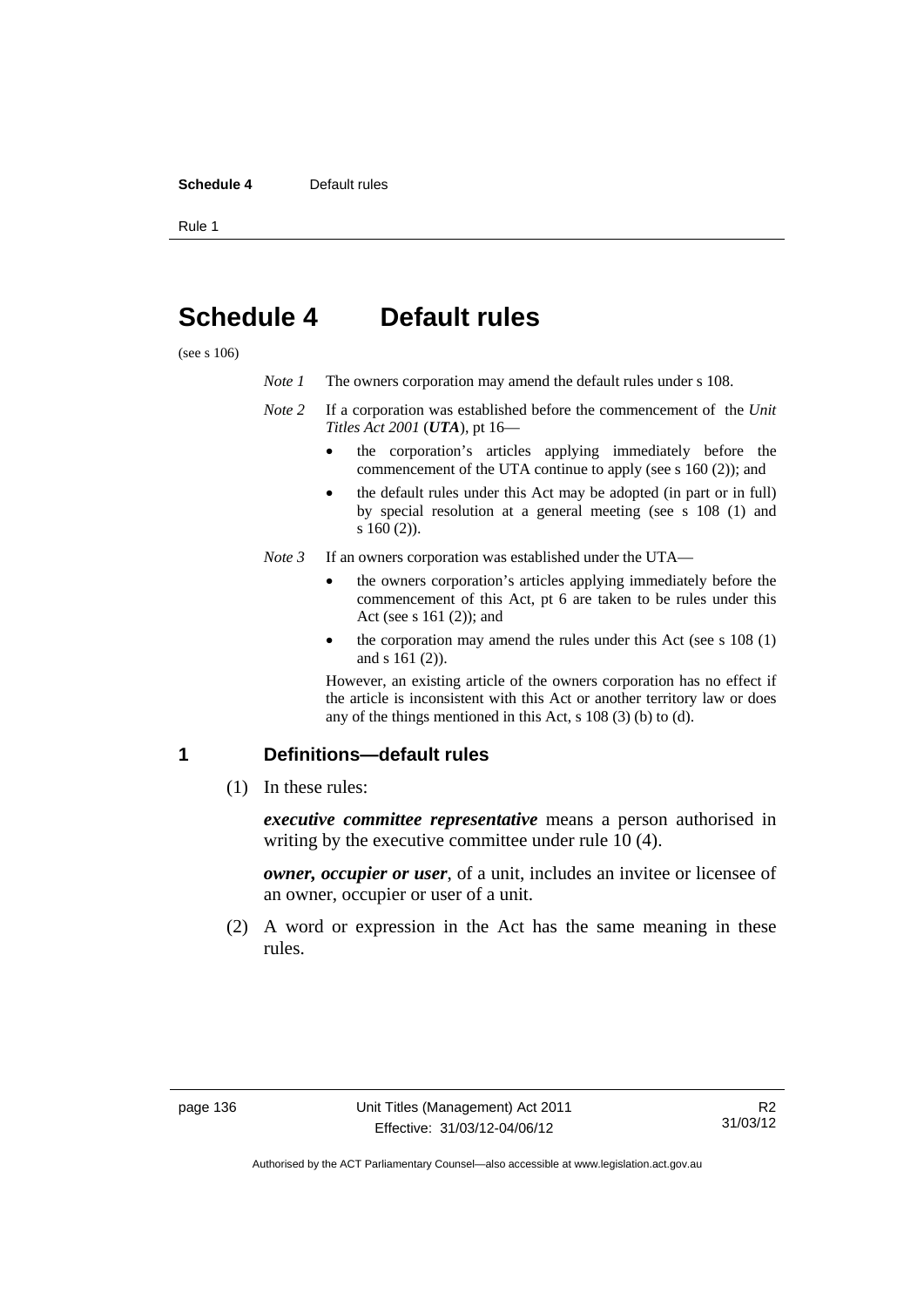# **2 Payment of rates and taxes by unit owners**

A unit owner must pay all rates, taxes and any other amount payable for the unit.

# **3 Repairs and maintenance**

- (1) A unit owner must ensure that the unit is in a state of good repair.
- (2) A unit owner must carry out any work in relation to the unit, and do anything else in relation to the unit, that is required by a territory law.

# **4 Erections and alterations**

- (1) A unit owner may erect or alter any structure in or on the unit or the common property only—
	- (a) in accordance with the express permission of the owners corporation by unopposed resolution; and
	- (b) in accordance with the requirements of any applicable territory law (for example, a law requiring development approval to be obtained for the erection or alteration).
		- *Note* An example is part of the Act, is not exhaustive and may extend, but does not limit, the meaning of the provision in which it appears (see Legislation Act, s 126 and s 132).
- (2) Permission may be given subject to conditions stated in the resolution.

# **5 Use of common property**

A unit owner must not use the common property, or permit it to be used, to interfere unreasonably with the use and enjoyment of the common property by an owner, occupier or user of another unit.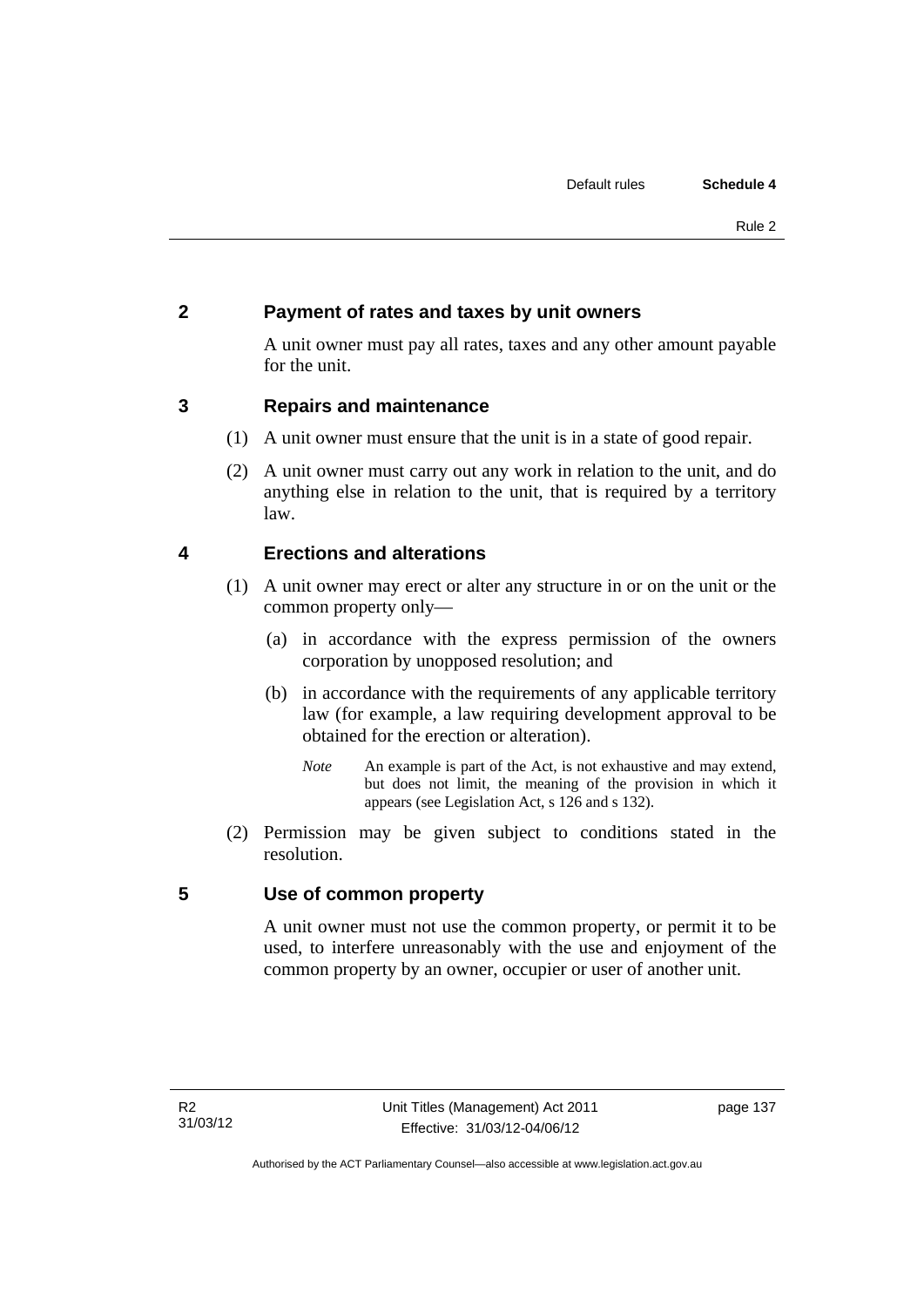#### **Schedule 4** Default rules

Rule 6

### **6 Hazardous use of unit**

A unit owner must not use the unit, or permit it to be used, so as to cause a hazard to an owner, occupier or user of another unit.

## **7 Use of unit—nuisance or annoyance**

- (1) A unit owner must not use the unit, or permit it to be used, in a way that causes a nuisance or substantial annoyance to an owner, occupier or user of another unit.
- (2) This rule does not apply to a use of a unit if the executive committee has given an owner, occupier or user of the unit written permission for that use.
- (3) Permission may be given subject to stated conditions.
- (4) Permission may be withdrawn by special resolution of the owners corporation.

### **8 Noise**

- (1) A unit owner must not make, or permit to be made, such a noise within the unit as might (in the circumstances) be reasonably likely to cause substantial annoyance to an owner, occupier or user of another unit.
- (2) This rule does not apply to the making of a noise if the executive committee has given the person responsible for making the noise written permission to do so.
- (3) Permission may be given subject to stated conditions.
- (4) Permission may be withdrawn by special resolution of the owners corporation.

### **9 Illegal use of unit**

A unit owner must not use the unit, or permit it to be used, to contravene a law in force in the ACT.

R2 31/03/12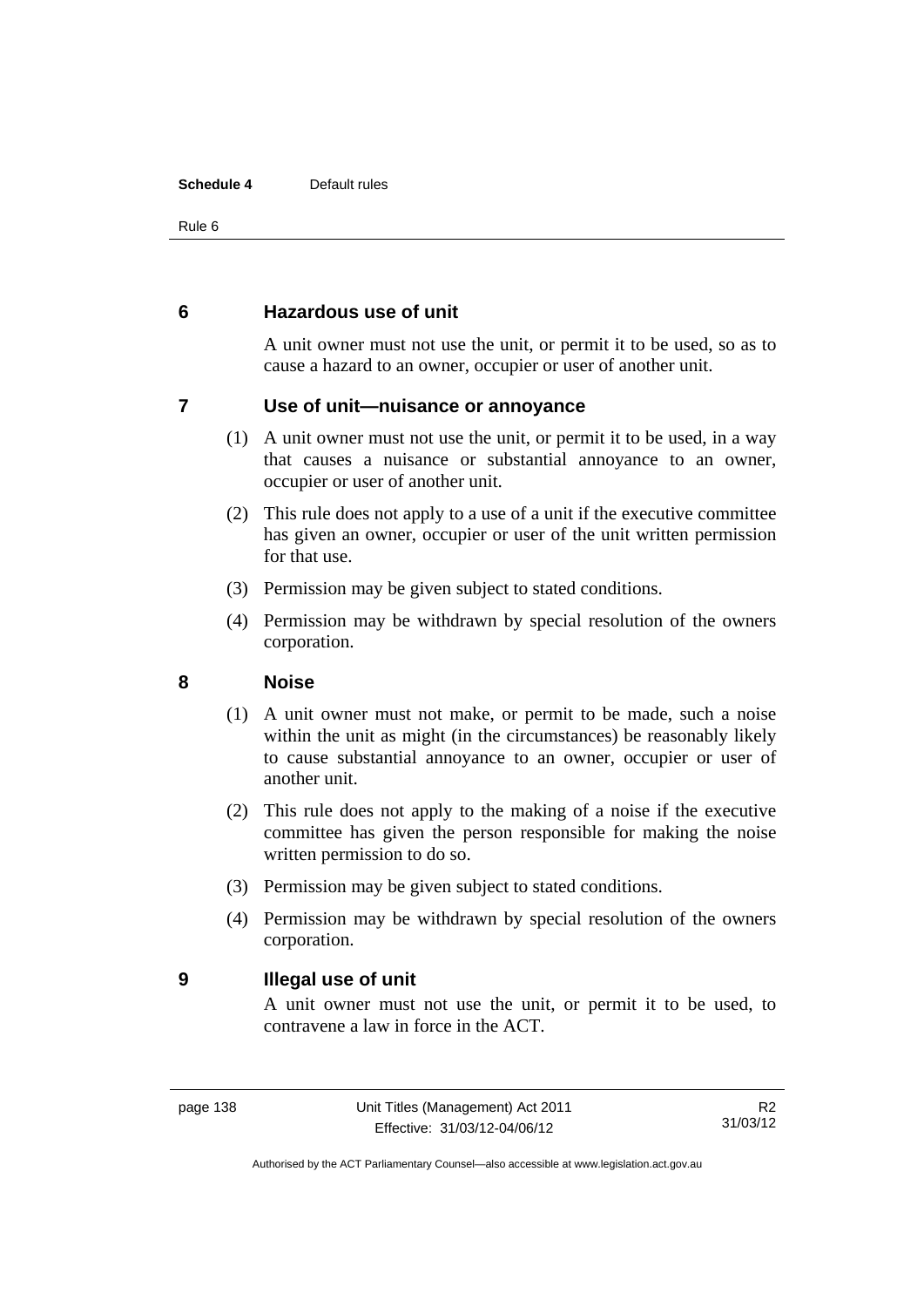### **10 What may an executive committee representative do?**

- (1) An executive committee representative may do any of the following in relation to a unit at all reasonable times:
	- (a) if the committee has reasonable grounds for suspecting that there is a breach of the Act or these rules in relation to a unit inspect the unit to investigate the breach;
	- (b) carry out any maintenance required under the Act or these rules;
	- (c) do anything else the owners corporation is required to do under the Act or these rules.
- (2) An executive committee representative may enter a unit and remain in the unit for as long as is necessary to do something mentioned in subrule (1).
- (3) An executive committee representative is not authorised to do anything in relation to a unit mentioned in subrule (1) unless—
	- (a) the executive committee or the representative has given the owner, occupier or user of the unit reasonable notice of his or her intention to do the thing; or
	- (b) in an emergency, it is essential that it be done without notice.
- (4) The executive committee may give a written authority to a person to represent the corporation under this rule.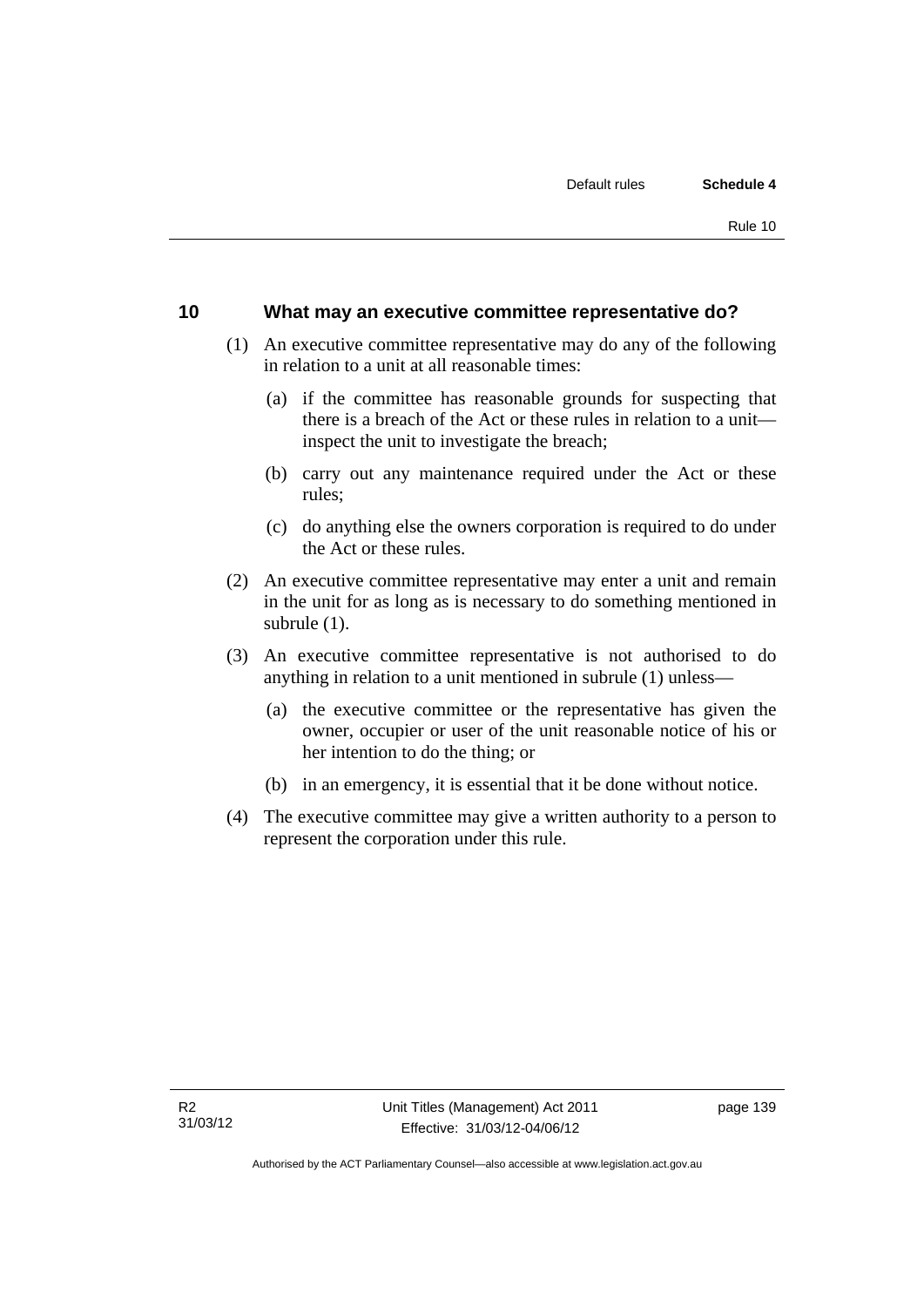#### **Schedule 4** Default rules

Rule 11

### **11 Seal of owners corporation**

For the attaching of the seal of the owners corporation to a document to be effective—

- (a) the seal must be attached by decision of the executive committee; and
	- *Note* Executive committee decisions must be made by majority vote, or by unanimous vote if there are only 2 members of the committee (see sch 2, s 2.10).
- (b) the seal must be attached in the presence of 2 executive members; and
- (c) the executive members witnessing the attaching of the seal must sign the document as witnesses.

page 140 Unit Titles (Management) Act 2011 Effective: 31/03/12-04/06/12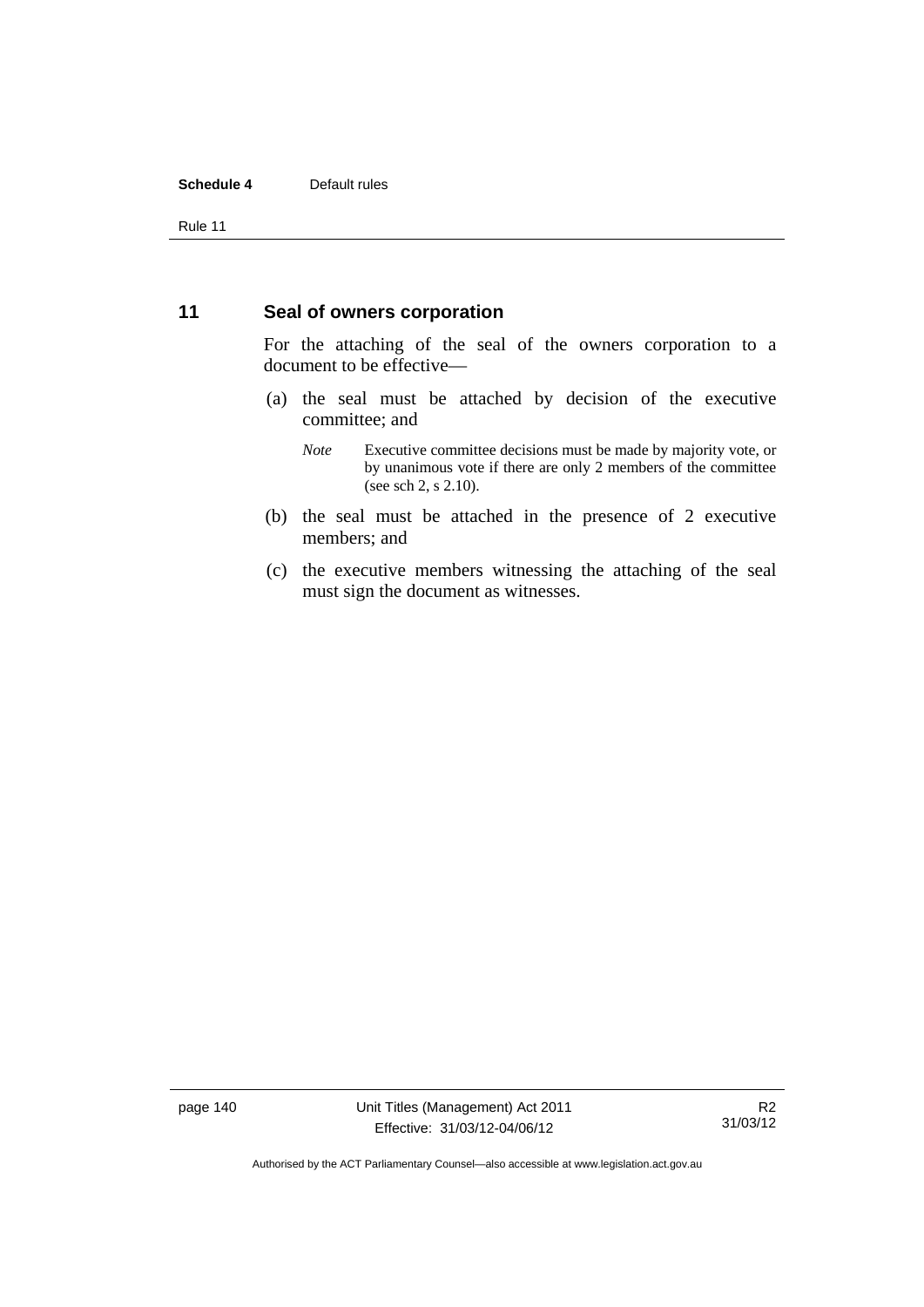# **Dictionary**

(see s 3)

- *Note 1* The Legislation Act contains definitions and other provisions relevant to this Act.
- *Note 2* For example, the Legislation Act, dict, pt 1, defines the following terms:
	- ACAT
	- appoint
	- bankrupt or personally insolvent
	- contravene
	- director-general
	- exercise
	- function
	- individual
	- planning and land authority.

*address for correspondence*, of a company, means the address of the company's office, as registered under the law under which the company is incorporated (if provided by the law).

*administration order*—see section 136 (Who may apply for an administration order?).

*administrative fund*, for division 5.2 (Administrative, special purpose and sinking funds)—see section 73.

*administrator*, of an owners corporation, means a person who is appointed as the administrator of the corporation under part 10 (Administrators).

*appoint* includes engage.

### *building*—

- (a) for this Act generally—see the *Unit Titles Act 2001*, dictionary; and
- (b) for division 5.4 (Insurance)—see section 99.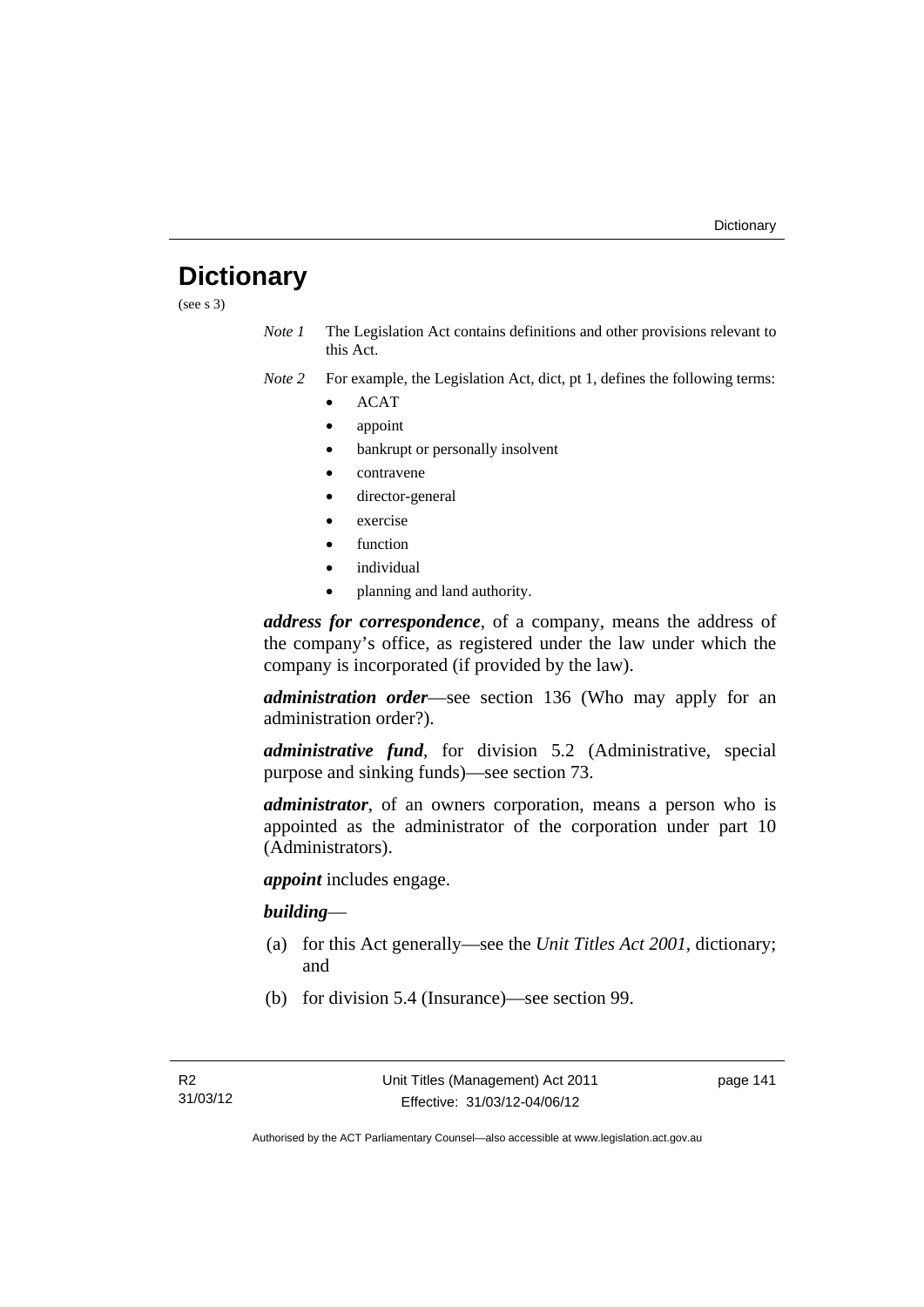*building and development provision*, in relation to a lease—see the *Planning and Development Act 2007*, section 234.

*class A unit*—see the *Unit Titles Act 2001*, section 10.

*class B unit*—see the *Unit Titles Act 2001*, section 11.

*common property*—see the *Unit Titles Act 2001*, section 13.

*communications officer*, for an owners corporation, means the owners corporation communications officer appointed by the owners corporation under section 66.

*company* means—

- (a) a company registered under the Corporations Act; and
- (b) includes a body corporate.

*corporate register*—see section 113.

*court* includes the ACAT.

*default rules*—see section 106.

*developer*—see the *Unit Titles Act 2001*, section 17.

*developer control period*, for a units plan, means the period that—

- (a) starts on the day the owners corporation for the units plan is established; and
- (b) ends on the day people other than the developer hold  $\frac{1}{3}$  or more of the unit entitlements for the units plan.

*development*, of a unit or common property—see the *Unit Titles Act 2001*, dictionary.

*eligible person*, for a unit or common property in relation to which access to information is required, means—

 (a) the owner, or another person with an interest in the unit, or in an easement over the common property; or

R2 31/03/12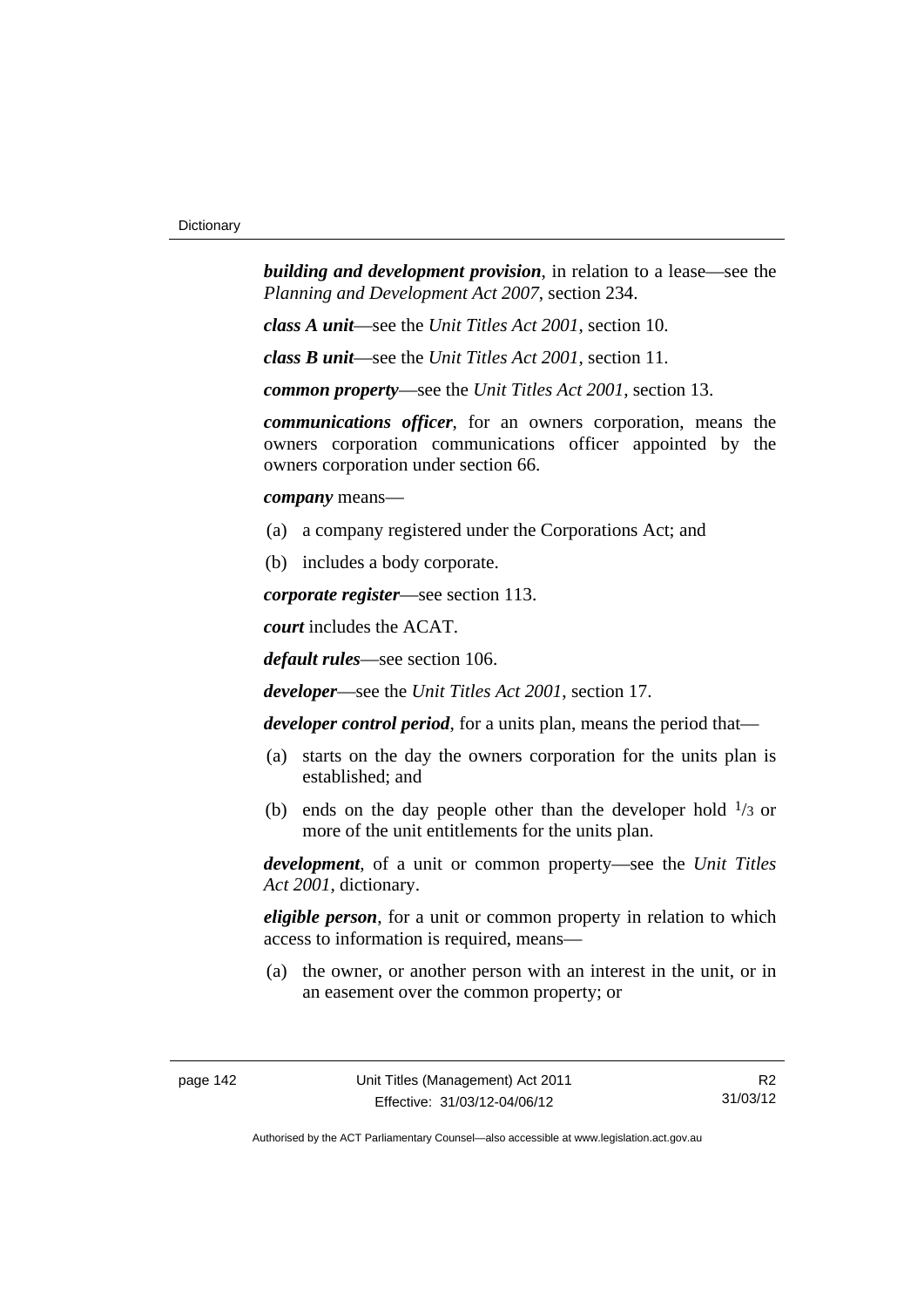- (b) for a unit that is owned, or part-owned, by a company—the representative of the company; or
- (c) anyone authorised in writing by a person mentioned in paragraph (a) or (b); or
- (d) if access to the information is necessary or desirable for the administration of this Act—the planning and land authority.

*entitled to vote*, in relation to a motion at a general meeting of an owners corporation, means a person who is entitled to vote on the motion under schedule 3, section 3.20.

*executive committee*, of an owners corporation, means the executive committee of the corporation established under section 34.

*executive committee representative*, for schedule 4 (Default rules)—see schedule 4, rule 1 (1).

*executive member* means a member of an executive committee.

*expected sinking fund expenditure*, for division 5.2 (Administrative, special purpose and sinking funds)—see section 83.

*financed service contract*, for part 9 (Protection of financiers for service contracts)—see section 130.

*financial year*, for an owners corporation, means—

- (a) a period of 12 months beginning on 1 July; or
- (b) any other period of 12 months decided by the owners corporation.

*financier*, for part 9 (Protection of financiers for service contracts)—see section 131.

*full name*, of a company, means the full name of the company together with the full name of its secretary or public officer (or an equivalent office-holder).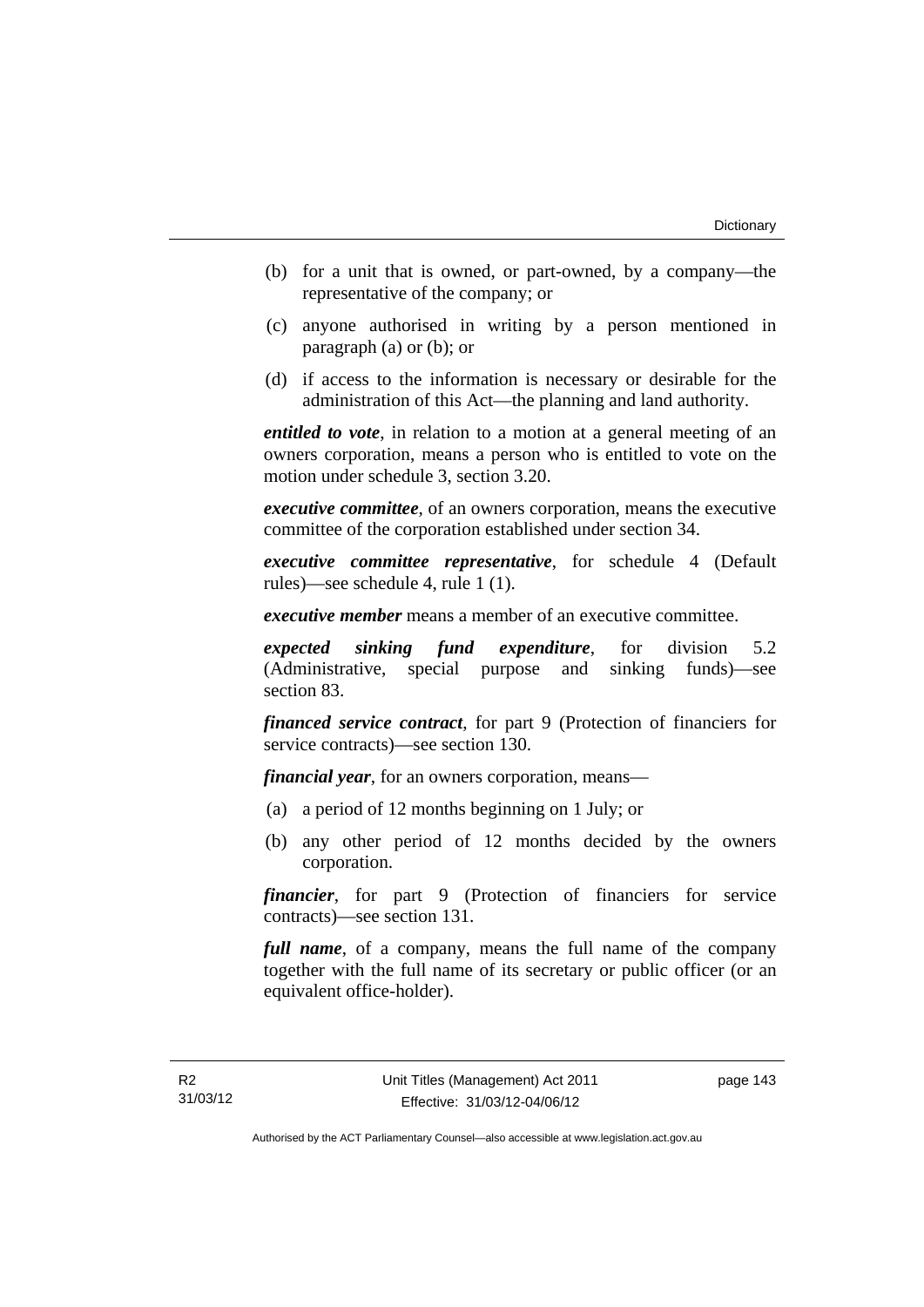*general fund*, of an owners corporation, for division 5.2 (Administrative, special purpose and sinking funds)—see section 72.

*general fund budget*, for division 5.2 (Administrative, special purpose and sinking funds)—see section 75 (1).

*general fund contribution*—see section 78 (1).

*install* includes build, place, connect or erect.

*interest*—see the *Unit Titles Act 2001*, dictionary.

*interested party*, for an administration order—see section 136 (Who may apply for an administration order?).

*land* means—

- (a) for this Act generally—the land subdivided by the units plan; and
- (b) for division 5.4 (Insurance)—see section 99.

*lease*, of a unit or common property—see the *Unit Titles Act 2001*, dictionary.

*lessee—*see the *Unit Titles Act 2001*, dictionary.

*maintenance*, of a building, a facility for a utility service or a utility conduit, means maintenance in good repair and working order, and includes—

- (a) repair; and
- (b) replacement; and
- (c) renewal; and
- (d) restoration.

*management contract*, for division 4.2 (Managers)—see section 49. *management services*, for division 4.2 (Managers)—see section 49. *manager*—see section 49.

R2 31/03/12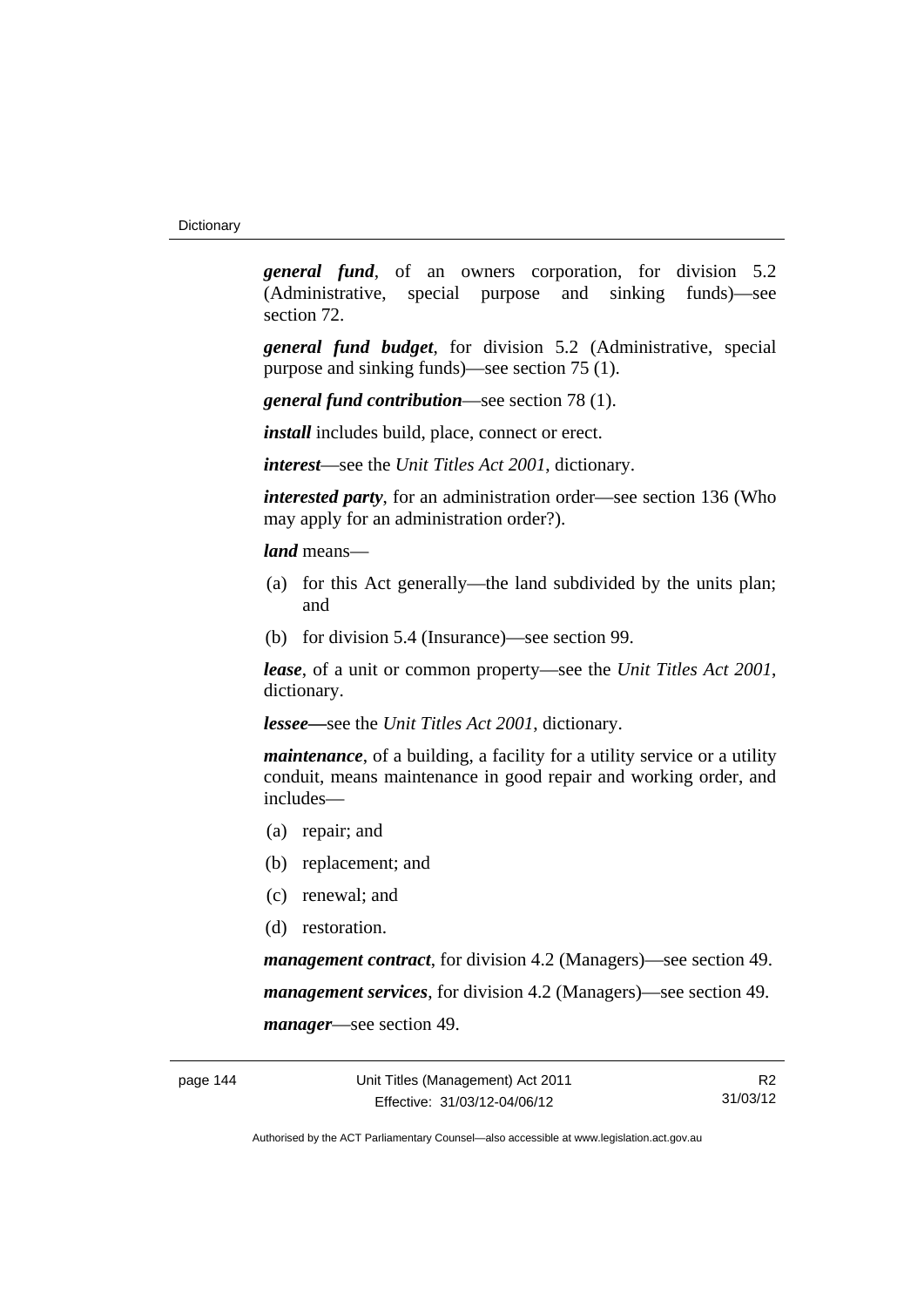*member*, of an owners corporation, are the members under section 10.

*mortgage* means a registered mortgage, or a registered encumbrance, within the meaning of the *Land Titles Act 1925*.

*mortgagee* means—

- (a) for a unit—the registered proprietor of a mortgage of the lease of the unit; or
- (b) in any other case—the registered proprietor of a mortgage.

*mortgagee voting notice*—see schedule 3, section 3.23 (Voting by mortgagees).

*mortgage insurance policy*—see section 142.

*ordinary resolution* means a resolution of a general meeting passed as required by schedule 3, section 3.15.

*owner* means—

- (a) for a unit—the registered proprietor of the lease of the unit and includes a part-owner; or
	- *Note* The term *unit owner* is also defined in the dictionary with the same meaning.
- (b) for common property—the owners corporation.

*owner, occupier or user*, of a unit, for schedule 4 (Default rules) see schedule 4, rule 1 (1).

*owners corporation*, for a units plan, means a corporation established under section 8.

*part-owner*, of a unit, means a person registered as a joint tenant or tenant in common in relation to the unit.

*Note* Joint proprietors of a unit must be registered as either joint tenants or tenants in common (see *Land Titles Act 192*5, s 54).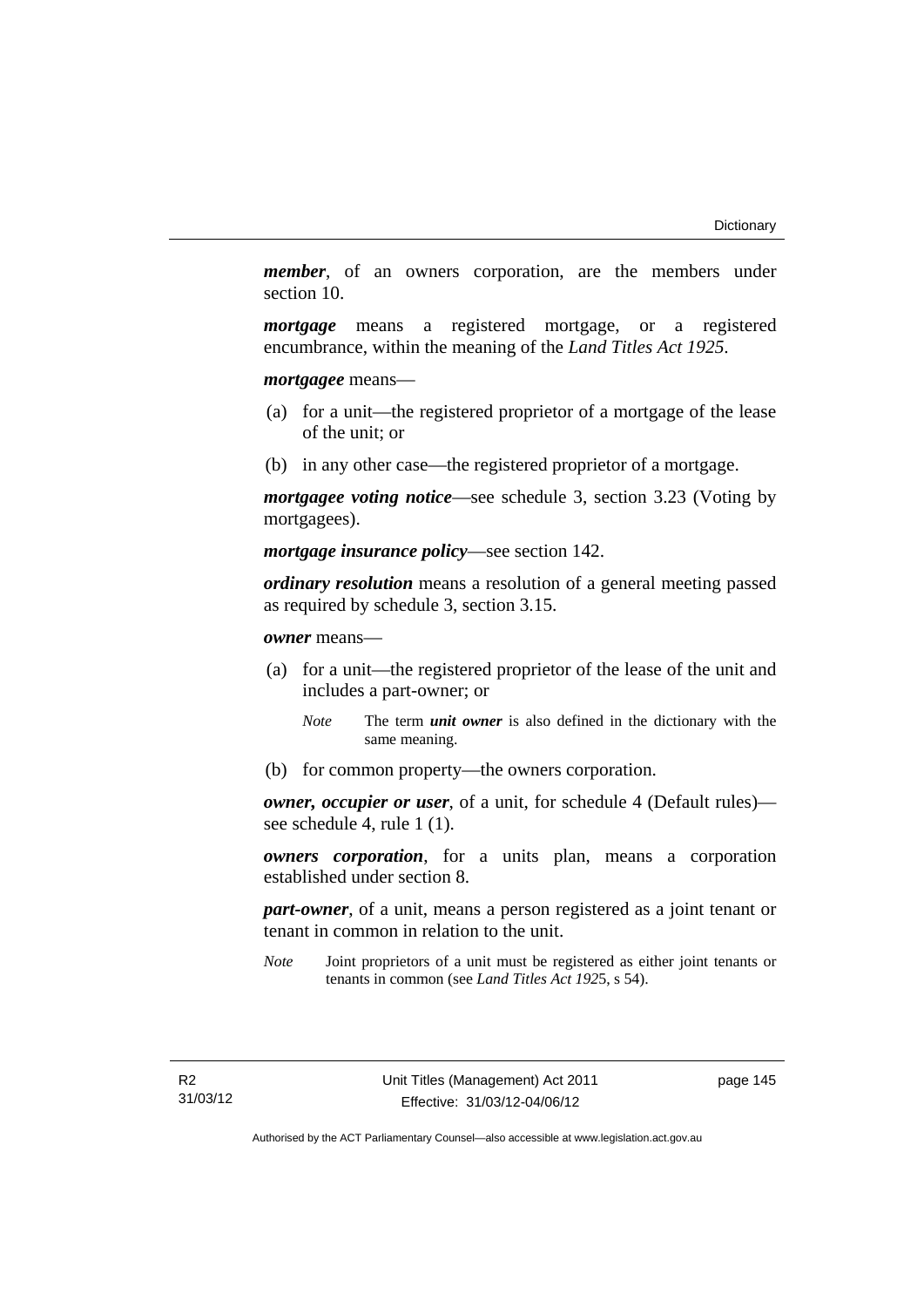*proportional share*, of a contribution payable for a unit, is the proportion of the total contributions payable for all units worked out as follows:

total unit entitlement total contributions  $\times$  unit entitlement of the unit or group of units

*proprietor*, of an interest in land—see the *Unit Titles Act 2001*, dictionary.

*reduced quorum*—see schedule 3, section 3.9 (Quorum at a general meeting—owners corporations with 3 or more members).

*reduced quorum decision*—see schedule 3, section 3.10 (Notice of reduced quorum decisions and adjournments).

*registered—*see the *Unit Titles Act 2001*, dictionary.

#### *representative*—

- (a) for the part-owners of a unit—see section 11 (Part-owners of units—authorisation of representatives); or
- (b) for a company that is the owner or a part-owner of a unit—see section 13 (Company-owned units—authorisation of representatives); or
- (c) for a mortgagee that has given a mortgagee voting notice to an owners corporation—see schedule 3, section 3.23 (Voting by mortgagees).

*rule*, for an owner corporation, means a rule of the corporation under section 106.

*rule infringement notice*—see section 109 (2).

*secretary*, for an owners corporation, means the secretary of the corporation elected under section 40.

*service contract*—see section 59.

*service contractor*—see section 59.

R2 31/03/12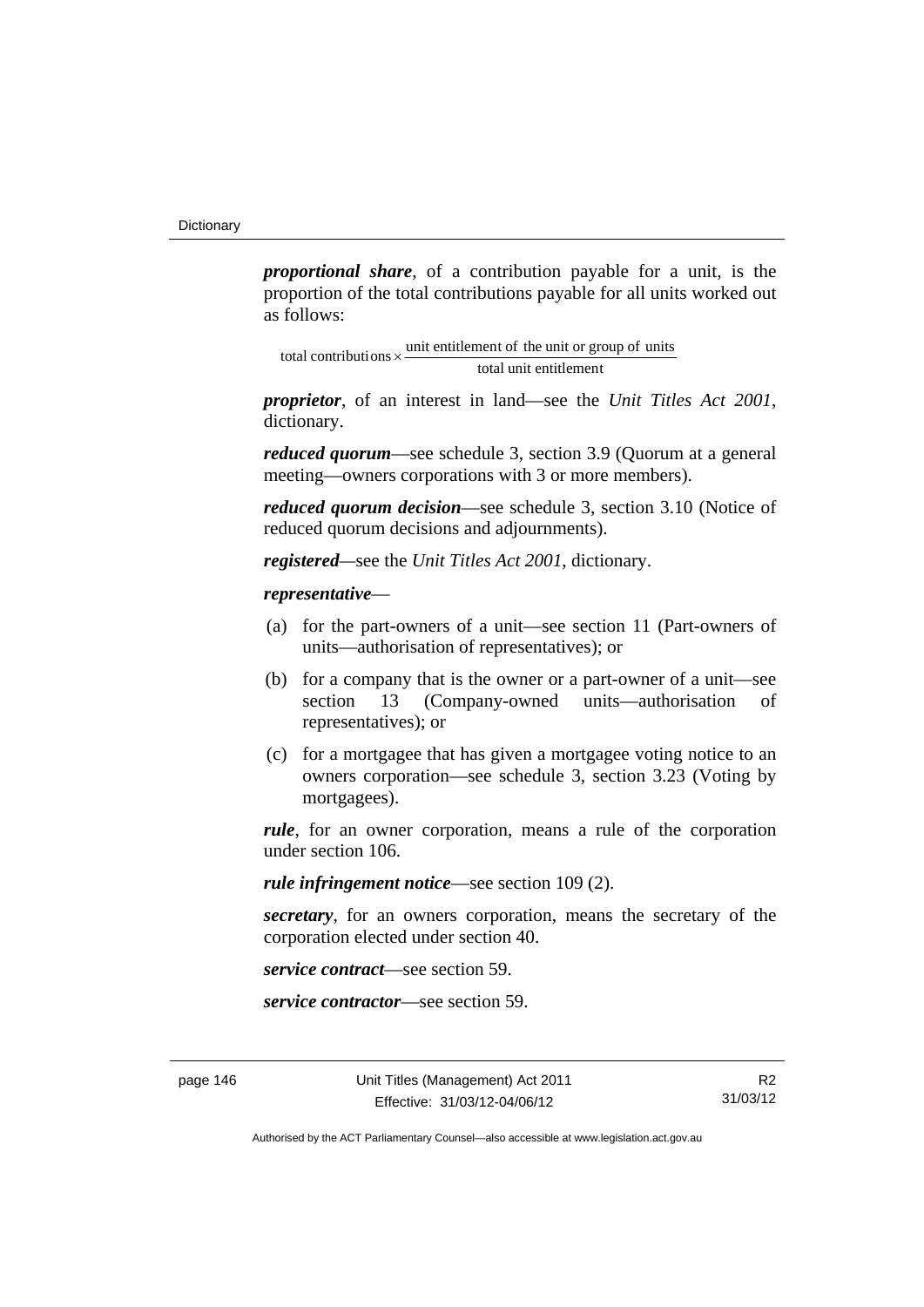*service contractor services*, for division 4.3 (Service contractors) see section 59.

*sinking fund*, for division 5.2 (Administrative, special purpose and sinking funds)—see section 81 (2).

*sinking fund contribution*—see section 89 (1).

*sinking fund plan*, for division 5.2 (Administrative, special purpose and sinking funds)—see section 82 (2).

*special purpose fund*, for division 5.2 (Administrative, special purpose and sinking funds)—see section 74 (1).

*special resolution* means a resolution of a general meeting passed as required by schedule 3, section 3.16.

*staged development*—see the *Unit Titles Act 2001*, section 17 (3) (Unit title applications—general requirements).

*standard quorum*—see schedule 3, section 3.9 (Quorum at a general meeting—owners corporations with 3 or more members).

*sustainability infrastructure*, installed in relation to a units plan—

- (a) means infrastructure and equipment that—
	- (i) improves the environmental sustainability of the units; or
	- (ii) reduces the environmental impact of the owners corporation and the unit owners; and
- (b) includes related utility service connections and equipment.

#### **Examples—par (a)**

solar panels, clothes lines, rainwater tanks

*Note* An example is part of the Act, is not exhaustive and may extend, but does not limit, the meaning of the provision in which it appears (see Legislation Act, s 126 and s 132).

*total general fund contribution*, for division 5.2 (Administrative, special purpose and sinking funds)—see section 75 (2) (a).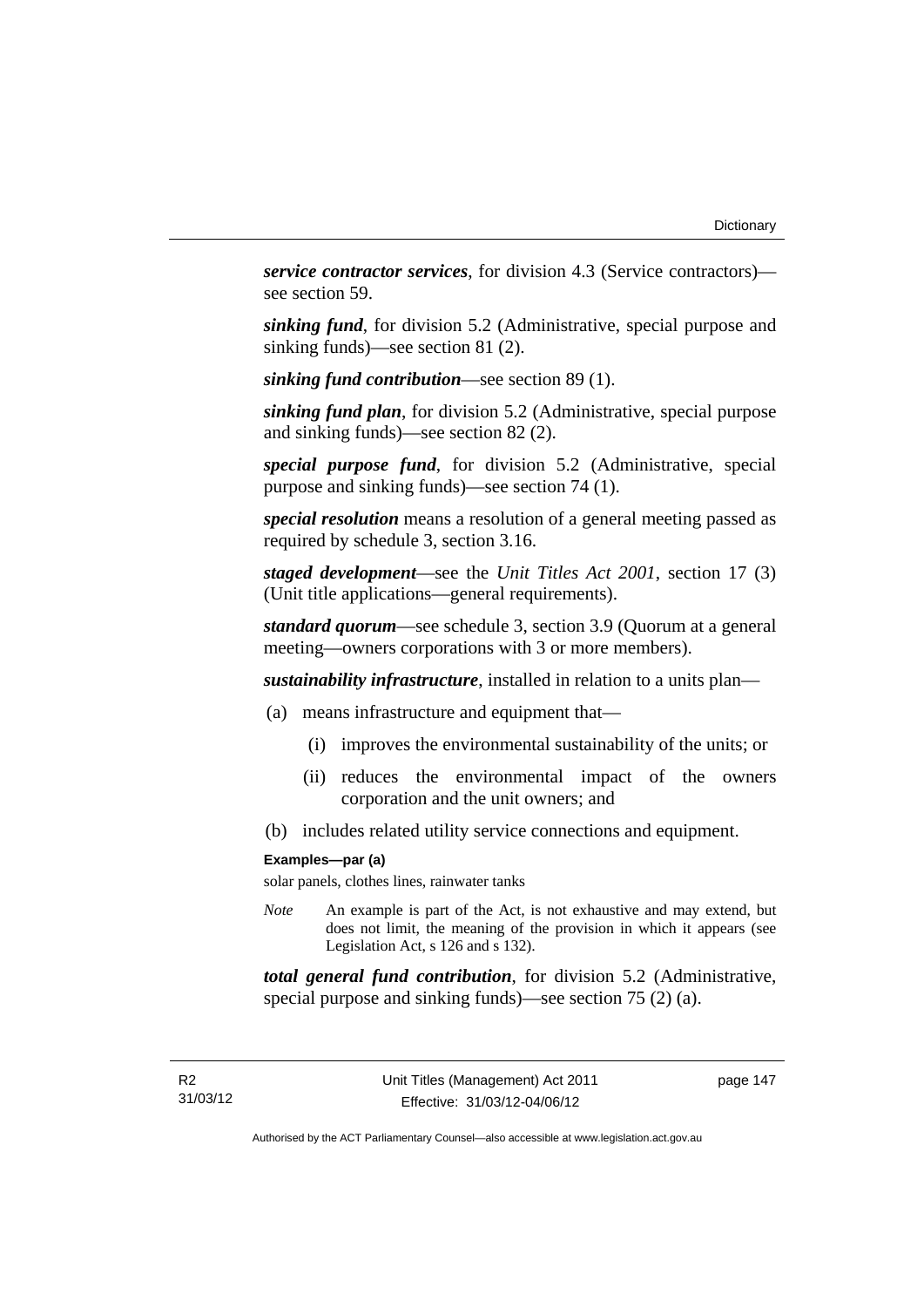*total sinking fund amount*, for division 5.2 (Administrative, special purpose and sinking funds)—see section 72.

*treasurer*, for an owners corporation, means the treasurer of the corporation elected under section 40.

*unanimous resolution* means a resolution of a general meeting passed as required by schedule 3, section 3.18.

*unit*—see the *Unit Titles Act 2001*, section 9.

*unit entitlement*—see the *Unit Titles Act 2001*, section 8.

*unit owner* means the registered proprietor of the lease of the unit and includes a part-owner.

*Note* The term *owner* is also defined in the dictionary with the same meaning.

*units plan*—see the *Unit Titles Act 2001*, dictionary.

*unit subsidiary*—see the *Unit Titles Act 2001*, section 12.

*unit title certificate*—see section 119.

*unopposed resolution* means a resolution of a general meeting passed as required by schedule 3, section 3.17.

*utility conduit*—see the *Unit Titles Act 2001*, dictionary.

*utility infrastructure* means infrastructure and equipment necessary for, or related to, the provision of utility services.

*utility services*—see the *Unit Titles Act 2001*, dictionary.

*voting value—see schedule 3, section 3.28 (2) (Value of votes).* 

page 148 Unit Titles (Management) Act 2011 Effective: 31/03/12-04/06/12

R2 31/03/12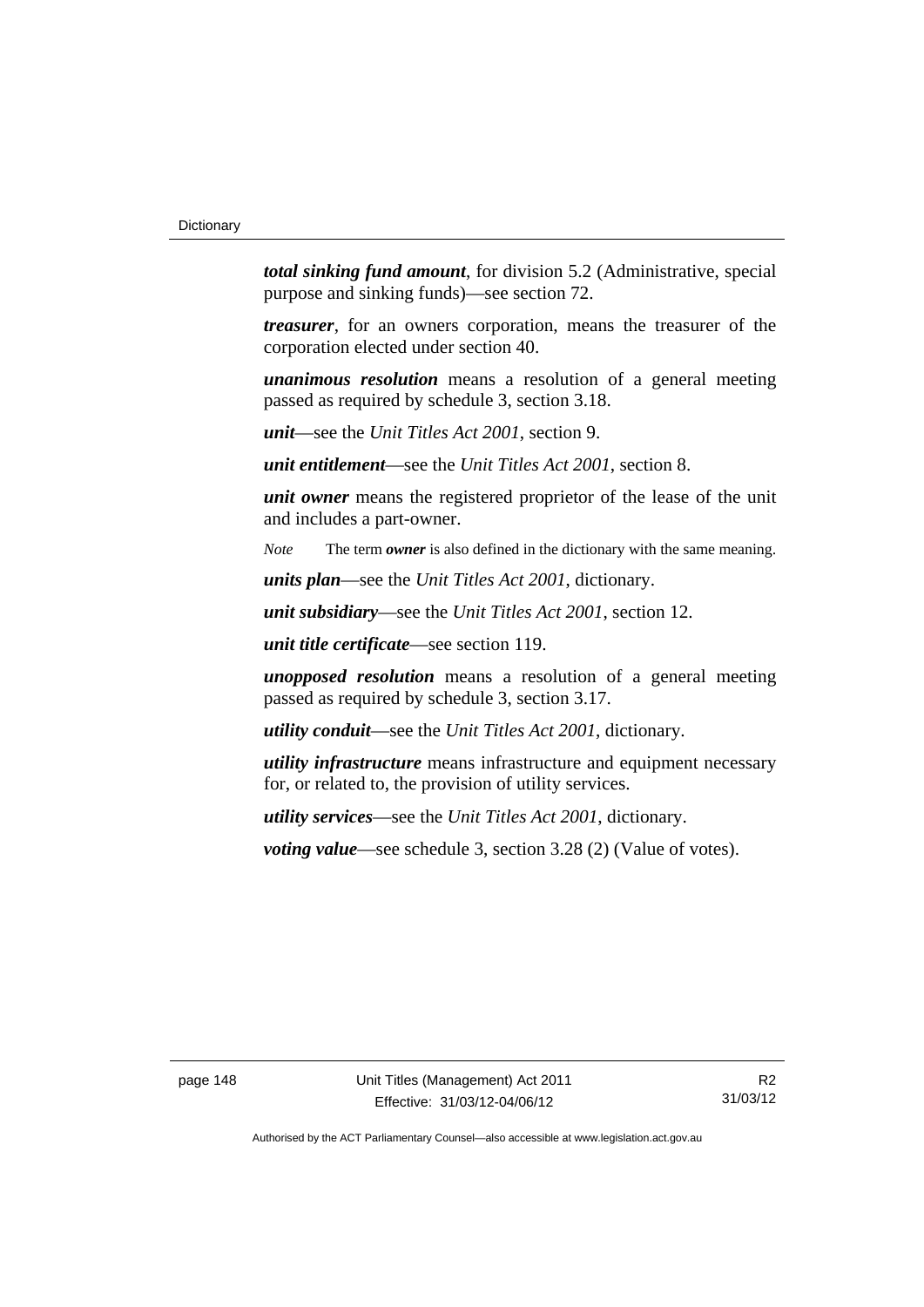# **Endnotes**

### **1 About the endnotes**

Amending and modifying laws are annotated in the legislation history and the amendment history. Current modifications are not included in the republished law but are set out in the endnotes.

Not all editorial amendments made under the *Legislation Act 2001*, part 11.3 are annotated in the amendment history. Full details of any amendments can be obtained from the Parliamentary Counsel's Office.

Uncommenced amending laws are not included in the republished law. The details of these laws are underlined in the legislation history. Uncommenced expiries are underlined in the legislation history and amendment history.

If all the provisions of the law have been renumbered, a table of renumbered provisions gives details of previous and current numbering.

The endnotes also include a table of earlier republications.

| $A = Act$                                    | $NI = Notifiable$ instrument              |
|----------------------------------------------|-------------------------------------------|
| $AF =$ Approved form                         | $o = order$                               |
| $am = amended$                               | $om = omitted/repealed$                   |
| $amdt = amendment$                           | $ord = ordinance$                         |
| $AR = Assembly resolution$                   | $orig = original$                         |
| $ch = chapter$                               | par = paragraph/subparagraph              |
| $CN =$ Commencement notice                   | $pres = present$                          |
| $def = definition$                           | $prev = previous$                         |
| $DI = Disallowable instrument$               | $(\text{prev}) = \text{previously}$       |
| $dict = dictionary$                          | $pt = part$                               |
| disallowed = disallowed by the Legislative   | $r = rule/subrule$                        |
| Assembly                                     | $reloc = relocated$                       |
| $div =$ division                             | $renum = renumbered$                      |
| $exp = expires/expired$                      | $R[X]$ = Republication No                 |
| $Gaz = gazette$                              | $RI = reissue$                            |
| $hdg = heading$                              | $s = section/subsection$                  |
| $IA = Interpretation Act 1967$               | $sch = schedule$                          |
| ins = inserted/added                         | $sdiv = subdivision$                      |
| $LA =$ Legislation Act 2001                  | $SL = Subordinate$ law                    |
| $LR =$ legislation register                  | $sub =$ substituted                       |
| $LRA =$ Legislation (Republication) Act 1996 | underlining = whole or part not commenced |
| $mod = modified/modification$                | or to be expired                          |
|                                              |                                           |

## **2 Abbreviation key**

R2 31/03/12 Unit Titles (Management) Act 2011 Effective: 31/03/12-04/06/12

page 149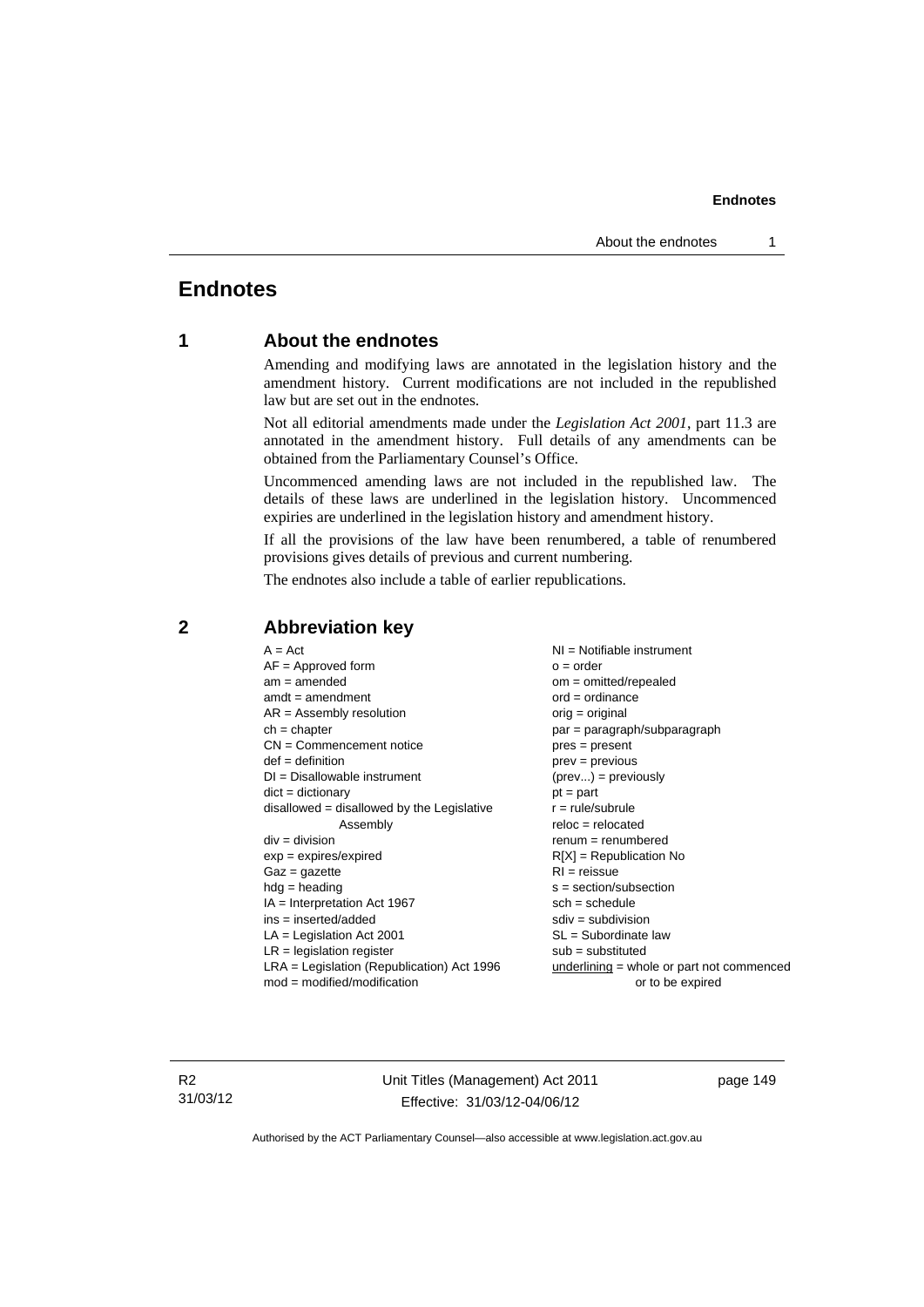3 Legislation history

### **3 Legislation history**

**Unit Titles (Management) Act 2011 A2011-41**  notified LR 3 November 2011 s 1, s 2 commenced 3 November 2011 (LA s 75 (1)) remainder commenced 30 March 2012 (s 2 and CN2012-6) **4 Amendment history Commencement**  s 2 om LA s 89 (4) **Notes**  s 4 (2), (3) exp 30 March 2013 (s 4 (3)) **Owners corporation—establishment**  s 8 hdg bracketed note exp 30 March 2013 (s 4 (3)) **Owners corporation—legal status**  s 9 hdg bracketed note exp 30 March 2013 (s 4 (3)) **Members of owners corporation**  s 10 hdg bracketed note exp 30 March 2013 (s 4 (3)) **Part-owners of units—authorisation of representatives**  s 11 hdg bracketed note exp 30 March 2013 (s 4 (3)) **Part-owners of units—functions of representatives**  s 12 hdg bracketed note exp 30 March 2013 (s 4 (3)) **Company-owned units—authorisation of representatives**  s 13 hdg bracketed note exp 30 March 2013 (s 4 (3)) **Company-owned units—functions of representatives**  s 14 hdg bracketed note exp 30 March 2013 (s 4 (3)) **Evidence of representative status**  s 15 hdg bracketed note exp 30 March 2013 (s 4 (3)) **Owners corporation—functions**  s 16 hdg bracketed note exp 30 March 2013 (s 4 (3)) **Exemptions for units plans with 4 or fewer units**  s 18 hdg bracketed note exp 30 March 2013 (s 4 (3)) **Common property**  s 19 hdg bracketed note exp 30 March 2013 (s 4 (3)) **Dealings with common property**  s 20 hdg bracketed note exp 30 March 2013 (s 4 (3))

page 150 Unit Titles (Management) Act 2011 Effective: 31/03/12-04/06/12

R2 31/03/12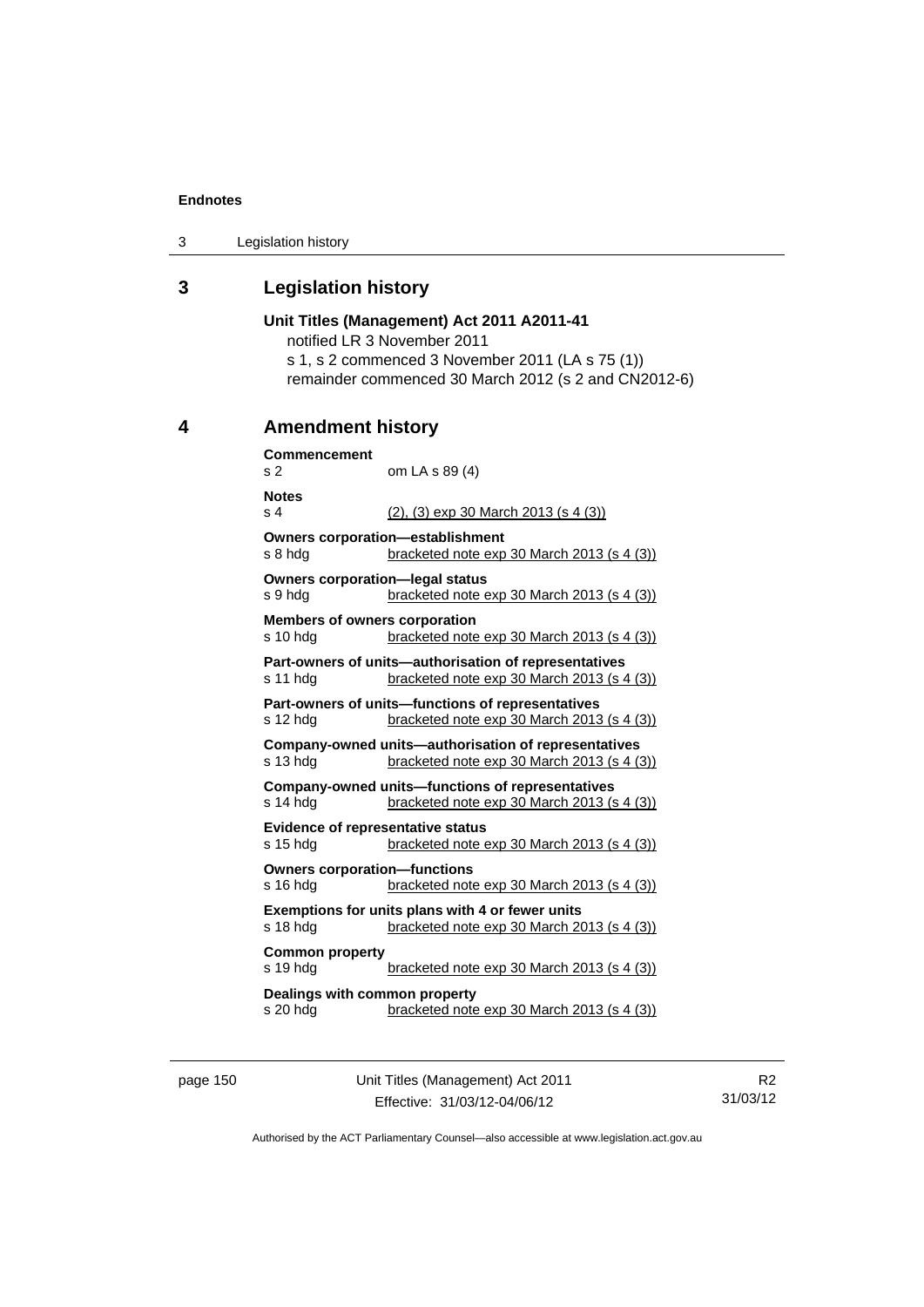| s 21 hdg                                   | bracketed note $exp 30$ March 2013 (s 4 (3))                                                                           |
|--------------------------------------------|------------------------------------------------------------------------------------------------------------------------|
| s 22 hdg                                   | Special privileges relating to common property<br>bracketed note exp 30 March 2013 (s 4 (3))                           |
| <b>Maintenance obligations</b><br>s 24 hdg | bracketed note $exp 30$ March 2013 (s 4 (3))                                                                           |
| s 25 hda                                   | Owners corporation may exempt itself from maintenance obligations<br>bracketed note exp 30 March 2013 (s 4 (3))        |
| s 26 hdg                                   | Other qualifications on owners corporation's maintenance obligations<br>bracketed note exp 30 March 2013 (s 4 (3))     |
| s 27 hdg                                   | Structural defects-owners corporation may represent members<br>bracketed note exp 30 March 2013 (s 4 (3))              |
| s 28 hda                                   | Owners corporation-entry to units<br>bracketed note exp 30 March 2013 (s 4 (3))                                        |
| s 29 hdg                                   | Work on behalf of particular unit owners or occupiers<br>bracketed note exp 30 March 2013 (s 4 (3))                    |
| s 30 hda                                   | Recovery of costs-agreements under s 29<br>bracketed note exp 30 March 2013 (s 4 (3))                                  |
| s 31 hdg                                   | Recovery of expenditure resulting from member or unit occupier's fault<br>bracketed note $exp 30$ March 2013 (s 4 (3)) |
| s 32 hda                                   | Animals-owners corporation's consent<br>bracketed note $exp 30$ March 2013 (s 4 (3))                                   |
| s 33 hdg                                   | Restriction on owners corporation during developer control period<br>bracketed note exp 30 March 2013 (s 4 (3))        |
| s 34 hdg                                   | Executive committee-establishment<br>bracketed note exp 30 March 2013 (s 4 (3))                                        |
| s 35 hdg                                   | <b>Executive committee-functions</b><br>bracketed note $exp 30$ March 2013 (s 4 (3))                                   |
| s 38 hdg                                   | Executive committee-before the first annual general meeting<br>bracketed note exp 30 March 2013 (s 4 (3))              |
| s 39 hdg                                   | Executive committee-at and from the first annual general meeting<br>bracketed note exp 30 March 2013 (s 4 (3))         |
| s 40 hdg                                   | <b>Executive committee-office-holders</b><br>bracketed note exp 30 March 2013 (s 4 (3))                                |
|                                            | Executive committee-chairperson's functions                                                                            |

R2 31/03/12 Unit Titles (Management) Act 2011 Effective: 31/03/12-04/06/12

page 151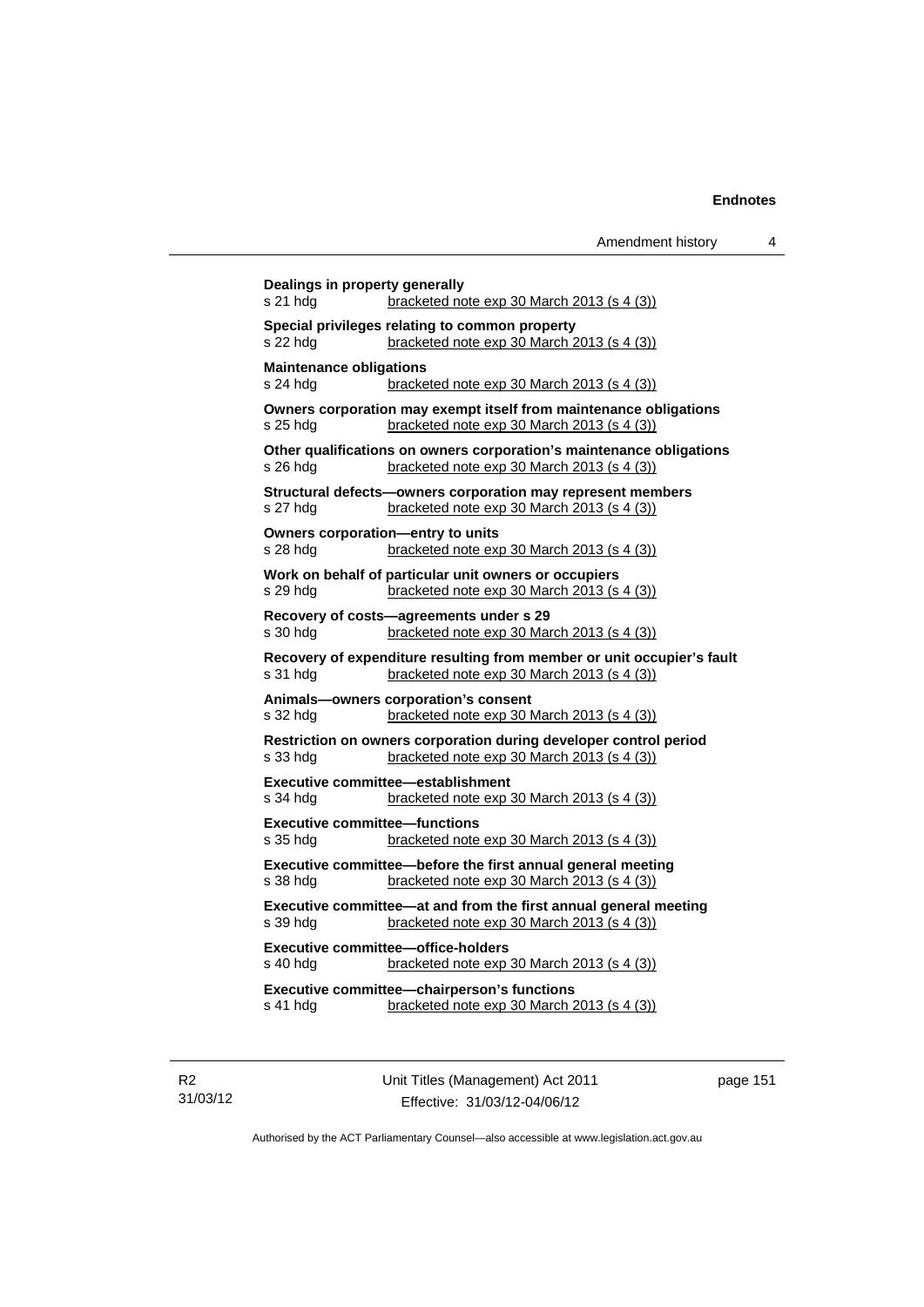| 4 | Amendment history |
|---|-------------------|
|---|-------------------|

| Executive committee-secretary's functions<br>s 42 hdg<br>bracketed note exp 30 March 2013 (s 4 (3))                        |
|----------------------------------------------------------------------------------------------------------------------------|
| <b>Executive committee-treasurer's functions</b><br>s 43 hda<br>bracketed note $exp 30$ March 2013 $(s 4 (3))$             |
| <b>Executive committee-delegation</b><br>s 44 hdg<br>bracketed note exp 30 March 2013 (s 4 (3))                            |
| Executive committee-contractors and employees<br>bracketed note exp 30 March 2013 (s 4 (3))<br>s 45 hda                    |
| <b>Executive committee-validity of acts</b><br>bracketed note exp 30 March 2013 (s 4 (3))<br>s 48 hdg                      |
| Manager-contract<br>s 50 hdg<br>bracketed note $exp 30$ March 2013 $(s 4 (3))$                                             |
| Manager not to be contracted for longer than 3 years<br>s 51 hdg<br>bracketed note exp 30 March 2013 (s 4 (3))             |
| <b>Manager-functions</b><br>s 52 hdg<br>bracketed note exp 30 March 2013 (s 4 (3))                                         |
| <b>Manager-ending contract</b><br>$s$ 54 hdg<br>bracketed note $exp 30$ March 2013 (s 4 (3))                               |
| <b>Manager-remedial breaches</b><br>s 55 hdg<br>bracketed note exp 30 March 2013 (s 4 (3))                                 |
| Manager-code of conduct<br>bracketed note exp 30 March 2013 (s 4 (3))<br>s 56 hda                                          |
| Manager-public liability insurance<br>s 57 hdg<br>bracketed note exp 30 March 2013 (s 4 (3))                               |
| <b>Manager-delegated functions</b><br>s 58 hdg<br>bracketed note exp 30 March 2013 (s 4 (3))                               |
| Definitions-div 4.3<br>s 59 hdg<br>bracketed note exp 30 March 2013 (s 4 (3))                                              |
| Service contractor-contract<br>s 60 hdg<br>bracketed note exp 30 March 2013 (s 4 (3))                                      |
| Service contractor not to be contracted for longer than 25 years<br>s 61 hdg<br>bracketed note exp 30 March 2013 (s 4 (3)) |
| <b>Service contractor-functions</b><br>s 62 hdg<br>bracketed note exp 30 March 2013 (s 4 (3))                              |
| Service contractor-transfer<br>s 63 hda<br>bracketed note exp 30 March 2013 (s 4 (3))                                      |

page 152 Unit Titles (Management) Act 2011 Effective: 31/03/12-04/06/12

R2 31/03/12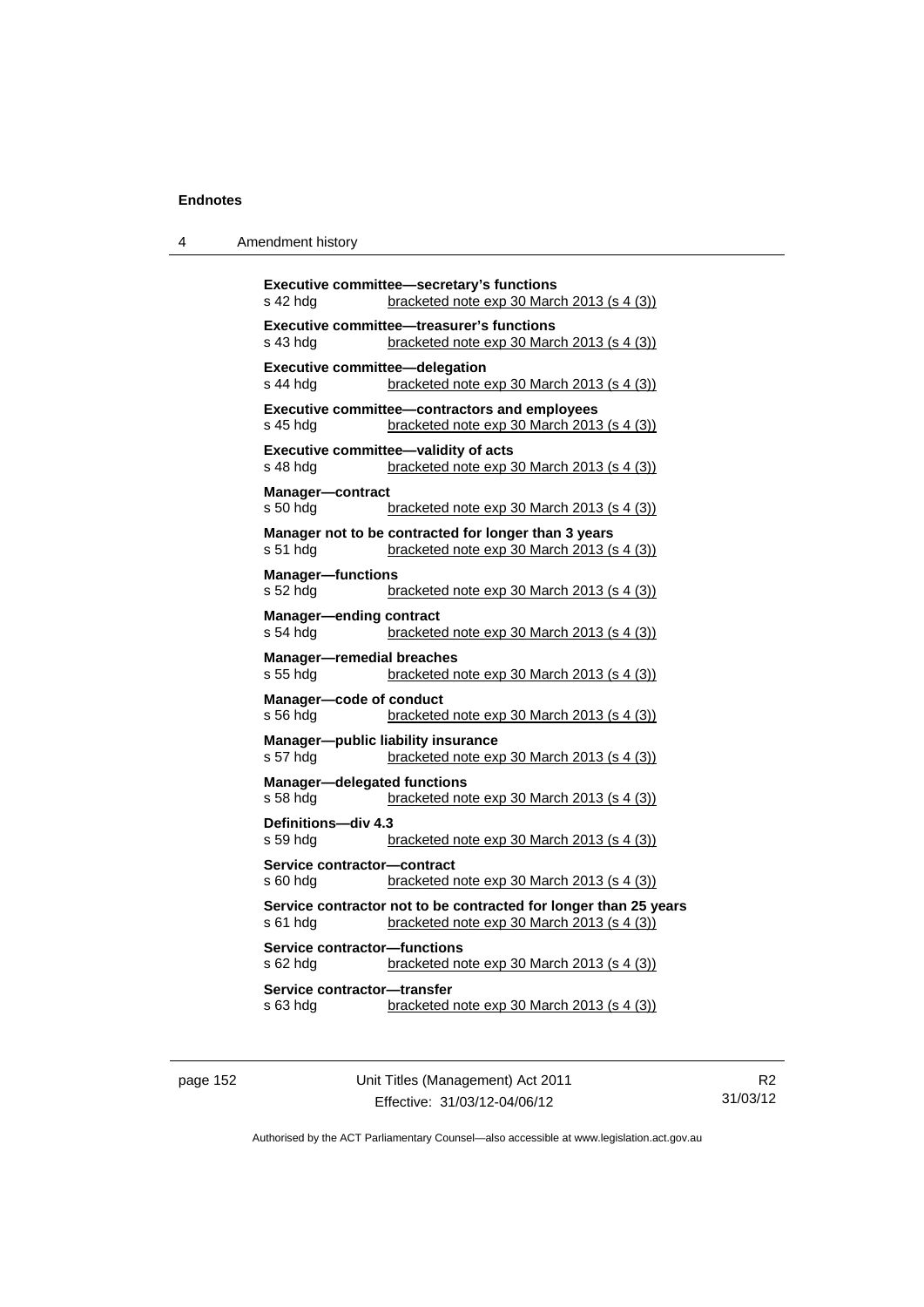|                                      | Service contractor—ending contract                                                        |
|--------------------------------------|-------------------------------------------------------------------------------------------|
| s 64 hda                             | <u>bracketed note exp 30 March 2013 (s 4 (3))</u>                                         |
| s 65 hda                             | Service contractor-remedial breaches<br><u>bracketed note exp 30 March 2013 (s 4 (3))</u> |
|                                      | <b>Communications officer-appointment</b>                                                 |
| s 66 hda                             | bracketed note $exp 30$ March 2013 (s 4 (3))                                              |
|                                      | <b>Communications officer-function</b>                                                    |
| s 67 hda                             | bracketed note $exp 30$ March 2013 (s 4 (3))                                              |
|                                      | Owners corporation must have bank account                                                 |
| s 68 hda                             | bracketed note $exp 30$ March 2013 (s 4 (3))                                              |
| <b>Owners corporation may invest</b> |                                                                                           |
| s 69 hda                             | bracketed note $exp 30$ March 2013 (s 4 (3))                                              |
| <b>Owners corporation may borrow</b> |                                                                                           |
| s 70 hdg                             | bracketed note $exp 30$ March 2013 (s 4 (3))                                              |
|                                      | Owners corporation must not carry on business                                             |
| s 71 hda                             | bracketed note exp 30 March 2013 (s 4 (3))                                                |
| Definitions-div 5.2                  |                                                                                           |
| s 72 hda                             | bracketed note $exp 30$ March 2013 (s 4 (3))                                              |
| <b>Administrative fund</b>           |                                                                                           |
| s 73 hda                             | bracketed note $exp 30$ March 2013 (s 4 (3))                                              |
| Special purpose fund                 |                                                                                           |
| s 74 hda                             | bracketed note $exp 30$ March 2013 (s 4 (3))                                              |
| General fund-budget                  |                                                                                           |
| s 75 hdq                             | bracketed note $exp 30$ March 2013 (s 4 (3))                                              |
|                                      | General fund—what can fund be used for?                                                   |
| s 77 hdq                             | bracketed note $exp 30$ March 2013 (s 4 (3))                                              |
| <b>General fund-contributions</b>    |                                                                                           |
| s 78 hda                             | bracketed note exp 30 March 2013 (s 4 (3))                                                |
|                                      | <b>General fund-notice of contributions</b>                                               |
| s 79 hda                             | bracketed note exp 30 March 2013 (s 4 (3))                                                |
|                                      | General fund-when are contributions payable?                                              |
| s 80 hda                             | bracketed note exp 30 March 2013 (s 4 (3))                                                |
| Sinking fund                         |                                                                                           |
| s 81 hda                             | bracketed note $exp 30$ March 2013 (s 4 (3))                                              |
| Sinking fund plan                    |                                                                                           |
| s 82 hdg<br>s 82                     | bracketed note exp 30 March 2013 (s 4 (3))<br>(2) note exp 30 March 2013 (s 165 (a))      |
|                                      |                                                                                           |
|                                      |                                                                                           |

R2 31/03/12 Unit Titles (Management) Act 2011 Effective: 31/03/12-04/06/12

page 153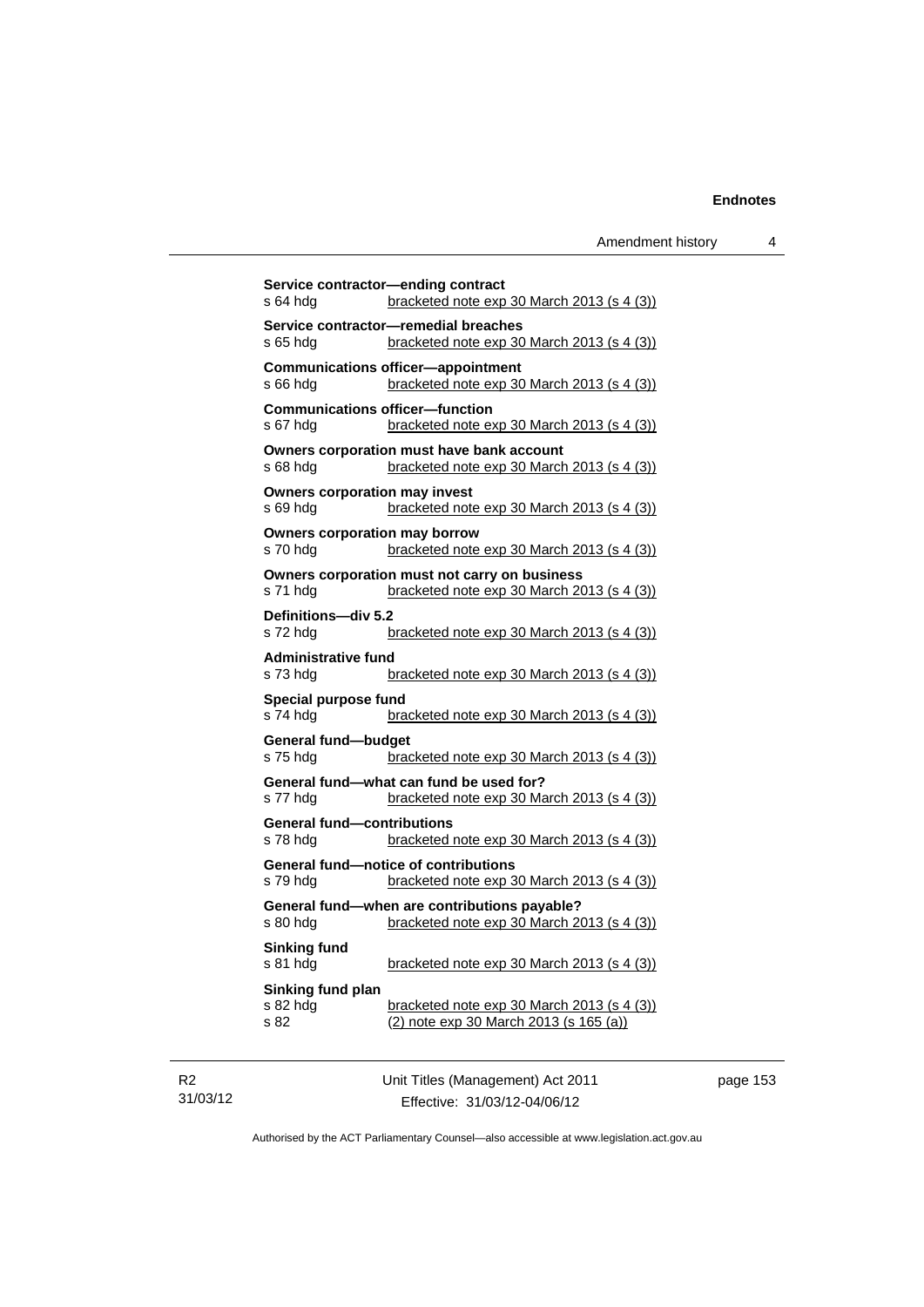| 4 | Amendment history |
|---|-------------------|
|---|-------------------|

| s 83 hdg                                      | Sinking fund plan-meaning of expected sinking fund expenditure<br>bracketed note exp 30 March 2013 (s 4 (3)) |
|-----------------------------------------------|--------------------------------------------------------------------------------------------------------------|
| s 84                                          | Sinking fund plan-when must it be approved?<br>(1) (b) note exp 30 March 2013 (s 165 (b))                    |
| Sinking fund plan-review<br>s 85 hdg<br>s 85  | bracketed note exp 30 March 2013 (s 4 (3))<br>(b) note exp 30 March 2013 (s 165 (c))                         |
| s 87 hdg                                      | Sinking fund-what must be paid into the fund?<br>bracketed note exp 30 March 2013 (s 4 (3))                  |
| <b>Sinking fund-contributions</b><br>s 89 hda | bracketed note exp 30 March 2013 (s 4 (3))                                                                   |
| s 90 hdg                                      | Sinking fund-notice of contributions<br>bracketed note exp 30 March 2013 (s 4 (3))                           |
| s 91 hdg                                      | Sinking fund-when are contributions payable?<br>bracketed note exp 30 March 2013 (s 4 (3))                   |
| s 92 hdg                                      | General and sinking funds in staged developments<br>bracketed note exp 30 March 2013 (s 4 (3))               |
| Discounts-amounts owing<br>s 93 hdg           | bracketed note exp 30 March 2013 (s 4 (3))                                                                   |
| Interest-amounts owing<br>s 94 hdg            | bracketed note exp 30 March 2013 (s 4 (3))                                                                   |
| <b>Recovery of amounts owing</b><br>s 95 hdg  | bracketed note exp 30 March 2013 (s 4 (3))                                                                   |
|                                               |                                                                                                              |
| s 96 hdg                                      | Security for unpaid amounts-declaration of charge<br>bracketed note exp 30 March 2013 (s 4 (3))              |
| s 97 hdg                                      | Security for unpaid amounts-discharge<br>bracketed note exp 30 March 2013 (s 4 (3))                          |
| <b>Liability of part-owners</b><br>s 98 hdg   | bracketed note exp 30 March 2013 (s 4 (3))                                                                   |
| s 100 hdg                                     | Building insurance by owners corporation<br>bracketed note exp 30 March 2013 (s 4 (3))                       |
| s 101 hdg                                     | <b>Exemption from building insurance requirements</b><br>bracketed note exp 30 March 2013 (s 4 (3))          |
| s 102 hdg                                     | Public liability insurance by owners corporation<br>bracketed note exp 30 March 2013 (s 4 (3))               |
| s 103 hdg                                     | Application of insurance money by owners corporation<br>bracketed note exp 30 March 2013 (s 4 (3))           |

page 154 Unit Titles (Management) Act 2011 Effective: 31/03/12-04/06/12

R2 31/03/12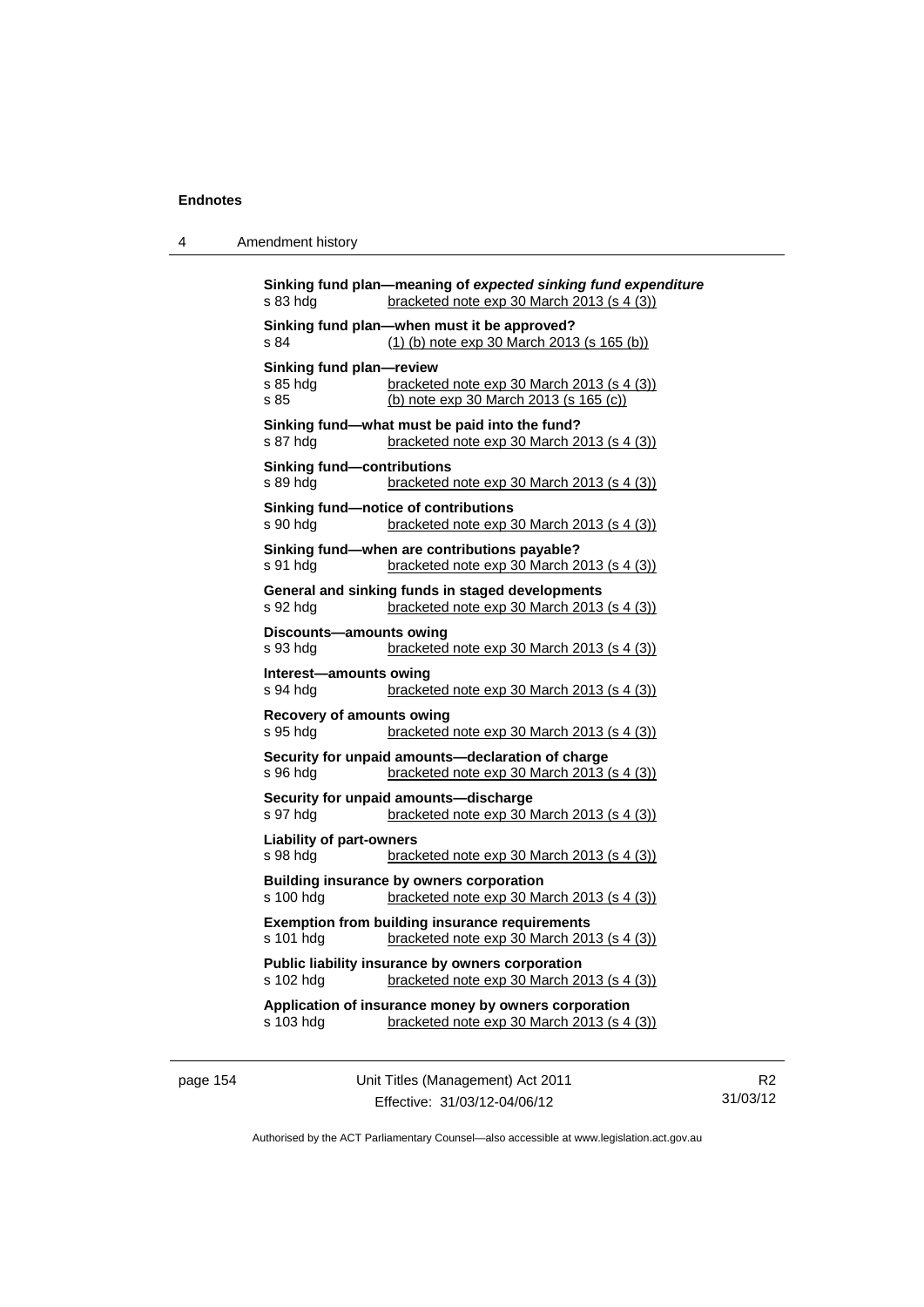**Additional insurance—owners corporation**  s 104 hdg bracketed note exp 30 March 2013 (s 4 (3)) **Additional insurance—unit owners**  s 105 hdg bracketed note exp 30 March 2013 (s 4 (3)) **What are the rules of an owners corporation?**<br>s 106 hdg bracketed note exp 30 March bracketed note exp 30 March 2013 (s  $4$  (3)) s 106 notes 2, 3 exp 30 March 2013 (s 165 (d)) **Effect of rules**  s 107 hdg bracketed note exp 30 March 2013 (s 4 (3)) **Owners corporation may amend rules**  s 108 hdg bracketed note exp 30 March 2013 (s 4 (3)) **Breach of rules—rule infringement notice**  s 109 hdg bracketed note exp 30 March 2013 (s 4 (3)) **Breach of rules—failure to comply with rule infringement notice**  s 110 hdg bracketed note exp 30 March 2013 (s 4 (3)) **Breach of rules—request for rule infringement notice**  s 111 hdg bracketed note exp 30 March 2013 (s 4 (3)) **Application of Legislation Act**  s 112 hdg bracketed note exp 30 March 2013 (s 4 (3)) **Corporate register—establishment**  s 113 hdg bracketed note exp 30 March 2013 (s 4 (3)) **Corporate register—information to be included**  s 114 hdg bracketed note exp 30 March 2013 (s 4 (3)) **Corporate register—provision of information**  bracketed note exp 30 March 2013 (s  $4$  (3)) **Corporate register—access**  s 116 hdg bracketed note exp 30 March 2013 (s 4 (3)) **Names and addresses of executive members**  s 117 hdg bracketed note exp 30 March 2013 (s 4 (3)) **Insurance information**  s 118 hdg bracketed note exp 30 March 2013 (s 4 (3)) **Unit title certificate and access to owners corporation records**  s 119 hdg bracketed note exp 30 March 2013 (s 4 (3)) **Acting on information in unit title certificate**  s 120 hdg bracketed note exp 30 March 2013 (s 4 (3)) **Failure to provide information or certificate—offence**  s 121 hdg bracketed note exp 30 March 2013 (s 4 (3))

R2 31/03/12 Unit Titles (Management) Act 2011 Effective: 31/03/12-04/06/12

page 155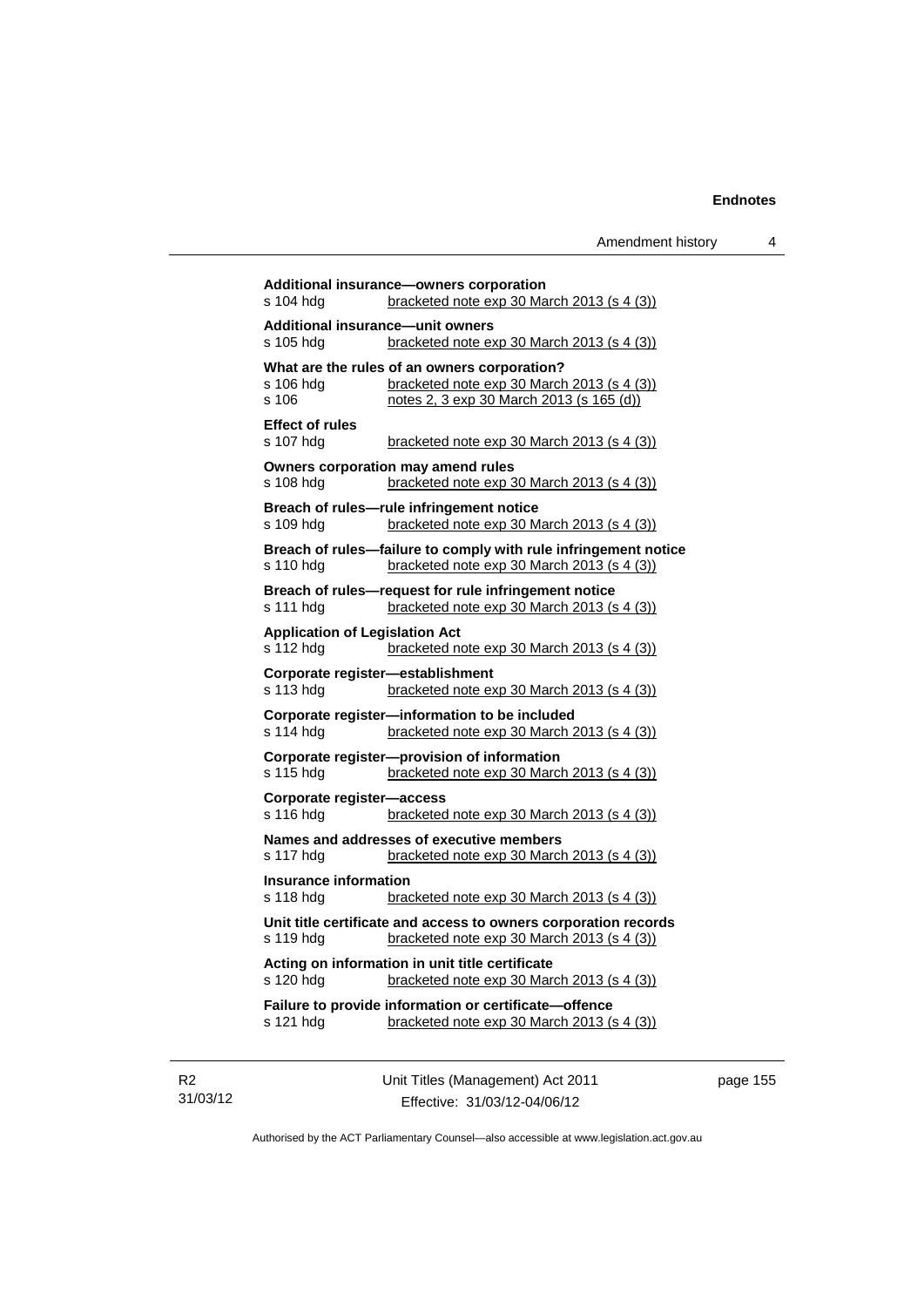4 Amendment history

|           | Owners corporation name, address and letterbox                                             |
|-----------|--------------------------------------------------------------------------------------------|
| s 122 hdg | bracketed note exp 30 March 2013 (s 4 (3))                                                 |
| s 123 hdg | Service of documents on owners corporation<br>bracketed note $exp 30$ March 2013 (s 4 (3)) |

 $\det$  exp 30 March 2013 (s 4 (3)) **Service of documents on members, interested people and occupiers**  s 124 hdg bracketed note exp 30 March 2013 (s 4 (3)) **Disputes involving the owners corporation—generally**  s 125 hdg bracketed note exp 30 March 2013 (s 4 (3)) **Disputes involving the owners corporation—particular matters**  s 126 hdg bracketed note exp 30 March 2013 (s 4 (3)) **Disputes involving the executive committee**  s 127 hdg bracketed note exp 30 March 2013 (s 4 (3)) **Disputes between unit owners**  s 128 hdg bracketed note exp 30 March 2013 (s 4 (3)) **Kinds of ACAT orders**  s 129 hdg bracketed note exp 30 March 2013 (s 4 (3)) **Meaning of** *financed service contract* **and** *financier***—pt 9**  s 130 hdg bracketed note exp 30 March 2013 (s 4 (3)) **Who is a** *financier* **for a service contract?**  s 131 hdg bracketed note exp 30 March 2013 (s 4 (3)) **Financed service contract—notice of change**  s 132 hdg bracketed note exp 30 March 2013 (s 4 (3)) **Financed service contract—limitation on ending**  s 133 hdg bracketed note exp 30 March 2013 (s 4 (3)) **Financed service contract—person authorised to act for financier**  s 134 hdg bracketed note exp 30 March 2013 (s 4 (3)) **Financed service contract—agreement between owners corporation and financier prohibited**  bracketed note exp 30 March 2013 (s  $4$  (3)) **Who may apply for an administration order?**  s 136 hdg bracketed note exp 30 March 2013 (s 4 (3)) **ACAT appearances and service of applications**  s 137 hdg bracketed note exp 30 March 2013 (s 4 (3)) **Appointment of administrator**  s 138 hdg bracketed note exp 30 March 2013 (s 4 (3)) **Removal or replacement of administrator**  s 139 hdg bracketed note exp 30 March 2013 (s 4 (3))

page 156 Unit Titles (Management) Act 2011 Effective: 31/03/12-04/06/12

R2 31/03/12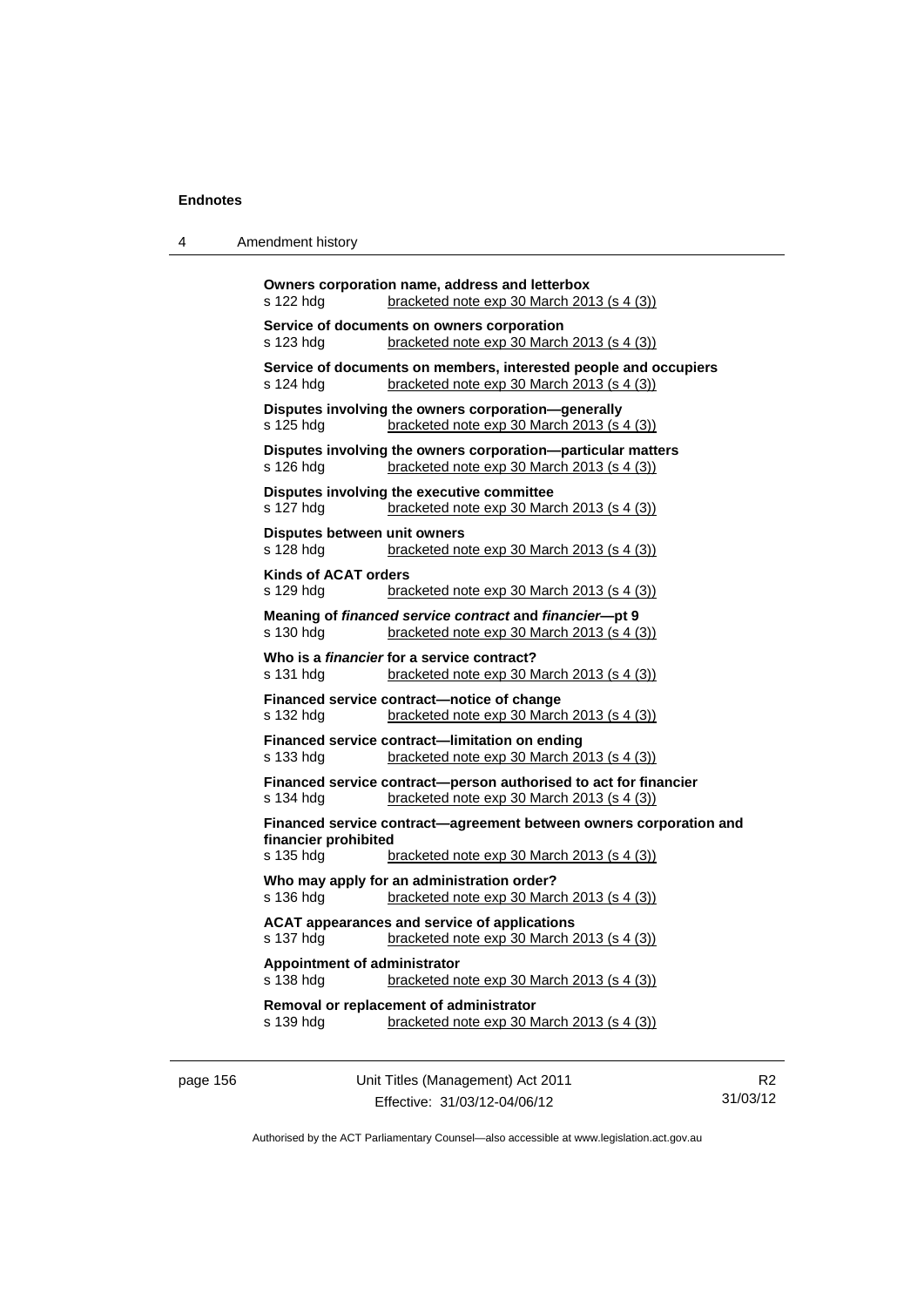| s 140 hdg                                   | bracketed note $exp 30$ March 2013 (s 4 (3))                                                                                                                                                                                                                                                                                                                                                                  |
|---------------------------------------------|---------------------------------------------------------------------------------------------------------------------------------------------------------------------------------------------------------------------------------------------------------------------------------------------------------------------------------------------------------------------------------------------------------------|
| Delegation by administrator<br>s 141 hdg    | bracketed note exp 30 March 2013 (s 4 (3))                                                                                                                                                                                                                                                                                                                                                                    |
| Mortgage insurance of unit<br>s 142 hdg     | bracketed note $exp 30$ March 2013 (s 4 (3))                                                                                                                                                                                                                                                                                                                                                                  |
| s 143 hdg                                   | Payment under mortgage insurance policies<br>bracketed note $\exp 30$ March 2013 (s 4 (3))                                                                                                                                                                                                                                                                                                                    |
| s 144 hdg                                   | Transfer of mortgagee's interest to insurer<br>bracketed note $\exp 30$ March 2013 (s 4 (3))                                                                                                                                                                                                                                                                                                                  |
| Determination of fees<br>s 145 hdg          | bracketed note $exp 30$ March 2013 (s 4 (3))                                                                                                                                                                                                                                                                                                                                                                  |
| <b>Approved forms</b><br>s 146 hdg          | bracketed note $exp 30$ March 2013 (s 4 (3))                                                                                                                                                                                                                                                                                                                                                                  |
| <b>Regulation-making power</b><br>s 147 hda | bracketed note exp 30 March 2013 (s 4 (3))                                                                                                                                                                                                                                                                                                                                                                    |
| Legislation amended-sch 5<br>s 148          | om LA s 89 (3)                                                                                                                                                                                                                                                                                                                                                                                                |
| <b>Transitional</b><br>pt 12 hdg            | exp 30 March 2013 (s 165 (LA s 88 declaration applies))                                                                                                                                                                                                                                                                                                                                                       |
| Definitions-pt 12<br>s 149                  | exp 30 March 2013 (s 165 (LA s 88 declaration applies))<br>def commencement day exp 30 March 2013 (s 165 (LA s 88<br>declaration applies))<br>def existing executive committee exp 30 March 2013 (s 165<br>(LA s 88 declaration applies))<br>def existing owners corporation exp 30 March 2013 (s 165<br>(LA s 88 declaration applies))<br>def UTA exp 30 March 2013 (s 165 (LA s 88 declaration<br>applies)) |
| s 150                                       | <b>Existing corporations and executive committees</b><br>exp 30 March 2013 (s 165 (LA s 88 declaration applies))                                                                                                                                                                                                                                                                                              |
| <b>Representatives</b><br>s 151             | exp 30 March 2013 (s 165 (LA s 88 declaration applies))                                                                                                                                                                                                                                                                                                                                                       |
| <b>Managers</b><br>s 152                    | exp 30 March 2013 (s 165 (LA s 88 declaration applies))                                                                                                                                                                                                                                                                                                                                                       |
| <b>Service contracts</b><br>s 153           | exp 30 March 2013 (s 165 (LA s 88 declaration applies))                                                                                                                                                                                                                                                                                                                                                       |

R2 31/03/12 Unit Titles (Management) Act 2011 Effective: 31/03/12-04/06/12

page 157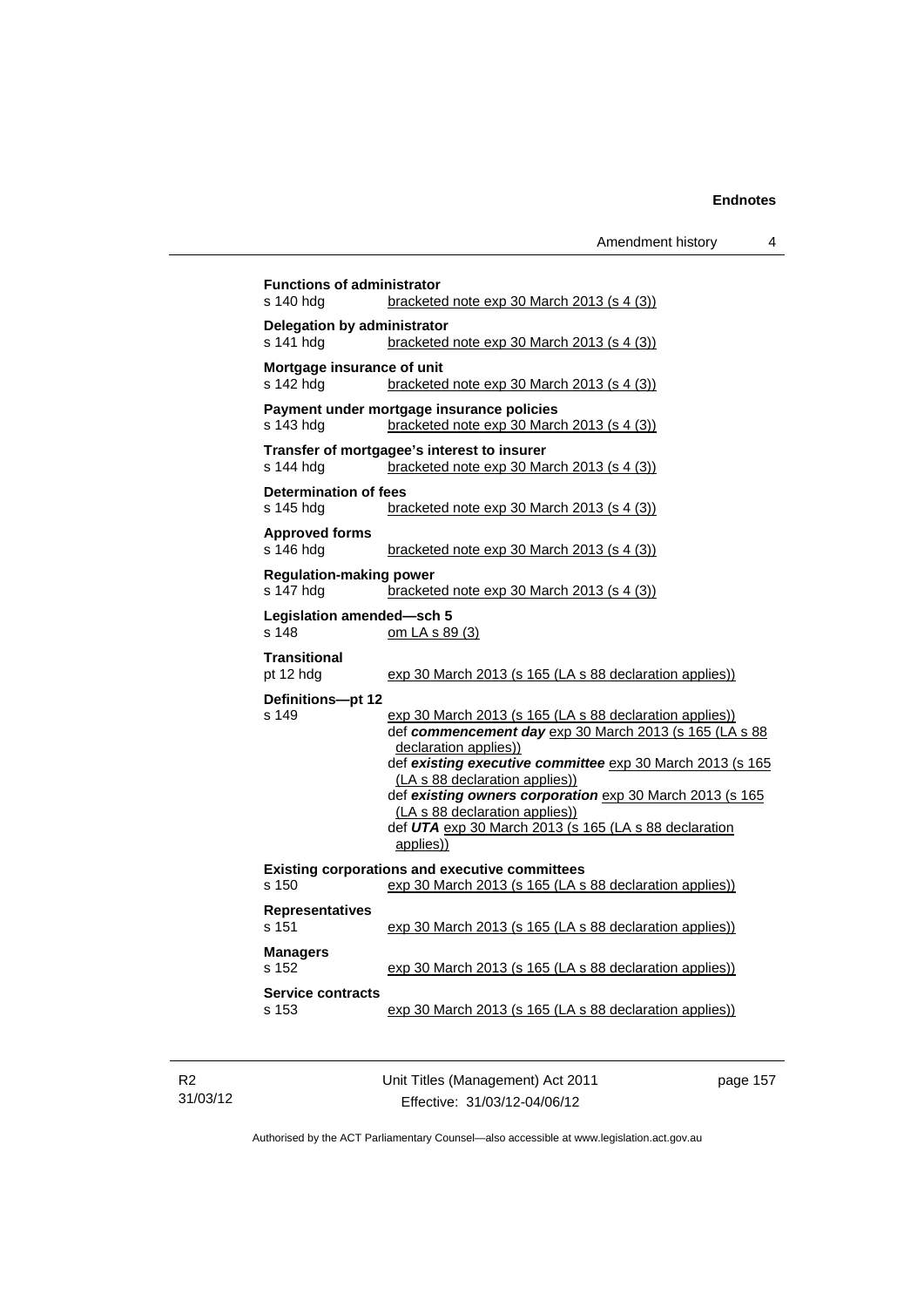|  | Amendment history |
|--|-------------------|
|--|-------------------|

|          | <b>Communication officers</b>                                                                                    |                                                                                                                      |   |  |  |
|----------|------------------------------------------------------------------------------------------------------------------|----------------------------------------------------------------------------------------------------------------------|---|--|--|
|          | s 154                                                                                                            | exp 30 March 2013 (s 165 (LA s 88 declaration applies))                                                              |   |  |  |
|          | <b>Administrators</b><br>s 155                                                                                   | exp 30 March 2013 (s 165 (LA s 88 declaration applies))                                                              |   |  |  |
|          | s 156                                                                                                            | Agreements for work on behalf of unit owners or occupiers<br>exp 30 March 2013 (s 165 (LA s 88 declaration applies)) |   |  |  |
|          | s 157                                                                                                            | <b>Sinking fund plans</b><br>exp 30 March 2013 (s 165 (LA s 88 declaration applies))                                 |   |  |  |
|          | corporation etc                                                                                                  | Approvals, authorisations, consents, decisions of existing owners                                                    |   |  |  |
|          | s 158                                                                                                            | exp 30 March 2013 (s 165 (LA s 88 declaration applies))                                                              |   |  |  |
|          | s 159                                                                                                            | General meetings notified before commencement day<br>exp 30 March 2013 (s 165 (LA s 88 declaration applies))         |   |  |  |
|          | Articles of pre-2001 corporation<br>s 160                                                                        | exp 30 March 2013 (s 165 (LA s 88 declaration applies))                                                              |   |  |  |
|          | s 161                                                                                                            | Articles of owners corporation under UTA<br>exp 30 March 2013 (s 165 (LA s 88 declaration applies))                  |   |  |  |
|          | <b>Transitional regulations</b><br>s 162                                                                         | exp 30 March 2013 (s 165)                                                                                            |   |  |  |
|          | Unit Titles (Management) Regulation 2011<br>exp 30 March 2012 (s 163 (5) (LA s 88 declaration applies))<br>s 163 |                                                                                                                      |   |  |  |
|          | s 164                                                                                                            | Transitional effect-Legislation Act, s 88<br>exp 30 March 2013 (s 165 (LA s 88 declaration applies))                 |   |  |  |
|          | Expiry-pt 12 etc<br>s 165                                                                                        | exp 30 March 2013 (s 165 (LA s 88 declaration applies))                                                              |   |  |  |
|          | sch 2, s 2.1 hdg                                                                                                 | Executive committee must keep minutes, and records and accounts<br>bracketed note exp 30 March 2013 (s 4 (3))        |   |  |  |
|          | Executive committee must present financial statements at annual general                                          |                                                                                                                      |   |  |  |
|          | meeting<br>sch 2, s 2.2 hdg                                                                                      | bracketed note exp 30 March 2013 (s 4 (3))                                                                           |   |  |  |
|          | sch 2, s 2.4 hdg                                                                                                 | Approving use of common property<br>bracketed note exp 30 March 2013 (s 4 (3))                                       |   |  |  |
|          | Decisions about taking legal action<br>sch 2, s 2.5 hdg<br>bracketed note exp 30 March 2013 (s 4 (3))            |                                                                                                                      |   |  |  |
|          | <b>Taking urgent legal action</b><br>sch 2, s 2.6 hdg<br>bracketed note $exp 30$ March 2013 (s 4 (3))            |                                                                                                                      |   |  |  |
|          | Decisions about staged development                                                                               |                                                                                                                      |   |  |  |
|          | sch 2, s 2.7 hdg                                                                                                 | bracketed note exp 30 March 2013 (s 4 (3))                                                                           |   |  |  |
| page 158 |                                                                                                                  | Unit Titles (Management) Act 2011                                                                                    | R |  |  |

Effective: 31/03/12-04/06/12

ર2 31/03/12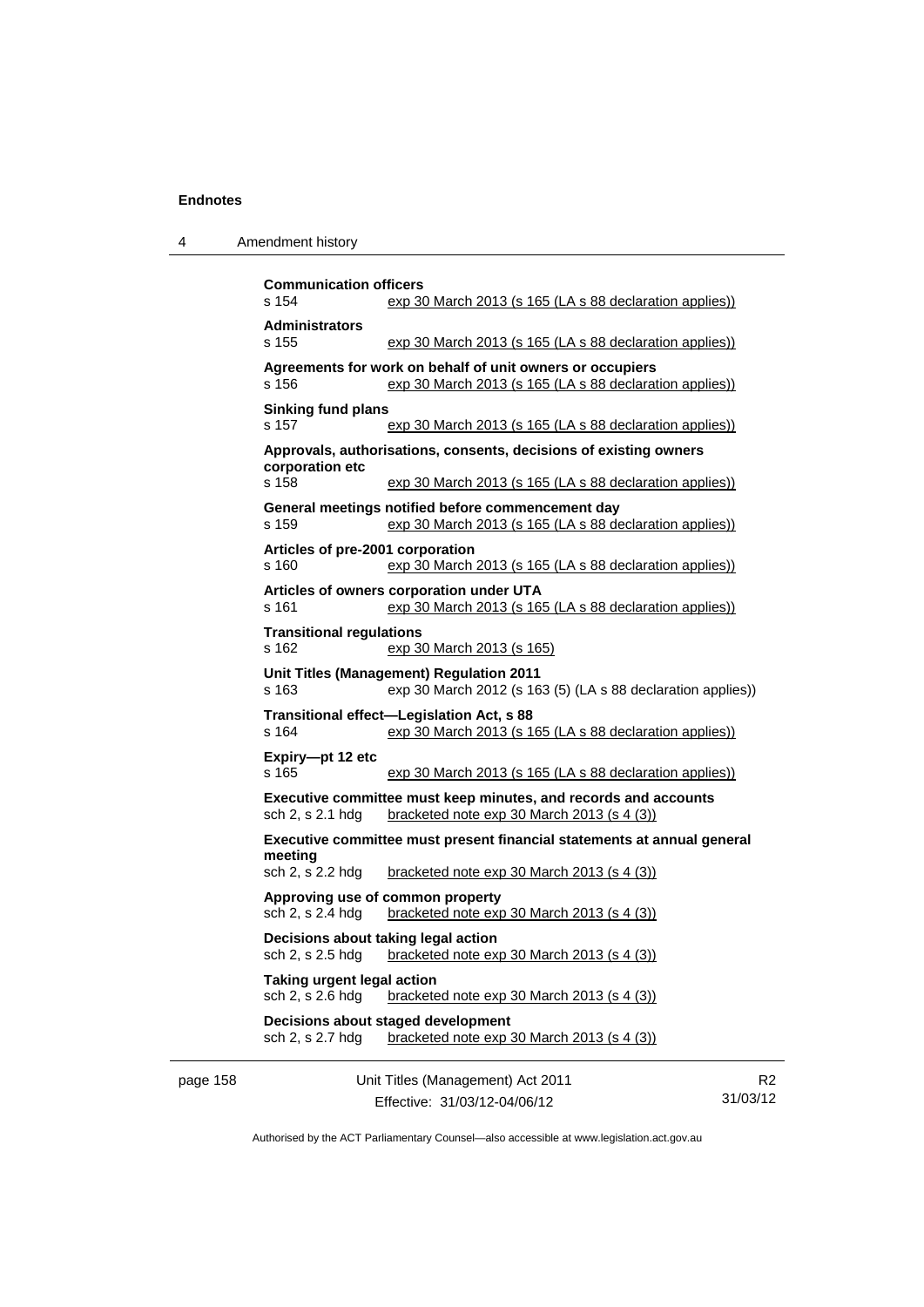| sch 2, s 2.8 hdg                                       | bracketed note exp 30 March 2013 (s 4 (3))                                                                  |
|--------------------------------------------------------|-------------------------------------------------------------------------------------------------------------|
| Quorum of executive committee                          |                                                                                                             |
| sch 2, s 2.9 hdg                                       | bracketed note exp 30 March 2013 (s 4 (3))                                                                  |
| Voting of executive committee                          |                                                                                                             |
| sch 2, s 2.10 hdg                                      | bracketed note $exp 30$ March 2013 (s 4 (3))                                                                |
| <b>Chairperson-meetings</b>                            |                                                                                                             |
| sch 2, s 2.11 hdg                                      | bracketed note $exp 30$ March 2013 (s 4 (3))                                                                |
| <b>Conduct of general meetings</b><br>sch 3, s 3.1 hdg | bracketed note exp 30 March 2013 (s 4 (3))                                                                  |
|                                                        |                                                                                                             |
| Annual general meetings<br>sch 3, s 3.2 hdg            | bracketed note $exp 30$ March 2013 (s 4 (3))                                                                |
|                                                        |                                                                                                             |
| First annual general meeting<br>sch 3, s 3.3 hdg       | bracketed note exp 30 March 2013 (s 4 (3))                                                                  |
|                                                        | First annual general meeting—developer to deliver records                                                   |
| sch 3, s 3.4 hdg                                       | bracketed note $exp 30$ March 2013 (s 4 (3))                                                                |
|                                                        | General meetings other than annual general meetings                                                         |
| sch 3, s 3.5 hdg                                       | bracketed note exp 30 March 2013 (s 4 (3))                                                                  |
| Notice of general meetings                             |                                                                                                             |
| sch 3, s 3.6 hdg                                       | bracketed note $exp 30$ March 2013 (s 4 (3))                                                                |
|                                                        | Requirements for notice of general meetings                                                                 |
| sch 3, s 3.7 hdg                                       | bracketed note exp 30 March 2013 (s 4 (3))                                                                  |
| Defective notice of meetings                           |                                                                                                             |
| sch 3, s 3.8 hdg                                       | bracketed note $exp 30$ March 2013 (s 4 (3))                                                                |
|                                                        | Quorum at a general meeting-owners corporation with 3 or more members                                       |
| sch 3, s 3.9 hdg                                       | bracketed note $exp 30$ March 2013 (s 4 (3))                                                                |
|                                                        | Notice of reduced quorum decisions and adjournments<br>bracketed note exp 30 March 2013 (s 4 (3))           |
| sch 3, s 3.10 hdg                                      |                                                                                                             |
| sch 3, s 3.11 hdg                                      | Reduced quorum decisions-effect<br>bracketed note $exp 30$ March 2013 (s 4 (3))                             |
|                                                        |                                                                                                             |
| sch 3, s 3.12 hdg                                      | Quorum at a general meeting-owners corporation with 2 members<br>bracketed note exp 30 March 2013 (s 4 (3)) |
| Chairperson at a general meeting                       |                                                                                                             |
| sch 3, s 3.13 hdg                                      | bracketed note exp 30 March 2013 (s 4 (3))                                                                  |
|                                                        | Decision-making at general meetings                                                                         |
|                                                        | sch 3, s $3.14$ hdg bracketed note $exp 30$ March 2013 (s $4(3)$ )                                          |

R2 31/03/12 Unit Titles (Management) Act 2011 Effective: 31/03/12-04/06/12

page 159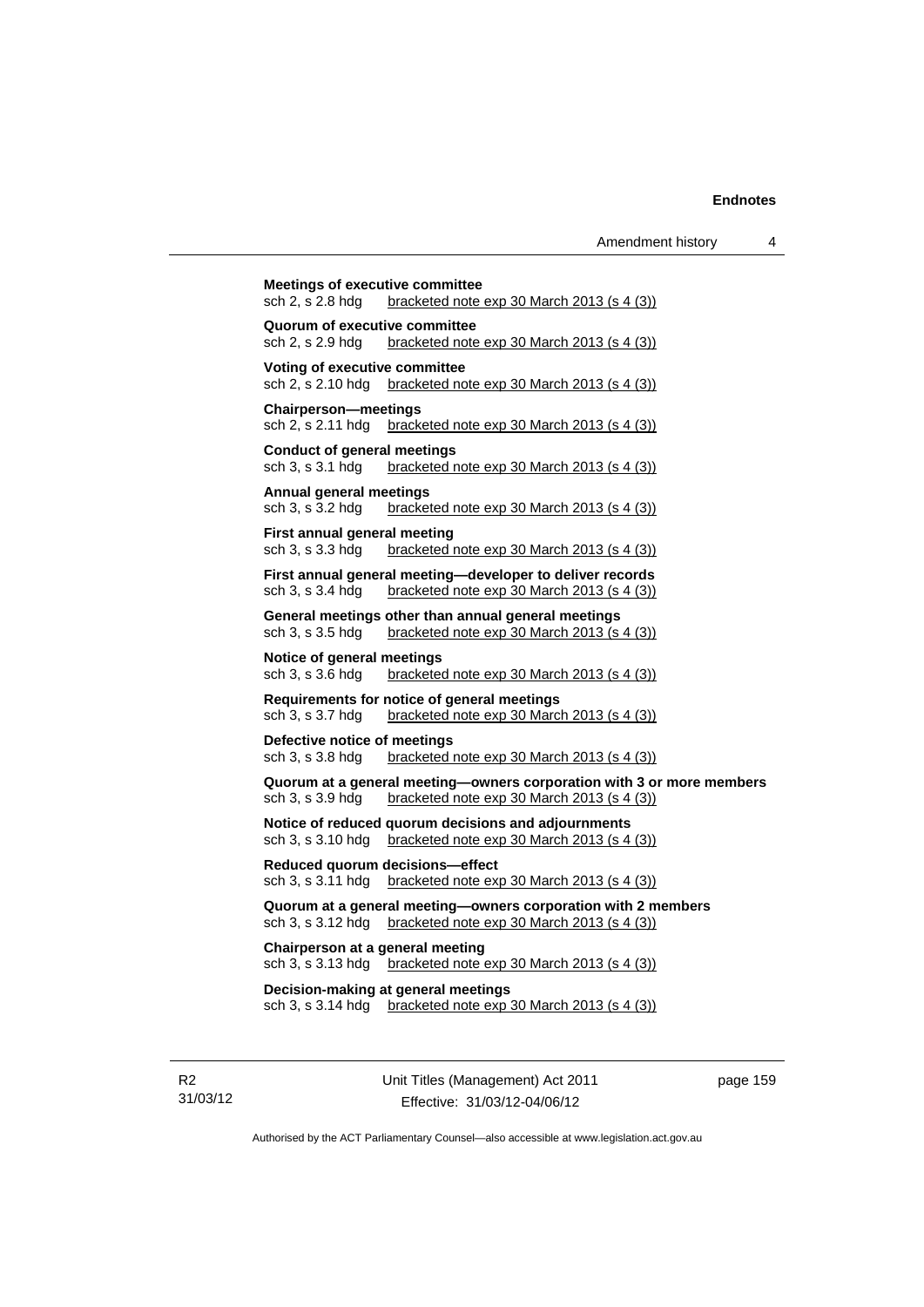| $\boldsymbol{\Lambda}$ | Amendment history |
|------------------------|-------------------|
|------------------------|-------------------|

| <b>Ordinary resolutions</b><br>sch 3, s 3.15 hdg<br>bracketed note $exp 30$ March 2013 (s 4 (3))                      |  |  |  |  |  |  |  |
|-----------------------------------------------------------------------------------------------------------------------|--|--|--|--|--|--|--|
| <b>Special resolutions</b><br>sch 3, s 3.16 hdg<br>bracketed note exp 30 March 2013 (s 4 (3))                         |  |  |  |  |  |  |  |
| <b>Unopposed resolutions</b><br>sch 3, s 3.17 hdg<br>bracketed note exp 30 March 2013 (s 4 (3))                       |  |  |  |  |  |  |  |
| <b>Unanimous resolutions</b><br>bracketed note exp 30 March 2013 (s 4 (3))<br>sch 3, s 3.18 hdg                       |  |  |  |  |  |  |  |
| Evidence of resolutions of owners corporation<br>sch 3, s 3.19 hdg<br>bracketed note exp 30 March 2013 (s 4 (3))      |  |  |  |  |  |  |  |
| Who is entitled to vote?<br>sch 3, s 3.20 hdg<br>bracketed note exp 30 March 2013 (s 4 (3))                           |  |  |  |  |  |  |  |
| General meeting-decisions about staged development<br>sch 3, s 3.21 hdg<br>bracketed note exp 30 March 2013 (s 4 (3)) |  |  |  |  |  |  |  |
| One vote-1 unit<br>sch 3, s 3.22 hdg<br>bracketed note exp 30 March 2013 (s 4 (3))                                    |  |  |  |  |  |  |  |
| <b>Voting by mortgagees</b><br>sch 3, s 3.23 hdg<br>bracketed note exp 30 March 2013 (s 4 (3))                        |  |  |  |  |  |  |  |
| Mortgagee voting notice-amendment and revocation<br>sch 3, s 3.24 hdg<br>bracketed note exp 30 March 2013 (s 4 (3))   |  |  |  |  |  |  |  |
| Evidence of mortgagee's entitlement to vote<br>bracketed note exp 30 March 2013 (s 4 (3))<br>sch 3, s 3.25 hdg        |  |  |  |  |  |  |  |
| <b>Proxy votes</b><br>sch 3, s 3.26 hdg<br>bracketed note exp 30 March 2013 (s 4 (3))                                 |  |  |  |  |  |  |  |
| Proxy votes-limit on developer<br>bracketed note exp 30 March 2013 (s 4 (3))<br>sch 3, s 3.27 hdg                     |  |  |  |  |  |  |  |
| Value of votes<br>bracketed note exp 30 March 2013 (s 4 (3))<br>sch 3, s 3.28 hdg                                     |  |  |  |  |  |  |  |
| <b>Polls</b><br>sch 3, s 3.29 hdg<br>bracketed note exp 30 March 2013 (s 4 (3))                                       |  |  |  |  |  |  |  |
| Voting by chairperson<br>bracketed note exp 30 March 2013 (s 4 (3))<br>sch 3, s 3.30 hdg                              |  |  |  |  |  |  |  |
| <b>Absentee votes</b><br>sch 3, s 3.31 hdg<br>bracketed note exp 30 March 2013 (s 4 (3))                              |  |  |  |  |  |  |  |
| People under 18 or under other legal disabilities<br>sch 3, s 3.32 hdg<br>bracketed note exp 30 March 2013 (s 4 (3))  |  |  |  |  |  |  |  |

page 160 Unit Titles (Management) Act 2011 Effective: 31/03/12-04/06/12

R2 31/03/12